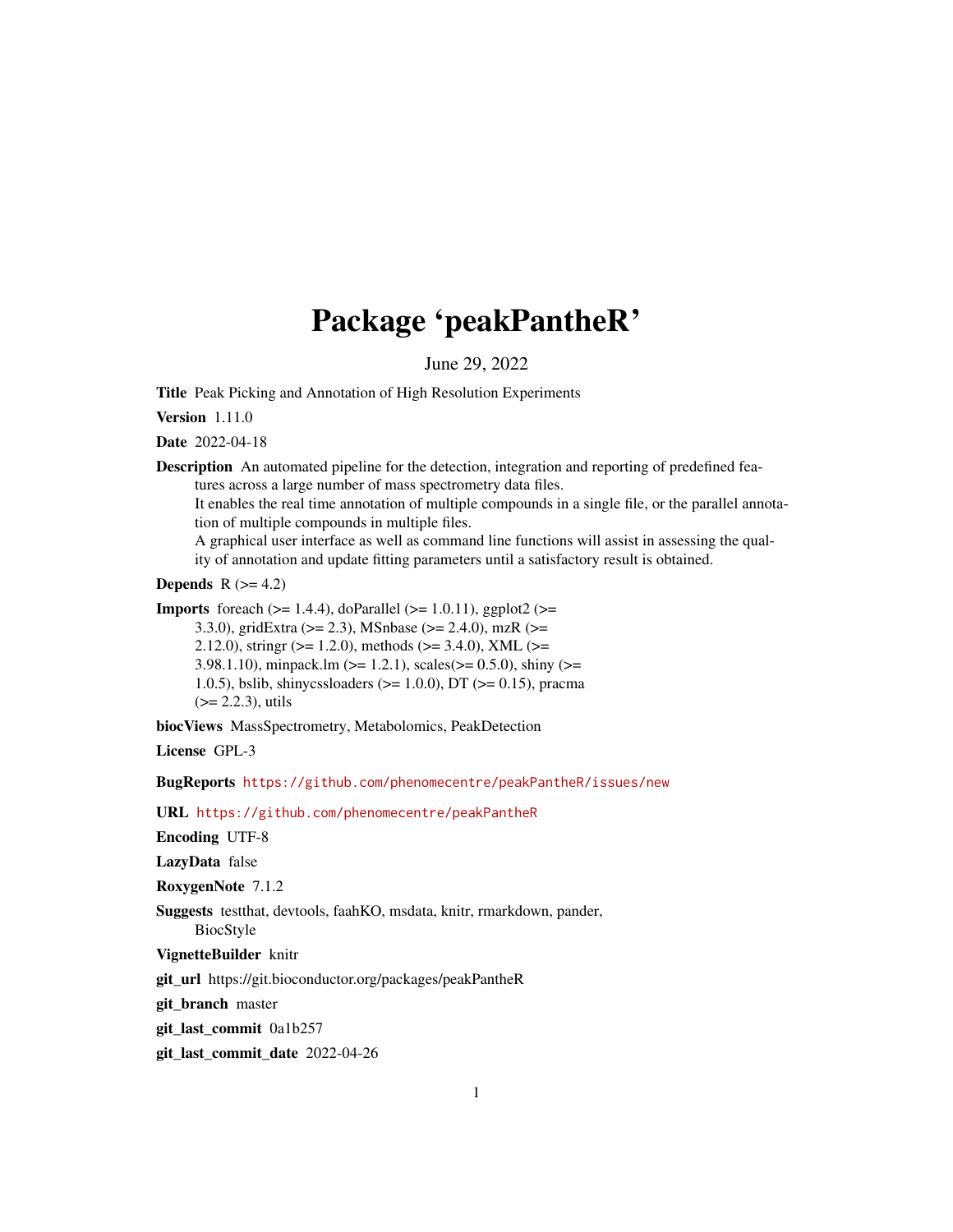# Date/Publication 2022-06-29

```
Author Arnaud Wolfer [aut, cre] (<https://orcid.org/0000-0001-5856-3218>),
     Goncalo Correia [aut] (<https://orcid.org/0000-0001-8271-9294>),
     Jake Pearce [ctb],
     Caroline Sands [ctb]
```
Maintainer Arnaud Wolfer <adwolfer@gmail.com>

# R topics documented:

| 3                                                                                                                     |
|-----------------------------------------------------------------------------------------------------------------------|
| $\overline{4}$                                                                                                        |
| annotationDiagnosticPlots,peakPantheRAnnotation-method<br>5                                                           |
| annotationParamsDiagnostic,peakPantheRAnnotation-method<br>6                                                          |
| 8                                                                                                                     |
| 9                                                                                                                     |
| 10                                                                                                                    |
| 11                                                                                                                    |
| 12                                                                                                                    |
| 13                                                                                                                    |
| 14                                                                                                                    |
| 15                                                                                                                    |
| 16                                                                                                                    |
| $EICs, peakPant the RAnnotation-method \dots \dots \dots \dots \dots \dots \dots \dots \dots \dots \dots \dots$<br>17 |
| 19                                                                                                                    |
| 19                                                                                                                    |
| $emgGaussian\_minpack.lm\_objectiveFun \ldots \ldots \ldots \ldots \ldots \ldots \ldots \ldots$<br>20                 |
| 20                                                                                                                    |
| 21                                                                                                                    |
| 22                                                                                                                    |
| 23                                                                                                                    |
| 26                                                                                                                    |
| 27                                                                                                                    |
| 28                                                                                                                    |
| 28                                                                                                                    |
| 29                                                                                                                    |
| 30                                                                                                                    |
| 30                                                                                                                    |
| 32                                                                                                                    |
| 33                                                                                                                    |
| 34                                                                                                                    |
| 35                                                                                                                    |
| 36                                                                                                                    |
| 37                                                                                                                    |
| 38                                                                                                                    |
| outputAnnotationDiagnostic,peakPantheRAnnotation-method<br>39                                                         |
| 40                                                                                                                    |
| outputAnnotationParamsCSV,peakPantheRAnnotation-method<br>41                                                          |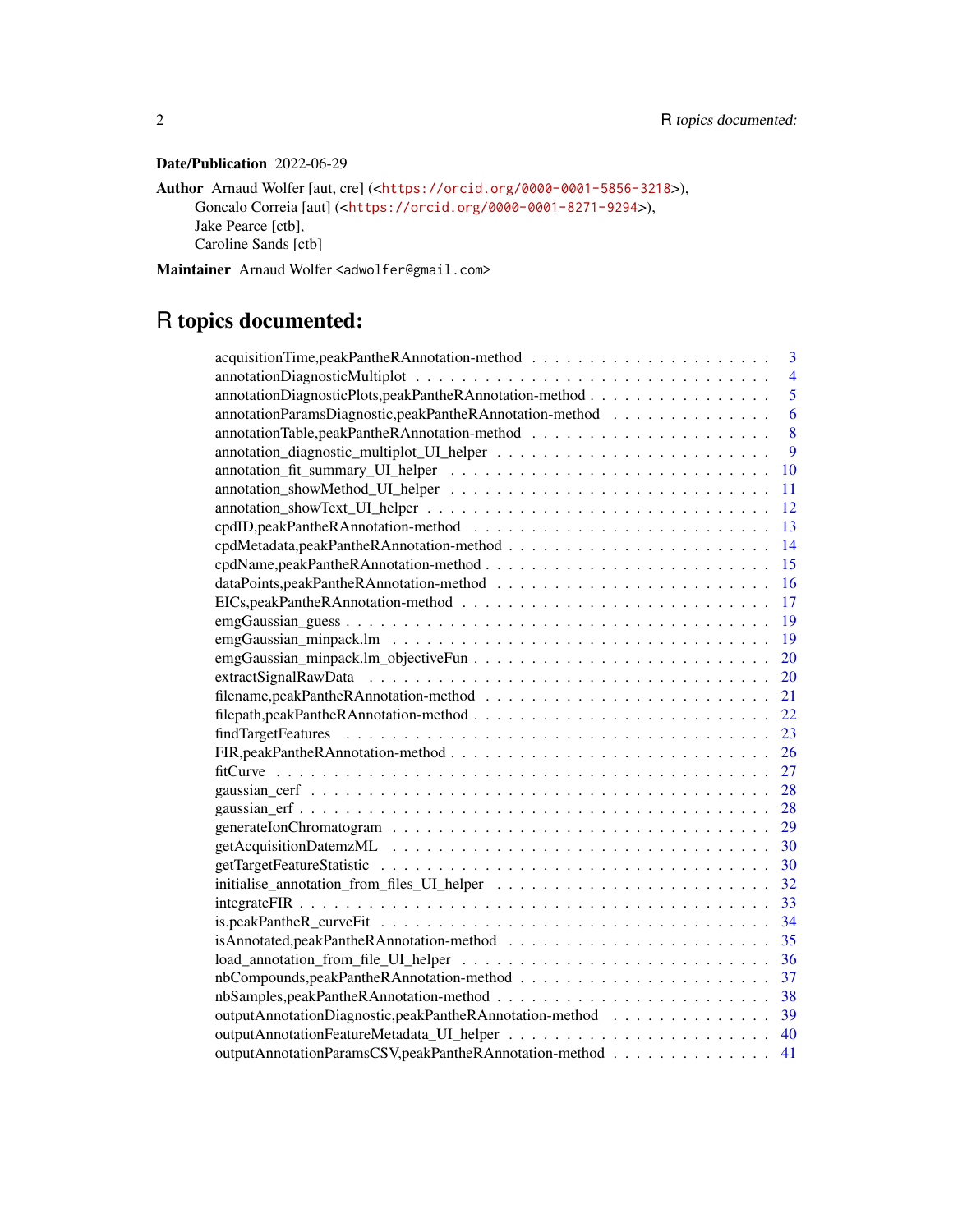<span id="page-2-0"></span>

| outputAnnotationResult,peakPantheRAnnotation-method<br>42  |
|------------------------------------------------------------|
| 44                                                         |
| 45                                                         |
| 46                                                         |
| 47                                                         |
| 52                                                         |
| 53                                                         |
| 54                                                         |
| 57                                                         |
| 59                                                         |
| 60                                                         |
| 62                                                         |
| 66                                                         |
| 67                                                         |
| 68                                                         |
| 70                                                         |
| 70                                                         |
| 71                                                         |
| 72                                                         |
| 72                                                         |
| 74                                                         |
| retentionTimeCorrection,peakPantheRAnnotation-method<br>75 |
| 78                                                         |
| 79                                                         |
| 80                                                         |
| 80                                                         |
| 81                                                         |
| 81                                                         |
| 82                                                         |
| 83                                                         |
| 84                                                         |
| 85                                                         |
| 86                                                         |
| 87                                                         |
| 88                                                         |
| 89                                                         |
|                                                            |

#### **Index** [91](#page-90-0)

acquisitionTime,peakPantheRAnnotation-method *acquisitionTime accessor returns value as.POSIXct*

# Description

acquisitionTime accessor returns value as.POSIXct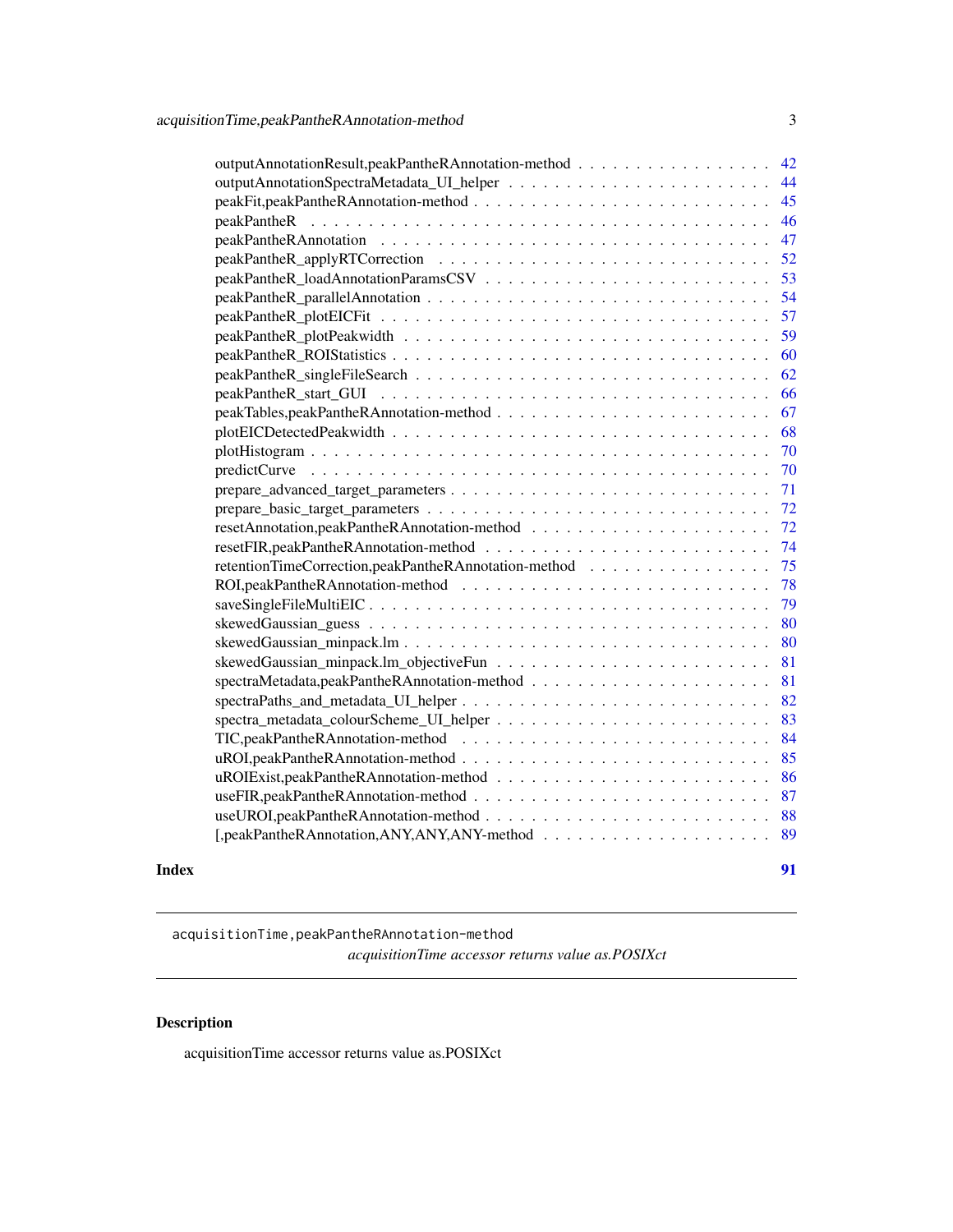#### <span id="page-3-0"></span>Usage

```
## S4 method for signature 'peakPantheRAnnotation'
acquisitionTime(object)
```
#### Arguments

object peakPantheRAnnotation

#### Value

(POSIXct) A character vector of acquisition date-time (converted from POSIXct) or NA

#### Examples

```
if(requireNamespace('faahKO')){
## Initialise a peakPantheRAnnotation object with 3 samples and 2 targeted
## compounds
# Paths to spectra files
library(faahKO)
spectraPaths <- c(system.file('cdf/KO/ko15.CDF', package = 'faahKO'),
                    system.file('cdf/KO/ko16.CDF', package = 'faahKO'),
                    system.file('cdf/KO/ko18.CDF', package = 'faahKO'))
# targetFeatTable
targetFeatTable <- data.frame(matrix(vector(), 2, 8, dimnames=list(c(),
                c('cpdID', 'cpdName', 'rtMin', 'rt', 'rtMax', 'mzMin', 'mz',
                'mzMax'))), stringsAsFactors=FALSE)
targetFeatTable[1,] <- c('ID-1', 'Cpd 1', 3310., 3344.888, 3390., 522.194778,
                        522.2, 522.205222)
targetFeatTable[2,] <- c('ID-2', 'Cpd 2', 3280., 3385.577, 3440., 496.195038,
                        496.2, 496.204962)
targetFeatTable[,c(3:8)] <- vapply(targetFeatTable[,c(3:8)], as.numeric,
                                    FUN.VALUE=numeric(2))
annotation <- peakPantheRAnnotation(spectraPaths=spectraPaths,
                                    targetFeatTable=targetFeatTable)
## acquisitionTime can only be extracted from NetCDF files
acquisitionTime(annotation)
# [1] NA NA NA
}
```
annotationDiagnosticMultiplot *Generate a multiplot of all diagnostic plots*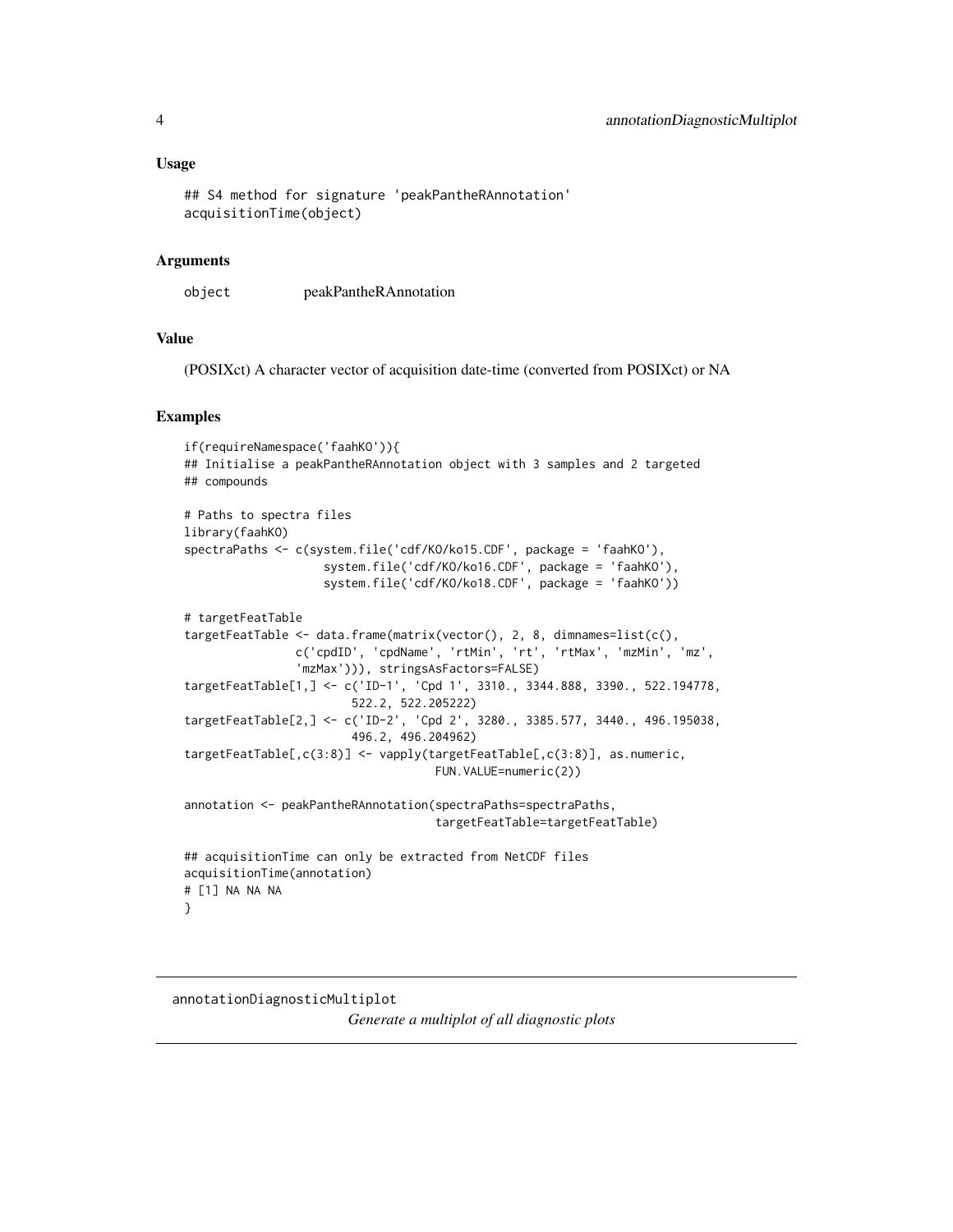#### <span id="page-4-0"></span>Description

Generate a multiplot of all diagnostic plots (as generated by annotationDiagnosticPlots()) for each compound

#### Usage

annotationDiagnosticMultiplot(annotationDiagnosticPlotList)

#### **Arguments**

```
annotationDiagnosticPlotList
                 (list) List of (one per compound) of list of diagnostic plots as generated by
                 annotationDiagnosticPlots()
```
#### Value

A list of multiplots (one per compound)

annotationDiagnosticPlots,peakPantheRAnnotation-method *Generate fit diagnostic plots*

# Description

Generate fit diagnostic plots for each ROI: EICFit the raw data and detected feature fit, rtPeakwidthVert detected peaks retention time apex and peakwidth (vertical and no run order), rtPeakwidthHorzRunOrder detected peaks retention time apex and peakwidth by run order, mzPeakwidthHorzRunOrder detected peaks m/z apex and peakwidth by run order, areaRunOrder detected peaks area by run order, rtHistogram histogram of detected peaks retention time, mzHistogram histogram of detected peaks m/z, areaHistogram histogram of detected peaks area.

#### Usage

```
## S4 method for signature 'peakPantheRAnnotation'
annotationDiagnosticPlots(
    object,
    sampleColour,
    sampling,
    verbose
)
```
#### Arguments

| object       | (peakPantheRAnnotation) Annotated peakPantheRAnnotation object |
|--------------|----------------------------------------------------------------|
| sampleColour | (str) NULL or vector colour for each sample                    |
| sampling     | (int) Number of points to employ when plotting fitted Curve    |
| verbose      | (bool) if TRUE message the plot generation progress            |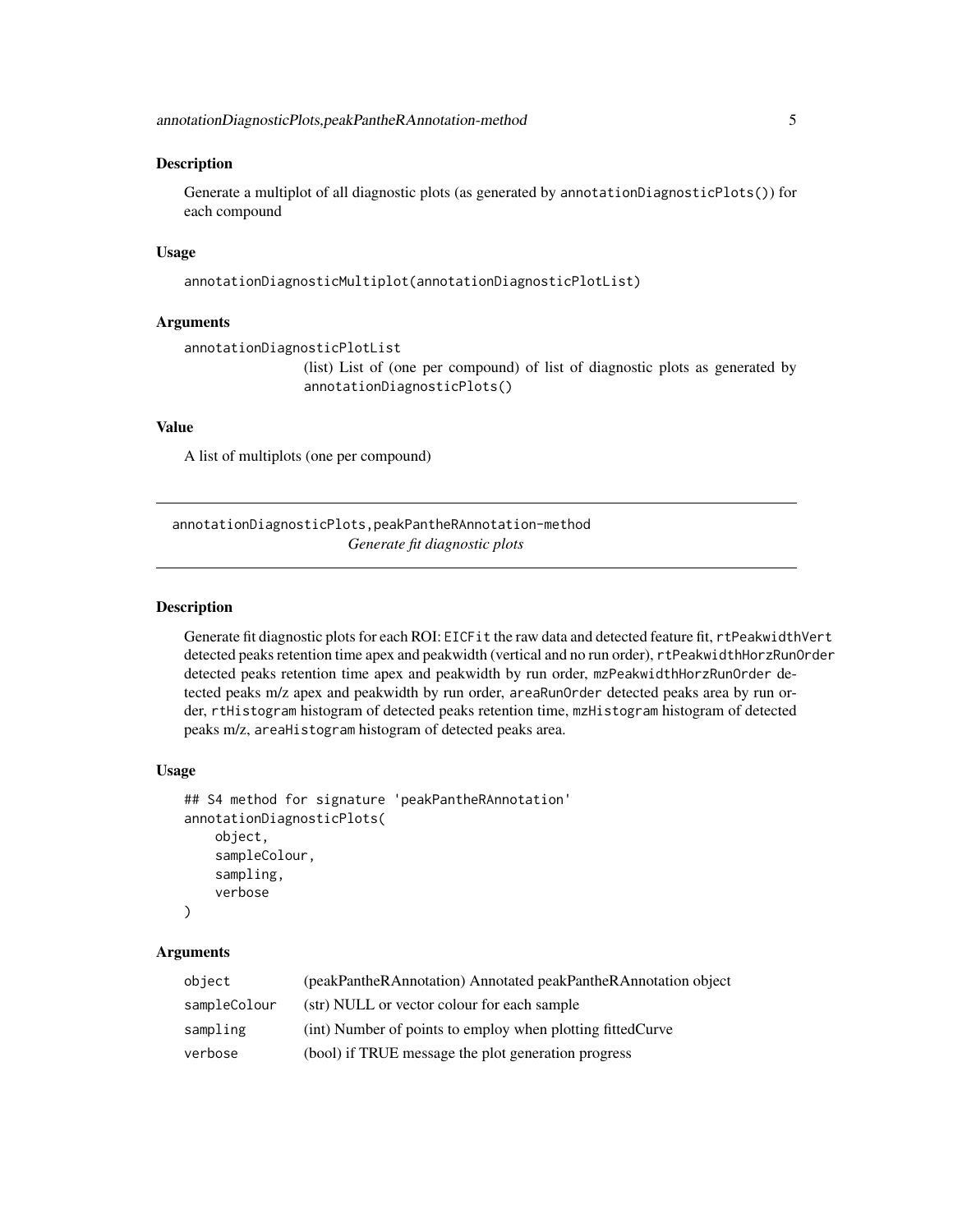#### <span id="page-5-0"></span>Value

```
A list (one list per compound) of diagnostic plots: result[[i]]$EICFit, result[[i]]$rtPeakwidthVert,
result[[i]]$rtPeakwidthHorzRunOrder, result[[i]]$mzPeakwidthHorzRunOrder, result[[i]]$areaRunOrder,
result[[i]]$rtHistogram, result[[i]]$mzHistogram, result[[i]]$areaHistogram, result[[i]]$title
```
#### Examples

```
if(requireNamespace('faahKO')){
## Initialise a peakPantheRAnnotation object with 3 samples and 2 targeted
## compounds
# Paths to spectra files
library(faahKO)
spectraPaths <- c(system.file('cdf/KO/ko15.CDF', package = 'faahKO'),
                    system.file('cdf/KO/ko16.CDF', package = 'faahKO'),
                    system.file('cdf/KO/ko18.CDF', package = 'faahKO'))
# targetFeatTable
targetFeatTable <- data.frame(matrix(vector(), 2, 8, dimnames=list(c(),
                    c('cpdID','cpdName','rtMin','rt','rtMax','mzMin','mz',
                    'mzMax'))), stringsAsFactors=FALSE)
targetFeatTable[1,] <- c('ID-1', 'Cpd 1', 3310., 3344.888, 3390., 522.194778,
                        522.2, 522.205222)
targetFeatTable[2,] <- c('ID-2', 'Cpd 2', 3280., 3385.577, 3440., 496.195038,
                        496.2, 496.204962)
targetFeatTable[,c(3:8)] <- vapply(targetFeatTable[,c(3:8)], as.numeric,
                                    FUN.VALUE=numeric(2))
emptyAnnotation <- peakPantheRAnnotation(spectraPaths=spectraPaths,
                                        targetFeatTable=targetFeatTable)
annotationDiagnosticPlots(emptyAnnotation)
# Warning: the object has not been annotated, return an empty diagnostic plot
# list
# [[1]]
# NULL
# [[2]]
# NULL
}
```
annotationParamsDiagnostic,peakPantheRAnnotation-method *Set uROI and FIR based on annotation results*

# Description

Set updated ROI (uROI) and Fallback Integration Regions (FIR) based on the annotation results. If the object is not annotated, it is returned untouched. ROI is not modified. If uROI exist they are left untouched, otherwise they are set as the minimum and maximum found peaks limits (+/-5% of ROI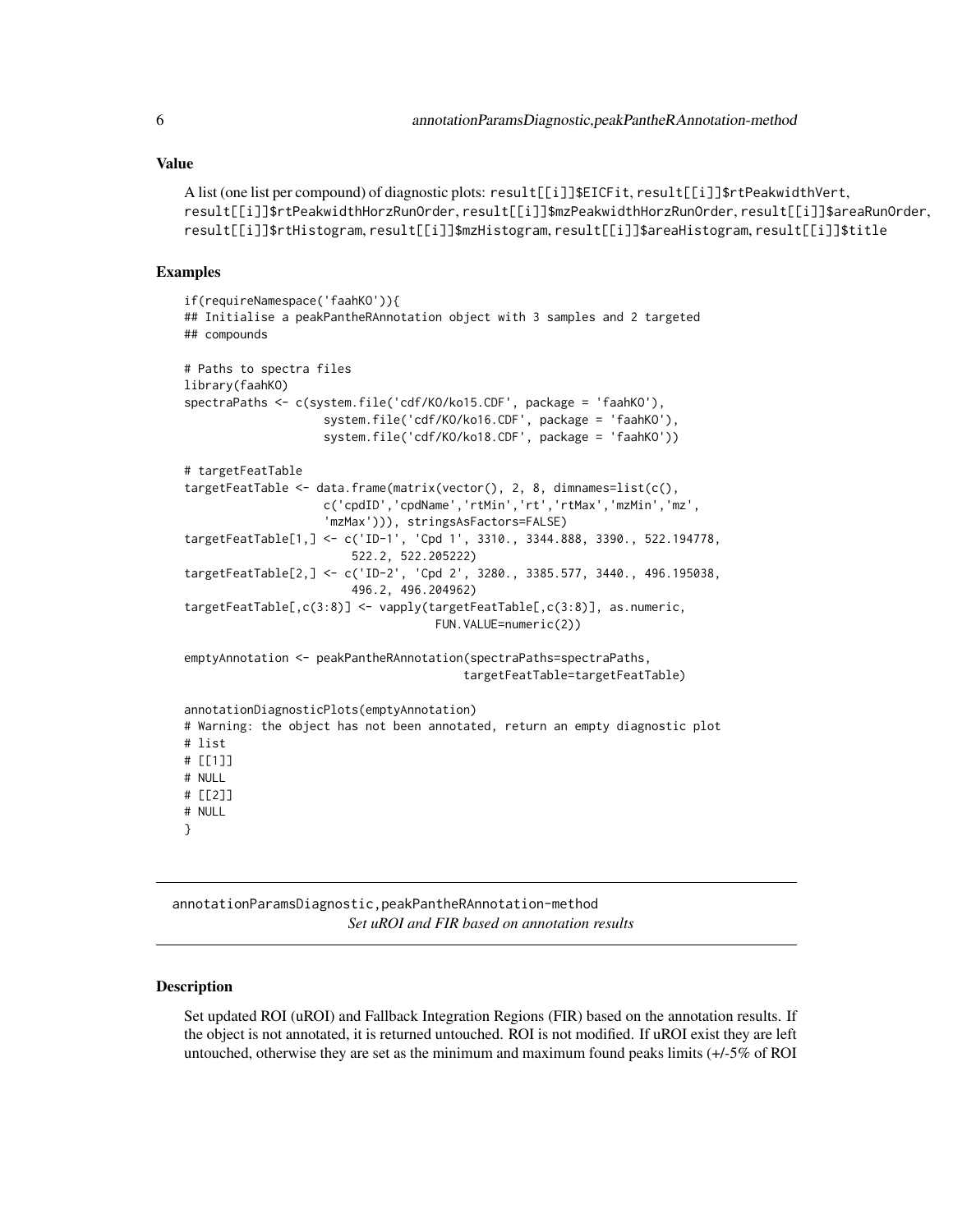in retention time). If FIR are used they are left untouched, otherwise they are set as the median of the found limits (rtMin, rtMax, mzMin, mzMax).

#### Usage

```
## S4 method for signature 'peakPantheRAnnotation'
annotationParamsDiagnostic(
    object,
    verbose
\lambda
```
#### Arguments

| object  | (peakPantheRAnnotation) Annotated peakPantheRAnnotation object |
|---------|----------------------------------------------------------------|
| verbose | (bool) If TRUE message progress of uROI and FIR calculation    |

# Value

(peakPantheRAnnotation) object with updated ROI and FIR set from annotation results

#### Examples

```
if(requireNamespace('faahKO')){
## Initialise a peakPantheRAnnotation object with 3 samples and 2 targeted
## compounds
# Paths to spectra files
library(faahKO)
spectraPaths <- c(system.file('cdf/KO/ko15.CDF', package = 'faahKO'),
                    system.file('cdf/KO/ko16.CDF', package = 'faahKO'),
                    system.file('cdf/KO/ko18.CDF', package = 'faahKO'))
# targetFeatTable
targetFeatTable <- data.frame(matrix(vector(), 2, 8, dimnames=list(c(),
                    c('cpdID','cpdName','rtMin','rt','rtMax','mzMin','mz',
                    'mzMax'))), stringsAsFactors=FALSE)
targetFeatTable[1,] <- c('ID-1', 'Cpd 1', 3310., 3344.888, 3390., 522.194778,
                        522.2, 522.205222)
targetFeatTable[2,] <- c('ID-2', 'Cpd 2', 3280., 3385.577, 3440., 496.195038,
                        496.2, 496.204962)
targetFeatTable[,c(3:8)] <- vapply(targetFeatTable[,c(3:8)], as.numeric,
                                    FUN.VALUE=numeric(2))
emptyAnnotation <- peakPantheRAnnotation(spectraPaths=spectraPaths,
                                        targetFeatTable=targetFeatTable)
```
annotationParamsDiagnostic(emptyAnnotation, verbose=TRUE) # Warning: the object has not been annotated, return the object untouched # An object of class peakPantheRAnnotation # 2 compounds in 3 samples. # updated ROI do not exist (uROI) # does not use updated ROI (uROI)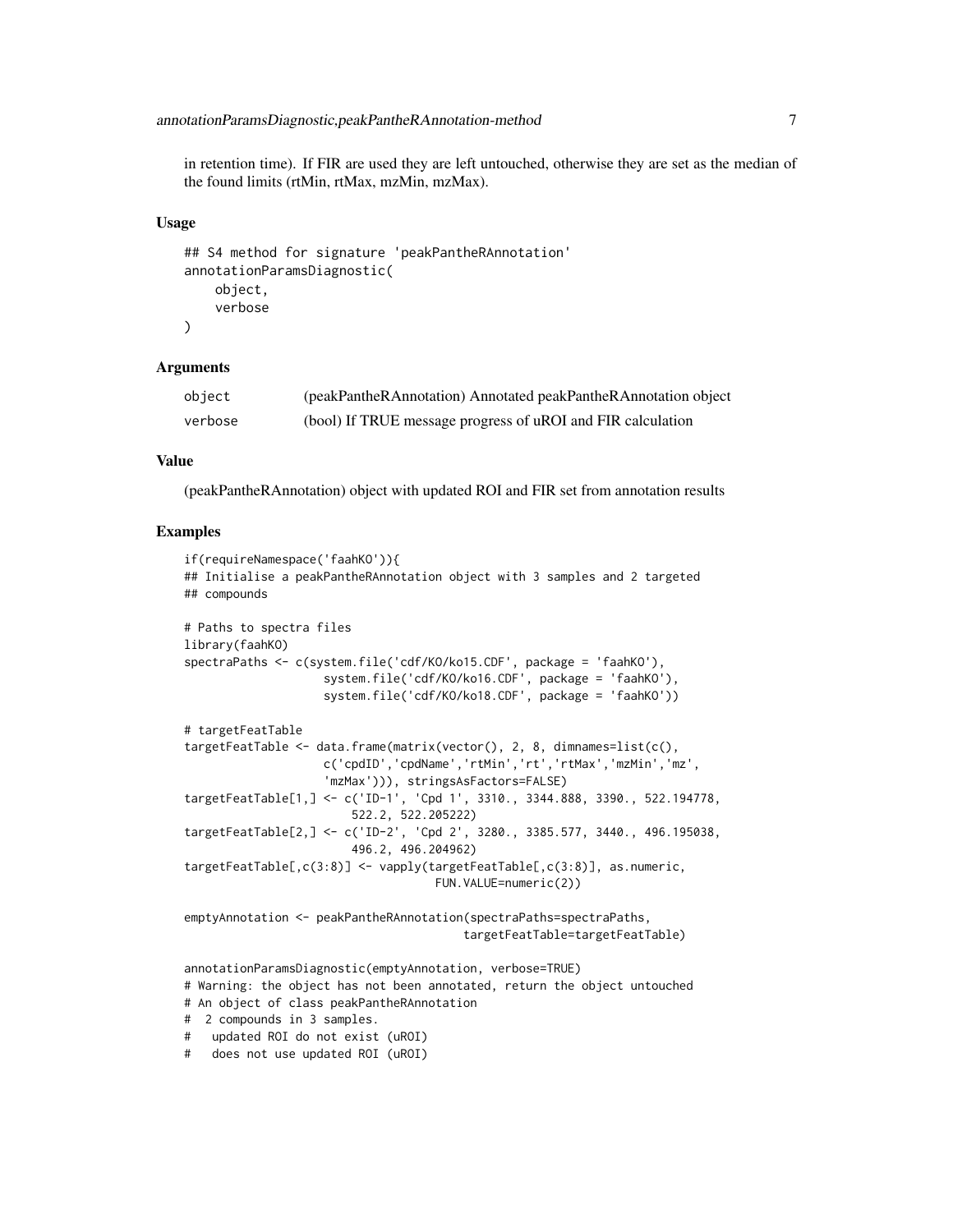```
# does not use fallback integration regions (FIR)
# is not annotated
}
```
annotationTable,peakPantheRAnnotation-method *annotationTable accessor*

#### Description

annotationTable returns a dataframe (row samples, col compounds) filled with a specific peakTable column

#### Usage

## S4 method for signature 'peakPantheRAnnotation' annotationTable(object, column)

#### Arguments

| object | peakPantheRAnnotation |
|--------|-----------------------|
| column | a peakTable columns   |

#### Value

(data.frame) (row samples, col compounds) filled with a specific peakTable column

#### Examples

```
if(requireNamespace('faahKO')){
## Initialise a peakPantheRAnnotation object with 3 samples and 2 targeted
## compounds
# Paths to spectra files
library(faahKO)
spectraPaths <- c(system.file('cdf/KO/ko15.CDF', package = 'faahKO'),
                    system.file('cdf/KO/ko16.CDF', package = 'faahKO'),
                    system.file('cdf/KO/ko18.CDF', package = 'faahKO'))
# targetFeatTable
targetFeatTable <- data.frame(matrix(vector(), 2, 8, dimnames=list(c(),
                    c('cpdID','cpdName','rtMin','rt','rtMax','mzMin','mz',
                    'mzMax'))), stringsAsFactors=FALSE)
targetFeatTable[1,] <- c('ID-1', 'Cpd 1', 3310., 3344.888, 3390., 522.194778,
                        522.2, 522.205222)
targetFeatTable[2,] <- c('ID-2', 'Cpd 2', 3280., 3385.577, 3440., 496.195038,
                        496.2, 496.204962)
targetFeatTable[,c(3:8)] <- vapply(targetFeatTable[,c(3:8)], as.numeric,
                                    FUN.VALUE=numeric(2))
```
<span id="page-7-0"></span>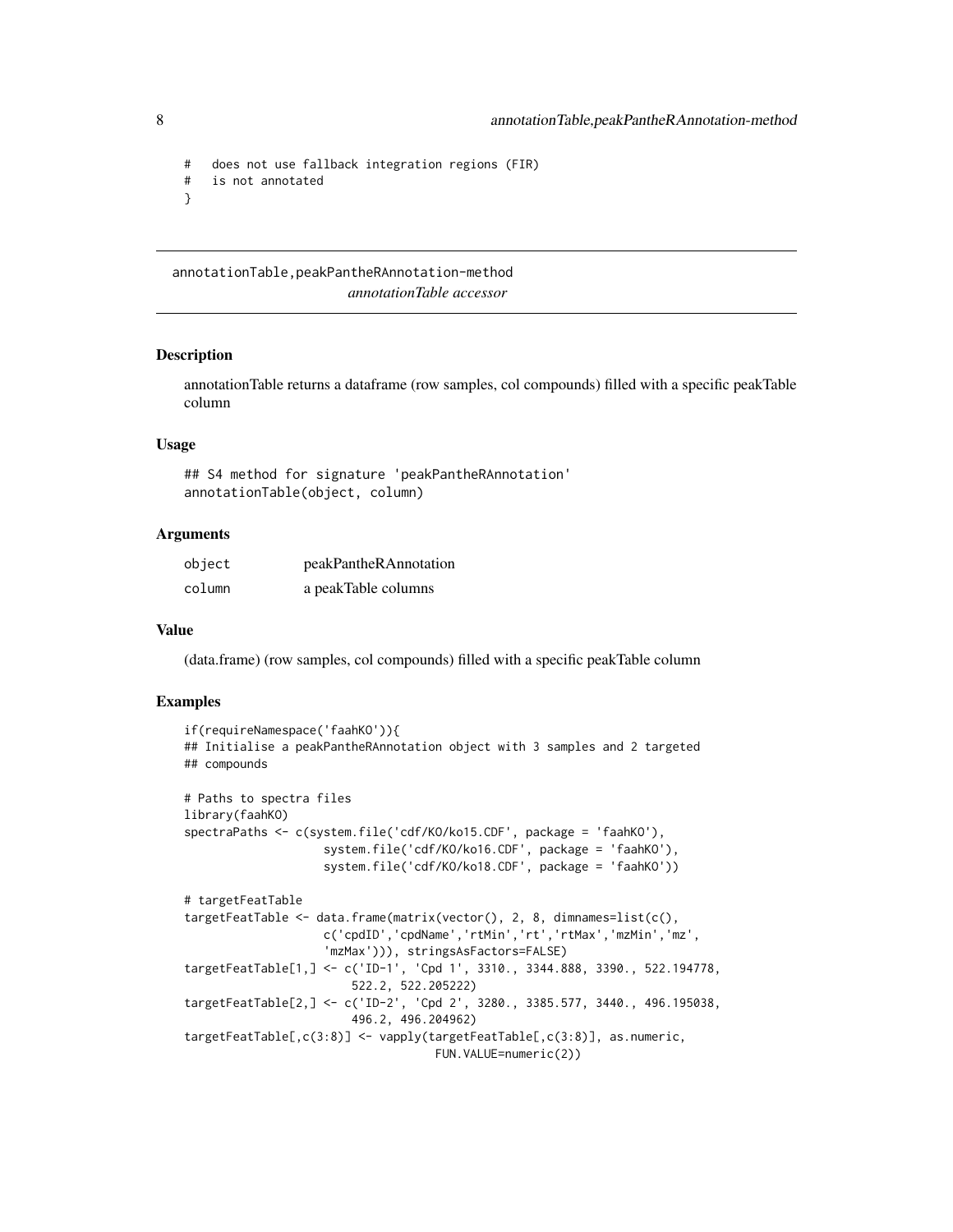```
annotation <- peakPantheRAnnotation(spectraPaths=spectraPaths,
                               targetFeatTable=targetFeatTable)
## default values without annotation
annotationTable(annotation)
# ID-1 ID-2
# C:/R/R-3.6.0/library/faahKO/cdf/KO/ko15.CDF NA NA
# C:/R/R-3.6.0/library/faahKO/cdf/KO/ko16.CDF NA NA
# C:/R/R-3.6.0/library/faahKO/cdf/KO/ko18.CDF NA NA
}
```
annotation\_diagnostic\_multiplot\_UI\_helper *UI diagnostic plot helper - single feature multiplot*

# Description

Return a ggplot object of a feature diagnostic multiplot

# Usage

```
annotation_diagnostic_multiplot_UI_helper(
   cpdNb,
    annotation,
   splNum = NULL,
    splColrColumn = NULL,
    ...
)
```
#### Arguments

| cpdNb             | (int) position of the feature to extract $(1 \text{ to } nbCpd)$                                                                                |
|-------------------|-------------------------------------------------------------------------------------------------------------------------------------------------|
| annotation        | (peakPantheRAnnotation) Annotation object                                                                                                       |
| splNum            | (int) NULL or number of spectra to plot, chosen randomly from all spectra. If<br>NULL or equal to the total number of spectra, plot all spectra |
| splColrColumn     | (str) NULL, None or a spectraMetadata column for colouring each sample                                                                          |
| $\cdot\cdot\cdot$ | Additional parameters for plotting                                                                                                              |

#### Value

(ggplotObject) Diagnostic multiplot for a feature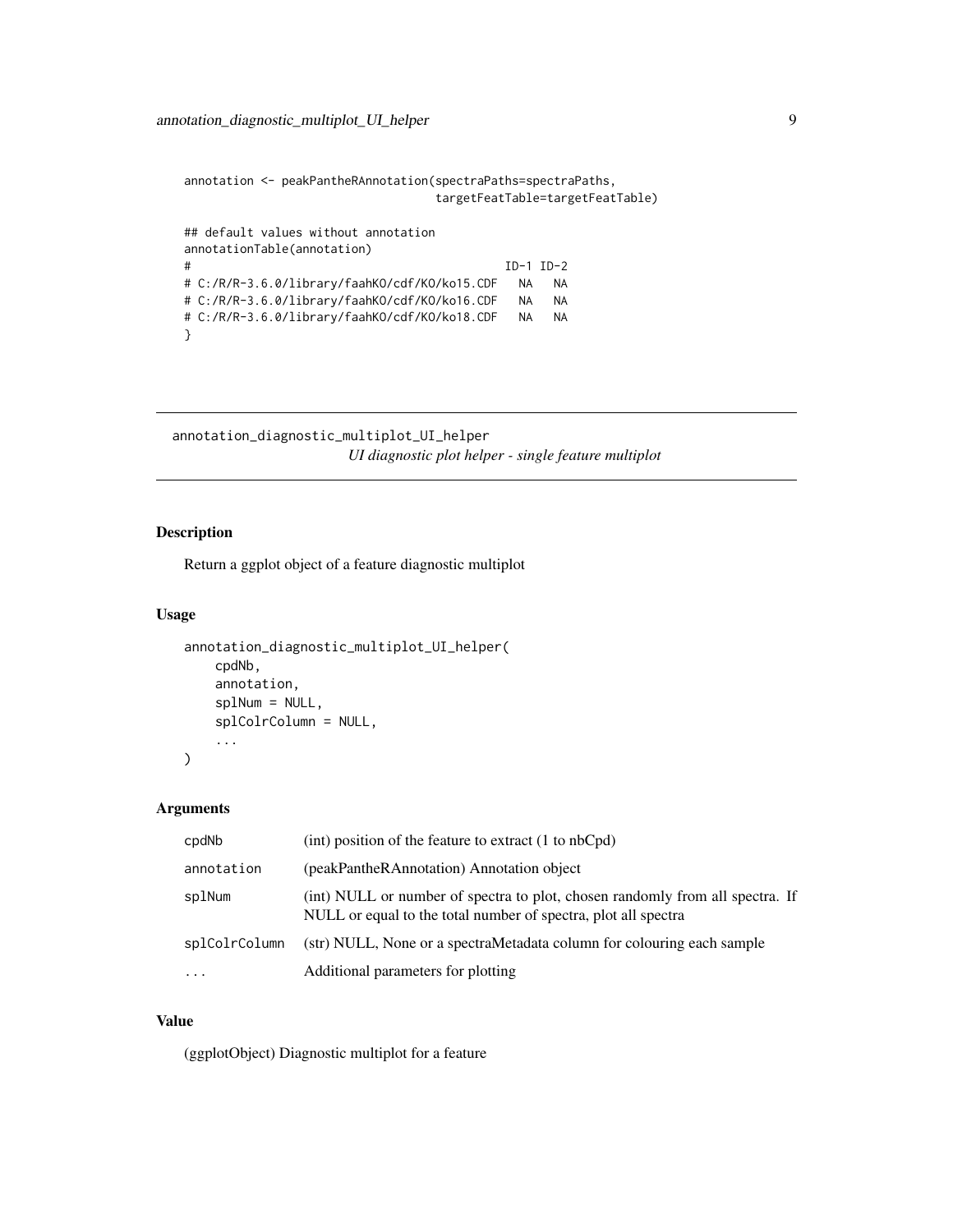```
## Initialise a peakPantheRAnnotation object with 3 samples and 2 targeted
## compounds
# Paths to spectra files
spectraPaths <- c('./path/file1', './path/file2', './path/file3')
# targetFeatTable
targetFeatTable <- data.frame(matrix(vector(), 2, 8, dimnames=list(c(),
                    c('cpdID','cpdName','rtMin','rt','rtMax','mzMin','mz',
                    'mzMax'))), stringsAsFactors=FALSE)
targetFeatTable[1,] <- c('ID-1', 'Cpd 1', 3310., 3344.888, 3390., 522.194778,
                        522.2, 522.205222)
targetFeatTable[2,] <- c('ID-2', 'Cpd 2', 3280., 3385.577, 3440., 496.195038,
                        496.2, 496.204962)
targetFeatTable[,c(3:8)] <- vapply(targetFeatTable[,c(3:8)], as.numeric,
                                    FUN.VALUE=numeric(2))
emptyAnnotation <- peakPantheRAnnotation(spectraPaths=spectraPaths,
                                        targetFeatTable=targetFeatTable)
# Plot of an empty annotation
annotation_diagnostic_multiplot_UI_helper(cpdNb = 2,
                                            annotation = emptyAnnotation,
                                            splNum = NULL,
                                            splColrColumn = NULL)
# Warning: the object has not been annotated, return an empty diagnostic
# plot list
```
annotation\_fit\_summary\_UI\_helper *UI diagnostic table - fit summary*

# **Description**

Return a table of fit statistic (ratio of peaks found, ratio of peaks filled, ppm error, RT deviation)

#### Usage

```
annotation_fit_summary_UI_helper(annot)
```
#### Arguments

annot (peakPantheRAnnotation) Annotation object

#### Value

(data.frame) Fit statistics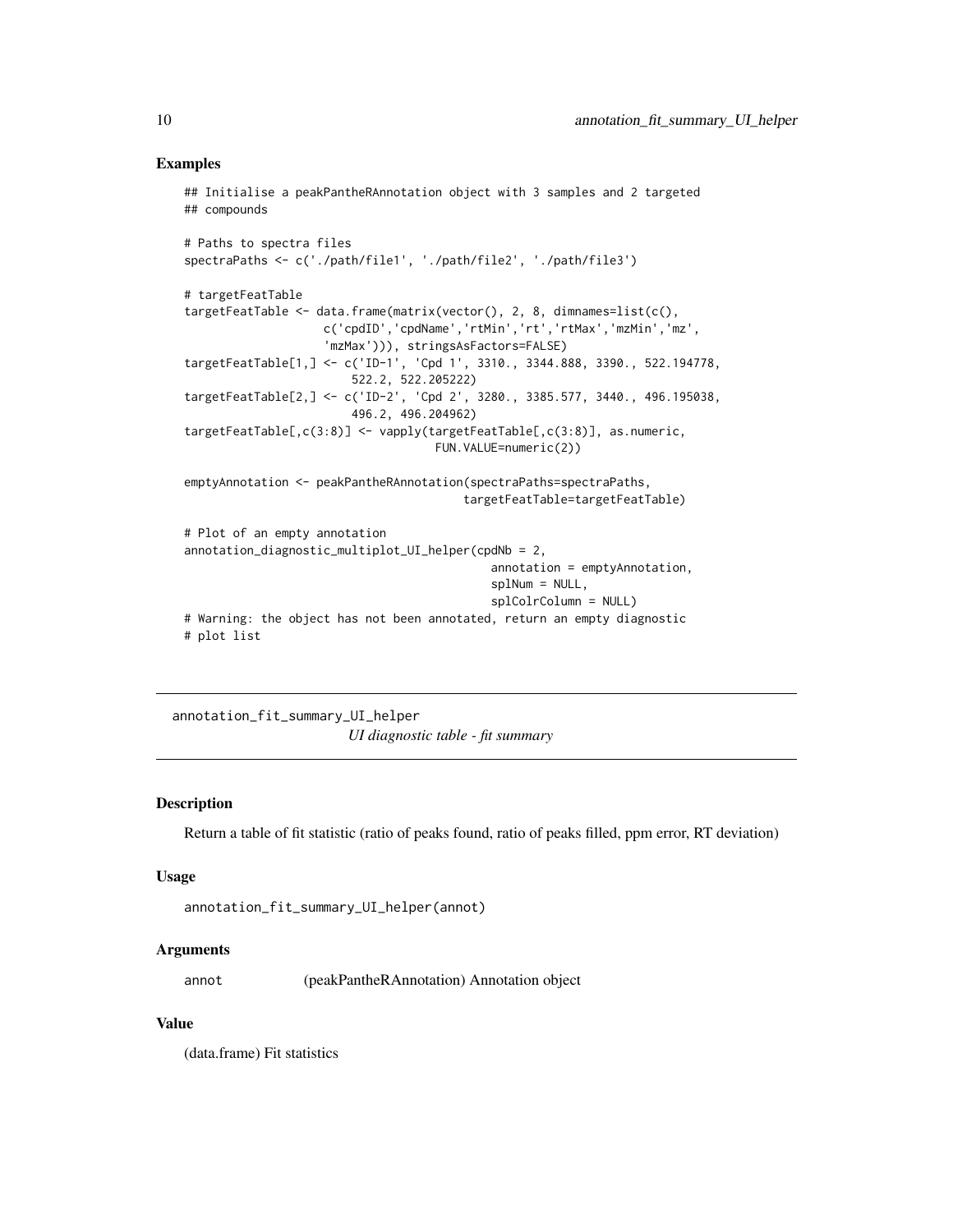```
## Initialise a peakPantheRAnnotation object with 3 samples and 2 targeted
## compounds
# Paths to spectra files
spectraPaths <- c('./path/file1', './path/file2', './path/file3')
# targetFeatTable
targetFeatTable <- data.frame(matrix(vector(), 2, 8, dimnames=list(c(),
                 c('cpdID','cpdName','rtMin','rt','rtMax','mzMin','mz',
                 'mzMax'))), stringsAsFactors=FALSE)
targetFeatTable[1,] <- c('ID-1', 'Cpd 1', 3310., 3344.888, 3390., 522.194778,
                     522.2, 522.205222)
targetFeatTable[2,] <- c('ID-2', 'Cpd 2', 3280., 3385.577, 3440., 496.195038,
                     496.2, 496.204962)
targetFeatTable[,c(3:8)] <- vapply(targetFeatTable[,c(3:8)], as.numeric,
                               FUN.VALUE=numeric(2))
emptyAnnotation <- peakPantheRAnnotation(spectraPaths=spectraPaths,
                                   targetFeatTable=targetFeatTable)
# statistics of an empty annotation
annotation_fit_summary_UI_helper(emptyAnnotation)
# Ratio peaks found (%) Ratio peaks filled (%) ppm error
# ID-1 - Cpd 1 NA 0 NaN
# ID-2 - Cpd 2 NA 0 NaN
# RT deviation (s)
# ID-1 - Cpd 1 NaN
# ID-2 - Cpd 2 NaN
```
annotation\_showMethod\_UI\_helper

*UI show annotation helper - list of properties*

#### Description

show method specific to the UI, that returns each field in a named list to ease display

#### Usage

```
annotation_showMethod_UI_helper(annotation)
```
# Arguments

annotation (peakPantherAnnotation) Object to describe

#### Value

(list) Named list of annotation properties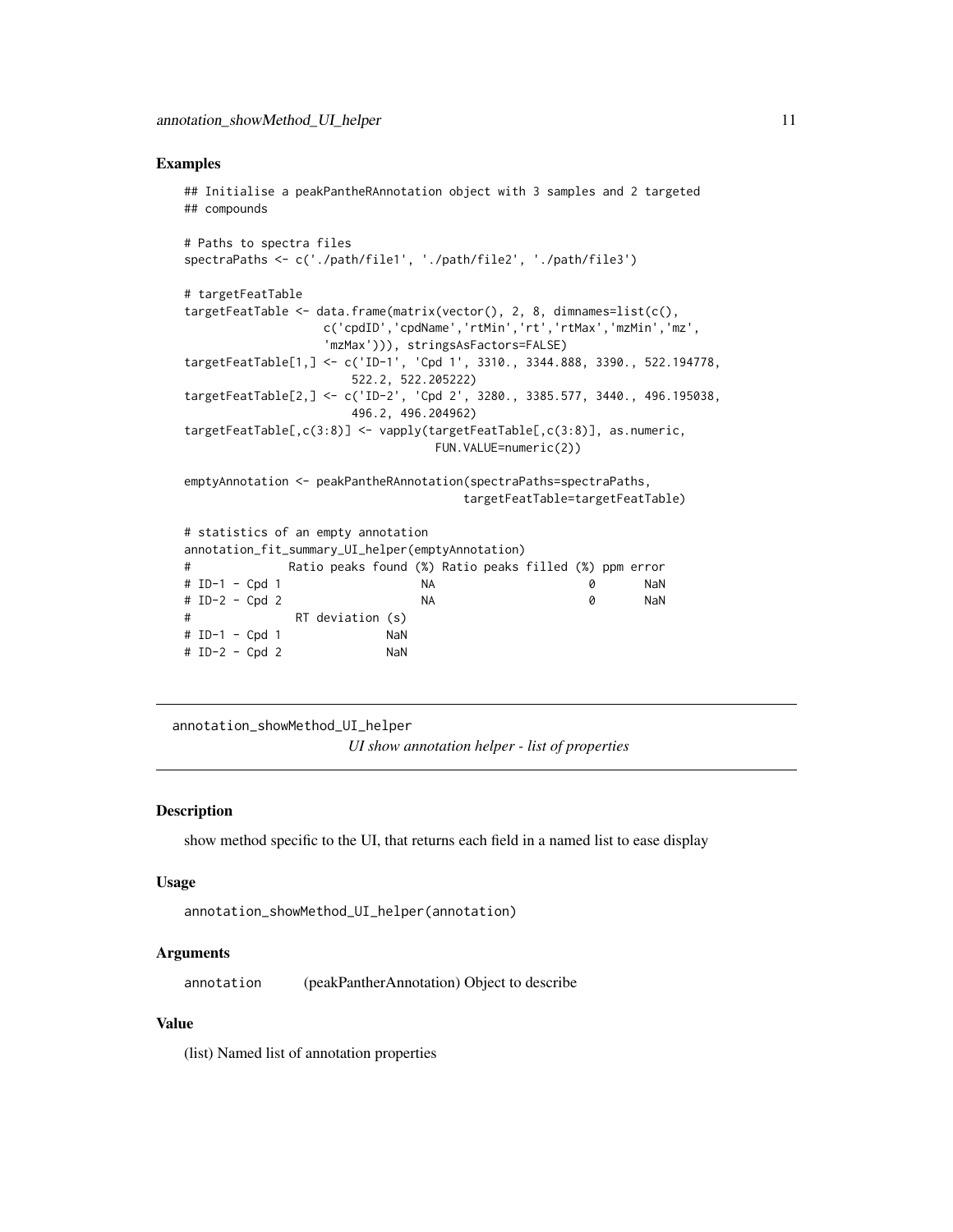```
# Initialise an empty annotation, no uROI, no use of FIR
annotInit <- peakPantheRAnnotation()
# return properties
annotation_showMethod_UI_helper(annotInit)
# $nbCompounds
# [1] 0
#
# #$nbSamples
# [1] 0
#
# #$uROIExist
# [1] FALSE
#
# $useUROI
# [1] FALSE
#
# $useFIR
# [1] FALSE
#
# $isAnnotated
```

```
# [1] FALSE
```
annotation\_showText\_UI\_helper *UI show annotation helper - UI sidebar string*

# Description

Return a text description of an annotation for UI presentation

#### Usage

annotation\_showText\_UI\_helper(annotProp)

# Arguments

annotProp (list) Named list of annotation properties as created by annotation\_showMethod\_UI\_helper()

# Value

(str) Textual description of the annotation to show on UI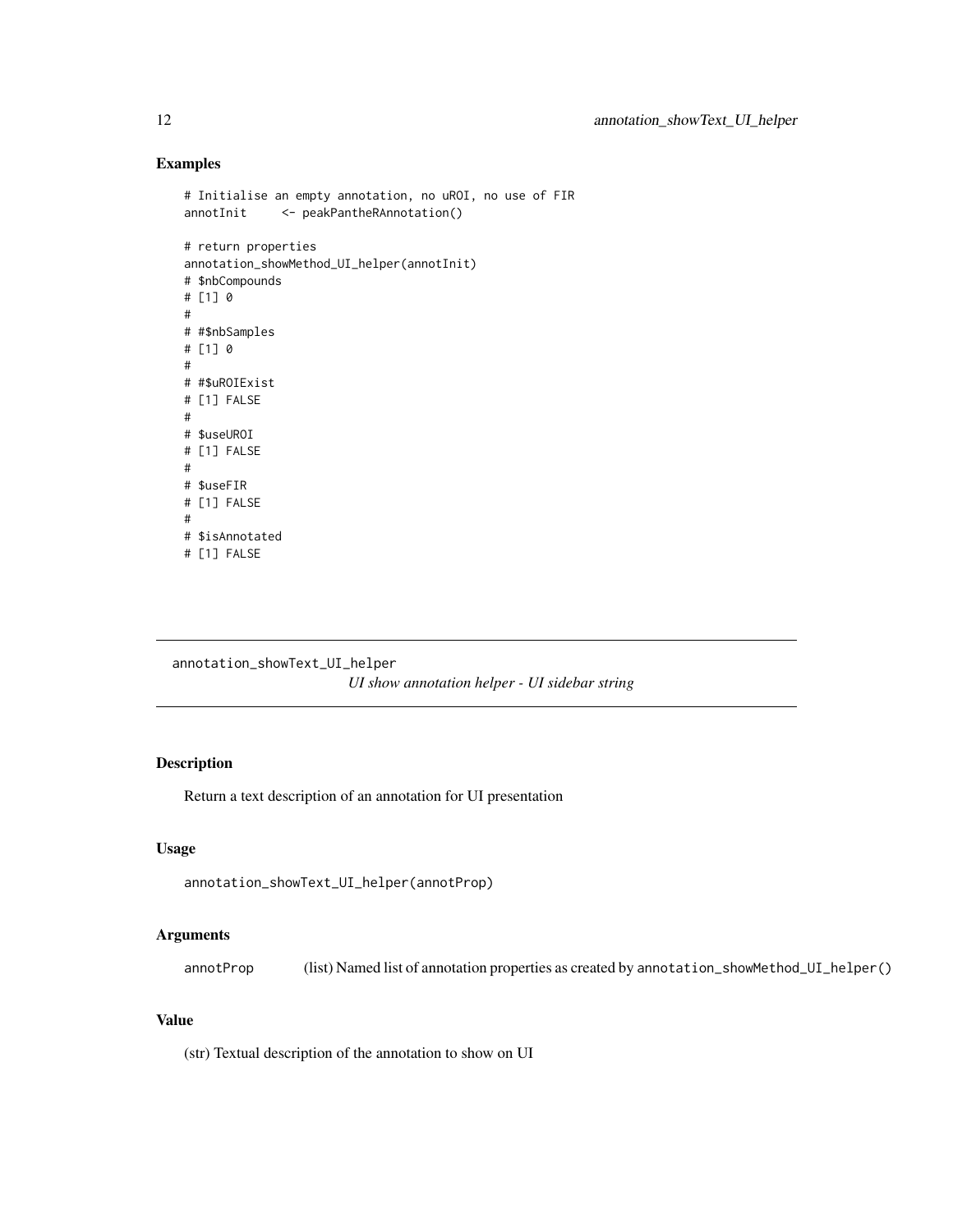```
# Input
properties_default <- list(nbCompounds = 0,
                            nbSamples = 0,
                            uROIExist = FALSE,
                            useUROI = FALSE,
                            useFIR = FALSE,
                             isAnnotated = FALSE)
# Generate description
annotation_showText_UI_helper(properties_default)
# [[1]]
# [1] "Not annotated"
#
# [[2]]
# [1] "0 compounds"
#
# [[3]]
# [1] "0 samples"
#
# [[4]]
# [1] "updated ROI do not exist (uROI)"
#
# [[5]]
# [1] "does not use updated ROI (uROI)"
#
# [[6]]
# [1] "does not use fallback integration regions (FIR)"
```
# cpdID,peakPantheRAnnotation-method

*cpdID accessor*

## Description

cpdID accessor

# Usage

```
## S4 method for signature 'peakPantheRAnnotation'
cpdID(object)
```
# Arguments

object peakPantheRAnnotation

## Value

(str) A character vector of compound IDs, of length number of compounds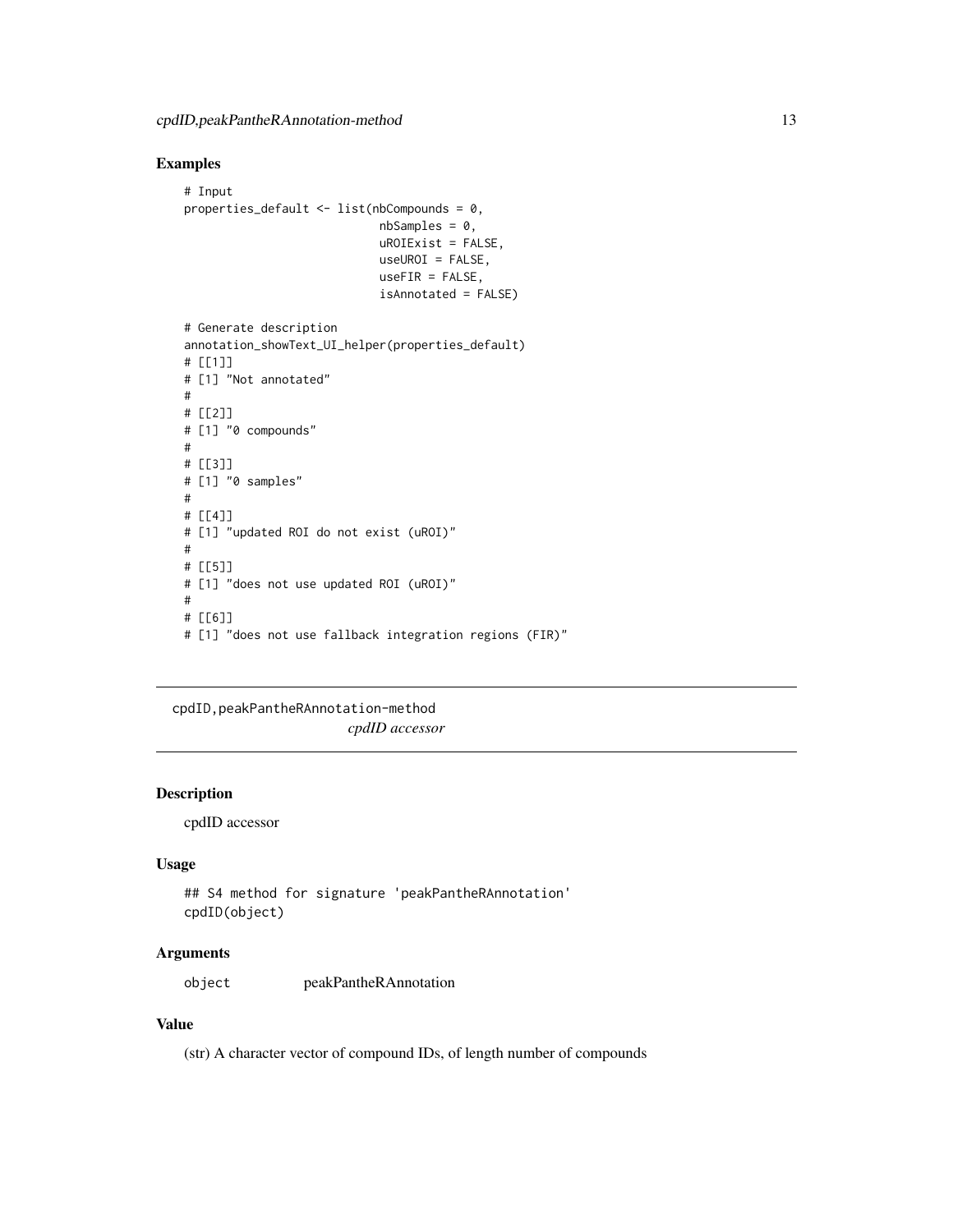```
if(requireNamespace('faahKO')){
## Initialise a peakPantheRAnnotation object with 3 samples and 2 targeted
## compounds
# Paths to spectra files
library(faahKO)
spectraPaths <- c(system.file('cdf/KO/ko15.CDF', package = 'faahKO'),
                    system.file('cdf/KO/ko16.CDF', package = 'faahKO'),
                    system.file('cdf/KO/ko18.CDF', package = 'faahKO'))
# targetFeatTable
targetFeatTable <- data.frame(matrix(vector(), 2, 8, dimnames=list(c(),
                        c('cpdID','cpdName','rtMin','rt','rtMax','mzMin',
                        'mz', 'mzMax'))), stringsAsFactors=FALSE)
targetFeatTable[1,] <- c('ID-1', 'Cpd 1', 3310., 3344.888, 3390., 522.194778,
                        522.2, 522.205222)
targetFeatTable[2,] <- c('ID-2', 'Cpd 2', 3280., 3385.577, 3440., 496.195038,
                        496.2, 496.204962)
targetFeatTable[,c(3:8)] <- vapply(targetFeatTable[,c(3:8)], as.numeric,
                                    FUN.VALUE=numeric(2))
annotation <- peakPantheRAnnotation(spectraPaths=spectraPaths,
                                    targetFeatTable=targetFeatTable)
cpdID(annotation)
# [1] 'ID-1' 'ID-2'
}
```
cpdMetadata,peakPantheRAnnotation-method *cpdMetadata accessor*

# Description

cpdMetadata accessor

#### Usage

```
## S4 method for signature 'peakPantheRAnnotation'
cpdMetadata(object)
```
# Arguments

object peakPantheRAnnotation

#### Value

(data.frame) A data.frame of compound metadata, with compounds as row and metadata as columns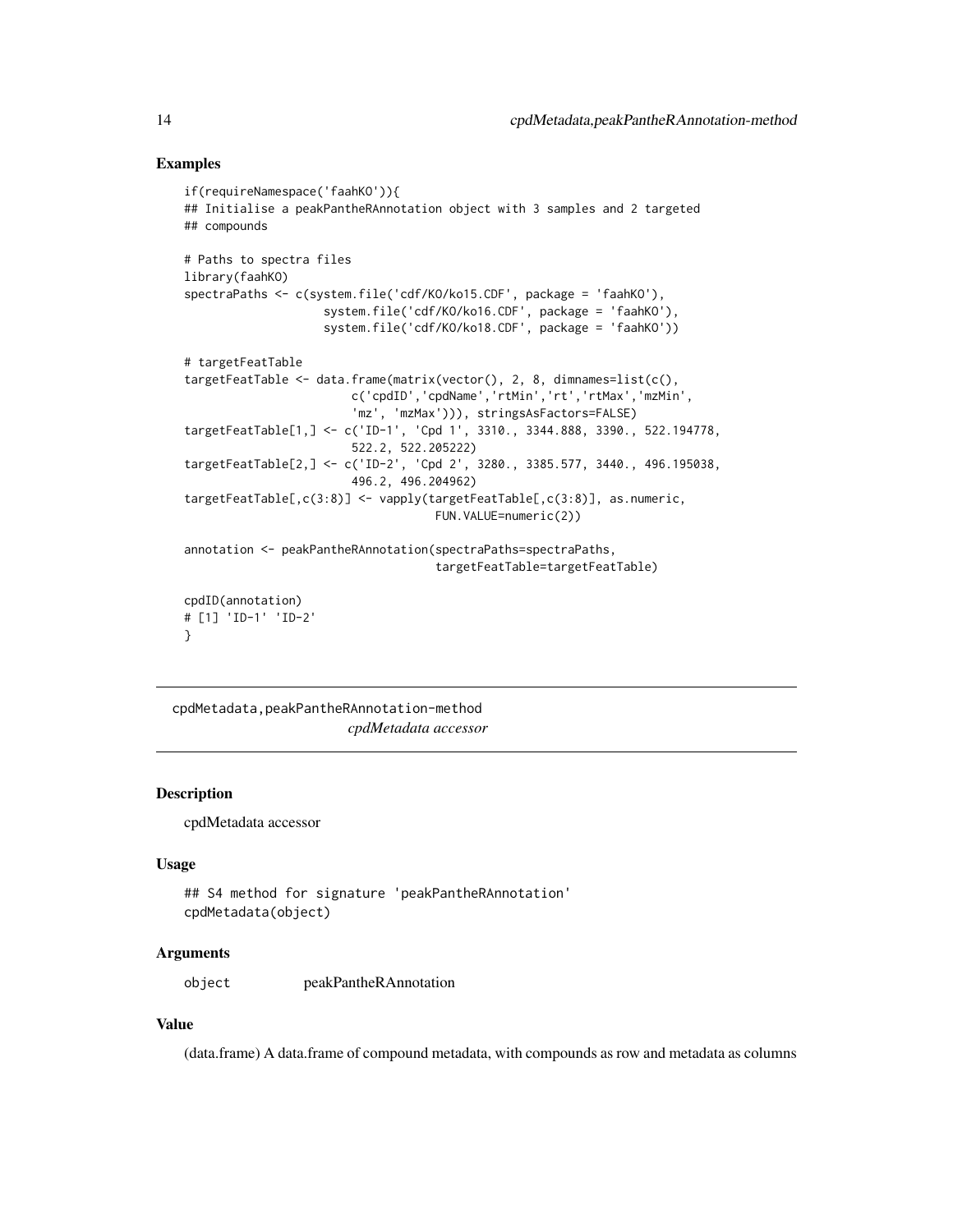```
if(requireNamespace('faahKO')){
## Initialise a peakPantheRAnnotation object with 3 samples and 2 targeted
## compounds
# Paths to spectra files
library(faahKO)
spectraPaths <- c(system.file('cdf/KO/ko15.CDF', package = 'faahKO'),
                    system.file('cdf/KO/ko16.CDF', package = 'faahKO'),
                    system.file('cdf/KO/ko18.CDF', package = 'faahKO'))
# targetFeatTable
targetFeatTable <- data.frame(matrix(vector(), 2, 8, dimnames=list(c(),
                    c('cpdID','cpdName','rtMin','rt','rtMax','mzMin','mz',
                    'mzMax'))), stringsAsFactors=FALSE)
targetFeatTable[1,] <- c('ID-1', 'Cpd 1', 3310., 3344.888, 3390., 522.194778,
                        522.2, 522.205222)
targetFeatTable[2,] <- c('ID-2', 'Cpd 2', 3280., 3385.577, 3440., 496.195038,
                        496.2, 496.204962)
targetFeatTable[,c(3:8)] <- vapply(targetFeatTable[,c(3:8)], as.numeric,
                                    FUN.VALUE=numeric(2))
annotation <- peakPantheRAnnotation(spectraPaths=spectraPaths,
                                    targetFeatTable=targetFeatTable)
## default values not initialised
cpdMetadata(annotation)
# data frame with 0 columns and 2 rows
}
```
cpdName,peakPantheRAnnotation-method *cpdName accessor*

#### Description

cpdName accessor

#### Usage

```
## S4 method for signature 'peakPantheRAnnotation'
cpdName(object)
```
#### Arguments

object peakPantheRAnnotation

#### Value

(str) A character vector of compound names, of length number of compounds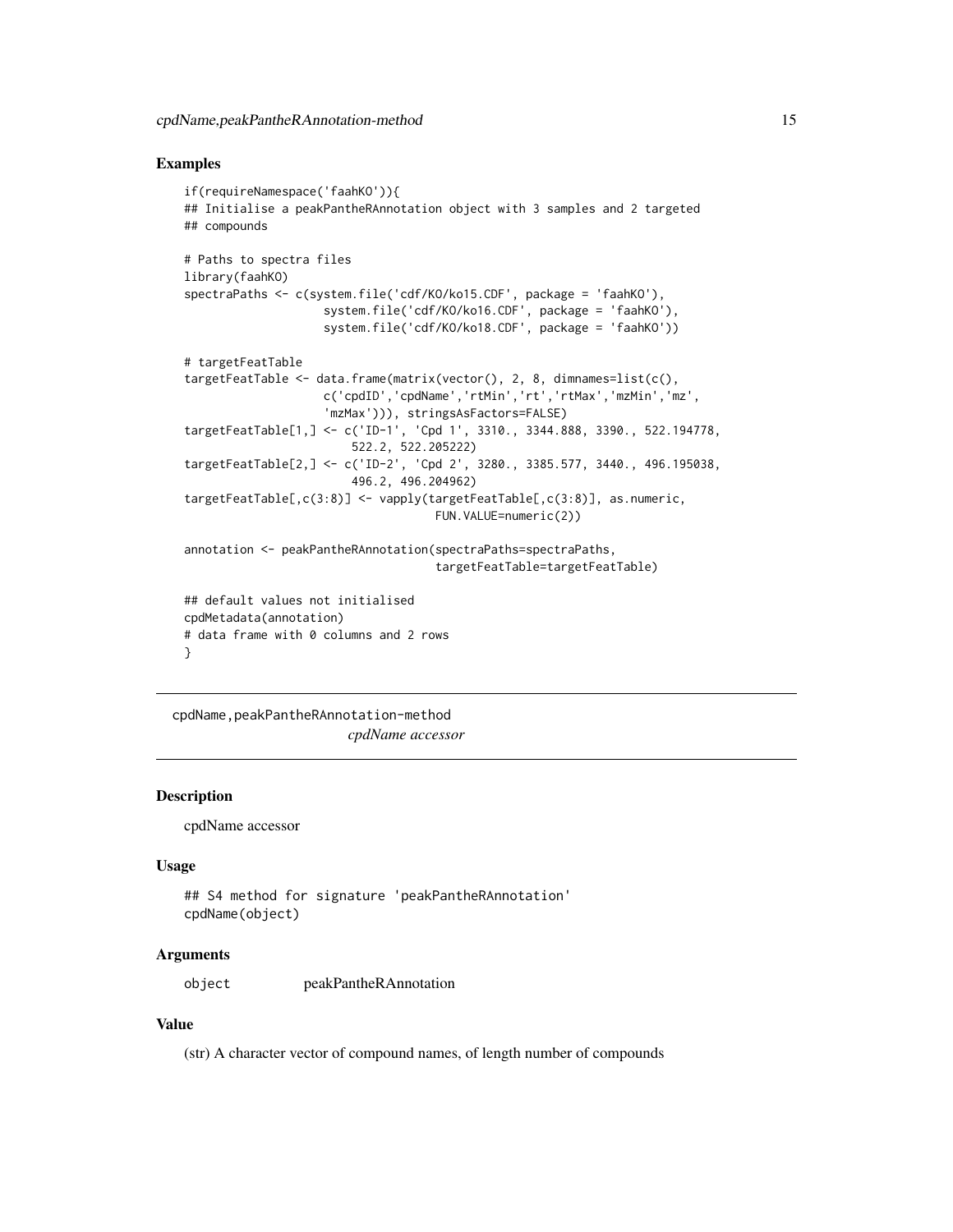```
if(requireNamespace('faahKO')){
## Initialise a peakPantheRAnnotation object with 3 samples and 2 targeted
## compounds
# Paths to spectra files
library(faahKO)
spectraPaths <- c(system.file('cdf/KO/ko15.CDF', package = 'faahKO'),
                    system.file('cdf/KO/ko16.CDF', package = 'faahKO'),
                    system.file('cdf/KO/ko18.CDF', package = 'faahKO'))
# targetFeatTable
targetFeatTable <- data.frame(matrix(vector(), 2, 8, dimnames=list(c(),
                c('cpdID', 'cpdName', 'rtMin', 'rt', 'rtMax', 'mzMin', 'mz',
                'mzMax'))), stringsAsFactors=FALSE)
targetFeatTable[1,] <- c('ID-1', 'Cpd 1', 3310., 3344.888, 3390., 522.194778,
                        522.2, 522.205222)
targetFeatTable[2,] <- c('ID-2', 'Cpd 2', 3280., 3385.577, 3440., 496.195038,
                        496.2, 496.204962)
targetFeatTable[,c(3:8)] <- vapply(targetFeatTable[,c(3:8)], as.numeric,
                                    FUN.VALUE=numeric(2))
annotation <- peakPantheRAnnotation(spectraPaths=spectraPaths,
                                    targetFeatTable=targetFeatTable)
cpdName(annotation)
# [1] 'Cpd 1' 'Cpd 2'
}
```
dataPoints,peakPantheRAnnotation-method *dataPoints accessor*

# **Description**

dataPoints accessor

#### Usage

```
## S4 method for signature 'peakPantheRAnnotation'
dataPoints(object)
```
# Arguments

object peakPantheRAnnotation

## Value

A list of length number of spectra files. Each list element is a *ROIsDataPoint* list of data.frame of raw data points for each ROI/uROI (retention time 'rt', mass 'mz' and intensity 'int' (as column) of each raw data points (as row))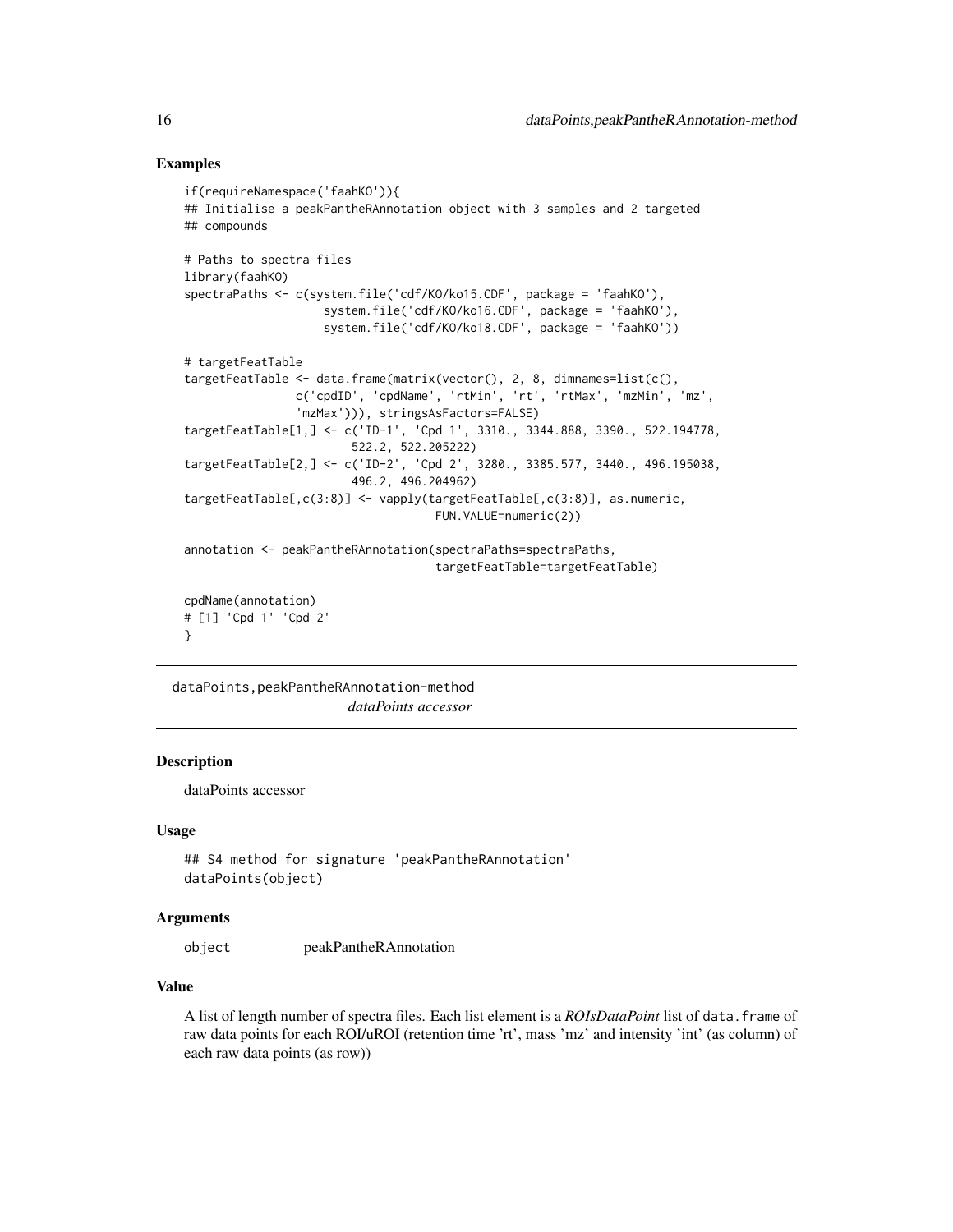```
if(requireNamespace('faahKO')){
## Initialise a peakPantheRAnnotation object with 3 samples and 2 targeted
## compounds
# Paths to spectra files
library(faahKO)
spectraPaths <- c(system.file('cdf/KO/ko15.CDF', package = 'faahKO'),
                    system.file('cdf/KO/ko16.CDF', package = 'faahKO'),
                    system.file('cdf/KO/ko18.CDF', package = 'faahKO'))
# targetFeatTable
targetFeatTable <- data.frame(matrix(vector(), 2, 8, dimnames=list(c(),
                    c('cpdID','cpdName','rtMin','rt','rtMax','mzMin','mz',
                    'mzMax'))), stringsAsFactors=FALSE)
targetFeatTable[1,] <- c('ID-1', 'Cpd 1', 3310., 3344.888, 3390., 522.194778,
                        522.2, 522.205222)
targetFeatTable[2,] <- c('ID-2', 'Cpd 2', 3280., 3385.577, 3440., 496.195038,
                        496.2, 496.204962)
targetFeatTable[,c(3:8)] <- vapply(targetFeatTable[,c(3:8)], as.numeric,
                                    FUN.VALUE=numeric(2))
annotation <- peakPantheRAnnotation(spectraPaths=spectraPaths,
                                    targetFeatTable=targetFeatTable)
## default values without annotation
dataPoints(annotation)
# [[1]]
# NULL
# [[2]]
# NULL
# [[3]]
# NULL
}
```
EICs,peakPantheRAnnotation-method *EICs accessor*

# Description

EICs accessor

#### Usage

```
## S4 method for signature 'peakPantheRAnnotation'
EICs(object, aggregationFunction)
```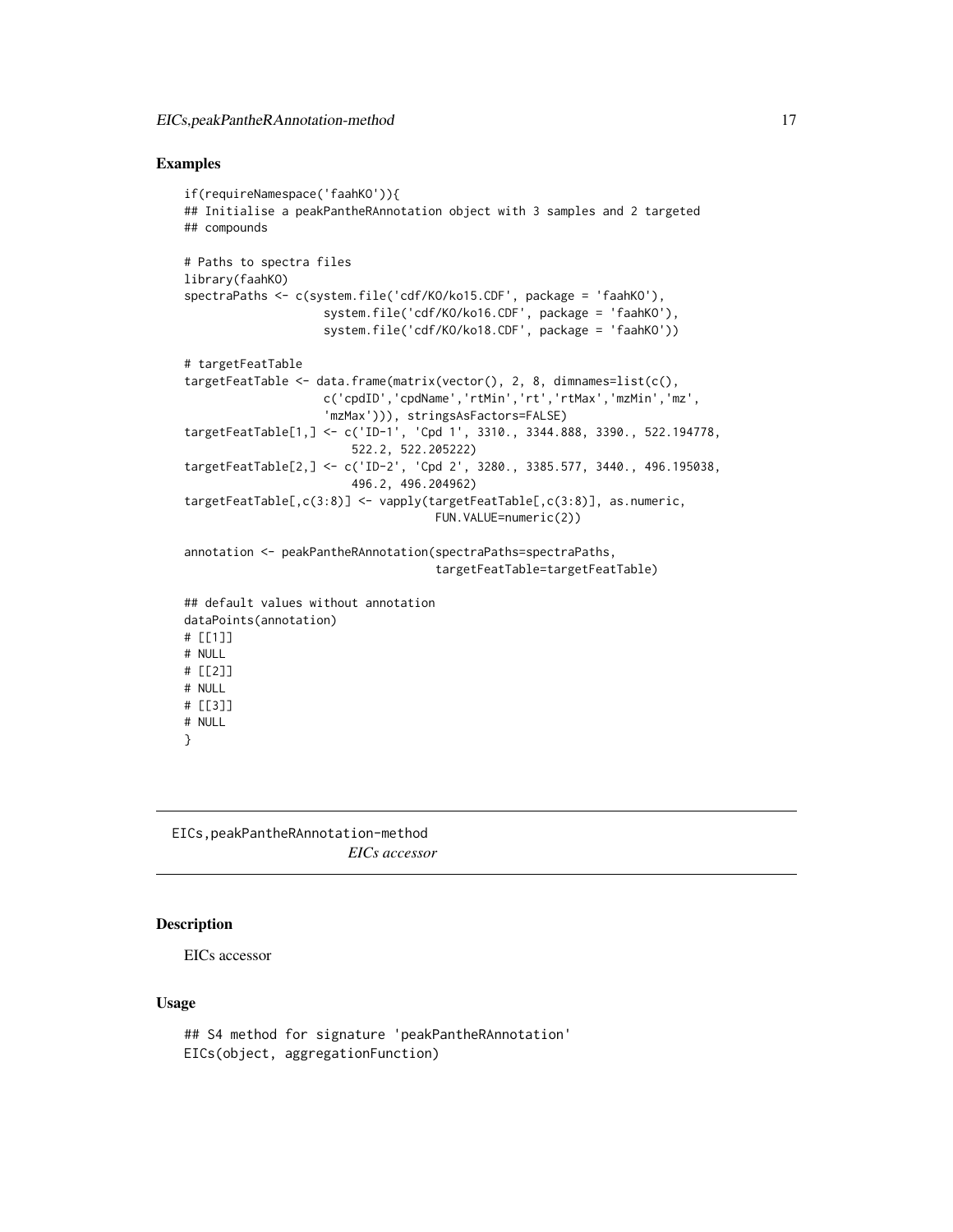#### Arguments

object peakPantheRAnnotation

aggregationFunction

(str) Function to use in order to aggregate intensities across mz in each scan. One of sum, max, min, mean

#### Value

(float) Extracted Ion Chromatogram aggregated across mz in each scan

# Examples

```
if(requireNamespace('faahKO')){
## Initialise a peakPantheRAnnotation object with 3 samples and 2 targeted
## compounds
# Paths to spectra files
library(faahKO)
spectraPaths <- c(system.file('cdf/KO/ko15.CDF', package = 'faahKO'),
                    system.file('cdf/KO/ko16.CDF', package = 'faahKO'),
                    system.file('cdf/KO/ko18.CDF', package = 'faahKO'))
# targetFeatTable
targetFeatTable <- data.frame(matrix(vector(), 2, 8, dimnames=list(c(),
                    c('cpdID','cpdName','rtMin','rt','rtMax','mzMin','mz',
                    'mzMax'))), stringsAsFactors=FALSE)
targetFeatTable[1,] <- c('ID-1', 'Cpd 1', 3310., 3344.888, 3390., 522.194778,
                        522.2, 522.205222)
targetFeatTable[2,] <- c('ID-2', 'Cpd 2', 3280., 3385.577, 3440., 496.195038,
                        496.2, 496.204962)
targetFeatTable[,c(3:8)] <- vapply(targetFeatTable[,c(3:8)], as.numeric,
                                    FUN.VALUE=numeric(2))
annotation <- peakPantheRAnnotation(spectraPaths=spectraPaths,
                                    targetFeatTable=targetFeatTable)
## default values without annotation
EICs(annotation)
# [[1]]
```

```
# list()
# [[2]]
# list()
# [[3]]
# list()
```

```
}
```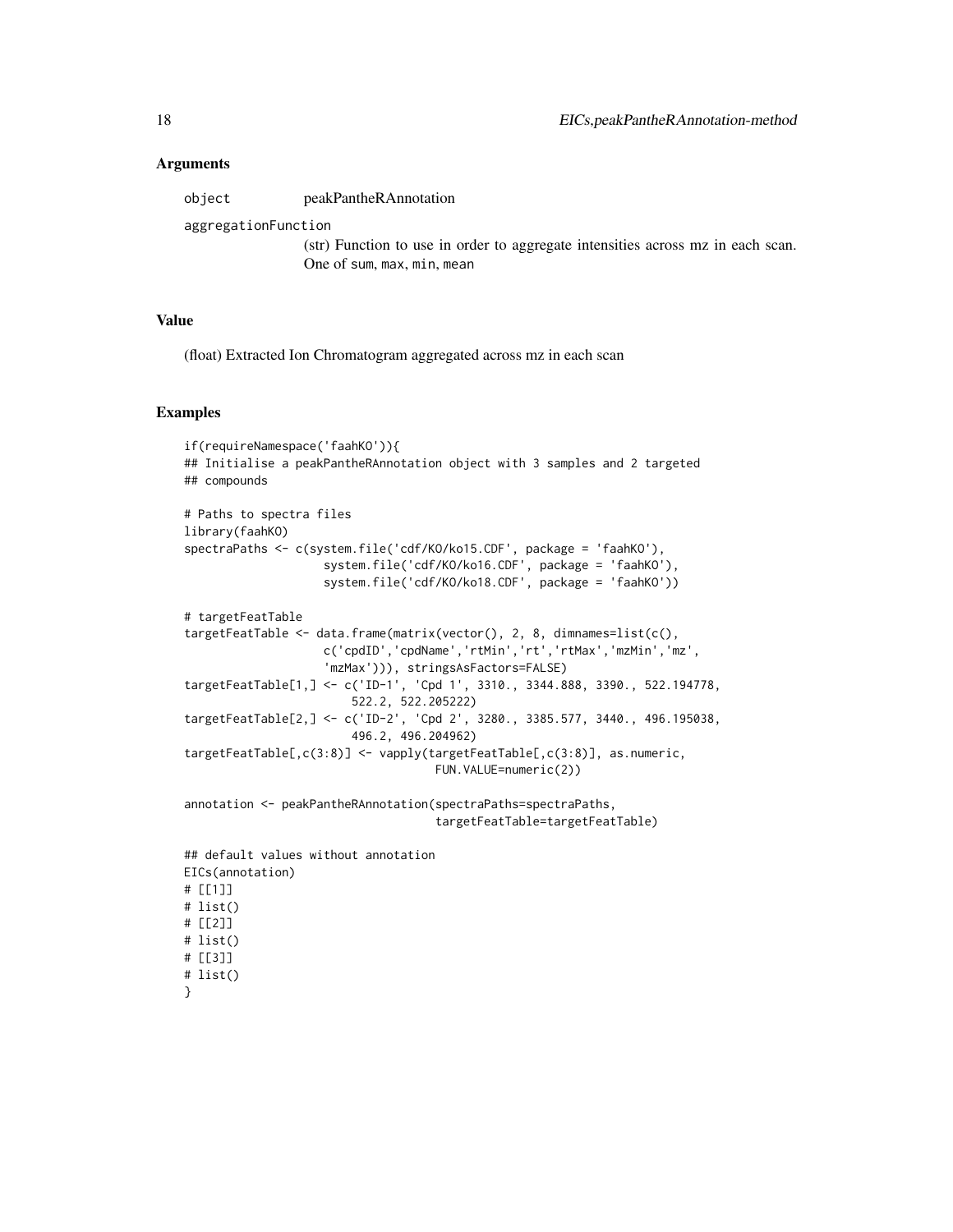<span id="page-18-0"></span>emgGaussian\_guess *Guess function for initial exponentially modified gaussian parameters and bounds*

#### Description

Guess function for initial exponentially modified gaussian parameters and bounds, at the moment only checks the x position

#### Usage

```
emgGaussian_guess(x, y)
```
# Arguments

| x | (numeric) x values (e.g. retention time)             |
|---|------------------------------------------------------|
|   | (numeric) y observed values (e.g. spectra intensity) |

# Value

A list of guessed starting parameters list()\$init\_params, lower list()\$lower\_bounds and upper bounds list()\$upper\_bounds (\$gamma, \$center, \$sigma, \$amplitude)

```
emgGaussian_minpack.lm
```
*Implementation of the Exponentially Modified Gaussian (EMG) peak shape for use with minpack.lm*

# Description

Implementation of the Exponentially Modified Gaussian (EMG) peak shape for use with minpack.lm

#### Usage

```
emgGaussian_minpack.lm(params, xx)
```
# Arguments

| params | (list) exponentiall modified gaussian parameters (params\$gamma, params\$center, |
|--------|----------------------------------------------------------------------------------|
|        | params\$sigma, params\$amplitude)                                                |
| xх     | (numeric) values at which to evalute the exponentially modified gaussian         |

# Value

value of the exponentially modified gaussian evaluated at xx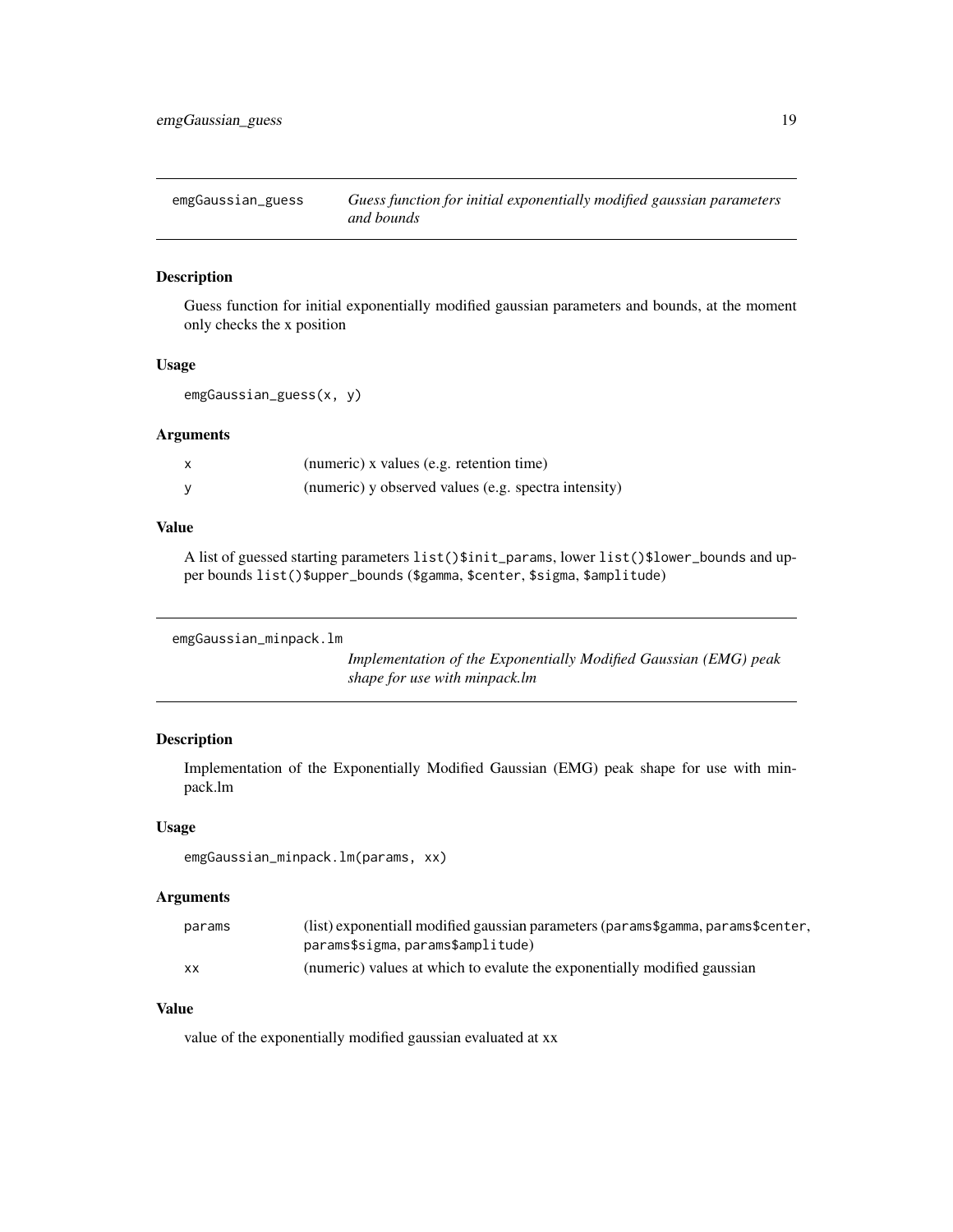<span id="page-19-0"></span>emgGaussian\_minpack.lm\_objectiveFun

*Exponentially Modified Gaussian minpack.lm objective function*

# Description

Exponentially Modified Gaussian (EMG) minpack.lm objective function, calculates residuals using the EMG Peak Shape

# Usage

```
emgGaussian_minpack.lm_objectiveFun(params, observed, xx)
```
## Arguments

| params    | (list) exponentially modified gaussian parameters (params\$gamma, params\$center,<br>params\$sigma, params\$amplitude) |
|-----------|------------------------------------------------------------------------------------------------------------------------|
| observed  | (numeric) observed y value at xx                                                                                       |
| <b>XX</b> | (numeric) value at which to evalute the exponentially modified gaussian                                                |

# Value

difference between observed and expected exponentially modified gaussian value evaluated at xx

extractSignalRawData *Extract signal in a multiple defined mz rt window from a raw data file*

#### Description

Extract all signal from multiple defined mz rt window from raw data and returns a data.frame. If no rt-mz window is provided, all signal in the raw data file are returned

# Usage

```
extractSignalRawData(rawSpec, rt, mz, msLevel = 1L, verbose = TRUE)
```
#### Arguments

| rawSpec | an OnDiskMSnExp-class                                                                                                                                                                                                                                                    |
|---------|--------------------------------------------------------------------------------------------------------------------------------------------------------------------------------------------------------------------------------------------------------------------------|
| rt.     | (numeric $(2)$ ) or two-column matrix) the lower and upper retention time range<br>from which the data should be extracted. If a matrix is passed, each row corre-<br>sponds to a different window. If not provided, the full retention time range will<br>be extracted. |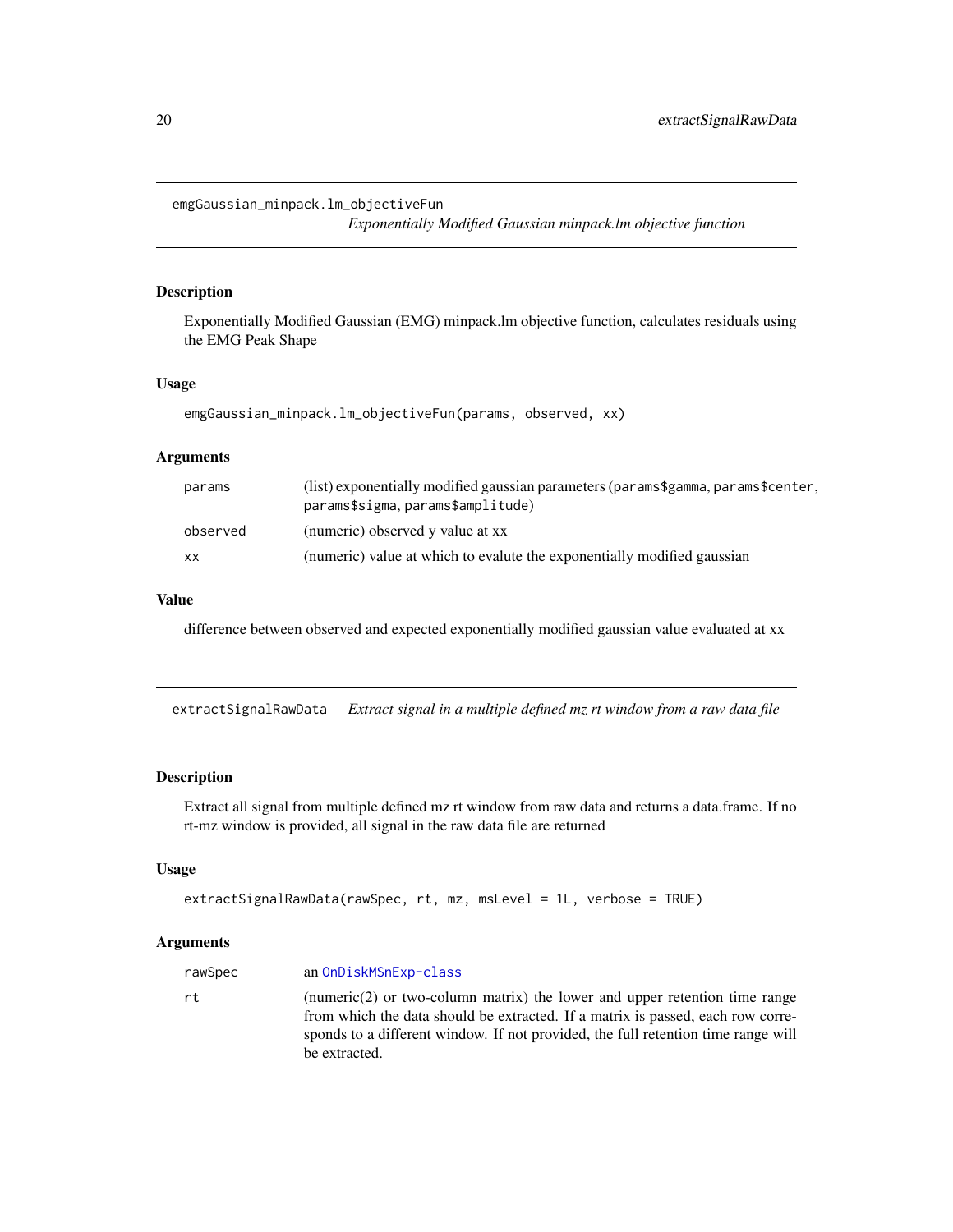<span id="page-20-0"></span>

| mz      | (numeric $(2)$ or two-column matrix) the lower and upper mass range from which   |
|---------|----------------------------------------------------------------------------------|
|         | the data should be extracted. If a matrix is passed, each row corresponds to a   |
|         | different window. If not provided, the full mass range will be extracted.        |
| msLevel | (int) the MS level at which the data should be extracted (default to MS level 1) |
| verbose | (bool) If TRUE message progress and warnings                                     |

#### Details

## Examples cannot be computed as the function is not exported: ## Use a file form the faahKO package and extract data from a region of ## interest library(faahKO) rawSpec <- MSnbase::readMSData( system.file('cdf/KO/ko15.CDF',package='faahKO'), centroided=TRUE, mode='onDisk') dataPoints  $\leq$  extractSignalRawData(rawSpec, rt = c(3290., 3410.), mz = c(522.194778, 522.205222), verbose=TRUE) # Reading data from 1 windows

dataPoints # [[1]] # rt mz int # 1 3290.115 522.2 1824 # 2 3291.680 522.2 1734 # 3 3293.245 522.2 1572 # 4 3294.809 522.2 1440 # 5 3299.504 522.2 1008 # 6 3301.069 522.2 871 # 7 3302.634 522.2 786 # 8 3304.199 522.2 802 # 9 3305.764 522.2 834 # 10 3307.329 522.2 839 # 11 3315.154 522.2 2187 # 12 3316.719 522.2 3534 # 13 3318.284 522.2 6338 # 14 3319.849 522.2 11718 # 15 3321.414 522.2 21744 # 16 3322.979 522.2 37872 # 17 3324.544 522.2 62424 # 18 3326.109 522.2 98408 # 19 3327.673 522.2 152896 # 20 3329.238 522.2 225984 # 21 3330.803 522.2 308672 # 22 3332.368 522.2 399360 # 23 3333.933 522.2 504000 # 24 3335.498 522.2 614656 # 25 3337.063 522.2 711872 # 26 3338.628 522.2 784704 # 27 3340.193 522.2 836608 # 28 3341.758 522.2 866304 # 29 3343.323 522.2 882304 # 30 3344.888 522.2 889280 # 31 3346.453 522.2 888256 # 32 3348.018 522.2 866816 # 33 3349.583 522.2 827392 # 34 3351.148 522.2 777728 # 35 3352.713 522.2 727040 # 36 3354.278 522.2 678464 # 37 3355.843 522.2 629120 # 38 3357.408 522.2 578048 # 39 3358.973 522.2 524288 # 40 3360.538 522.2 471040 # 41 3362.102 522.2 416320 # 42 3363.667 522.2 360064 # 43 3365.232 522.2 302400 # 44 3366.797 522.2 249152 # 45 3368.362 522.2 202560 # 46 3369.927 522.2 161024 # 47 3371.492 522.2 123520 # 48 3373.057 522.2 93160 # 49 3374.622 522.2 71856 # 50 3376.187 522.2 58392 # 51 3377.752 522.2 51072 # 52 3379.317 522.2 48376 # 53 3380.882 522.2 49168 # 54 3382.447 522.2 53120 # 55 3384.012 522.2 62488 # 56 3385.577 522.2 78680 # 57 3387.142 522.2 102840 # 58 3388.707 522.2 134656 # 59 3390.272 522.2 173440 # 60 3391.837 522.2 217088 # 61 3393.402 522.2 268864 # 62 3394.966 522.2 330496 # 63 3396.531 522.2 395776 # 64 3398.096 522.2 453376 # 65 3399.661 522.2 499072 # 66 3401.226 522.2 537024 # 67 3402.791 522.2 570304 # 68 3404.356 522.2 592512 # 69 3405.921 522.2 598912 # 70 3407.486 522.2 595008 # 71 3409.051 522.2 588416

#### Value

a list (one entry per window) of data.frame with signal as row and retention time ('rt'), mass ('mz') and intensity ('int) as columns.

filename,peakPantheRAnnotation-method *filename accessor by spliting filepath*

## **Description**

filename accessor by spliting filepath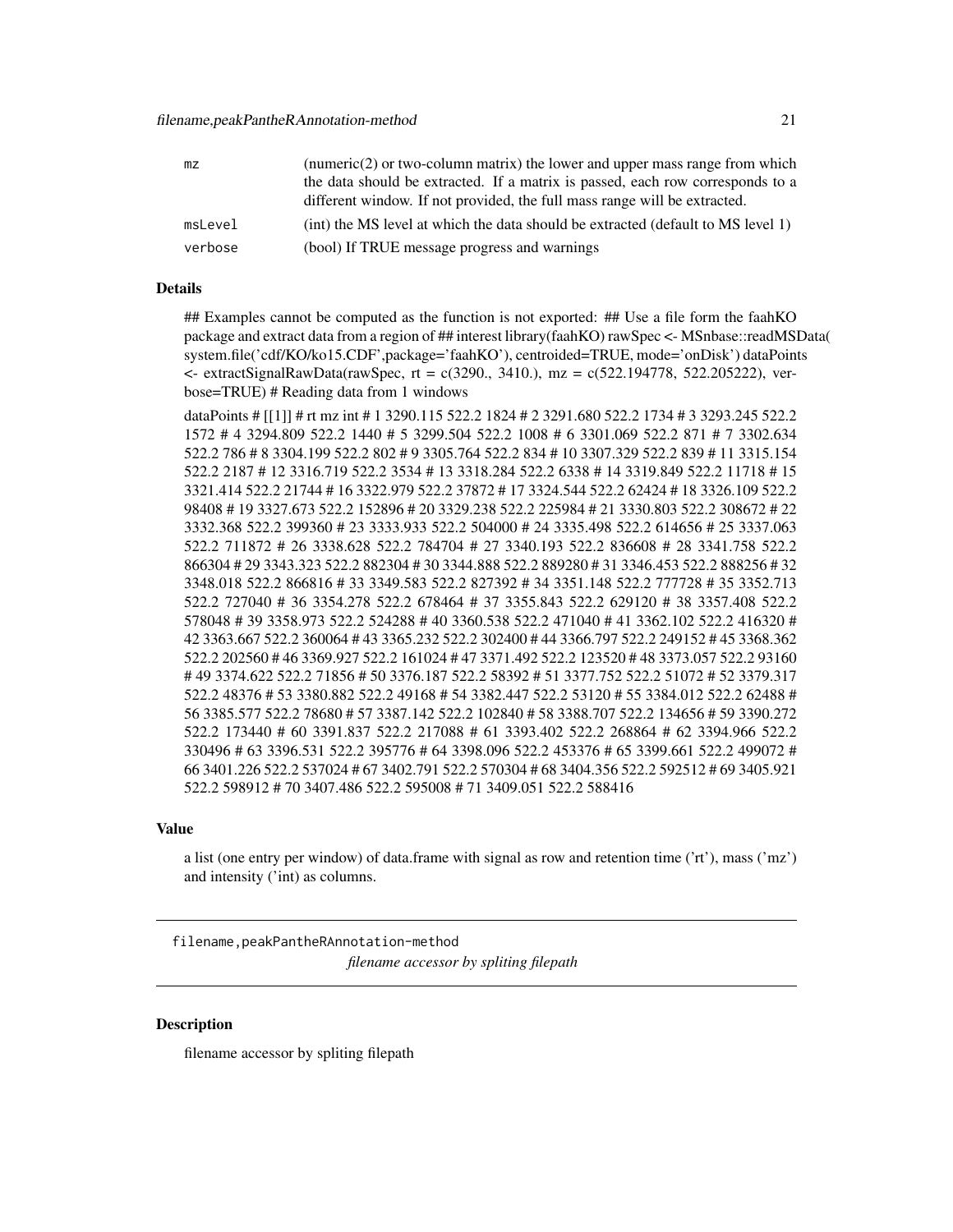### <span id="page-21-0"></span>Usage

```
## S4 method for signature 'peakPantheRAnnotation'
filename(object)
```
#### Arguments

object peakPantheRAnnotation

#### Value

(str) filename

### Examples

```
if(requireNamespace('faahKO')){
## Initialise a peakPantheRAnnotation object with 3 samples and 2 targeted
## compounds
# Paths to spectra files
library(faahKO)
spectraPaths <- c(system.file('cdf/KO/ko15.CDF', package = 'faahKO'),
                    system.file('cdf/KO/ko16.CDF', package = 'faahKO'),
                    system.file('cdf/KO/ko18.CDF', package = 'faahKO'))
# targetFeatTable
targetFeatTable <- data.frame(matrix(vector(), 2, 8, dimnames=list(c(),
                    c('cpdID','cpdName','rtMin','rt','rtMax','mzMin','mz',
                    'mzMax'))), stringsAsFactors=FALSE)
targetFeatTable[1,] <- c('ID-1', 'Cpd 1', 3310., 3344.888, 3390., 522.194778,
                        522.2, 522.205222)
targetFeatTable[2,] <- c('ID-2', 'Cpd 2', 3280., 3385.577, 3440., 496.195038,
                        496.2, 496.204962)
targetFeatTable[,c(3:8)] <- vapply(targetFeatTable[,c(3:8)], as.numeric,
                                    FUN.VALUE=numeric(2))
annotation <- peakPantheRAnnotation(spectraPaths=spectraPaths,
                                    targetFeatTable=targetFeatTable)
filename(annotation)
# [1] 'ko15' 'ko16' 'ko18'
```
filepath,peakPantheRAnnotation-method *filepath accessor*

#### Description

}

filepath accessor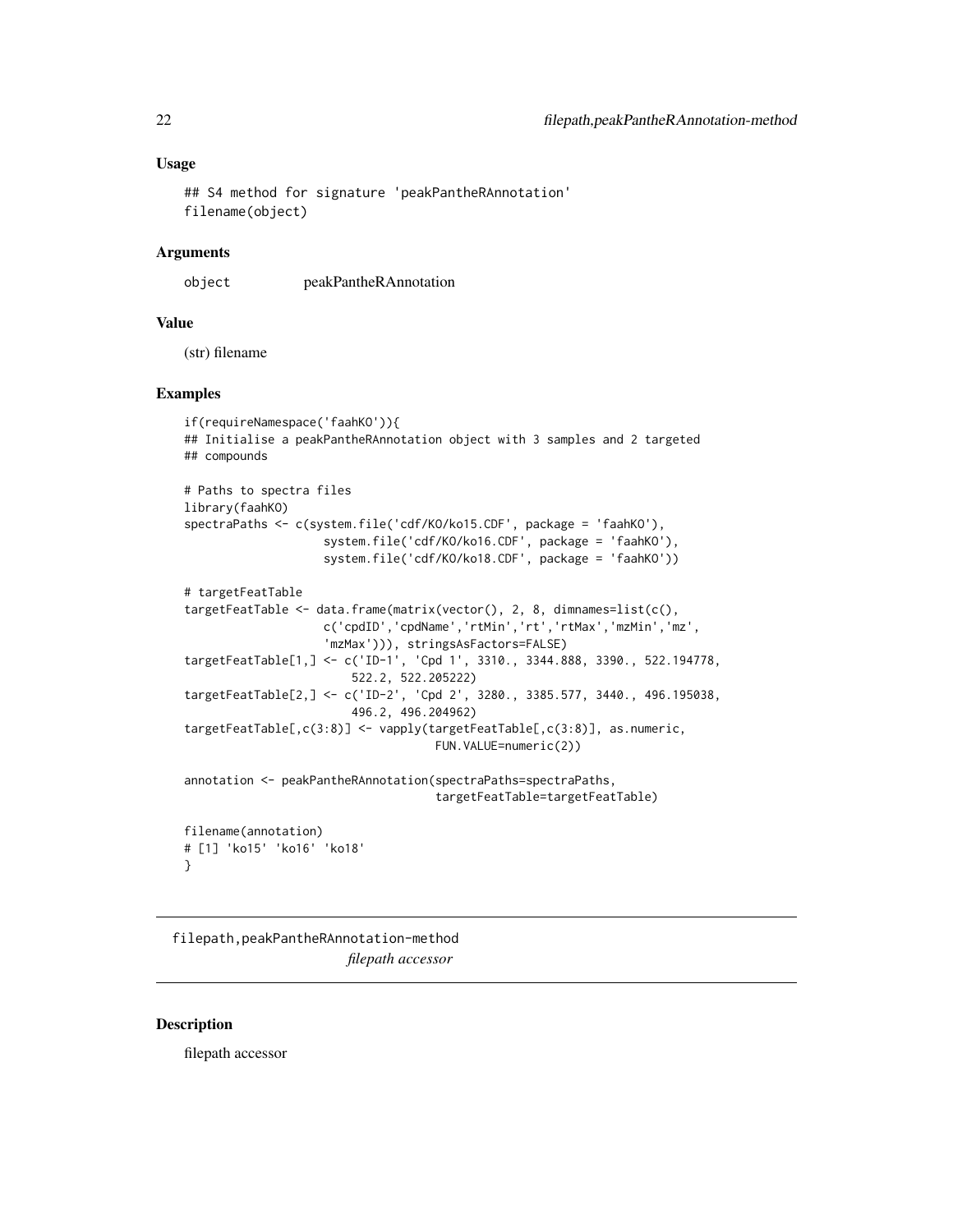# <span id="page-22-0"></span>findTargetFeatures 23

#### Usage

```
## S4 method for signature 'peakPantheRAnnotation'
filepath(object)
```
#### **Arguments**

```
object peakPantheRAnnotation
```
#### Value

(str) A character vector of file paths, of length number of spectra files

#### Examples

```
if(requireNamespace('faahKO')){
## Initialise a peakPantheRAnnotation object with 3 samples and 2 targeted
## compounds
# Paths to spectra files
library(faahKO)
spectraPaths <- c(system.file('cdf/KO/ko15.CDF', package = 'faahKO'),
                    system.file('cdf/KO/ko16.CDF', package = 'faahKO'),
                    system.file('cdf/KO/ko18.CDF', package = 'faahKO'))
# targetFeatTable
targetFeatTable <- data.frame(matrix(vector(), 2, 8, dimnames=list(c(),
                c('cpdID', 'cpdName', 'rtMin', 'rt', 'rtMax', 'mzMin', 'mz',
                'mzMax'))), stringsAsFactors=FALSE)
targetFeatTable[1,] <- c('ID-1', 'Cpd 1', 3310., 3344.888, 3390., 522.194778,
                        522.2, 522.205222)
targetFeatTable[2,] <- c('ID-2', 'Cpd 2', 3280., 3385.577, 3440., 496.195038,
                        496.2, 496.204962)
targetFeatTable[,c(3:8)] <- vapply(targetFeatTable[,c(3:8)], as.numeric,
                                    FUN.VALUE=numeric(2))
annotation <- peakPantheRAnnotation(spectraPaths=spectraPaths,
                                    targetFeatTable=targetFeatTable)
filepath(annotation)
# [1] 'C:/R/R-3.6.0/library/faahKO/cdf/KO/ko15.CDF'
# [2] 'C:/R/R-3.6.0/library/faahKO/cdf/KO/ko16.CDF'
# [3] 'C:/R/R-3.6.0/library/faahKO/cdf/KO/ko18.CDF'
}
```
<span id="page-22-1"></span>findTargetFeatures *Find and integrate target features in each ROI*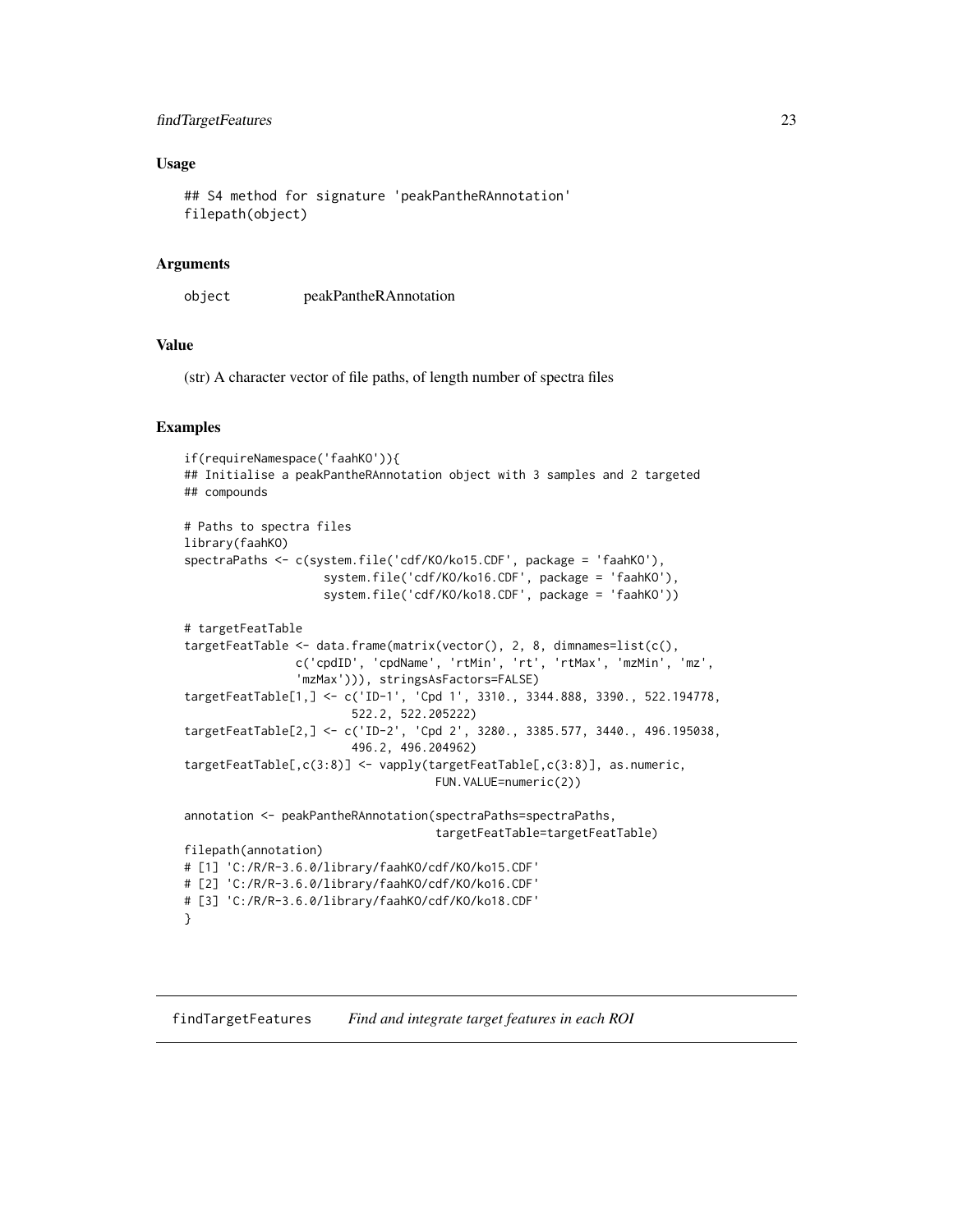#### Description

For each ROI, fit a curve and integrate the largest feature in the box. Each entry in ROIsDataPoints must match the corresponding row in ROI. The curve shape to employ for fitting can be changed with curveModel while fitting parameters can be changed with params (list with one param per ROI window). rtMin and rtMax are established at 0.5 outward (the window is the ROI width); if after 8 iterations rtMin or rtMax is not found, NA is returned and the peak fit rejected. peakArea is calculated from rtMin to rtMax. peakAreaRaw is calculated from rtMin to rtMax but using the raw data points instead of the modelled line-shape. mz is the weighted (by intensity) average mz of datapoints falling into the rtMin to rtMax range, mzMin and mzMax are the minimum and maxmimum mass in these range. If rtMin or rtMax falls outside of ROI (extracted scans), mzMin or mzMax are returned as the input ROI limits and mz is an approximation on the datapoints available (if no scan of the ROI fall between rtMin/rtMax, mz would be NA, the peak is rejected). If any of the two following ratio are superior to maxApexResidualRatio, the fit is rejected: 1) ratio of fit residuals at the apex (predicted apex fit intensity vs measured apex intensity: fit overshoots the apex), 2) ratio of predicted apex fit intensity vs maximum measured peak intensity (fit misses the real apex in the peak).

#### Usage

```
findTargetFeatures(
    ROIsDataPoints,
    ROI,
    curveModel = "skewedGaussian",
    params = "guess",
    sampling = 250,
    maxApexResidualRatio = 0.2,
    verbose = FALSE,
    ...
)
```
#### Arguments

|                      | ROIsDataPoints (list) A list (one entry per ROI window) of data.frame with signal as row and<br>retention time ('rt'), mass ('mz') and intensity ('int) as columns. Must match<br>each row of ROI. |  |
|----------------------|----------------------------------------------------------------------------------------------------------------------------------------------------------------------------------------------------|--|
| ROI                  | (data.frame) A data.frame of compounds to target as rows. Columns: rtMin<br>(float in seconds), rtMax (float in seconds), mzMin (float), mzMax (float)                                             |  |
| curveModel           | (str) Name of the curve model to fit (currently skewed Gaussian and emgGaussian)                                                                                                                   |  |
| params               | (list or str) Either 'guess' for automated parametrisation or list (one per ROI<br>windows) of 'guess' or list of curve fit parameters                                                             |  |
| sampling             | (int) Number of points to employ when subsampling the fittedCurve (rt, rtMin,<br>rtMax, integral calculation)                                                                                      |  |
| maxApexResidualRatio |                                                                                                                                                                                                    |  |
|                      | (float) Ratio of maximum allowed fit residual at the peak apex, compared to the<br>fit max intensity. (e.g. $0.2$ for a maximum residual of $20\%$ of apex intensity)                              |  |
| verbose              | (bool) If TRUE message the time taken and number of features found                                                                                                                                 |  |
| $\ddotsc$            | Passes arguments to fitCurve to alter peak fitting (params)                                                                                                                                        |  |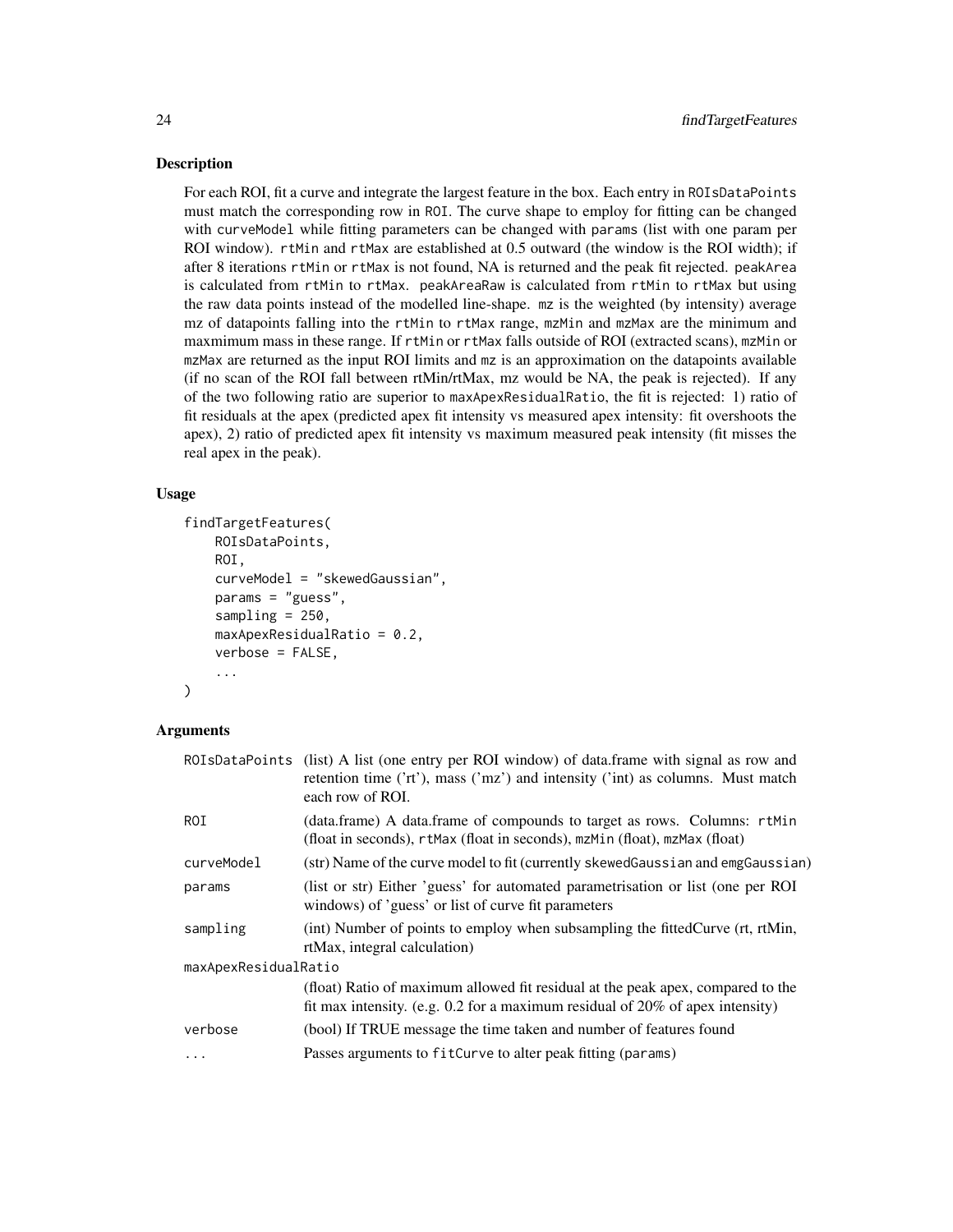#### Details

## Examples cannot be computed as the function is not exported: ## Load data library(faahKO) library(MSnbase) netcdfFilePath <- system.file('cdf/KO/ko15.CDF', package = 'faahKO') raw\_data <- MSnbase::readMSData(netcdfFilePath,centroided=TRUE,mode='onDisk')

## targetFeatTable targetFeatTable <- data.frame(matrix(vector(), 2, 8, dimnames=list(c(), c('cpdID','cpdName','rtMin','rt',' 'mz','mzMax'))), stringsAsFactors=FALSE) targetFeatTable[1,] <- c('ID-1', 'Cpd 1', 3310., 3344.888, 3390., 522.194778, 522.2, 522.205222) targetFeatTable[2,] <- c('ID-2', 'Cpd 2', 3280., 3385.577, 3440., 496.195038, 496.2, 496.204962) targetFeatTable[,3:8] <- vapply(targetFeatTable[,3:8], as.numeric, FUN.VALUE=numeric(2))

ROIsPt <- extractSignalRawData(raw\_data, rt=targetFeatTable[,c('rtMin','rtMax')], mz=targetFeatTable[,c('mzMin','mzMax')], verbose=TRUE) # Reading data from 2 windows

foundPeaks <- findTargetFeatures(ROIsPt, targetFeatTable, verbose=TRUE) # Warning: rtMin/rtMax outside of ROI; datapoints cannot be used for # mzMin/mzMax calculation, # approximate mz and returning ROI\$mzMin and ROI\$mzMax for ROI #1 # Found 2/2 features in 0.07 secs

foundPeaks # \$peakTable # found rtMin rt rtMax mzMin mz mzMax peakArea # 1 TRUE 3309.759 3346.828 3385.410 522.1948 522.2 522.2052 26133727 # 2 TRUE 3345.377 3386.529 3428.279 496.2000 496.2 496.2000 35472141 # peakAreaRaw maxIntMeasured maxIntPredicted # 1 26071378 889280 901015.8 # 2 36498367 1128960 1113576.7 # # \$curveFit # \$curveFit[[1]] # \$amplitude # [1] 162404.8 # # \$center # [1] 3341.888 # # \$sigma # [1] 0.07878613 # # \$gamma # [1] 0.00183361 # # \$fitStatus # [1] 2 # # \$curveModel # [1] 'skewedGaussian' # # attr(,'class') # [1] 'peakPantheR\_curveFit' #  $\#$  \$curveFit[[2]] # \$amplitude # [1] 199249.1 #  $\#$  \$center # [1] 3382.577 #  $\#$ \$sigma # [1] 0.07490442 # # \$gamma # [1] 0.00114719 # # \$fitStatus # [1] 2 # # \$curveModel # [1] 'skewedGaussian' # # attr(,'class') # [1] 'peakPantheR\_curveFit'

#### Value

A list: list()\$peakTable (*data.frame*) with targeted features as rows and peak measures as columns (see Details), list()\$curveFit (*list*) a list of peakPantheR\_curveFit or NA for each ROI.

**Details::** The returned data.frame is structured as follow:

| found           | was the peak found                                                                 |
|-----------------|------------------------------------------------------------------------------------|
| rt              | retention time of peak apex (sec)                                                  |
| rtMin           | leading edge of peak retention time (sec) determined at 0.5% of apex intensity     |
| rtMax           | trailing edge of peak retention time (sec) determined at $0.5\%$ of apex intensity |
| mz.             | weighted (by intensity) mean of peak m/z across scans                              |
| mzMin           | m/z peak minimum (between rtMin, rtMax)                                            |
| mzMax           | m/z peak maximum (between rtMin, rtMax)                                            |
| peakArea        | integrated peak area                                                               |
| peakAreaRaw     | integrated peak area from raw data points                                          |
| maxIntMeasured  | maximum peak intensity in raw data                                                 |
| maxIntPredicted | maximum peak intensity based on curve fit (at apex)                                |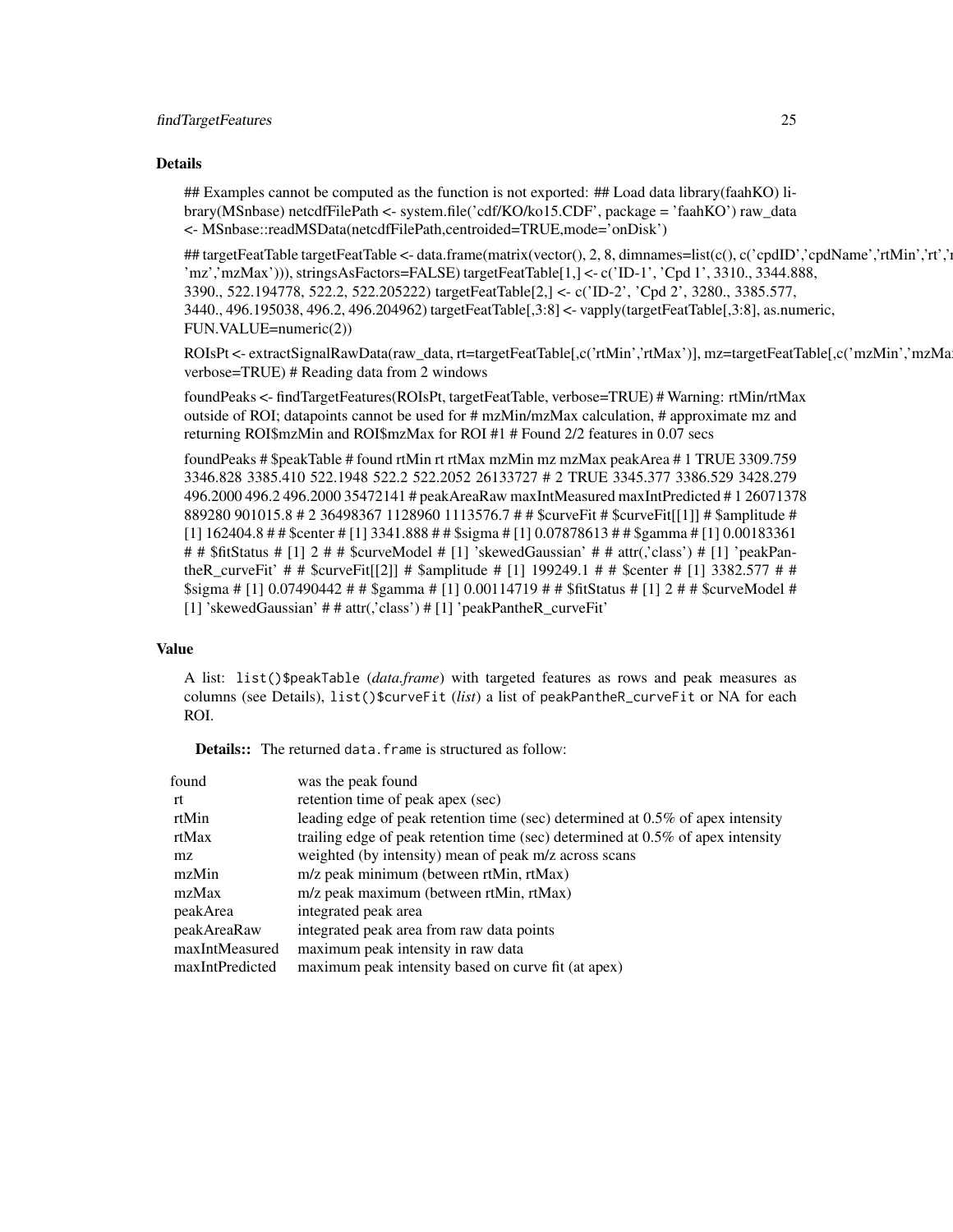```
FIR,peakPantheRAnnotation-method
```
*FIR accessor returns targetFeatTable with cpdID, cpdName added*

#### Description

FIR accessor returns targetFeatTable with cpdID, cpdName added

#### Usage

```
## S4 method for signature 'peakPantheRAnnotation'
FIR(object)
```
#### Arguments

object peakPantheRAnnotation

#### Value

(data.frame) target feature table with compounds as row and FIR parameters as columns

#### Examples

```
if(requireNamespace('faahKO')){
## Initialise a peakPantheRAnnotation object with 3 samples and 2 targeted
## compounds
# Paths to spectra files
library(faahKO)
spectraPaths <- c(system.file('cdf/KO/ko15.CDF', package = 'faahKO'),
                    system.file('cdf/KO/ko16.CDF', package = 'faahKO'),
                    system.file('cdf/KO/ko18.CDF', package = 'faahKO'))
# targetFeatTable
targetFeatTable <- data.frame(matrix(vector(), 2, 8, dimnames=list(c(),
                c('cpdID', 'cpdName', 'rtMin', 'rt', 'rtMax', 'mzMin', 'mz',
                'mzMax'))), stringsAsFactors=FALSE)
targetFeatTable[1,] <- c('ID-1', 'Cpd 1', 3310., 3344.888, 3390., 522.194778,
                        522.2, 522.205222)
targetFeatTable[2,] <- c('ID-2', 'Cpd 2', 3280., 3385.577, 3440., 496.195038,
                        496.2, 496.204962)
targetFeatTable[,c(3:8)] <- vapply(targetFeatTable[,c(3:8)], as.numeric,
                                    FUN.VALUE=numeric(2))
annotation <- peakPantheRAnnotation(spectraPaths=spectraPaths,
                                    targetFeatTable=targetFeatTable)
## default values without annotation
FIR(annotation)
```
# rtMin rtMax mzMin mzMax cpdID cpdName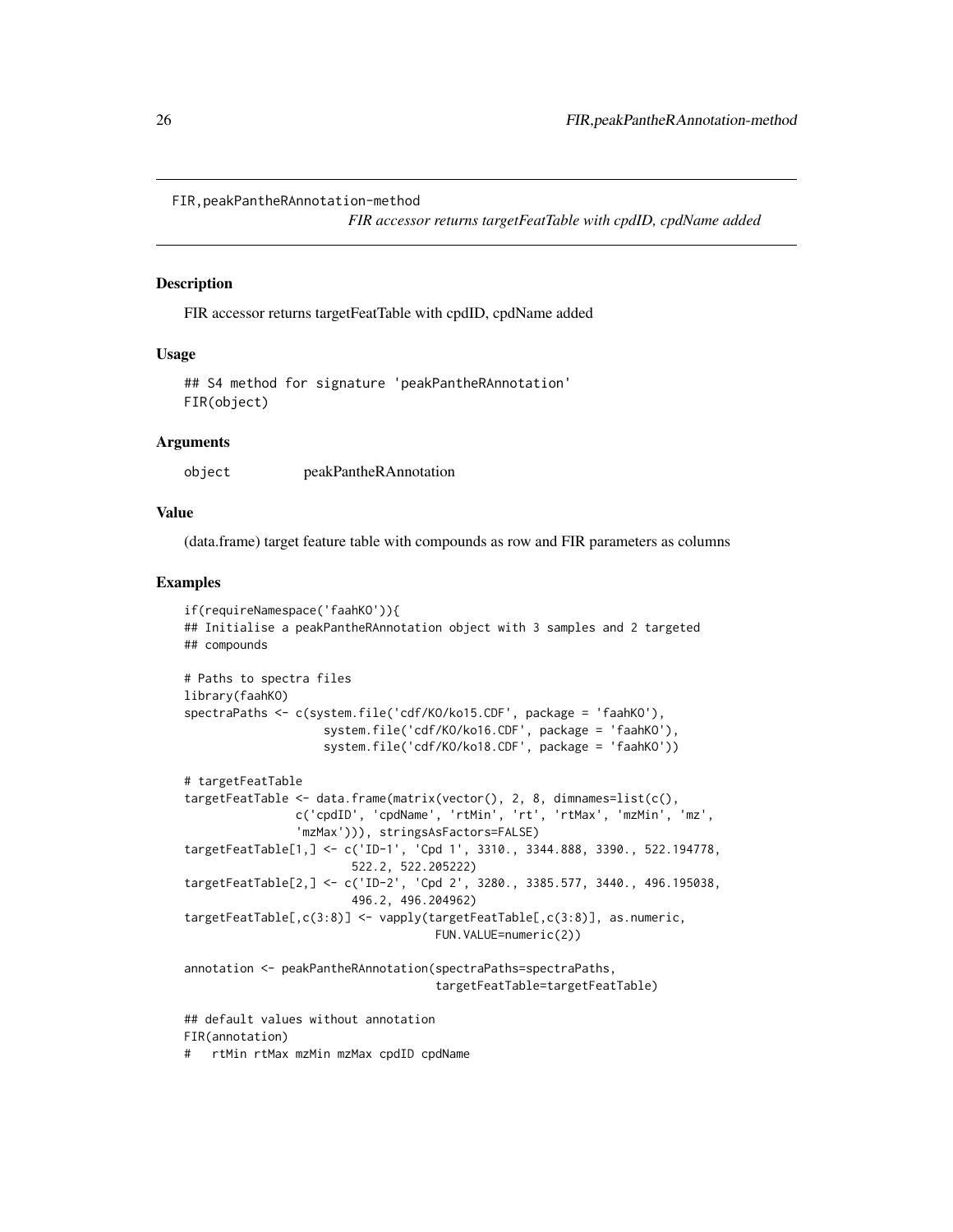#### <span id="page-26-0"></span>fitCurve 27

|  |  |  | #1 NA NA NA NAID-1 Cpd 1  |  |
|--|--|--|---------------------------|--|
|  |  |  | #2 NA NA NA NA ID-2 Cpd 2 |  |
|  |  |  |                           |  |
|  |  |  |                           |  |

fitCurve *Curve fitting using minpack.lm*

### Description

Fit different curve models using minpack. Fitting parameters can be passed or guessed.

#### Usage

```
fitCurve(x, y, curveModel = "skewedGaussian", params = "guess")
```
#### Arguments

| X          | (numeric) x values (e.g. retention time)                                                                                                                                                                |
|------------|---------------------------------------------------------------------------------------------------------------------------------------------------------------------------------------------------------|
| <b>V</b>   | (numeric) y observed values (e.g. spectra intensity)                                                                                                                                                    |
| curveModel | (str) name of the curve model to fit (currently skewed Gaussian and emgGaussian)                                                                                                                        |
| params     | (list or str) either 'guess' for automated parametrisation or list of initial parame-<br>ters (\$init_params), lower parameter bounds (\$lower_bounds) and upper pa-<br>rameter bounds (\$upper_bounds) |

#### Details

## Examples cannot be computed as the function is not exported: ## x is retention time, y corresponding intensity input\_x <- c(3362.102, 3363.667, 3365.232, 3366.797, 3368.362, 3369.927, 3371.492, 3373.057, 3374.622, 3376.187, 3377.752, 3379.317, 3380.882, 3382.447, 3384.012, 3385.577, 3387.142, 3388.707, 3390.272, 3391.837, 3393.402, 3394.966, 3396.531, 3398.096, 3399.661, 3401.226, 3402.791, 3404.356, 3405.921, 3407.486, 3409.051) input\_y <- c(51048, 81568, 138288, 233920, 376448, 557288, 753216, 938048, 1091840, 1196992, 1261056, 1308992, 1362752, 1406592, 1431360, 1432896, 1407808, 1345344, 1268480, 1198592, 1126848, 1036544, 937600, 849792, 771456, 692416, 614528, 546088, 492752, 446464, 400632)

## Fit fitted\_curve <- fitCurve(input\_x, input\_y, curveModel='skewedGaussian', params='guess')

## Returns the optimal fitting parameters fitted\_curve # # \$amplitude # [1] 275371.1 # # \$center # [1] 3382.577 # # \$sigma # [1] 0.07904697 # # \$gamma # [1] 0.001147647 # # \$fitStatus # [1] 2 # # \$curveModel # [1] 'skewedGaussian' # # attr(,'class') # [1] 'peakPantheR\_curveFit'

# Value

A 'peakPantheR\_curveFit': a list of fitted curve parameters, fitStatus from nls.lm\$info and curve shape name curveModel. fitStatus=0 unsuccessful completion: improper input parameters, fitStatus=1 successful completion: first convergence test is successful, fitStatus=2 successful completion: second convergence test is successful, fitStatus=3 successful completion: both convergence test are successful, fitStatus=4 questionable completion: third convergence test is successful but should be carefully examined (maximizers and saddle points might satisfy), fitStatus=5 unsuccessful completion: excessive number of function evaluations/iterations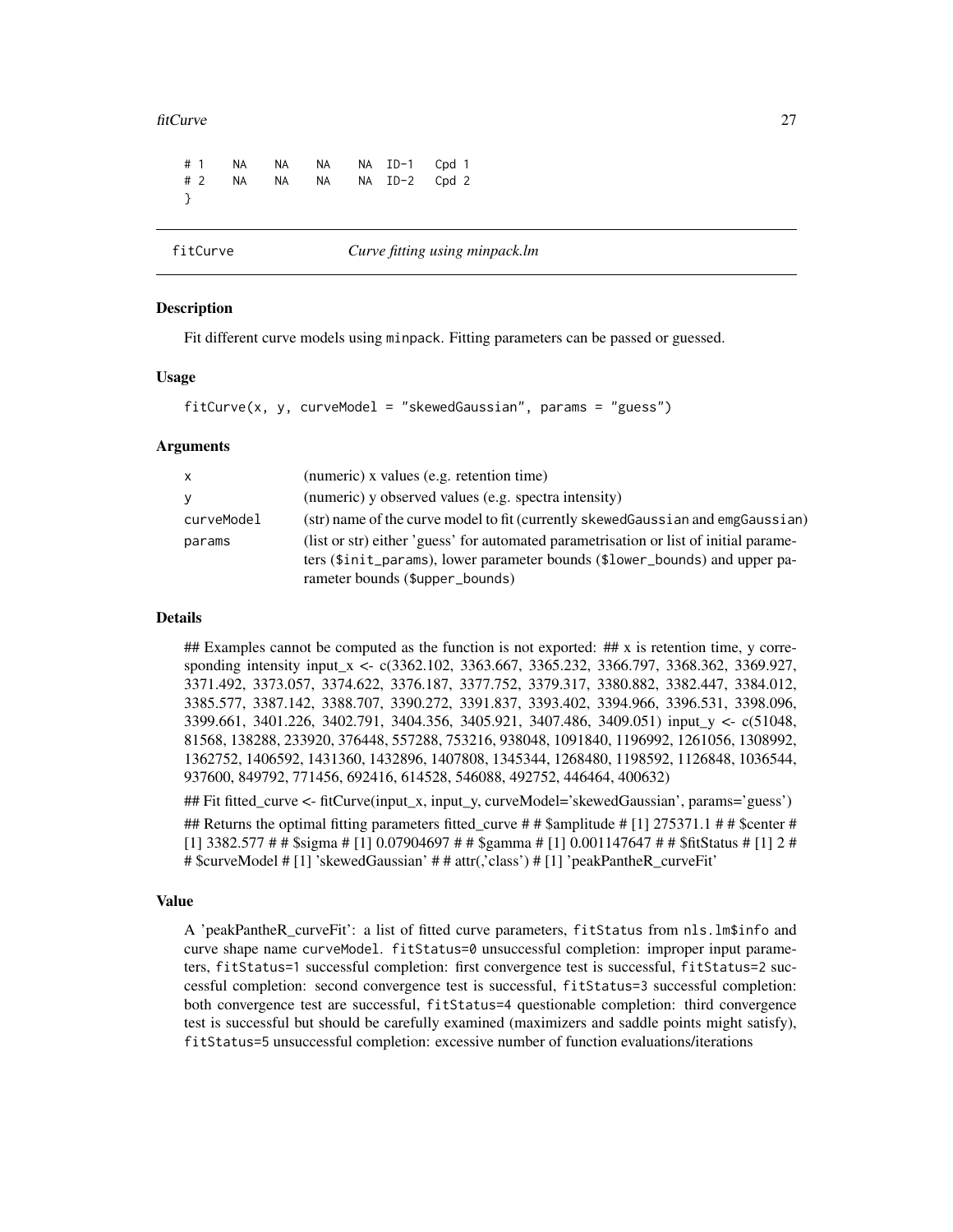<span id="page-27-0"></span>

# Description

Implementation of the gaussian error function

#### Usage

```
gaussian_cerf(x)
```
# Arguments

x (numeric) value at which to evaluate the gaussian error function

#### Value

Value of the gaussian error function evaluated at x

gaussian\_erf *Gaussian Error function*

# Description

Implementation of the gaussian error function

# Usage

```
gaussian_erf(x)
```
# Arguments

x (numeric) value at which to evaluate the gaussian error function

#### Value

Value of the gaussian error function evaluated at x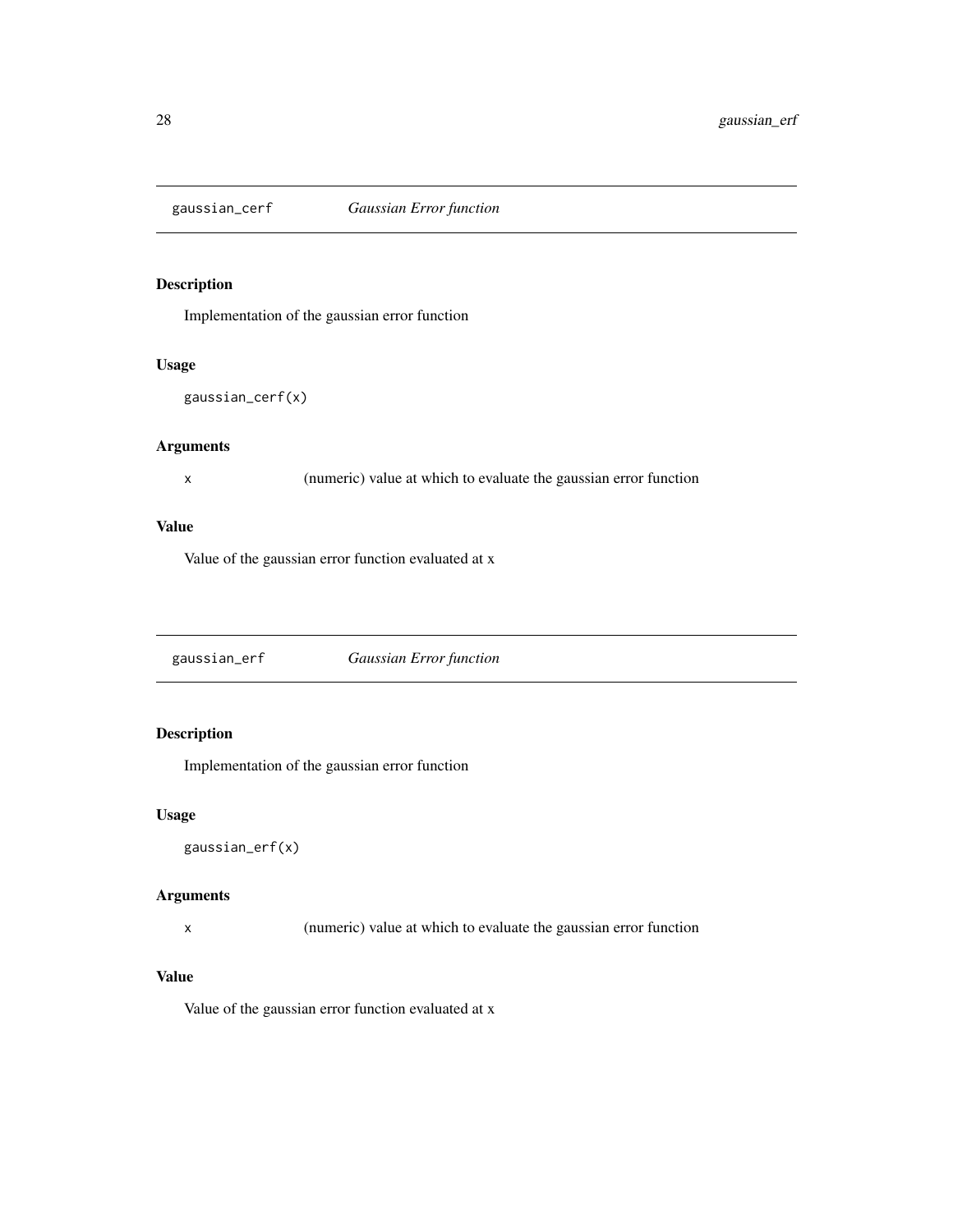<span id="page-28-0"></span>generateIonChromatogram

*Generate ion chromatogram from raw data points*

#### Description

On the input raw data, aggregate intensites across the mz range at each retention time to generate an ion chromatogram: sum for EIC/TIC, max, min or mean. The number of data points returned correspond to the number of unique scans/retention time measurements in the input data

#### Usage

generateIonChromatogram(ROIDataPoint, aggregationFunction = "sum")

#### Arguments

| ROIDataPoint | (data.frame) retention time 'rt', mass 'mz' and intensity 'int' (as column) of each |
|--------------|-------------------------------------------------------------------------------------|
|              | raw data points (as row) to use for the ion chromatogram                            |

aggregationFunction

(str) Function to use in order to aggregate intensities across mz in each scan. One of sum, max, min, mean

#### Details

## Examples cannot be computed as the function is not exported: ## Input data points in  $\tau$  <c(3362.102, 3362.102, 3363.667, 3363.667, 3365.232, 3365.232, 3366.797, 3366.797, 3368.362, 3368.362) in\_mz <- c(496.2, 497.2, 496.2, 497.2, 496.2, 497.2, 496.2, 497.2, 496.2, 497.2) in\_int < c(39616, 11432, 63344, 18224, 107352, 30936, 182144, 51776, 295232, 81216) input\_ROIDataPoints <- data.frame(rt=in\_rt, mz=in\_mz, int=in\_int)

## Aggregate mz to generate EIC EIC <- generateIonChromatogram(input\_ROIDataPoints,aggregationFunction='sum') EIC # rt int # 1 3362.102 51048 # 2 3363.667 81568 # 3 3365.232 138288 # 4 3366.797 233920 # 5 3368.362 376448

# Value

A data.frame of retention time 'rt' and aggregated intensities 'int'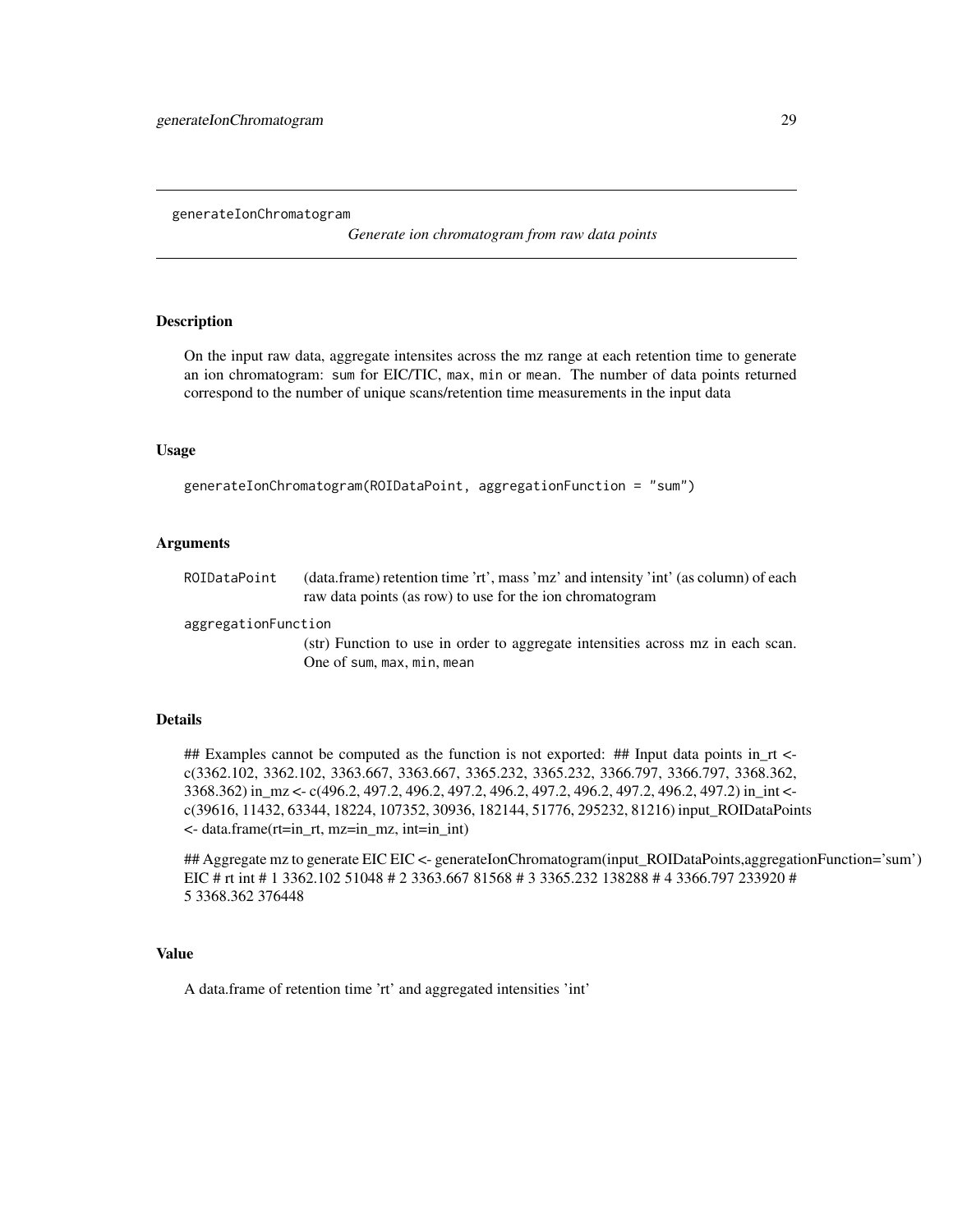<span id="page-29-0"></span>getAcquisitionDatemzML

*Parse acquisition date from a mzML file*

# Description

Extract acquisition date (''startTimeStamp'") from a mzML file. In case of failure (or the file is not a mzML) returns NULL

# Usage

getAcquisitionDatemzML(mzMLPath, verbose = TRUE)

# Arguments

| mzMLPath | (str) path to mzML raw data file |
|----------|----------------------------------|
| verbose  | (bool) if TRUE message progress  |

# Value

POSIXct or NA

getTargetFeatureStatistic

*Calculate chromatographic peak properties*

# Description

Calculate the ppm error, retention time deviation, tailing factor and asymmetry factor for each measured feature.

## Usage

```
getTargetFeatureStatistic(
    fittedCurves,
    targetFeatTable,
    foundPeakTable,
    verbose = FALSE
\mathcal{L}
```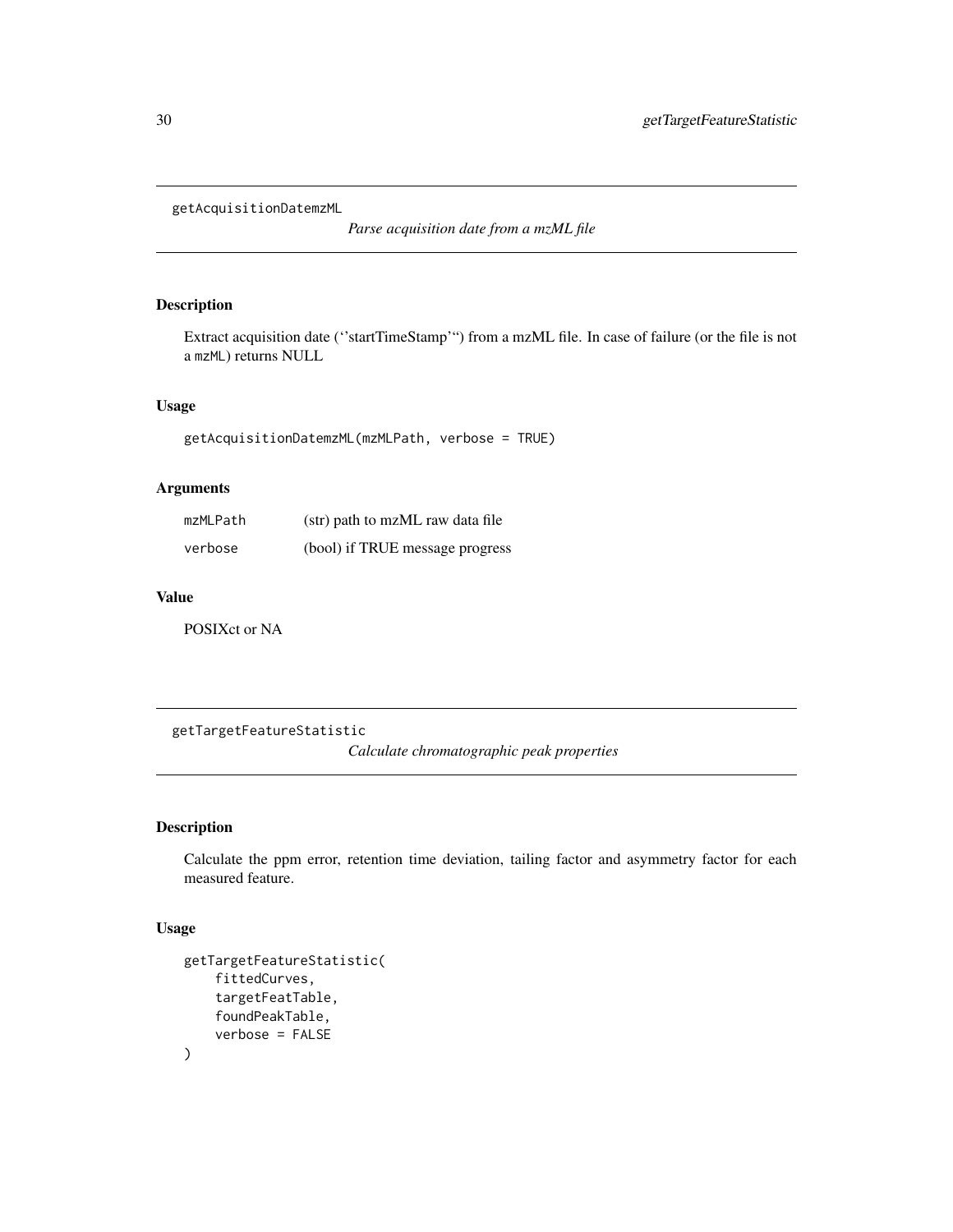#### Arguments

| fittedCurves    | (list) A list (one entry per ROI window) of peakPantheR_curveFit or NA                                                                                                                                                       |
|-----------------|------------------------------------------------------------------------------------------------------------------------------------------------------------------------------------------------------------------------------|
| targetFeatTable |                                                                                                                                                                                                                              |
|                 | a data. frame of compounds to target as rows. Columns: cpdID (str), cpdName<br>(str), rtMin (float in seconds), rt (float in seconds, or NA), rtMax (float in sec-<br>onds), mzMin (float), mz (float or NA), mzMax (float). |
|                 | foundPeakTable a data. frame as generated by findTargetFeatures, with features as rows and<br>peak properties as columns. The following columns are mandatory: mzMin, mz,<br>mzMax, rtMin, rt, rtMax                         |
| verbose         | (bool) if TRUE message when NA scans are removed                                                                                                                                                                             |

#### Details

## Examples cannot be computed as the function is not exported: # fittedCurve cFit1 <- list(amplitude=162404.8057918259, center=3341.888, sigma=0.078786133031045896, gamma=0.0018336101984172684, fitStatus=2, curveModel='skewedGaussian') class(cFit1) <- 'peakPantheR\_curveFit' cFit2 <- list(amplitude=199249.10572753669, center=3382.577, sigma=0.074904415304607966, gamma=0.0011471899372353885, fitStatus=2, curveModel='skewedGaussian') class(cFit2) <- 'peakPantheR\_curveFit' input\_fitCurves <- list(cFit1, cFit2)

# ROI input\_ROI <- data.frame(matrix(vector(), 2, 8, dimnames=list(c(), c('cpdID', 'cpdName', 'rt-Min', 'rt', 'rtMax', 'mzMin', 'mz', 'mzMax'))), stringsAsFactors=FALSE) input\_ROI[1,] <- c('ID-1', 'testCpd 1', 3310., 3344.88, 3390., 522.19, 522.2, 522.21) input\_ROI[2,] <- c('ID-2', 'testCpd  $2'$ , 3280., 3385.58, 3440., 496.19, 496.2, 496.21) input ROI[,3:8] <- vapply(input ROI[,3:8], as.numeric, FUN.VALUE=numeric(2))

# foundPeakTable input foundPeakTable  $\lt$ - data.frame(matrix(vector(), 2, 10, dimnames=list(c(), c('found', 'rtMin', 'rt', 'rtMax', 'mzMin', 'mz', 'mzMax','peakArea','maxIntMeasured','maxIntPredicted'))), stringsAsFactors=FALSE) input\_foundPeakTable[1,] <- c(TRUE, 3309.758, 3346.827, 3385.410, 522.19, 522.2, 522.21, 26133726, 889280, 901015) input\_foundPeakTable[2,] <- c(TRUE, 3345.376, 3386.529, 3428.279, 496.19, 496.2, 496.21, 35472141, 1128960, 1113576) input\_foundPeakTable[,1]  $\le$ - vapply(input foundPeakTable[,c(1)], as.logical, FUN.VALUE=logical(1))

# Run peak statistics peakStatistics <- getTargetFeatureStatistic(input\_fitCurves, input\_ROI, input\_foundPeakTable) peakStatistics # found rtMin rt rtMax mzMin mz mzMax peakArea # 1 TRUE 3309.758 3346.827 3385.410 522.19 522.2 522.21 26133726 # 2 TRUE 3345.376 3386.529 3428.279 496.19 496.2 496.21 35472141 # maxIntMeasured maxIntPredicted ppm\_error rt\_dev\_sec tailing-Factor # 1 889280 901015 0 1.947 1.015385 # 2 1128960 1113576 0 0.949 1.005372 # asymmetry-Factor # 1 1.026886 # 2 1.009304

# Value

A data.frame with measured compounds as rows and measurements and properties as columns (see Details).

**Details::** The returned data. frame is structured as follow:

| found | was the peak found                                                                |
|-------|-----------------------------------------------------------------------------------|
| -rt   | retention time of peak apex (sec)                                                 |
| rtMin | leading edge of peak retention time (sec) determined at $0.5\%$ of apex intensity |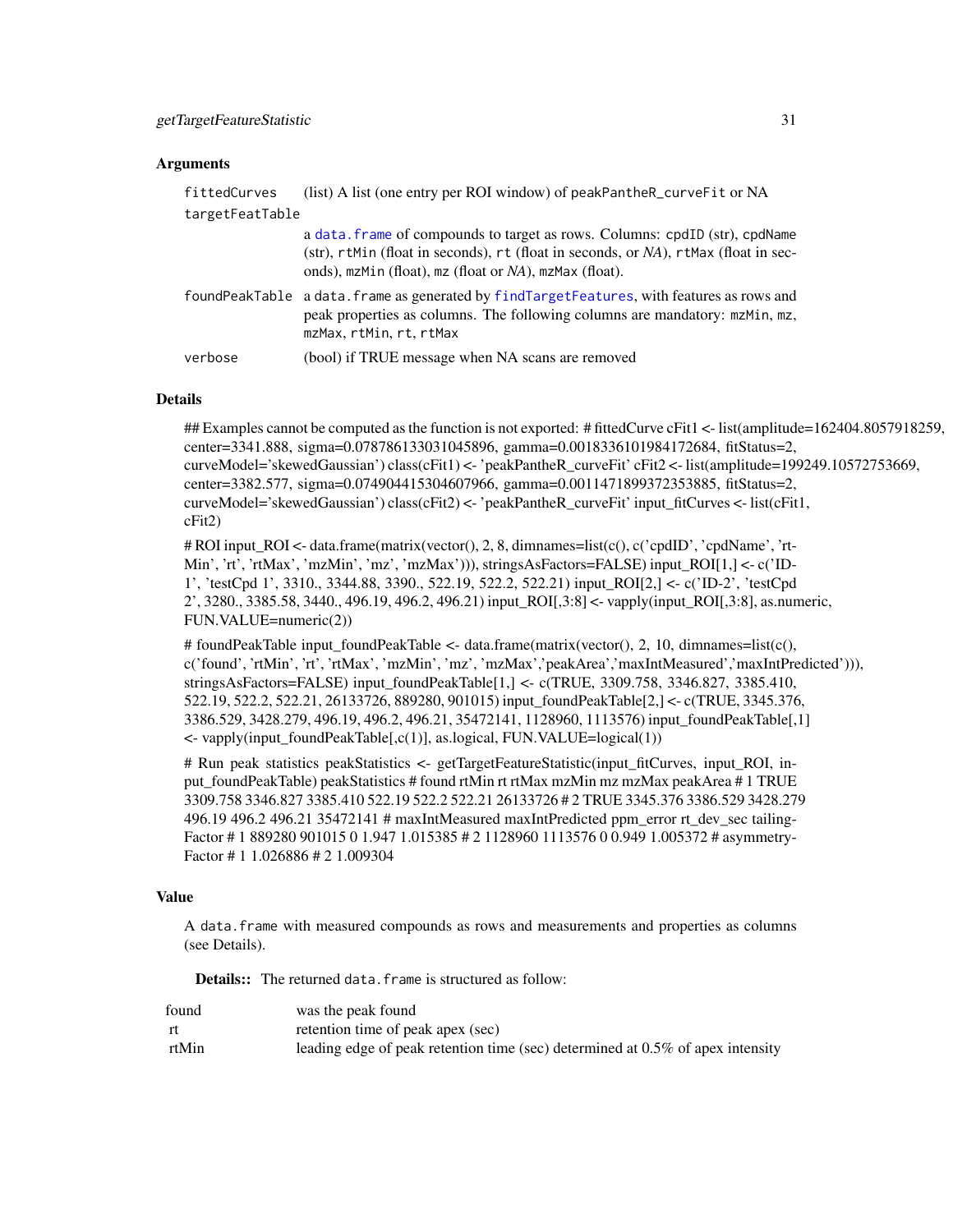<span id="page-31-0"></span>32 initialise\_annotation\_from\_files\_UI\_helper

| rtMax         | trailing edge of peak retention time (sec) determined at 0.5% of apex intensity                                                 |
|---------------|---------------------------------------------------------------------------------------------------------------------------------|
| mz            | weighted (by intensity) mean of peak m/z across scans                                                                           |
| mzMin         | m/z peak minimum (between rtMin, rtMax)                                                                                         |
| mzMax         | m/z peak maximum (between rtMin, rtMax)                                                                                         |
| peakArea      | integrated peak area                                                                                                            |
| peakAreaRaw   | integrated peak area from raw data points                                                                                       |
|               | maxIntMeasured maximum peak intensity in raw data                                                                               |
|               | maxIntPredicted maximum peak intensity based on curve fit                                                                       |
| ppm_error     | difference in ppm between the expected and measured m/z                                                                         |
| rt_dev_sec    | difference in seconds between the expected and measured rt                                                                      |
| tailingFactor | the tailing factor is a measure of peak tailing. It is defined as the distance from the front slope of the peak                 |
|               | asymmetry Factor the asymmetry factor is a measure of peak tailing. It is defined as the distance from the center line of the p |

initialise\_annotation\_from\_files\_UI\_helper *UI data import helper - initialise new annotation from files*

# Description

Fully initialise a peakPantheRAnnotation using the target files path, CSV parameter path and metadata.

# Usage

```
initialise_annotation_from_files_UI_helper(
    CSVParamPath,
    spectraPaths,
    cpdMetadataPath = NULL,
    spectraMetadata = NULL,
    verbose = TRUE
\mathcal{L}
```
# Arguments

| CSVParamPath    | (str) Path to a CSV file of fit parameters                                                   |  |
|-----------------|----------------------------------------------------------------------------------------------|--|
| spectraPaths    | (str) character vector of spectra file paths, to set samples to process                      |  |
| cpdMetadataPath |                                                                                              |  |
|                 | NULL or path to a csv of compound metadata, with compounds as row and<br>metadata as columns |  |
| spectraMetadata |                                                                                              |  |
|                 | NULL or DataFrame of sample metadata, with samples as row and metadata as<br>columns         |  |
| verbose         | (bool) If TRUE message progress                                                              |  |
|                 |                                                                                              |  |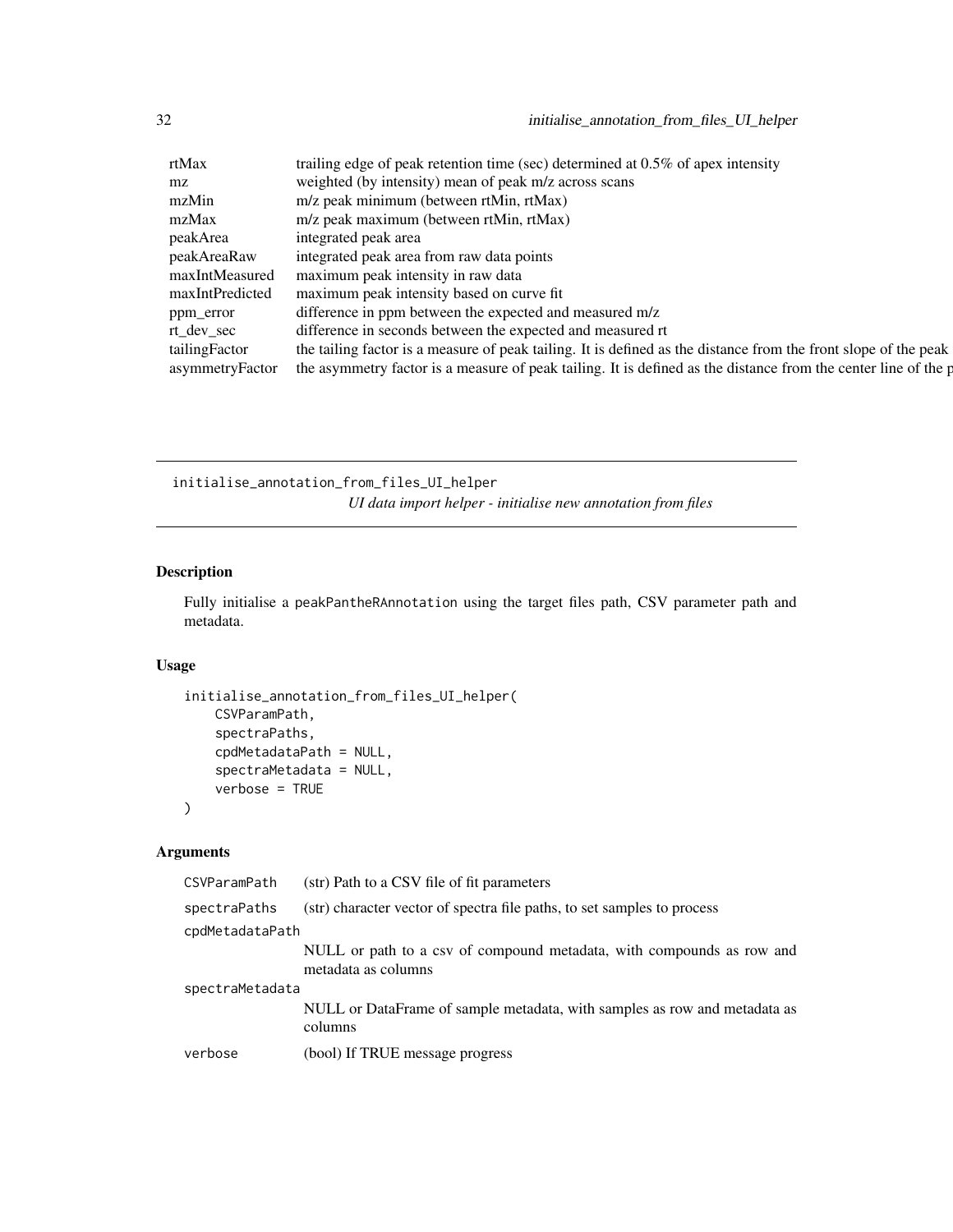# <span id="page-32-0"></span>integrateFIR 33

#### Value

(peakPantheRAnnotation) Object initialised with ROI, uROI and FIR read from the CSV file

#### Examples

```
## Input data
input_CSV <- data.frame(matrix(nrow=2,ncol=21,dimnames=list(c(),
   c('cpdID', 'cpdName',
    'X','ROI_rt', 'ROI_mz', 'ROI_rtMin', 'ROI_rtMax','ROI_mzMin','ROI_mzMax',
    'X','uROI_rtMin', 'uROI_rtMax', 'uROI_mzMin', 'uROI_mzMax', 'uROI_rt',
    'uROI_mz', 'X', 'FIR_rtMin', 'FIR_rtMax', 'FIR_mzMin', 'FIR_mzMax'))))
input_CSV[1,] <- c('ID-1', 'Cpd 1', '|', 1., 2., 3., 4., 5., 6., '|',
                   7., 8., 9., 10., 11., 12., '|', 13., 14., 15., 16.)
input_CSV[2,] <- c('ID-2', 'Cpd 2', '|', 17., 18., 19., 20., 21., 22., '|',
                   23., 24., 25., 26., 27., 28., '|', 29., 30., 31., 32.)
input_CSV[,-c(1,2,3,10,17)] <- vapply(input_CSV[,-c(1,2,3,10,17)],
                                           as.numeric, FUN.VALUE=numeric(2))
input_spectraPaths <- c('./path/file1', './path/file2', './path/file3')
# temporary file location
savePath1 <- tempfile(pattern='file', tmpdir=tempdir(), fileext='.csv')
# save csv
utils::write.csv(input_CSV, file=savePath1, row.names=FALSE)
# Load parameters from CSV
loadedAnnotation <- initialise_annotation_from_files_UI_helper(savePath1,
                                                       input_spectraPaths,
                                                       verbose=TRUE)
# An object of class peakPantheRAnnotation
# 2 compounds in 3 samples.
# updated ROI exist (uROI)
# does not use updated ROI (uROI)
# does not use fallback integration regions (FIR)
# is not annotated
```
integrateFIR *Integrate fallback integration regions*

#### Description

Integrate region defined in FIR if a feature is not found

#### Usage

```
integrateFIR(rawSpec, FIR, foundPeakTable, verbose = TRUE)
```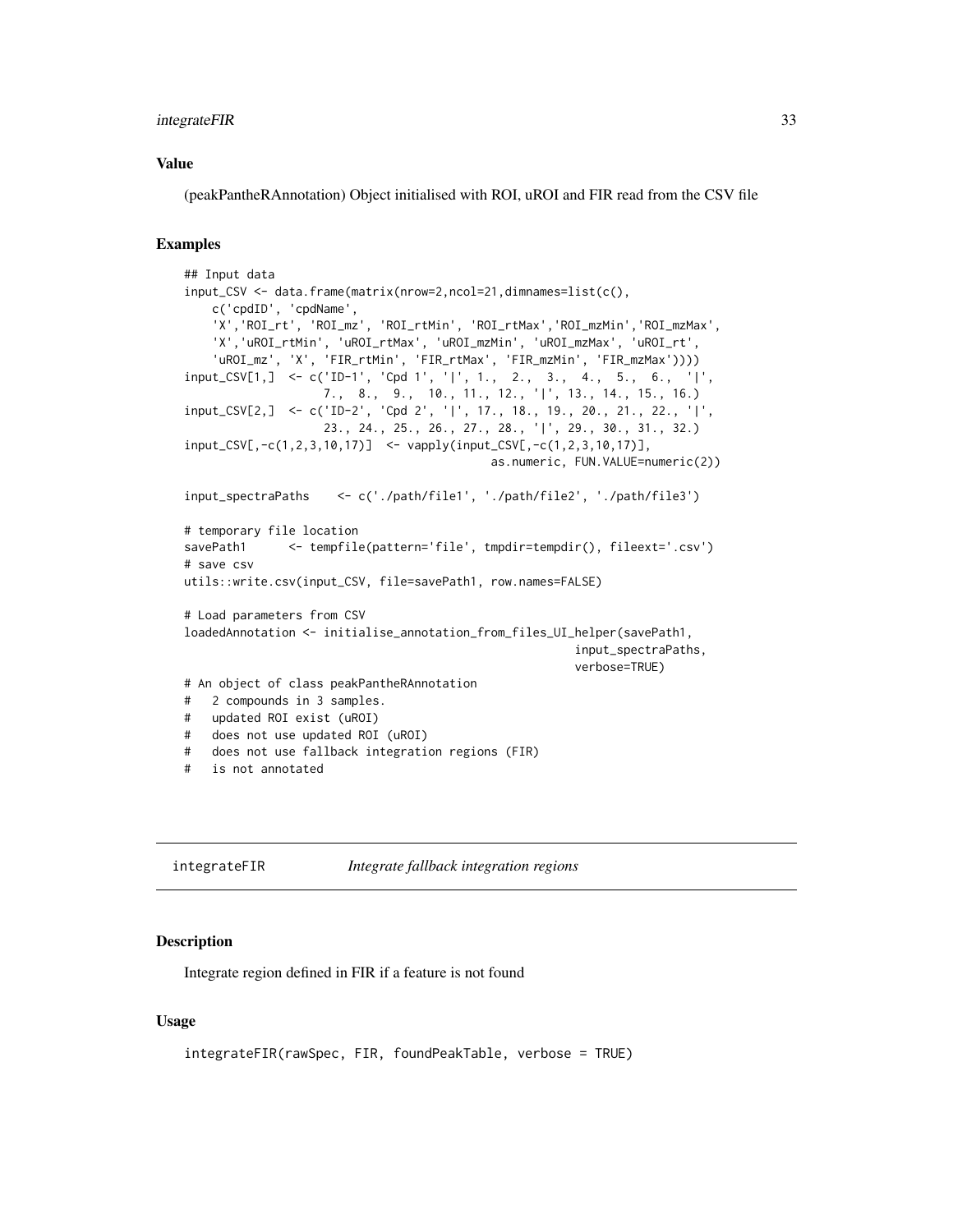# <span id="page-33-0"></span>Arguments

| rawSpec | an OnDiskMSnExp-class                                                                                                                                                                                                                                                             |
|---------|-----------------------------------------------------------------------------------------------------------------------------------------------------------------------------------------------------------------------------------------------------------------------------------|
| FIR     | (data.frame) Fallback Integration Regions (FIR) to integrate when a feature is<br>not found. Compounds as row are identical to the targeted features, columns are<br>rtMin (float in seconds), rtMax (float in seconds), mzMin (float), mzMax (float)                             |
|         | foundPeakTable a data. frame as generated by findTargetFeatures, with features as rows and<br>peak properties as columns. The following columns are mandatory: found,<br>is_filled, mz, mzMin, mzMax, rt, rtMin, rtMax, peakArea, peakAreaRaw,<br>maxIntMeasured.maxIntPredicted. |
| verbose | (bool) if TRUE message progress                                                                                                                                                                                                                                                   |

# Value

an updated foundPeakTable with FIR integration values

is.peakPantheR\_curveFit

*Check if object is of class peakPantheR\_curveFit*

# Description

Check if object is of class peakPantheR\_curveFit

# Usage

is.peakPantheR\_curveFit(x)

# Arguments

x object to test

# Value

(bool) TRUE or FALSE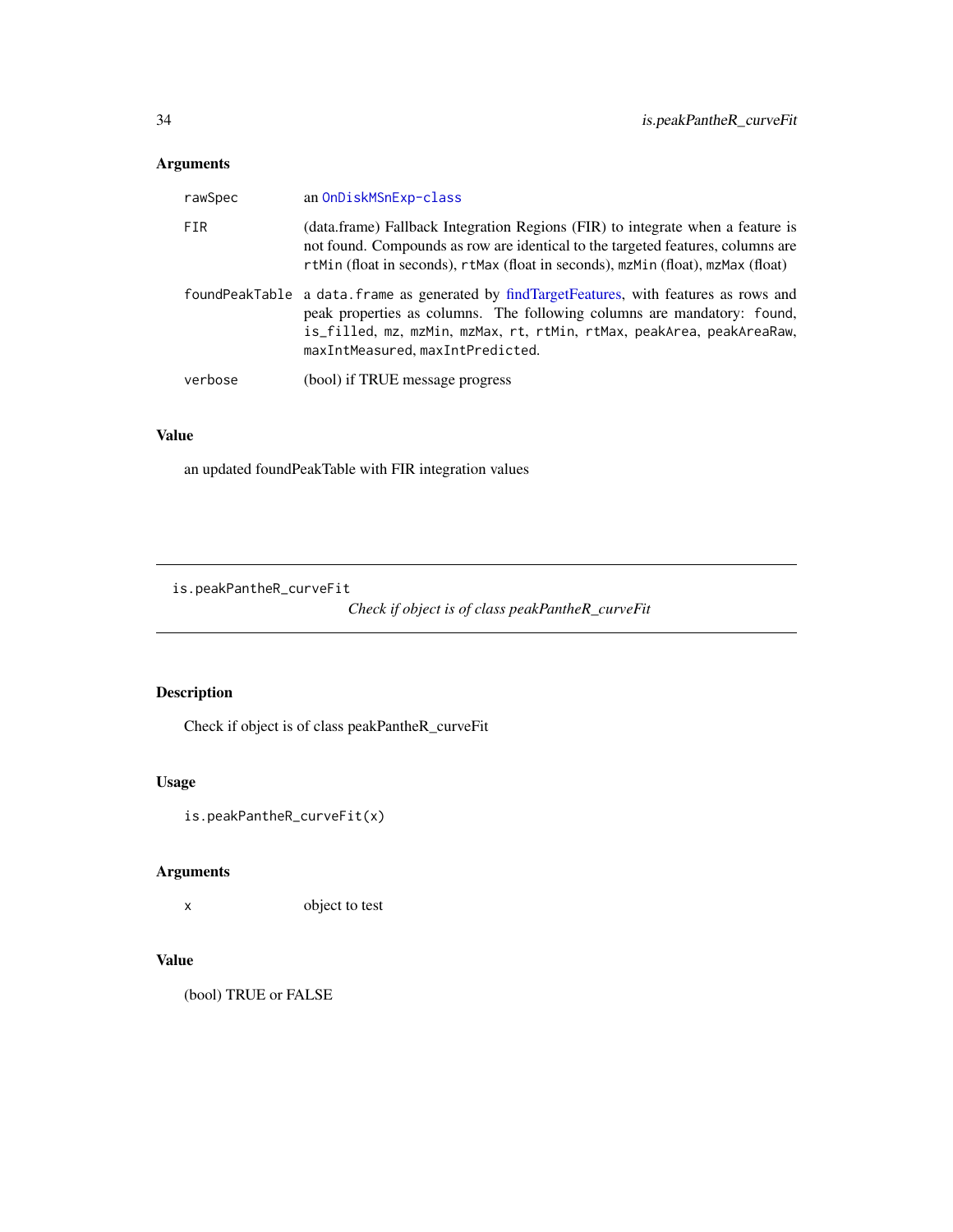<span id="page-34-0"></span>isAnnotated,peakPantheRAnnotation-method *isAnnotated accessor*

#### Description

isAnnotated accessor

#### Usage

## S4 method for signature 'peakPantheRAnnotation' isAnnotated(object)

#### Arguments

object peakPantheRAnnotation

#### Value

(bool) flag if the annotation has taken place

#### Examples

```
if(requireNamespace('faahKO')){
## Initialise a peakPantheRAnnotation object with 3 samples and 2 targeted
## compounds
# Paths to spectra files
library(faahKO)
spectraPaths <- c(system.file('cdf/KO/ko15.CDF', package = 'faahKO'),
                    system.file('cdf/KO/ko16.CDF', package = 'faahKO'),
                    system.file('cdf/KO/ko18.CDF', package = 'faahKO'))
# targetFeatTable
targetFeatTable <- data.frame(matrix(vector(), 2, 8, dimnames=list(c(),
                    c('cpdID','cpdName','rtMin','rt','rtMax','mzMin','mz',
                    'mzMax'))), stringsAsFactors=FALSE)
targetFeatTable[1,] <- c('ID-1', 'Cpd 1', 3310., 3344.888, 3390., 522.194778,
                        522.2, 522.205222)
targetFeatTable[2,] <- c('ID-2', 'Cpd 2', 3280., 3385.577, 3440., 496.195038,
                        496.2, 496.204962)
targetFeatTable[,c(3:8)] <- vapply(targetFeatTable[,c(3:8)], as.numeric,
                                    FUN.VALUE=numeric(2))
annotation <- peakPantheRAnnotation(spectraPaths=spectraPaths,
                                    targetFeatTable=targetFeatTable)
isAnnotated(annotation)
# [1] FALSE
}
```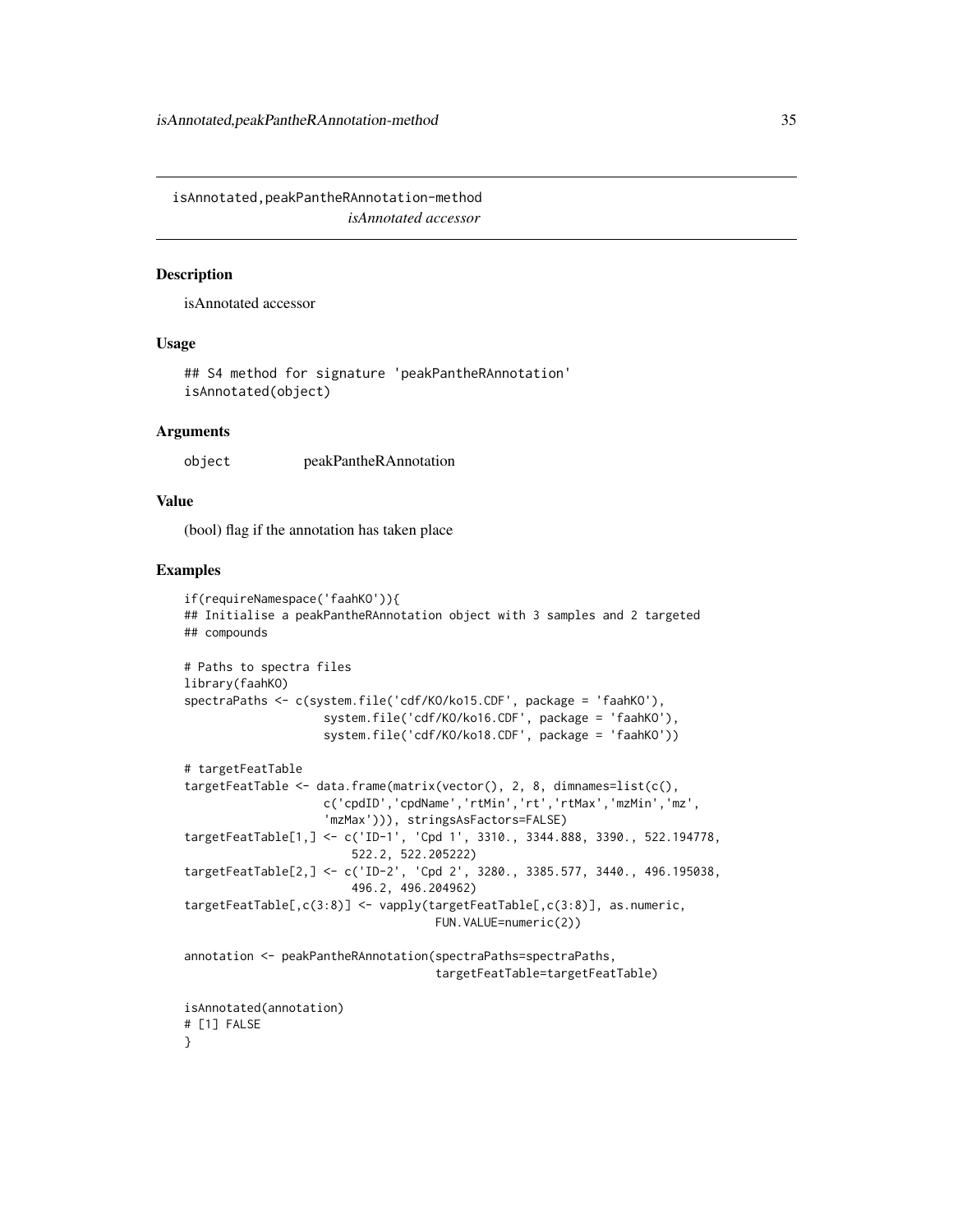<span id="page-35-0"></span>load\_annotation\_from\_file\_UI\_helper

*UI data import helper - check loaded annotation*

#### Description

Load a .RData file (check it exists) and that a peakPantheRAnnotation named "annotationObject" is present. Returns the annotation if everything is valid

#### Usage

load\_annotation\_from\_file\_UI\_helper(annotationPath)

# Arguments

annotationPath (str) Path to a RData file containing a peakPantheRAnnotation names 'annotationObject'

#### Value

(peakPantheRAnnotation) Object loaded from file

### Examples

## Initialise a peakPantheRAnnotation object with 3 samples and 2 compounds

```
## Inputs
# spectraPaths
spectraPaths <- c('./path/file1', './path/file2', './path/file3')
# targetFeatTable
targetFeatTable <- data.frame(matrix(vector(), 2, 8, dimnames=list(c(),
                    c('cpdID','cpdName','rtMin','rt','rtMax','mzMin','mz',
                    'mzMax'))), stringsAsFactors=FALSE)
targetFeatTable[1,] <- c('ID-1', 'Cpd 1', 3310., 3344.888, 3390., 522.194778,
                        522.2, 522.205222)
targetFeatTable[2,] <- c('ID-2', 'Cpd 2', 3280., 3385.577, 3440., 496.195038,
                        496.2, 496.204962)
targetFeatTable[,c(3:8)] <- vapply(targetFeatTable[,c(3:8)], as.numeric,
                                    FUN.VALUE=numeric(2))
annotationObject <- peakPantheRAnnotation(spectraPaths=spectraPaths,
                                        targetFeatTable=targetFeatTable)
# save annotation to disk
annotPath <- tempfile(pattern="file", tmpdir=tempdir(), fileext='.RData')
save(annotationObject, file=annotPath, compress=TRUE)
```
# Load annotation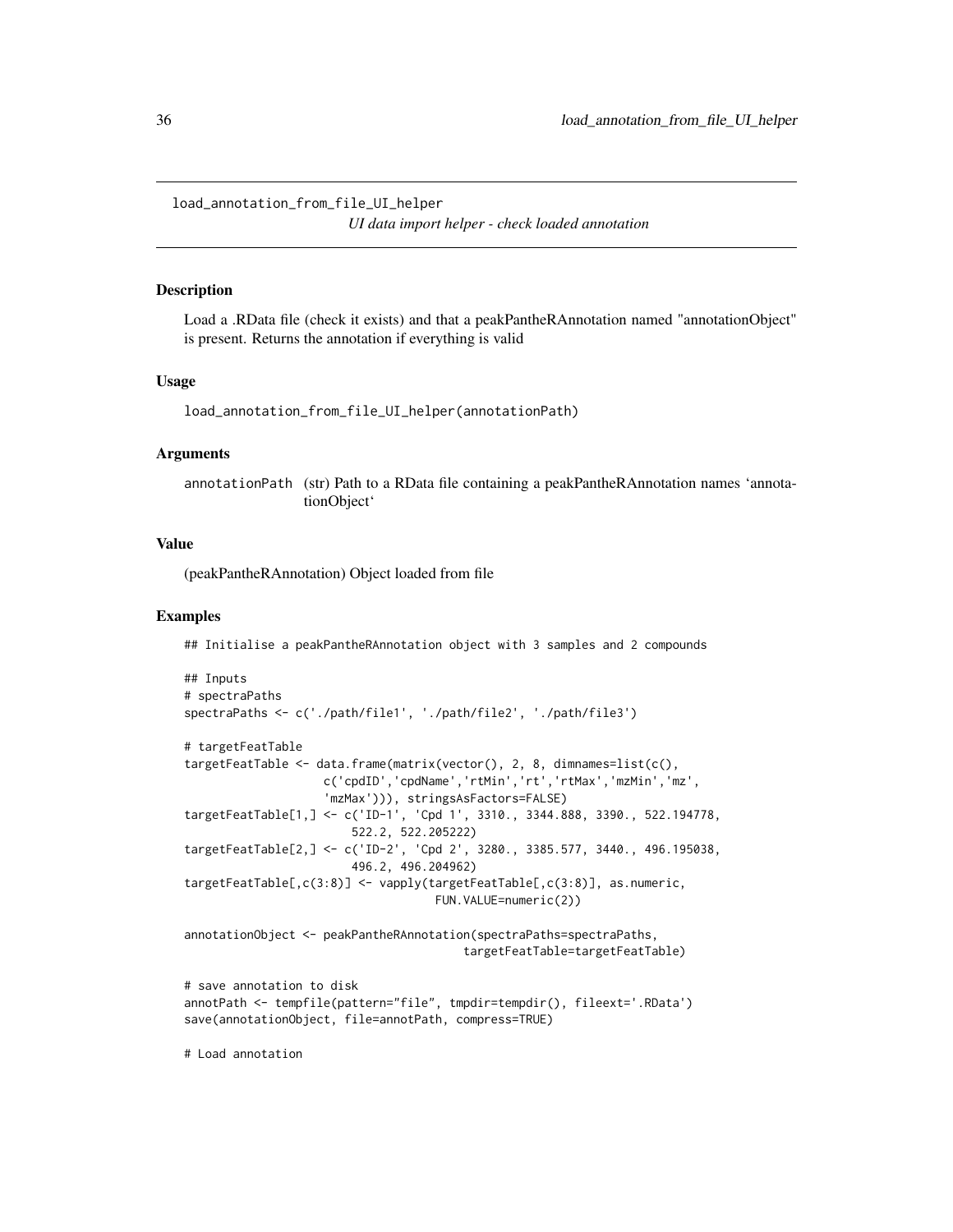load\_annotation\_from\_file\_UI\_helper(annotationPath = annotPath) # An object of class peakPantheRAnnotation # 2 compounds in 3 samples. # updated ROI do not exist (uROI) # does not use updated ROI (uROI) # does not use fallback integration regions (FIR) # is not annotated

nbCompounds,peakPantheRAnnotation-method *nbCompounds accessor established on cpdID*

# **Description**

nbCompounds accessor established on cpdID

## Usage

```
## S4 method for signature 'peakPantheRAnnotation'
nbCompounds(object)
```
#### Arguments

object peakPantheRAnnotation

#### Value

(int) number of samples

```
if(requireNamespace('faahKO')){
## Initialise a peakPantheRAnnotation object with 3 samples and 2 targeted
## compounds
# Paths to spectra files
library(faahKO)
spectraPaths <- c(system.file('cdf/KO/ko15.CDF', package = 'faahKO'),
                    system.file('cdf/KO/ko16.CDF', package = 'faahKO'),
                    system.file('cdf/KO/ko18.CDF', package = 'faahKO'))
# targetFeatTable
targetFeatTable <- data.frame(matrix(vector(), 2, 8, dimnames=list(c(),
                    c('cpdID','cpdName','rtMin','rt','rtMax','mzMin','mz',
                    'mzMax'))), stringsAsFactors=FALSE)
targetFeatTable[1,] <- c('ID-1', 'Cpd 1', 3310., 3344.888, 3390., 522.194778,
                        522.2, 522.205222)
targetFeatTable[2,] <- c('ID-2', 'Cpd 2', 3280., 3385.577, 3440., 496.195038,
                        496.2, 496.204962)
targetFeatTable[,c(3:8)] <- vapply(targetFeatTable[,c(3:8)], as.numeric,
```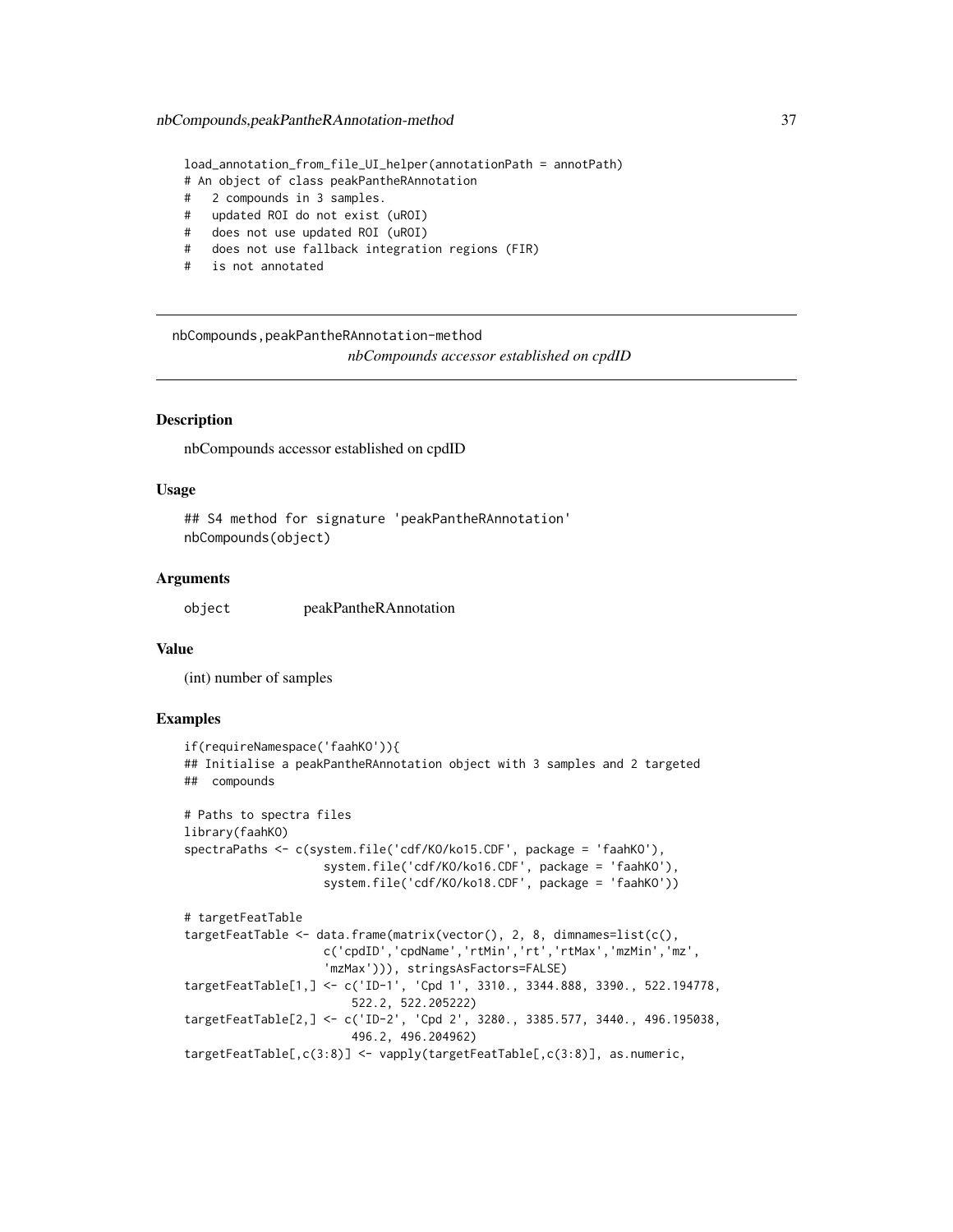```
FUN.VALUE=numeric(2))
```
annotation <- peakPantheRAnnotation(spectraPaths=spectraPaths, targetFeatTable=targetFeatTable)

```
nbCompounds(annotation)
# [1] 2
}
```
nbSamples,peakPantheRAnnotation-method *nbSamples accessor established on filepath*

## **Description**

nbSamples accessor established on filepath

# Usage

```
## S4 method for signature 'peakPantheRAnnotation'
nbSamples(object)
```
## Arguments

object peakPantheRAnnotation

## Value

(int) number of samples

```
if(requireNamespace('faahKO')){
## Initialise a peakPantheRAnnotation object with 3 samples and 2 targeted
## compounds
# Paths to spectra files
library(faahKO)
spectraPaths <- c(system.file('cdf/KO/ko15.CDF', package = 'faahKO'),
                    system.file('cdf/KO/ko16.CDF', package = 'faahKO'),
                    system.file('cdf/KO/ko18.CDF', package = 'faahKO'))
# targetFeatTable
targetFeatTable <- data.frame(matrix(vector(), 2, 8, dimnames=list(c(),
                    c('cpdID','cpdName','rtMin','rt','rtMax','mzMin','mz',
                    'mzMax'))), stringsAsFactors=FALSE)
targetFeatTable[1,] <- c('ID-1', 'Cpd 1', 3310., 3344.888, 3390., 522.194778,
                       522.2, 522.205222)
targetFeatTable[2,] <- c('ID-2', 'Cpd 2', 3280., 3385.577, 3440., 496.195038,
                        496.2, 496.204962)
```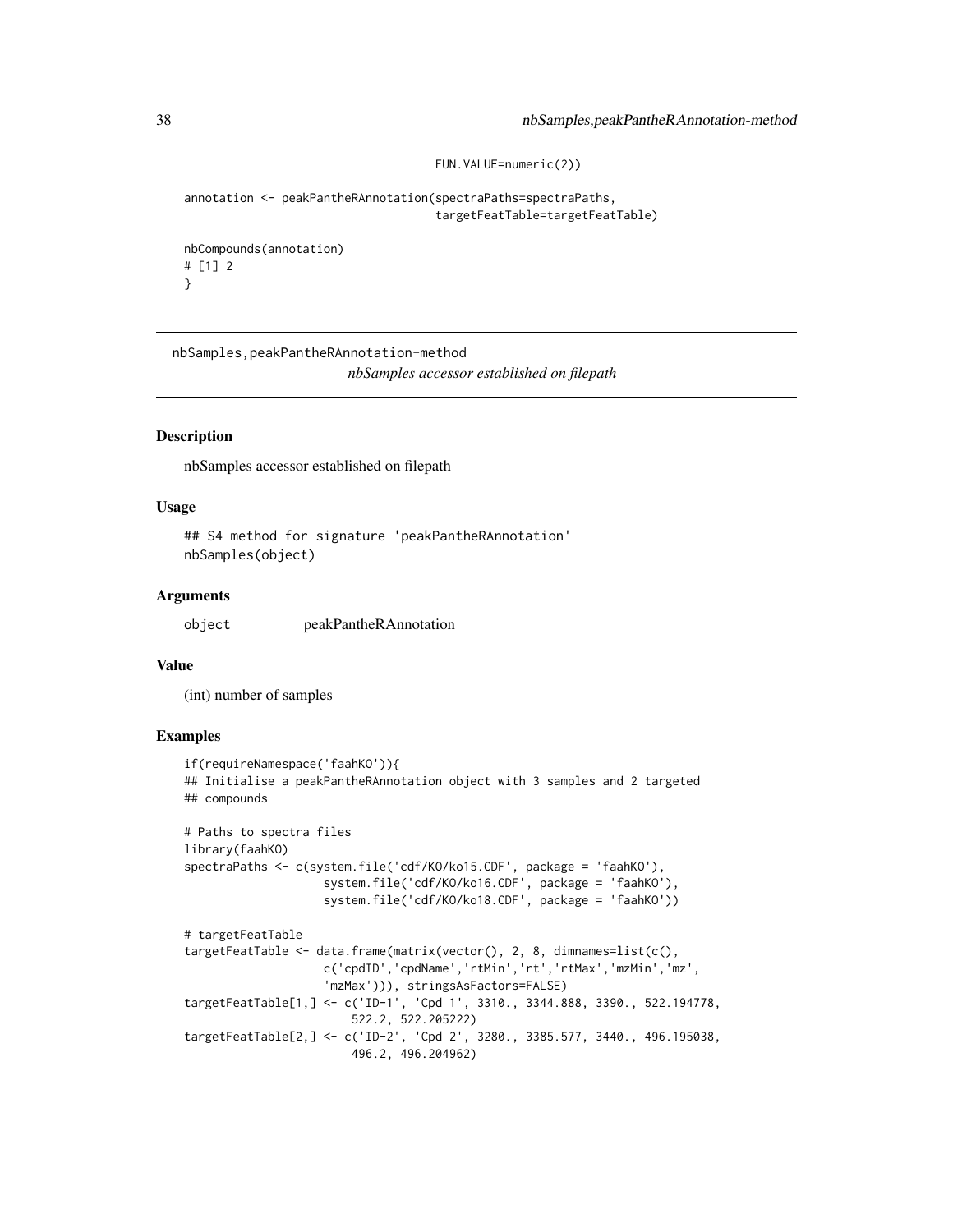outputAnnotationDiagnostic,peakPantheRAnnotation-method 39

```
targetFeatTable[,c(3:8)] <- vapply(targetFeatTable[,c(3:8)], as.numeric,
                                    FUN.VALUE=numeric(2))
annotation <- peakPantheRAnnotation(spectraPaths=spectraPaths,
                                    targetFeatTable=targetFeatTable)
nbSamples(annotation)
# [1] 3
}
```
outputAnnotationDiagnostic,peakPantheRAnnotation-method *Save to disk the annotation parameters as CSV and a diagnostic plot per fitted compound*

## Description

Save to disk the annotation parameters as CSV (as generated by outputAnnotationParamsCSV()) and a diagnostic plot per fitted compound (as generated by annotationDiagnosticMultiplot()) if savePlots is TRUE

## Usage

```
## S4 method for signature 'peakPantheRAnnotation'
outputAnnotationDiagnostic(
   object,
    saveFolder,
    savePlots = TRUE,
    sampleColour = NULL,
    verbose = TRUE,
   ncores = 0,
    ...
```
)

## Arguments

| object       | (peakPantheRAnnotation) Annotated peakPantheRAnnotation object                                                    |
|--------------|-------------------------------------------------------------------------------------------------------------------|
| saveFolder   | (str) Path of folder where annotation Parameters summary csv and plots will be<br>saved                           |
| savePlots    | (bool) If TRUE save a diagnostic plot for each compound                                                           |
| sampleColour | (str) NULL or vector colour for each sample                                                                       |
| verbose      | (bool) If TRUE message progress                                                                                   |
| ncores       | (int) Number of cores to use to save plots in parallel                                                            |
| $\ddotsc$    | Additional parameters for plotting i.e. sampling for the number of points to<br>employ when plotting fitted Curve |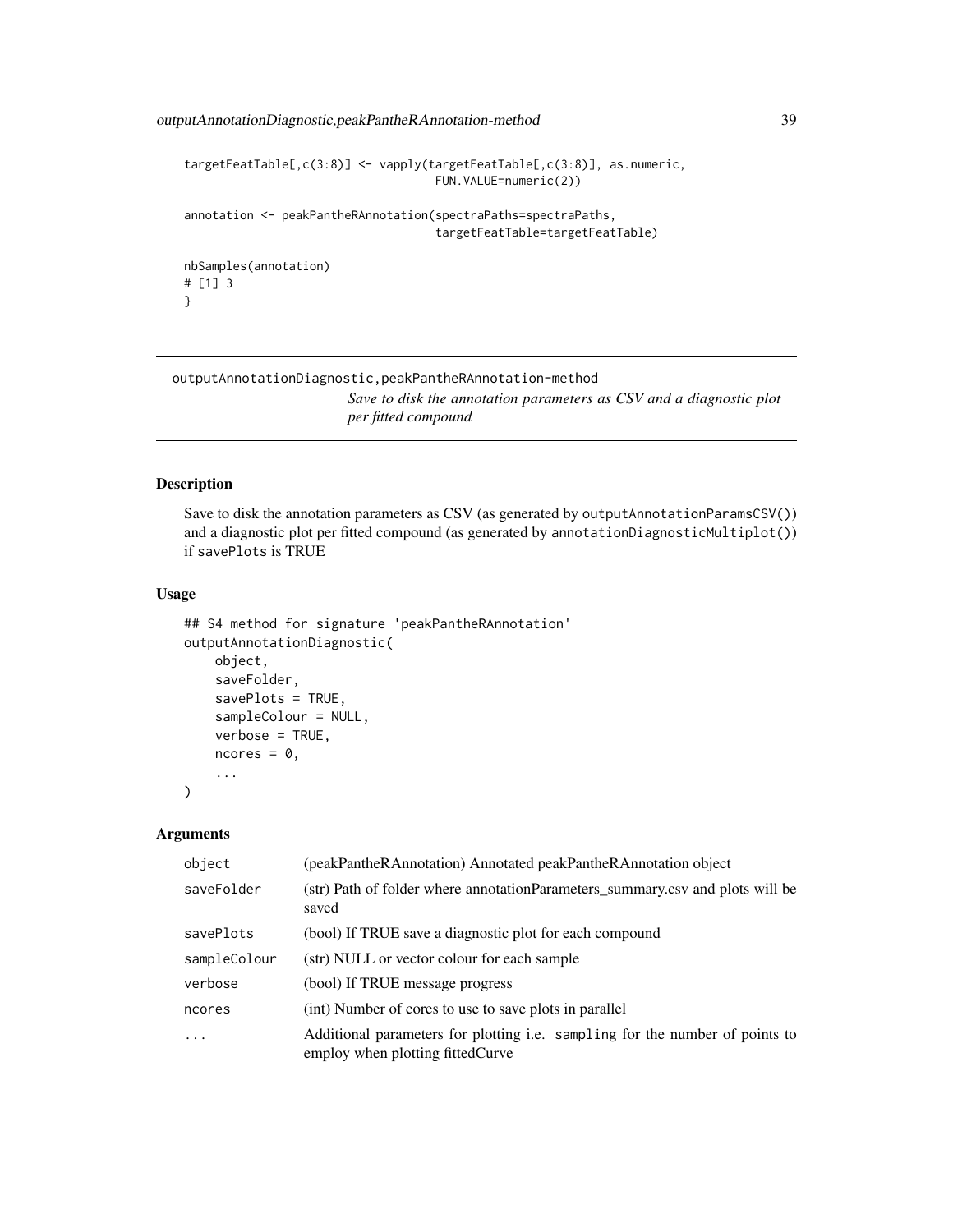## Value

None

## Examples

```
if(requireNamespace('faahKO')){
## Initialise a peakPantheRAnnotation object with 3 samples and 2 targeted
## compounds
# Paths to spectra files
library(faahKO)
spectraPaths <- c(system.file('cdf/KO/ko15.CDF', package = 'faahKO'),
                    system.file('cdf/KO/ko16.CDF', package = 'faahKO'),
                    system.file('cdf/KO/ko18.CDF', package = 'faahKO'))
# targetFeatTable
targetFeatTable <- data.frame(matrix(vector(), 2, 8, dimnames=list(c(),
                    c('cpdID','cpdName','rtMin','rt','rtMax','mzMin','mz',
                    'mzMax'))), stringsAsFactors=FALSE)
targetFeatTable[1,] <- c('ID-1', 'Cpd 1', 3310., 3344.888, 3390., 522.194778,
                        522.2, 522.205222)
targetFeatTable[2,] <- c('ID-2', 'Cpd 2', 3280., 3385.577, 3440., 496.195038,
                        496.2, 496.204962)
targetFeatTable[,c(3:8)] <- vapply(targetFeatTable[,c(3:8)], as.numeric,
                                    FUN.VALUE=numeric(2))
emptyAnnotation <- peakPantheRAnnotation(spectraPaths=spectraPaths,
                                        targetFeatTable=targetFeatTable)
# Calculate annotation
annotation <- peakPantheR_parallelAnnotation(emptyAnnotation, ncores=0,
                                getAcquTime=FALSE, verbose=FALSE)$annotation
# temporary location
savePath1 <- tempdir()
outputAnnotationDiagnostic(annotation, saveFolder=savePath1, savePlots=FALSE,
                            verbose=TRUE)
}
```
outputAnnotationFeatureMetadata\_UI\_helper *UI export helper - feature metadata*

## Description

Return a table with features as rows and all feature metadata as columns

## Usage

outputAnnotationFeatureMetadata\_UI\_helper(annot)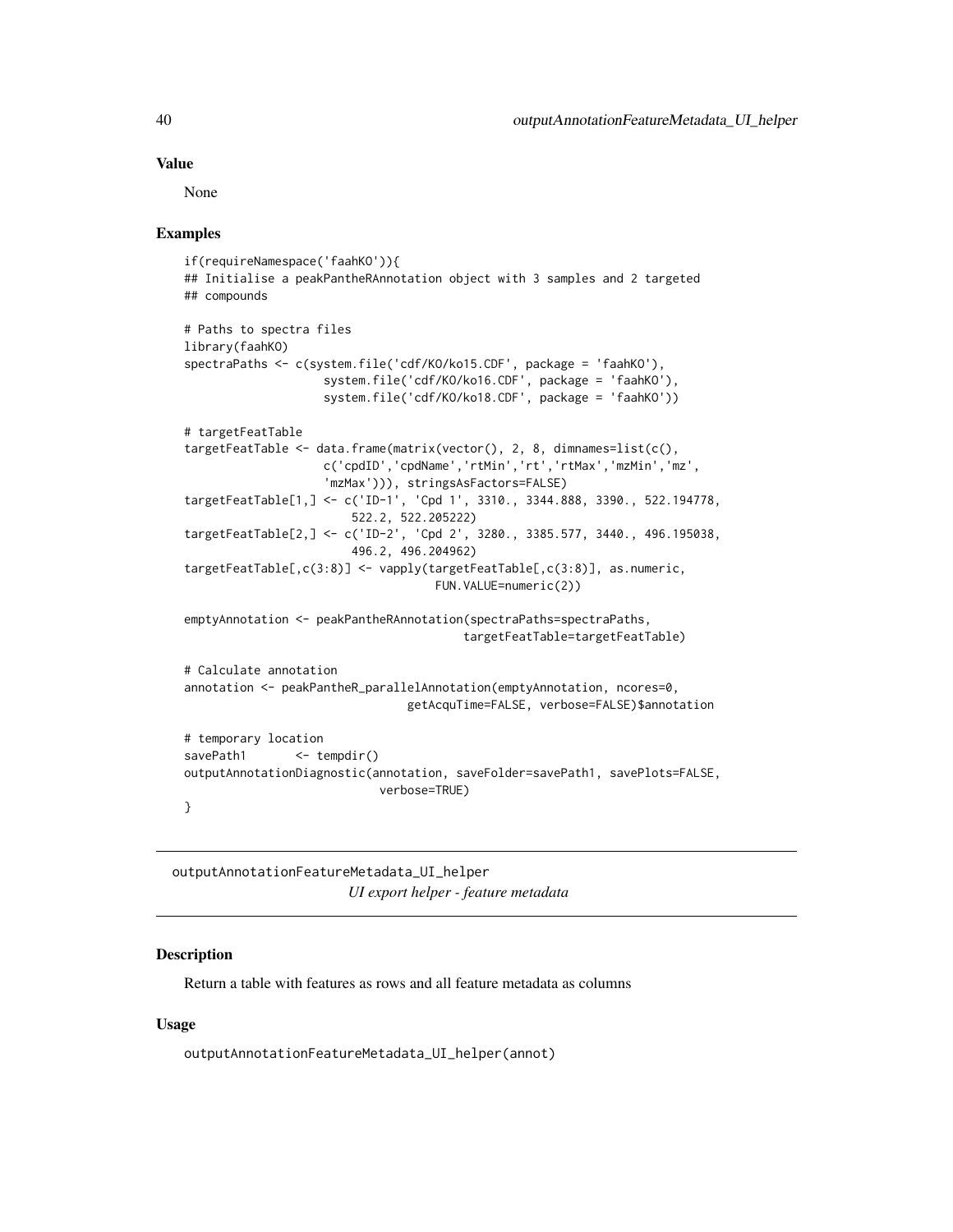#### Arguments

annot (peakPantheRAnnotation) Annotation object

#### Value

(data.frame) Features metadata

## Examples

```
## Initialise a peakPantheRAnnotation object with 3 samples and 2 targeted
## compounds
# Paths to spectra files
spectraPaths <- c('./path/file1', './path/file2', './path/file3')
# targetFeatTable
targetFeatTable <- data.frame(matrix(vector(), 2, 8, dimnames=list(c(),
                    c('cpdID','cpdName','rtMin','rt','rtMax','mzMin','mz',
                    'mzMax'))), stringsAsFactors=FALSE)
targetFeatTable[1,] <- c('ID-1', 'Cpd 1', 3310., 3344.888, 3390., 522.194778,
                        522.2, 522.205222)
targetFeatTable[2,] <- c('ID-2', 'Cpd 2', 3280., 3385.577, 3440., 496.195038,
                        496.2, 496.204962)
targetFeatTable[,c(3:8)] <- vapply(targetFeatTable[,c(3:8)], as.numeric,
                                    FUN.VALUE=numeric(2))
emptyAnnotation <- peakPantheRAnnotation(spectraPaths=spectraPaths,
                                        targetFeatTable=targetFeatTable)
# featureMetadata of an empty annotation
outputAnnotationFeatureMetadata_UI_helper(emptyAnnotation)
# data frame with 0 columns and 2 rows
```
outputAnnotationParamsCSV,peakPantheRAnnotation-method *Save annotation parameters as CSV*

## **Description**

Save annotation parameters (ROI, uROI and FIR) to disk as a CSV file for editing

#### Usage

```
## S4 method for signature 'peakPantheRAnnotation'
outputAnnotationParamsCSV(
    object,
    saveFolder,
    verbose,
    noSave
)
```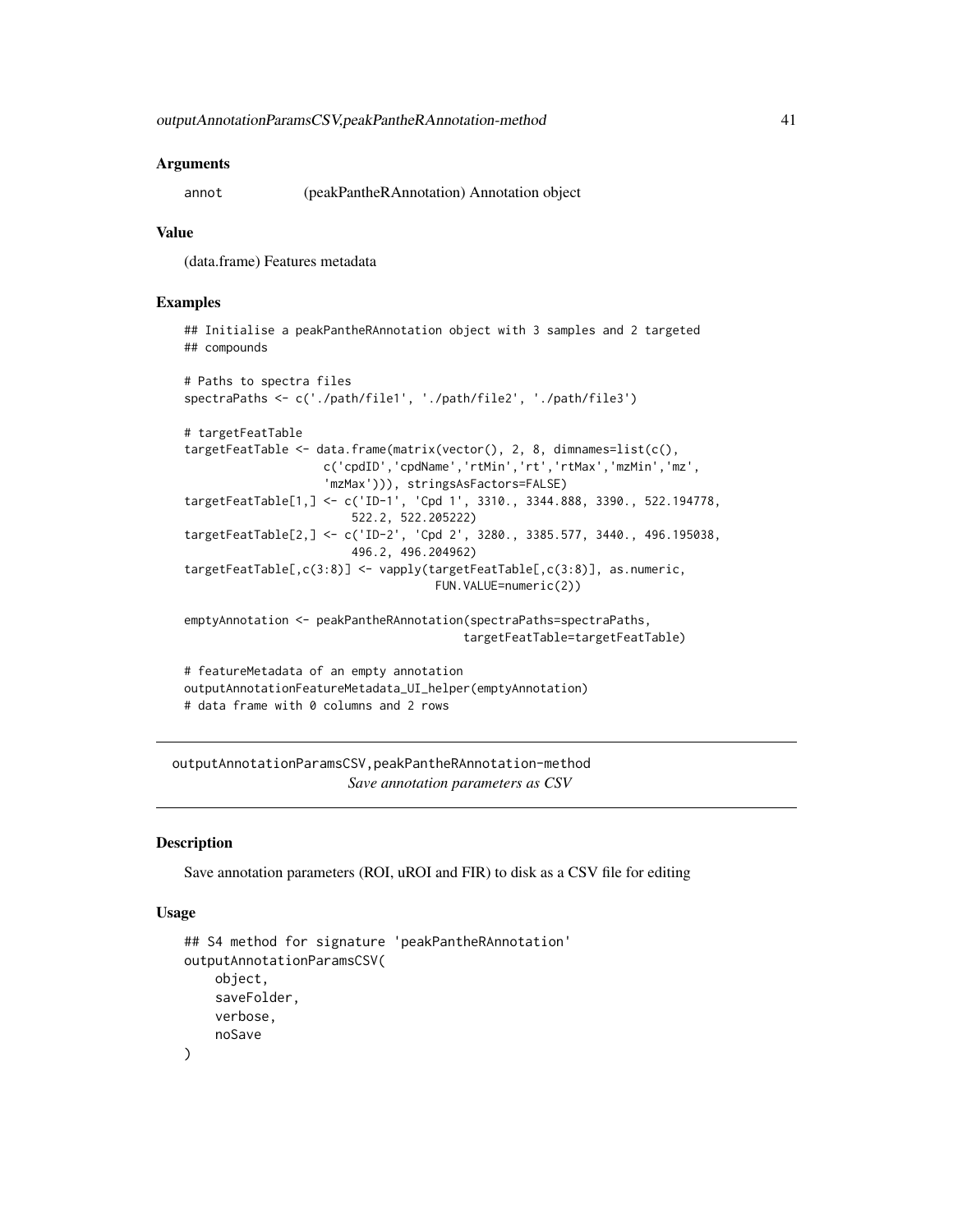## **Arguments**

| object     | (peakPantheRAnnotation) Annotated peakPantheRAnnotation object             |
|------------|----------------------------------------------------------------------------|
| saveFolder | (str) Path of folder where annotation Parameters summary.csy will be saved |
| verbose    | (bool) If TRUE message progress                                            |
| noSave     | (bool) If TRUE the resulting table will be returned without saving to disk |

# Value

None

## Examples

```
## Initialise a peakPantheRAnnotation object with 3 samples and 2 targeted
## compounds
# Paths to spectra files
spectraPaths <- c('./path/file1', './path/file2', './path/file3')
# targetFeatTable
targetFeatTable <- data.frame(matrix(vector(), 2, 8, dimnames=list(c(),
                    c('cpdID','cpdName','rtMin','rt','rtMax','mzMin','mz',
                    'mzMax'))), stringsAsFactors=FALSE)
targetFeatTable[1,] <- c('ID-1', 'Cpd 1', 3310., 3344.888, 3390., 522.194778,
                        522.2, 522.205222)
targetFeatTable[2,] <- c('ID-2', 'Cpd 2', 3280., 3385.577, 3440., 496.195038,
                        496.2, 496.204962)
targetFeatTable[,c(3:8)] <- vapply(targetFeatTable[,c(3:8)], as.numeric,
                                    FUN.VALUE=numeric(2))
emptyAnnotation <- peakPantheRAnnotation(spectraPaths=spectraPaths,
                                        targetFeatTable=targetFeatTable)
# temporary file
savePath <- tempdir()
# statistics of an empty annotation
outputAnnotationParamsCSV(emptyAnnotation, saveFolder=savePath, verbose=TRUE)
```
outputAnnotationResult,peakPantheRAnnotation-method *Save to disk all annotation results as csv files*

#### Description

Save to disk all annotation results as annotationName\_ ... .csv files: compound metadata (cpdMetadata, cpdID, cpdName) and spectra metadata (spectraMetadata, acquisitionTime, TIC), summary of fit (ratio of peaks found: ratio\_peaks\_found, ratio of peaks filled: ratio\_peaks\_filled, mean ppm\_error: ppm\_error, mean rt\_dev\_sec: rt\_dev\_sec), and a file for each column of peakTables (with samples as rows and compounds as columns)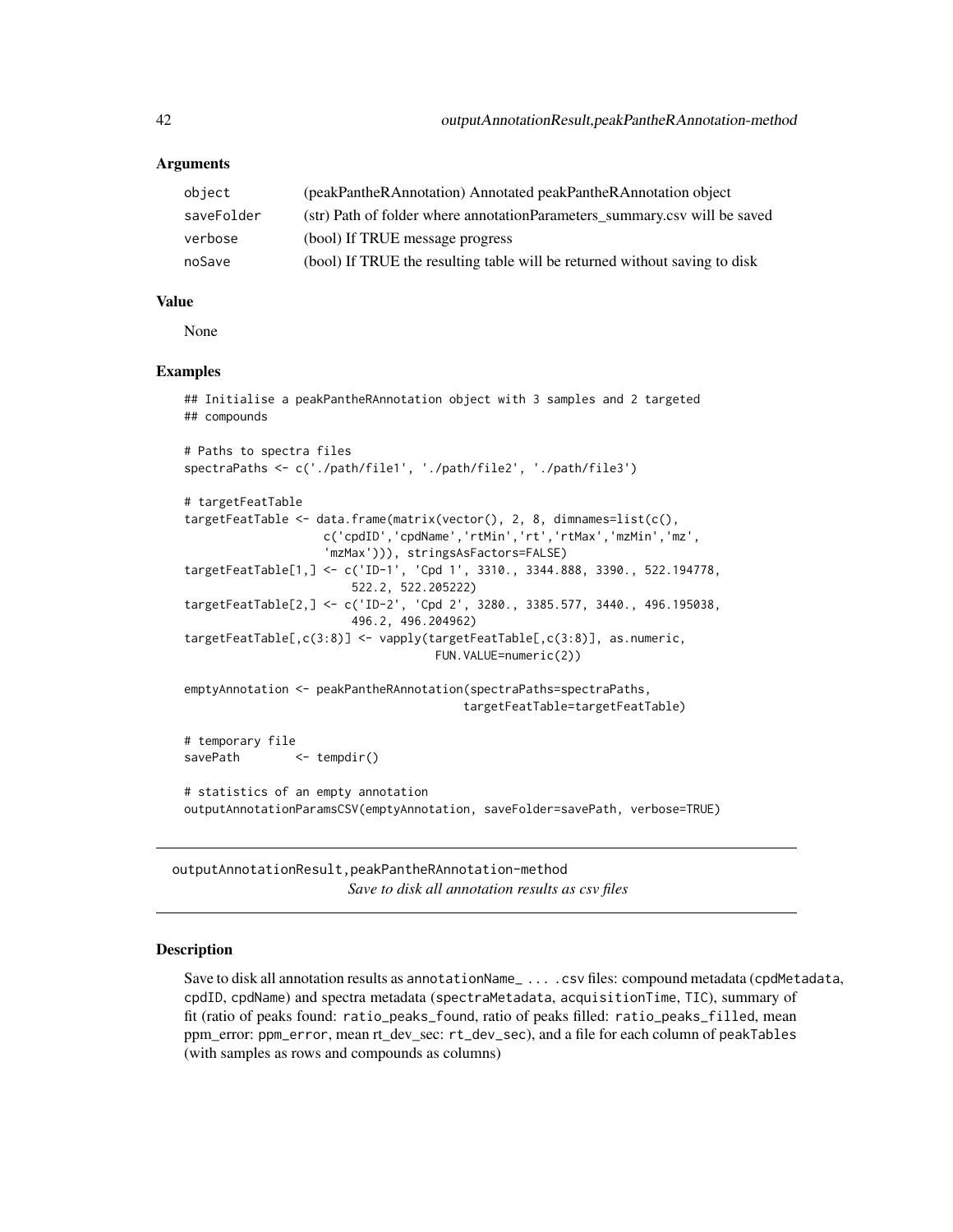## Usage

```
## S4 method for signature 'peakPantheRAnnotation'
outputAnnotationResult(
    object,
    saveFolder,
    annotationName = "annotationResult",
    verbose = TRUE
)
```
#### **Arguments**

| object     | (peakPantheRAnnotation) Annotated peakPantheRAnnotation object     |
|------------|--------------------------------------------------------------------|
| saveFolder | (str) Path of folder where the annotation result csv will be saved |
|            | annotationName (str) name of annotation to use in the saved csv    |
| verbose    | (bool) If TRUE message progress                                    |

## Value

None

## Examples

```
if(requireNamespace('faahKO')){
## Initialise a peakPantheRAnnotation object with 3 samples and 2 targeted
## compounds
# Paths to spectra files
library(faahKO)
spectraPaths <- c(system.file('cdf/KO/ko15.CDF', package = 'faahKO'),
                    system.file('cdf/KO/ko16.CDF', package = 'faahKO'),
                    system.file('cdf/KO/ko18.CDF', package = 'faahKO'))
# targetFeatTable
targetFeatTable <- data.frame(matrix(vector(), 2, 8, dimnames=list(c(),
                    c('cpdID','cpdName','rtMin','rt','rtMax','mzMin','mz',
                    'mzMax'))), stringsAsFactors=FALSE)
targetFeatTable[1,] <- c('ID-1', 'Cpd 1', 3310., 3344.888, 3390., 522.194778,
                        522.2, 522.205222)
targetFeatTable[2,] <- c('ID-2', 'Cpd 2', 3280., 3385.577, 3440., 496.195038,
                        496.2, 496.204962)
targetFeatTable[,c(3:8)] <- vapply(targetFeatTable[,c(3:8)], as.numeric,
                                    FUN.VALUE=numeric(2))
emptyAnnotation <- peakPantheRAnnotation(spectraPaths=spectraPaths,
                                        targetFeatTable=targetFeatTable)
```
# Calculate annotation annotation <- peakPantheR\_parallelAnnotation(emptyAnnotation, ncores=0, getAcquTime=FALSE, verbose=FALSE)\$annotation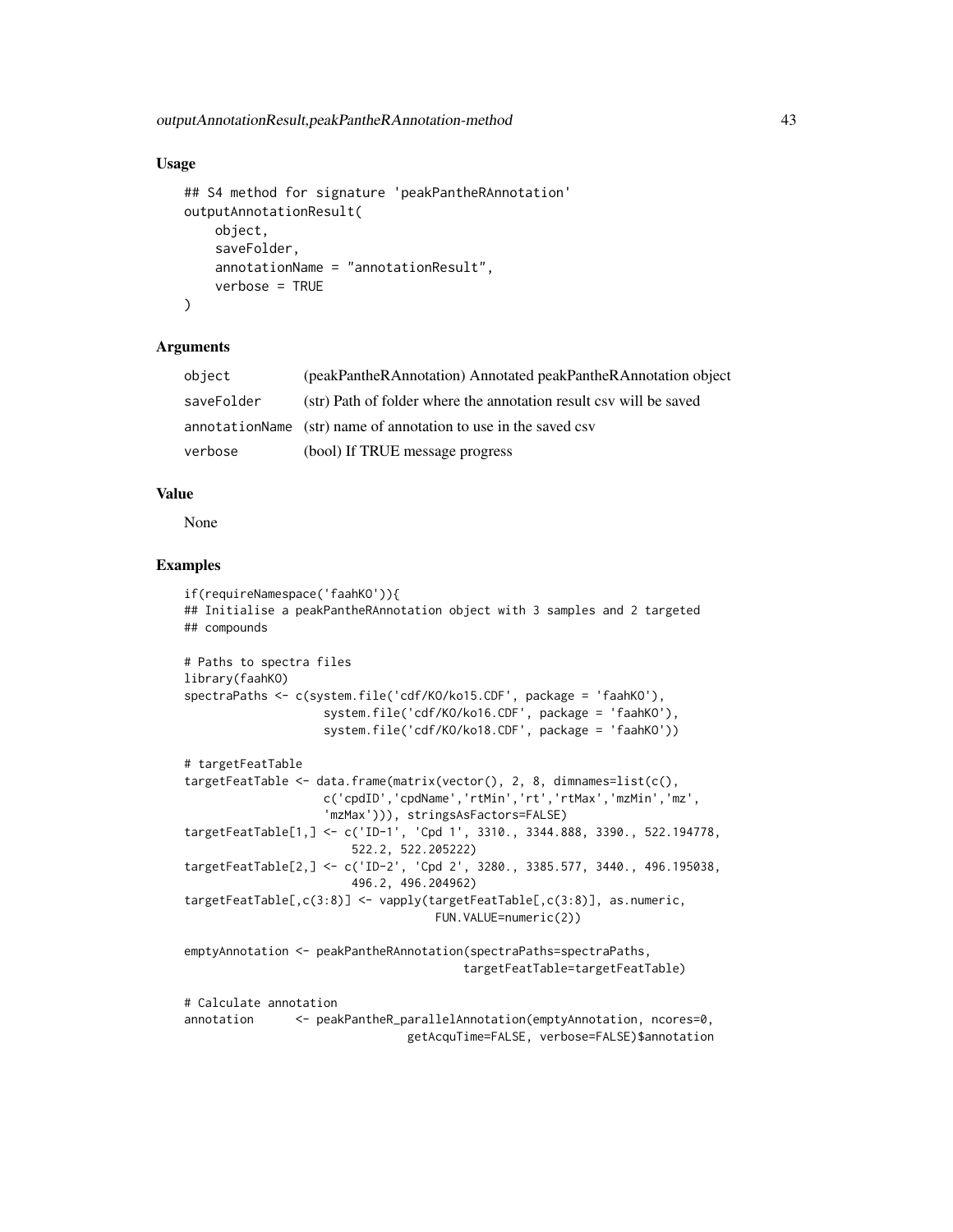```
# temporary location
savePath1 <- tempdir()
outputAnnotationResult(annotation, saveFolder=savePath1,
                       annotationName='testProject', verbose=TRUE)
}
```
outputAnnotationSpectraMetadata\_UI\_helper *UI export helper - spectra path and metadata*

## **Description**

Return a table with spectra as rows and filepath and all spectra metadata columns

#### Usage

outputAnnotationSpectraMetadata\_UI\_helper(annot)

#### Arguments

annot (peakPantheRAnnotation) Annotation object

## Value

(data.frame) Spectra paths and metadata

## Examples

```
## Initialise a peakPantheRAnnotation object with 3 samples and 2 targeted
## compounds
```

```
# Paths to spectra files
spectraPaths <- c('./path/file1', './path/file2', './path/file3')
```

```
# targetFeatTable
targetFeatTable <- data.frame(matrix(vector(), 2, 8, dimnames=list(c(),
                    c('cpdID','cpdName','rtMin','rt','rtMax','mzMin','mz',
                    'mzMax'))), stringsAsFactors=FALSE)
targetFeatTable[1,] <- c('ID-1', 'Cpd 1', 3310., 3344.888, 3390., 522.194778,
                        522.2, 522.205222)
targetFeatTable[2,] <- c('ID-2', 'Cpd 2', 3280., 3385.577, 3440., 496.195038,
                        496.2, 496.204962)
targetFeatTable[,c(3:8)] <- vapply(targetFeatTable[,c(3:8)], as.numeric,
                                    FUN.VALUE=numeric(2))
```
emptyAnnotation <- peakPantheRAnnotation(spectraPaths=spectraPaths, targetFeatTable=targetFeatTable)

# spectraMetada of an empty annotation outputAnnotationSpectraMetadata\_UI\_helper(emptyAnnotation)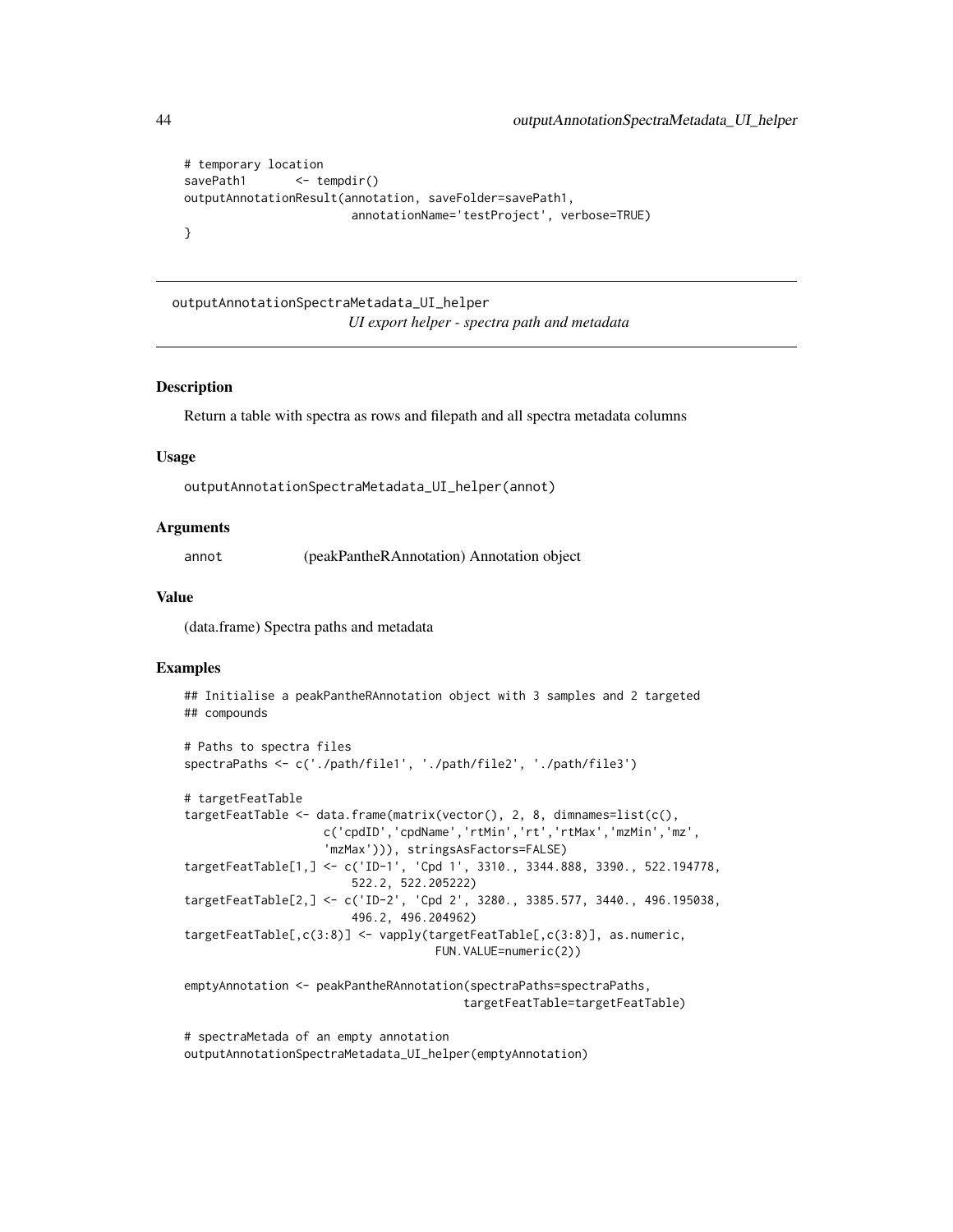# filepath # 1 ./path/file1 # 2 ./path/file2 # 3 ./path/file3

peakFit,peakPantheRAnnotation-method *peakFit accessor*

#### Description

peakFit accessor

#### Usage

## S4 method for signature 'peakPantheRAnnotation' peakFit(object)

## Arguments

object peakPantheRAnnotation

#### Value

A list of length number of spectra files. Each list element is a *curveFit* list of peakPantheR\_curveFit or NA for each ROI

```
if(requireNamespace('faahKO')){
## Initialise a peakPantheRAnnotation object with 3 samples and 2 targeted
## compounds
# Paths to spectra files
library(faahKO)
spectraPaths <- c(system.file('cdf/KO/ko15.CDF', package = 'faahKO'),
                    system.file('cdf/KO/ko16.CDF', package = 'faahKO'),
                    system.file('cdf/KO/ko18.CDF', package = 'faahKO'))
# targetFeatTable
targetFeatTable <- data.frame(matrix(vector(), 2, 8, dimnames=list(c(),
                    c('cpdID','cpdName','rtMin','rt','rtMax','mzMin','mz',
                    'mzMax'))), stringsAsFactors=FALSE)
targetFeatTable[1,] <- c('ID-1', 'Cpd 1', 3310., 3344.888, 3390., 522.194778,
                        522.2, 522.205222)
targetFeatTable[2,] <- c('ID-2', 'Cpd 2', 3280., 3385.577, 3440., 496.195038,
                        496.2, 496.204962)
targetFeatTable[,c(3:8)] <- vapply(targetFeatTable[,c(3:8)], as.numeric,
                                    FUN.VALUE=numeric(2))
```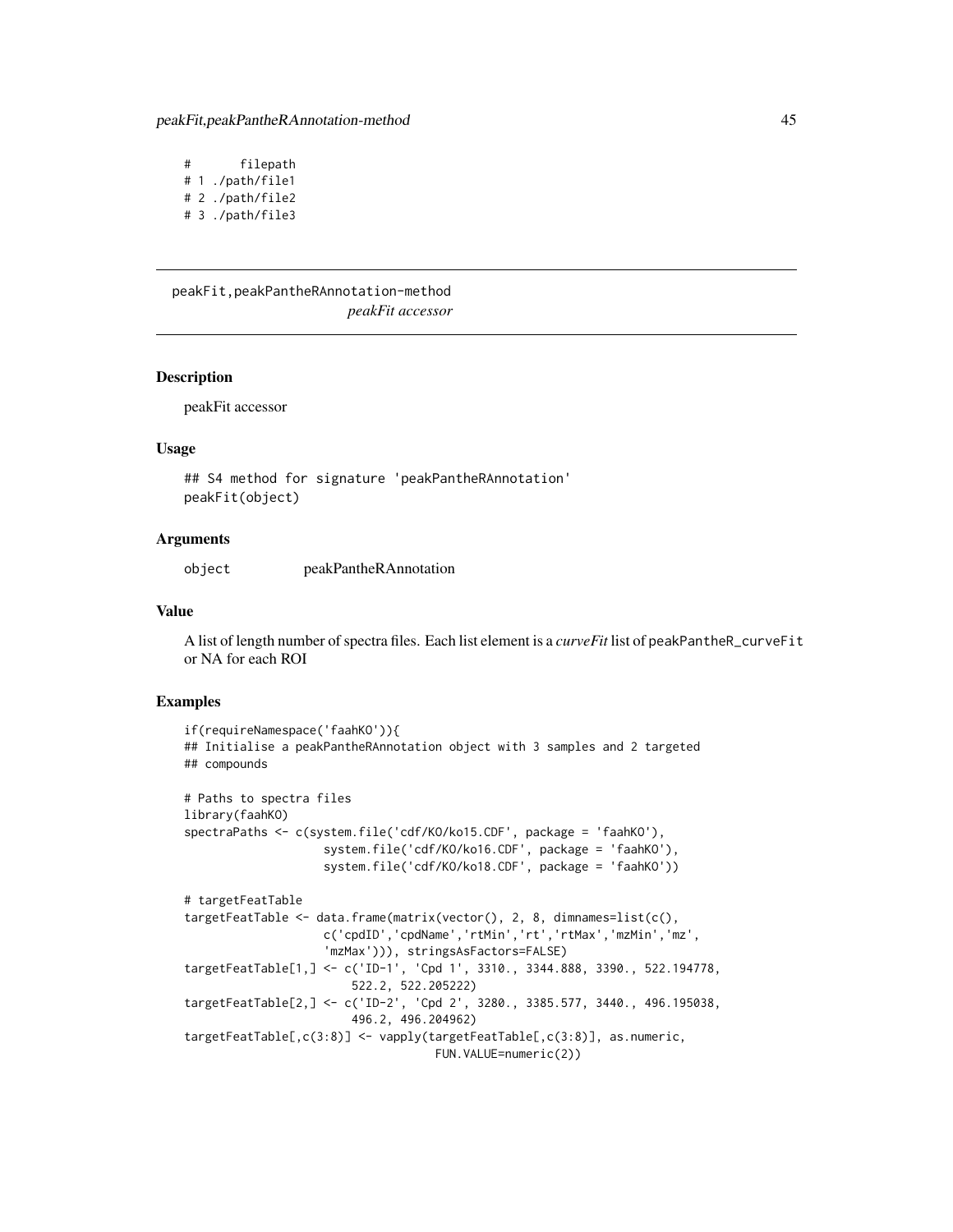## 46 peakPantheR

```
annotation <- peakPantheRAnnotation(spectraPaths=spectraPaths,
                                     targetFeatTable=targetFeatTable)
## default values without annotation
peakFit(annotation)
# [[1]]
# NULL
# [[2]]
# NULL
# [[3]]
# NULL
}
```
peakPantheR *peakPantheR: A package for Peak Picking and ANnoTation of High resolution Experiments*

# Description

peakPantheR detects, integrates and reports pre-defined features in mass spectrometry data files. It enables the real time annotation of multiple compounds in a single file, or the parallel annotation of multiple compounds in multiple files.

#### Details

The main functions of **peakPantheR** are [peakPantheR\\_singleFileSearch](#page-61-0) for realtime annotation, and [peakPantheR\\_parallelAnnotation](#page-53-0) for parallel annotation. The peakPantheRAnnotation object stores parallel annotation results, while reporting functions help assess the quality of annotation and update fitting parameters. Refer to the vignettes for graphical user interface and command line tutorials.

#### Author(s)

Maintainer: Arnaud Wolfer <adwolfer@gmail.com> [\(ORCID\)](https://orcid.org/0000-0001-5856-3218)

Authors:

• Goncalo Correia <gscorreia89@gmail.com> [\(ORCID\)](https://orcid.org/0000-0001-8271-9294)

Other contributors:

- Jake Pearce <jake.pearce@gmail.com> [contributor]
- Caroline Sands <caz119@hotmail.co.uk> [contributor]

# See Also

Useful links:

- <https://github.com/phenomecentre/peakPantheR>
- Report bugs at <https://github.com/phenomecentre/peakPantheR/issues/new>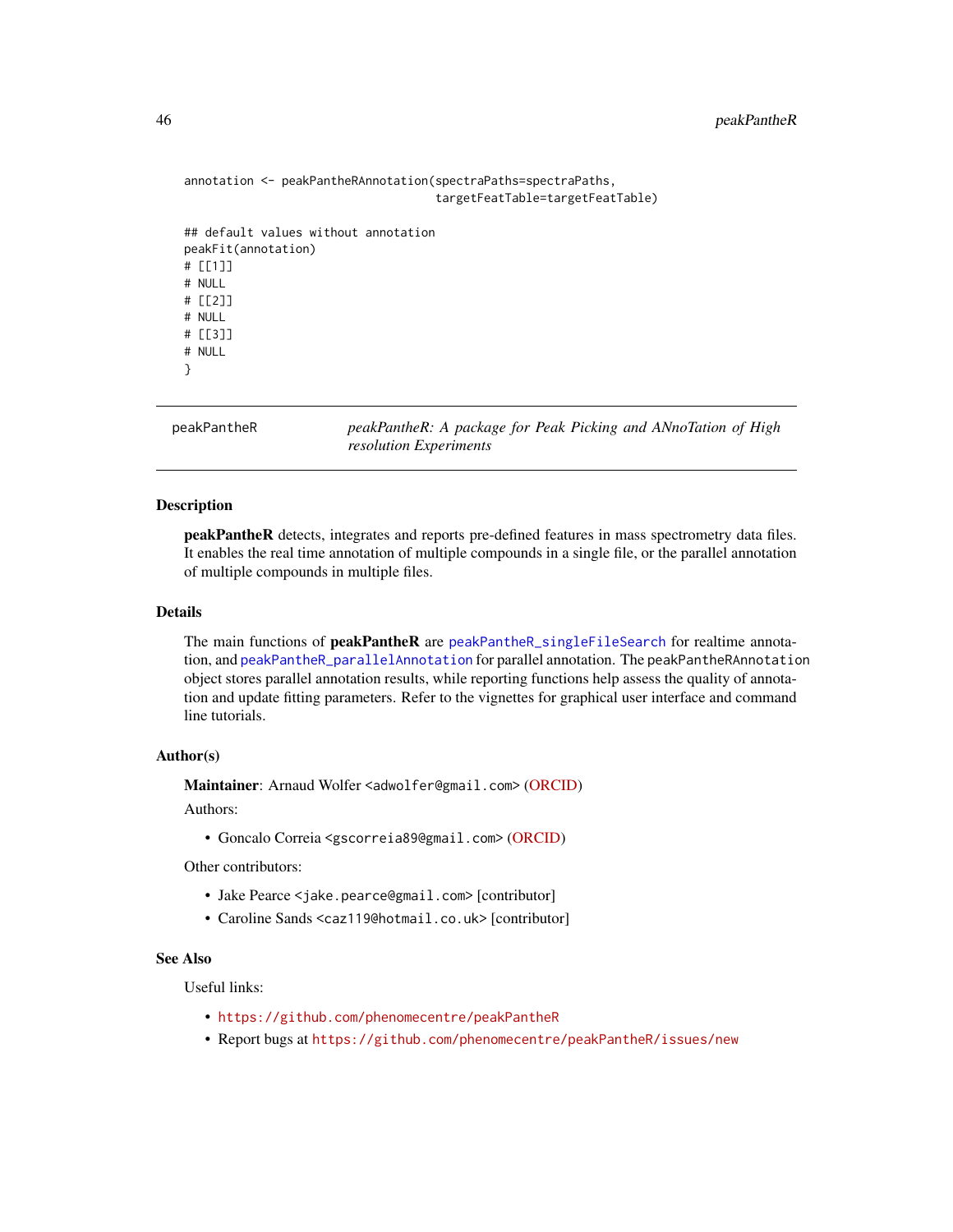<span id="page-46-0"></span>peakPantheRAnnotation *An S4 class to represent peakPantheR annotation results*

#### Description

The peakPantheRAnnotation class is designed to run and store peakPantheR parallel annotation results. Instances of the class are created with the peakPantheRAnnotation constructor function, which initialises an object of proper dimension with spectraPaths (set samples to process) and targetFeatTable (set compounds to target). spectraPaths is a character vector of spectra file paths. targetFeatTable is a data. frame of compounds to target as rows and parameters as columns: cpdID (int), cpdName (str), rtMin (float in seconds), rt (float in seconds, or *NA*), rtMax (float in seconds), mzMin (float), mz (float or *NA*), mzMax (float).

peakPantheRAnnotation(): create an instance of the peakPantherAnnotation class.

#### Usage

```
peakPantheRAnnotation(spectraPaths = NULL, targetFeatTable = NULL,
   \text{cpdID} = \text{character}(), \text{cpdName} = \text{character}(), \text{ROI} = \text{data-frame}(\text{rtMin})= numeric(), rt = numeric(), rtMax = numeric(), mzMin = numeric(), mz =
   numeric(), mzMax = numeric(), stringsAsFactors = FALSE),
    FIR = data.frame(rtMin = numeric(), rtMax = numeric(), mzMin =
   numeric(), mzMax = numeric(), stringsAsFactors = FALSE),
   uROI = data.frame(rtMin = numeric(), rt = numeric(), rtMax = numeric(),
   mzMin = numeric(), mz = numeric(), mzMax = numeric(), stringsAsFactors =
   FALSE), filepath = character(), cpdMetadata = data.frame(),
    spectraMetadata = data.frame(), acquisitionTime = character(),
   uROIExist = FALSE, useUROI = FALSE, useFIR = FALSE,
   TIC = numeric(), peakTables = list(), dataPoints = list(),
   peakFit = list(), isAnnotated = FALSE)
peakPantheRAnnotation(spectraPaths = NULL, targetFeatTable = NULL,
    cpdfD = character(), cpdName = character(), ROI = data frame(rtMin= numeric(), rt = numeric(), rtMax = numeric(), mzMin = numeric(), mz =
   numeric(), mzMax = numeric(), stringsAsFactors = FALSE),
   FIR = data.frame(rtMin = numeric(), rtMax = numeric(), mzMin =
   numeric(), mzMax = numeric(), stringsAsFactors = FALSE),
   uROI = data.frame(rtMin = numeric(), rt = numeric(), rtMax = numeric(),
   mzMin = numeric(), mz = numeric(), mzMax = numeric(), stringsAsFactors =
   FALSE), filepath = character(), cpdMetadata = data.frame(),
    spectrahetadata = data frame(), acquisitionTime = character(),uROIExist = FALSE, useUROI = FALSE, useFIR = FALSE,
   TIC = numeric(), peakTables = list(), dataPoints = list(),
    peakFit = list(), isAnnotated = FALSE)
```
#### Arguments

spectraPaths NULL or a character vector of spectra file paths, to set samples to process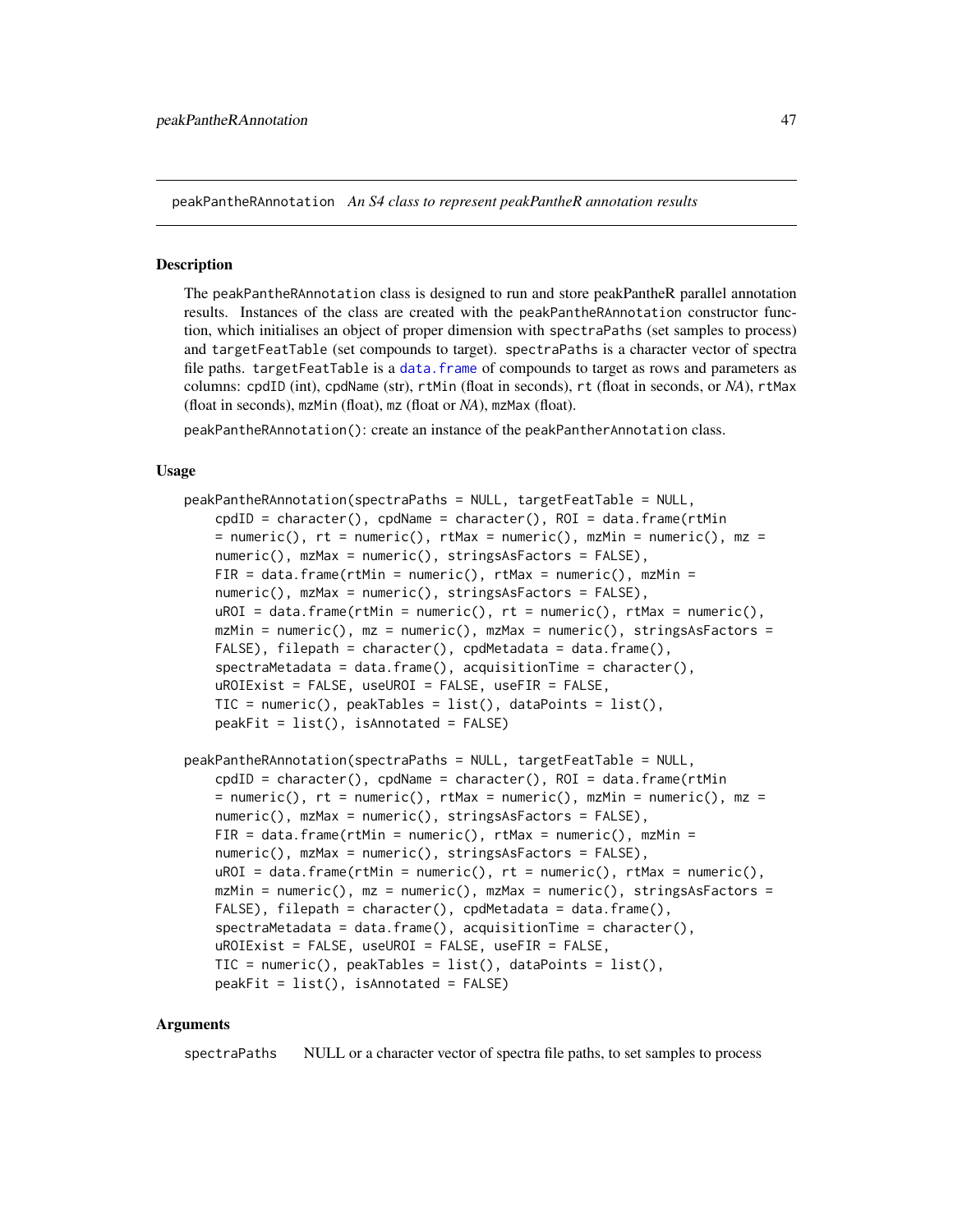## targetFeatTable

|                 | NULL or a data. frame of compounds to target as rows and parameters as<br>columns: cpdID (str), cpdName (str), rtMin (float in seconds), rt (float in sec-<br>onds, or NA), rtMax (float in seconds), mzMin (float), mz (float or NA), mzMax<br>(float). Set compounds to target. |
|-----------------|-----------------------------------------------------------------------------------------------------------------------------------------------------------------------------------------------------------------------------------------------------------------------------------|
| cpdID           | A character vector of compound IDs, of length number of compounds                                                                                                                                                                                                                 |
| cpdName         | A character vector of compound names, of length number of compounds                                                                                                                                                                                                               |
| ROI             | A data.frame of Regions Of Interest (ROI) with compounds as row and ROI<br>parameters as columns: rtMin (float in seconds), rt (float in seconds, or NA),<br>rtMax (float in seconds), mzMin (float), mz (float or NA), mzMax (float).                                            |
| FIR             | A data.frame of Fallback Integration Regions (FIR) with compounds as row and<br>FIR parameters as columns: rtMin (float in seconds), rtMax (float in seconds),<br>mzMin (float), mzMax (float).                                                                                   |
| uROI            | A data.frame of updated Regions Of Interest (uROI) with compounds as row<br>and uROI parameters as columns: rtMin (float in seconds), rt (float in seconds,<br>or NA), rtMax (float in seconds), mzMin (float), mz (float or NA), mzMax (float).                                  |
| filepath        | A character vector of file paths, of length number of spectra files                                                                                                                                                                                                               |
| cpdMetadata     | A data.frame of compound metadata, with compounds as row and metadata as<br>columns                                                                                                                                                                                               |
| spectraMetadata |                                                                                                                                                                                                                                                                                   |
|                 | A data.frame of sample metadata, with samples as row and metadata as columns                                                                                                                                                                                                      |
| acquisitionTime | A character vector of acquisition date-time (converted from POSIXct) or NA                                                                                                                                                                                                        |
| uROIExist       | A logical stating if uROI have been set                                                                                                                                                                                                                                           |
| useUROI         | A logical stating if uROI are to be used                                                                                                                                                                                                                                          |
| useFIR          | A logical stating if FIR are to be used                                                                                                                                                                                                                                           |
| TIC             | A numeric vector of TIC or NA, of length number of spectra files                                                                                                                                                                                                                  |
|                 |                                                                                                                                                                                                                                                                                   |
| peakTables      | A list of peakTable data.frame, of length number of spectra files. Each peak-<br>Table data.frame has compounds as rows and peak annotation results as columns.                                                                                                                   |
| dataPoints      | A list of length number of spectra files. Each list element is a ROIsDataPoint<br>list of data. frame of raw data points for each ROI/uROI (retention time 'rt',<br>mass 'mz' and intensity 'int' (as column) of each raw data points (as row))                                   |
| peakFit         | A list of length number of spectra files. Each list element is a curveFit list of<br>peakPantheR_curveFit or NA for each ROI                                                                                                                                                      |
| isAnnotated     | A logical stating in the annotation took place                                                                                                                                                                                                                                    |

#### Details

The validObject method ensures the conformity of an object to the peakPantheRAnnotation-class. The number of compounds is based on cpdID() length, and the number of samples is based on filepath() length. Slot type is not checked as setClass enforces it. peakTables and EICs type are checked on the first list element. annotationTable(object, column) where *column* is a column from *peakTable*, returns a data.frame of values with the samples as rows, ROI as columns.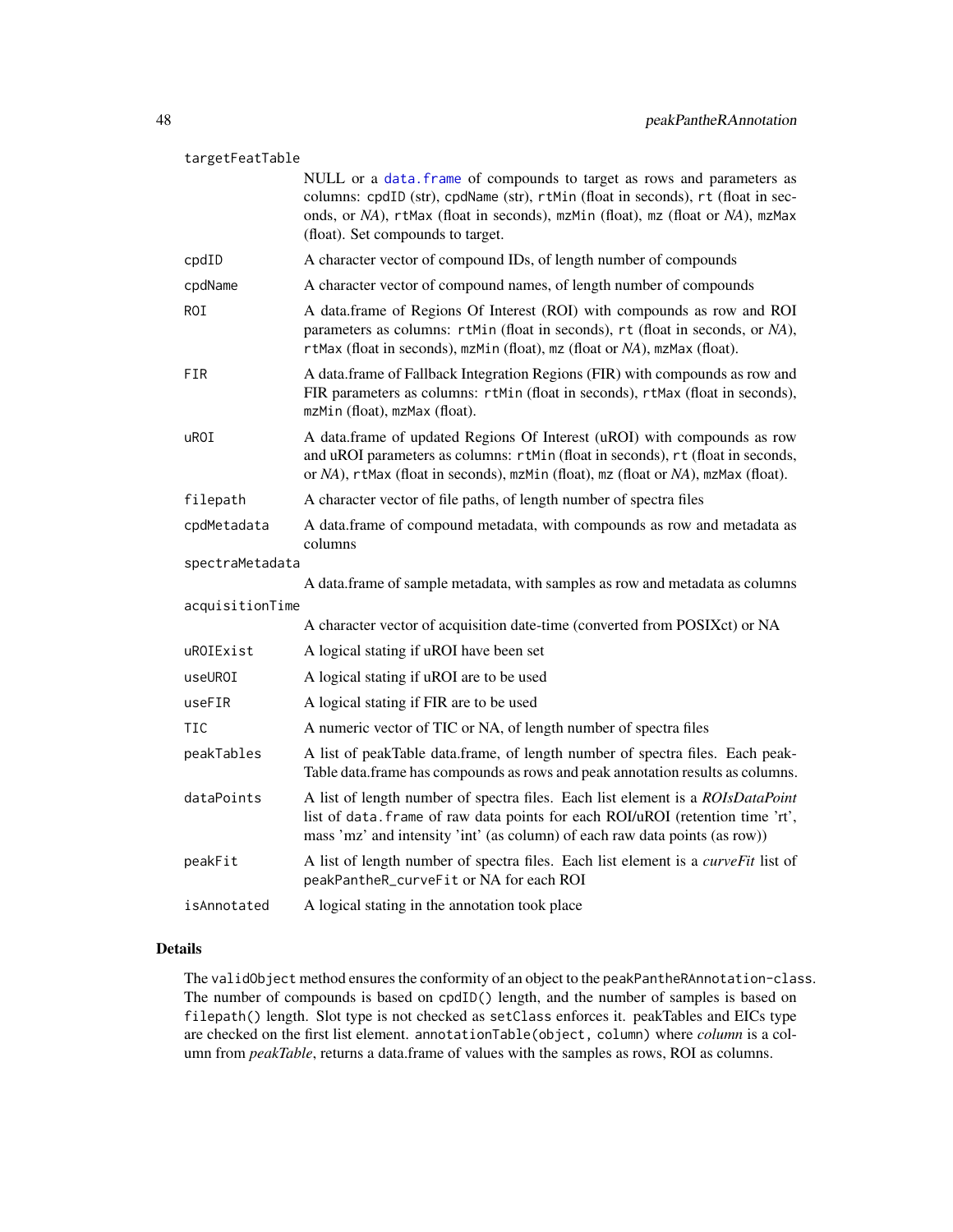## Value

(peakPantheRAnnotation)

## Slots

cpdID A character vector of compound IDs, of length number of compounds

cpdName A character vector of compound names, of length number of compounds

- ROI A data.frame of Regions Of Interest (ROI) with compounds as row and ROI parameters as columns: rtMin (float in seconds), rt (float in seconds, or *NA*), rtMax (float in seconds), mzMin (float), mz (float or *NA*), mzMax (float).
- FIR A data.frame of Fallback Integration Regions (FIR) with compounds as row and FIR parameters as columns: rtMin (float in seconds), rtMax (float in seconds), mzMin (float), mzMax (float).
- uROI A data.frame of updated Regions Of Interest (uROI) with compounds as row and uROI parameters as columns: rtMin (float in seconds), rt (float in seconds, or *NA*), rtMax (float in seconds), mzMin (float), mz (float or *NA*), mzMax (float).

filepath A character vector of file paths, of length number of spectra files

cpdMetadata A data.frame of compound metadata, with compounds as row and metadata as columns

spectraMetadata A data.frame of sample metadata, with samples as row and metadata as columns

acquisitionTime A character vector of acquisition date-time (converted from POSIXct) or NA

uROIExist A logical stating if uROI have been set

useUROI A logical stating if uROI are to be used

useFIR A logical stating if FIR are to be used

TIC A numeric vector of TIC or NA, of length number of spectra files

- peakTables A list of peakTable data.frame, of length number of spectra files. Each peakTable data.frame has compounds as rows and peak annotation results as columns.
- dataPoints A list of length number of spectra files. Each list element is a *ROIsDataPoint* list of data.frame of raw data points for each ROI/uROI (retention time 'rt', mass 'mz' and intensity 'int' (as column) of each raw data points (as row))
- peakFit A list of length number of spectra files. Each list element is a *curveFit* list of peakPantheR\_curveFit or NA for each ROI

isAnnotated A logical stating if the annotation has taken place

Details:: The *peakTables* data.frame are structured as follow:

| cpdID   | database compound ID                                                               |
|---------|------------------------------------------------------------------------------------|
| cpdName | compound name                                                                      |
| found   | was the peak found                                                                 |
| rt      | retention time of peak apex (sec)                                                  |
| rtMin   | leading edge of peak retention time (sec) determined at 0.5% of apex intensity     |
| rtMax   | trailing edge of peak retention time (sec) determined at $0.5\%$ of apex intensity |
| mz.     | weighted (by intensity) mean of peak m/z across scans                              |
| mzMin   | m/z peak minimum (between rtMin, rtMax)                                            |
| mzMax   | m/z peak maximum (between rtMin, rtMax)                                            |
|         |                                                                                    |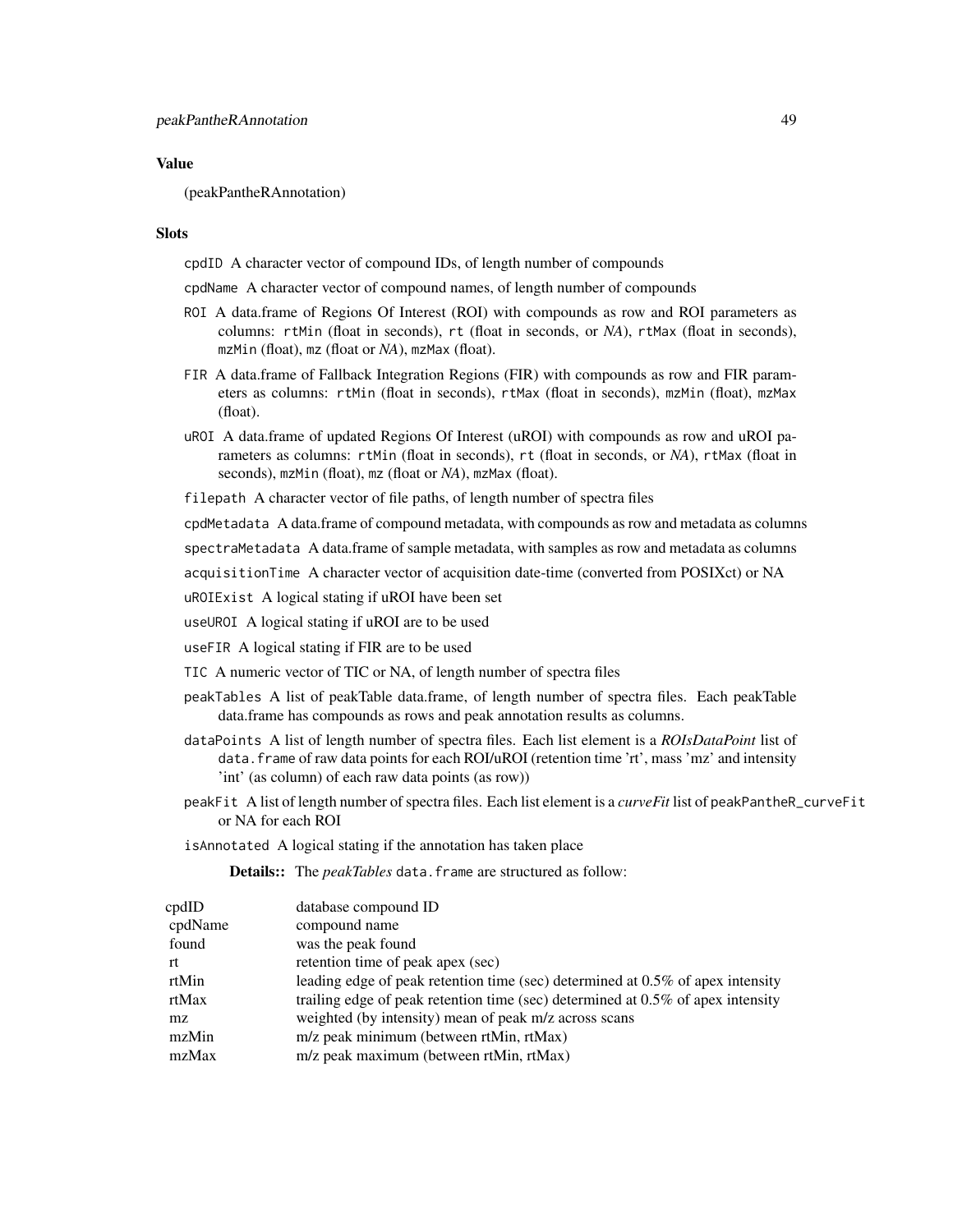| peakArea      | integrated peak area                                                                                                           |
|---------------|--------------------------------------------------------------------------------------------------------------------------------|
| peakAreaRaw   | integrated peak area from raw data points                                                                                      |
|               | maxIntMeasured maximum peak intensity in raw data                                                                              |
|               | maxIntPredicted maximum peak intensity based on curve fit                                                                      |
| is filled     | Logical indicate if the feature was integrated using FIR (Fallback Integration Region)                                         |
| ppm_error     | difference in ppm between the expected and measured m/z                                                                        |
| rt dev sec    | difference in seconds between the expected and measured rt                                                                     |
| tailingFactor | the tailing factor is a measure of peak tailing. It is defined as the distance from the front slope of the peak t              |
|               | asymmetryFactor the asymmetry factor is a measure of peak tailing. It is defined as the distance from the center line of the p |

#### See Also

Other peakPantheR: [peakPantheR\\_parallelAnnotation\(](#page-53-0)), [peakPantheR\\_singleFileSearch\(](#page-61-0)) Other parallelAnnotation: [peakPantheR\\_parallelAnnotation\(](#page-53-0)), [peakPantheR\\_singleFileSearch\(](#page-61-0))

### Examples

```
if(requireNamespace('faahKO')){
## Initialise a peakPantheRAnnotation object with 3 samples and 2 targeted
## compounds
# Paths to spectra files
library(faahKO)
spectraPaths <- c(system.file('cdf/KO/ko15.CDF', package = 'faahKO'),
                    system.file('cdf/KO/ko16.CDF', package = 'faahKO'),
                    system.file('cdf/KO/ko18.CDF', package = 'faahKO'))
# targetFeatTable
targetFeatTable <- data.frame(matrix(vector(),2,8,dimnames=list(c(),
                    c('cpdID','cpdName','rtMin','rt','rtMax','mzMin','mz',
                    'mzMax'))), stringsAsFactors=FALSE)
targetFeatTable[1,] <- c('ID-1', 'Cpd 1', 3310., 3344.888, 3390., 522.194778,
                        522.2, 522.205222)
targetFeatTable[2,] <- c('ID-2', 'Cpd 2', 3280., 3385.577, 3440., 496.195038,
                        496.2, 496.204962)
targetFeatTable[,c(3:8)] <- vapply(targetFeatTable[,c(3:8)], as.numeric,
                                   FUN.VALUE=numeric(2))
annotation <- peakPantheRAnnotation(spectraPaths=spectraPaths,
                                    targetFeatTable=targetFeatTable)
annotation
# An object of class peakPantheRAnnotation
# 2 compounds in 3 samples.
# updated ROI do not exist (uROI)
# does not use updated ROI (uROI)
# does not use fallback integration regions (FIR)
# is not annotated
```
slotNames(annotation)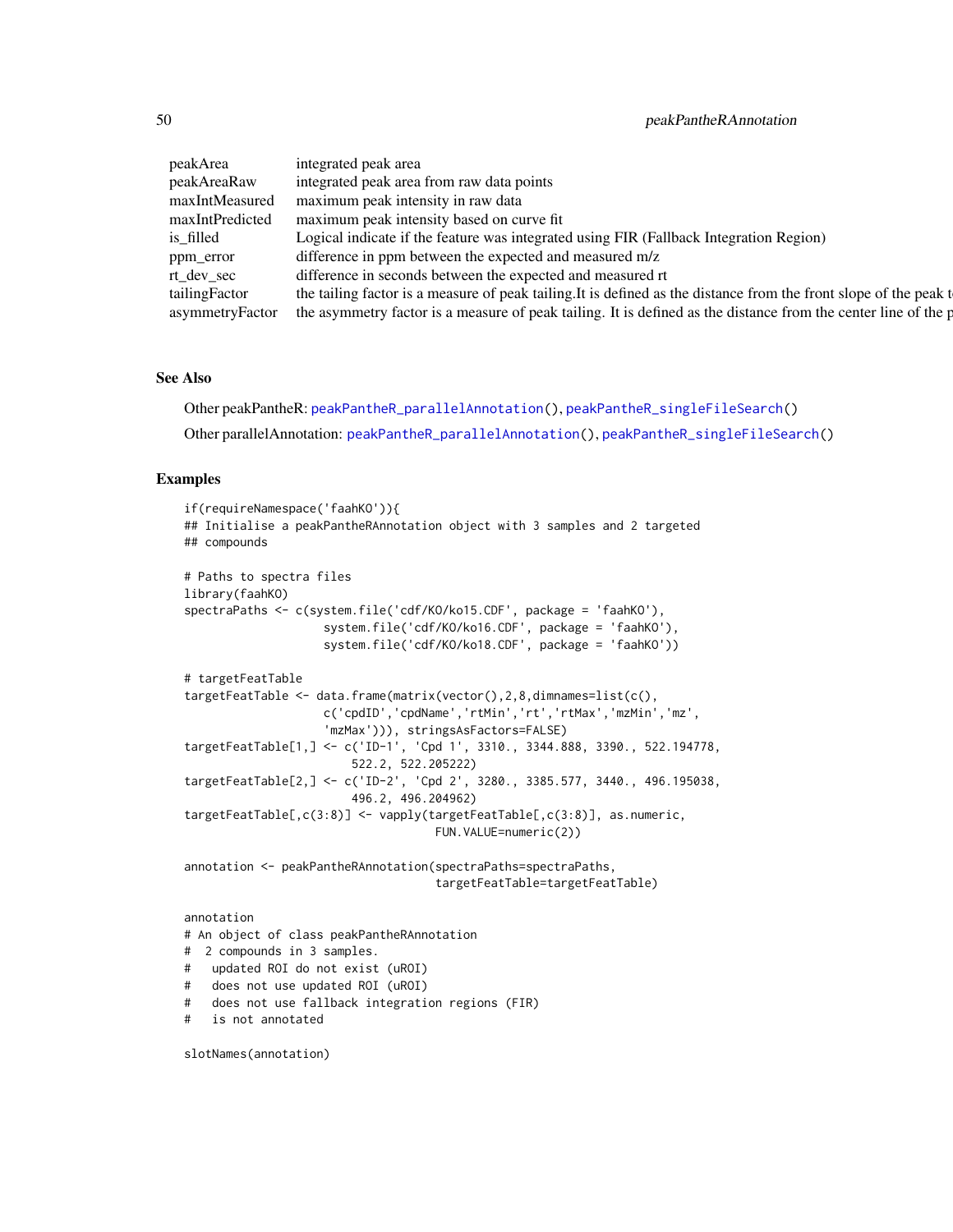## peakPantheRAnnotation 51

```
# [1] 'cpdID' 'cpdName' 'ROI' 'FIR' 'uROI'
# [6] 'filepath' 'cpdMetadata' 'spectraMetadata' 'acquisitionTime'
# [10] 'uROIExist' 'useUROI' 'useFIR' 'TIC' 'peakTables'
# [15] 'dataPoints' 'peakFit' 'isAnnotated'
## Slots shouldn't be accessed directly, accessors are available:
cpdID(annotation)
# [1] 'ID-1' 'ID-2'
cpdName(annotation)
# [1] 'Cpd 1' 'Cpd 2'
ROI(annotation)
# rtMin rt rtMax mzMin mz mzMax cpdID cpdName
# 1 3310 3344.888 3390 522.1948 522.2 522.2052 ID-1 Cpd 1
# 2 3280 3385.577 3440 496.1950 496.2 496.2050 ID-2 Cpd 2
FIR(annotation)
# rtMin rtMax mzMin mzMax cpdID cpdName
# 1 NA NA NA NA ID-1 Cpd 1
# 2 NA NA NA NA ID-2 Cpd 2
uROI(annotation)
# rtMin rt rtMax mzMin mz mzMax cpdID cpdName
# 1 NA NA NA NA NA NA ID-1 Cpd 1
# 2 NA NA NA NA NA NA ID-2 Cpd 2
filepath(annotation)
# [1] 'C:/R/R-3.6.0/library/faahKO/cdf/KO/ko15.CDF'
# [2]'C:/R/R-3.6.0/library/faahKO/cdf/KO/ko16.CDF'
# [3] 'C:/R/R-3.6.0/library/faahKO/cdf/KO/ko18.CDF'
cpdMetadata(annotation)
# data frame with 0 columns and 2 rows
spectraMetadata(annotation)
# data frame with 0 columns and 3 rows
acquisitionTime(annotation)
# [1] NA NA NA
uROIExist(annotation)
# [1] FALSE
useUROI(annotation)
# [1] FALSE
useFIR(annotation)
# [1] FALSE
TIC(annotation)
# [1] NA NA NA
peakTables(annotation)
# [[1]]
# NULL
# [[2]]
# NULL
# [[3]]
# NULL
dataPoints(annotation)
# [[1]]
# NULL
# [[2]]
# NULL
# [[3]]
```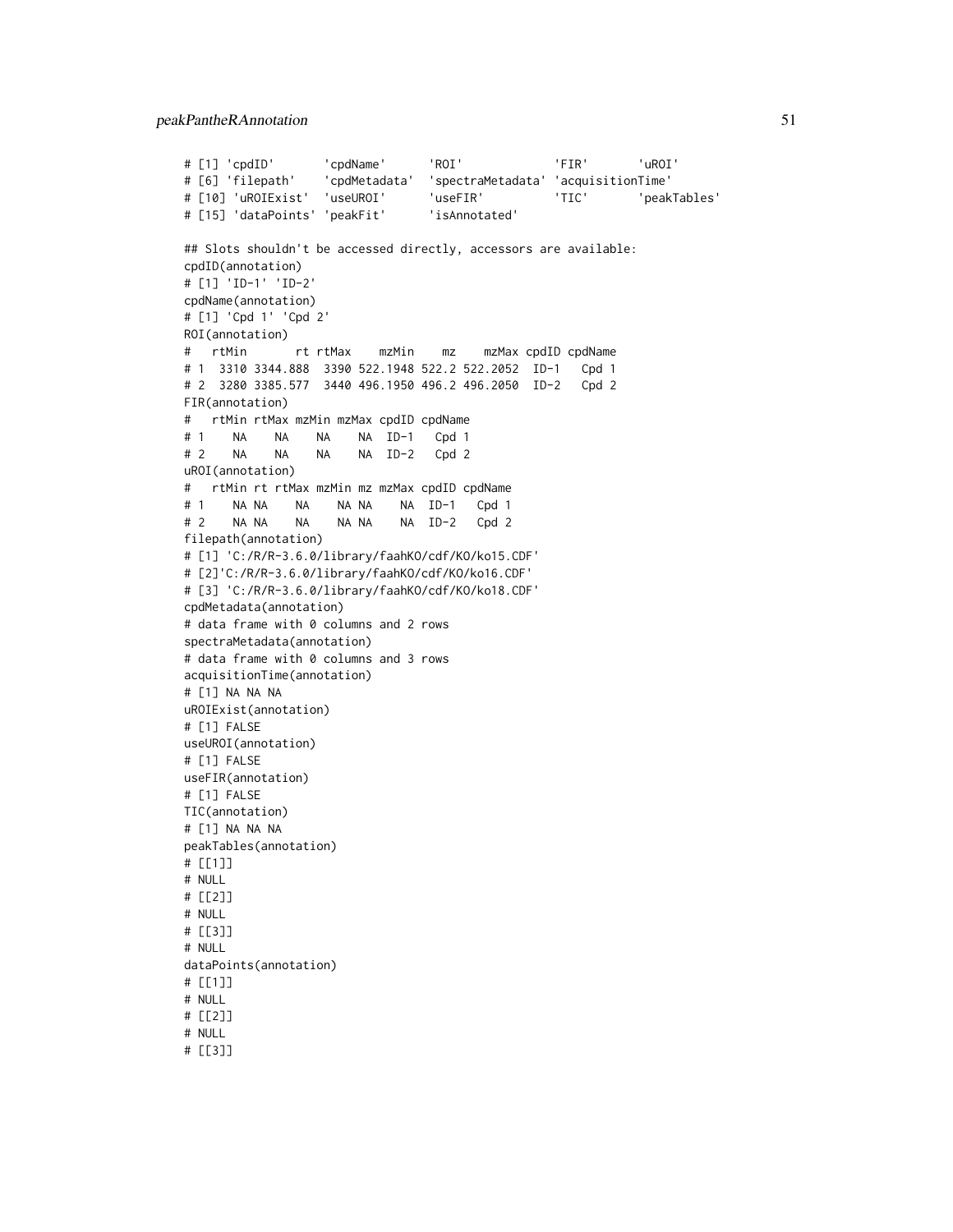```
# NULL
peakFit(annotation)
# [[1]]
# NULL
# [[2]]
# NULL
# [[3]]
# NULL
isAnnotated(annotation)
# [1] FALSE
}
```

```
peakPantheR_applyRTCorrection
```
*Correct targeted retention time based on reference compounds*

## Description

Correct targeted features retention time using the RT and RT deviation of previously fitted compounds. The 'method' and 'params' are used to select and parametrise the retention time correction method employed. When 'robust' is set to TRUE, the RANSAC algorithm is used to automatically flag outliers and robustify the correction function fitting.

## Usage

```
peakPantheR_applyRTCorrection(
    targetFeatTable,
    referenceTable,
   method = "polynomial",
   params = list(polynomialOrder = 3),
    robust = TRUE)
```
#### Arguments

targetFeatTable

|        | a data. frame of compounds to target as rows and parameters as columns:<br>cpdID (str), cpdName (str), rtMin (float in seconds), rt (float in seconds, or<br>$NA$ ), rtMax (float in seconds), mzMin (float), mz (float or $NA$ ), mzMax (float). |
|--------|---------------------------------------------------------------------------------------------------------------------------------------------------------------------------------------------------------------------------------------------------|
|        | referenceTable a data. frame of reference compound information as rows and properties as<br>columns: cpdID (str), cpdName (str), rt (float), rt_dev_sec (float)                                                                                   |
| method | (str) name of RT correction method to use (currently polynomial)                                                                                                                                                                                  |
| params | (list) list of parameters to pass to the each correction method. Currently allowed<br>inputs are polynomialOrder for method='polynomial'                                                                                                          |
| robust | (bool) whether to use the RANSAC algorithm to flag and ignore outliers during<br>retention time correction                                                                                                                                        |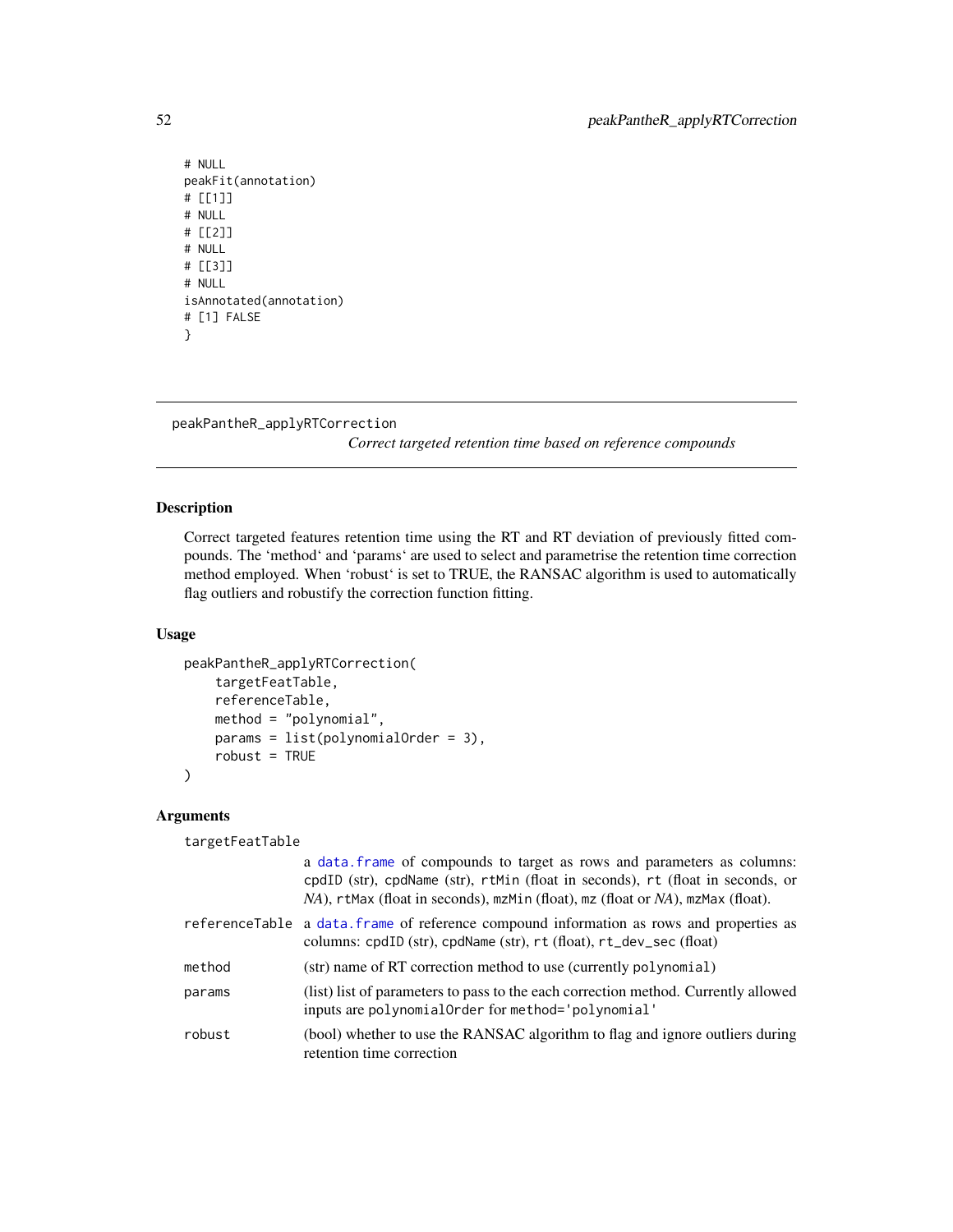#### Value

a targetFeatTable with corrected RT

peakPantheR\_loadAnnotationParamsCSV *Load fit parameters from CSV*

#### Description

Initialise a new peakPantheRAnnotation object after loading ROI, uROI and FIR parameters from CSV. spectraPaths, spectraMetadata or cpdMetadata are not initialised and will need to be filled before annotation. useUROI and useFIR are set to FALSE and will need to be set accordingly. uROIExist is established depending on the uROI columns present in the CSV and will be set to TRUE only if no NA are present

#### Usage

```
peakPantheR_loadAnnotationParamsCSV(CSVParamPath, verbose = TRUE)
```
#### Arguments

| CSVParamPath | $(\text{str})$ Path to a CSV file of fit parameters (e.g. as saved by output Annotation Diagnostic) |
|--------------|-----------------------------------------------------------------------------------------------------|
| verbose      | (bool) If TRUE message progress                                                                     |

## Value

(peakPantheRAnnotation) Object initialised with ROI, uROI and FIR read from the CSV file

```
## Input data
input_CSV <- data.frame(matrix(nrow=2,ncol=21,dimnames=list(c(),
   c('cpdID', 'cpdName',
    'X','ROI_rt', 'ROI_mz', 'ROI_rtMin', 'ROI_rtMax','ROI_mzMin','ROI_mzMax',
    'X','uROI_rtMin', 'uROI_rtMax', 'uROI_mzMin', 'uROI_mzMax', 'uROI_rt',
    'uROI_mz', 'X', 'FIR_rtMin', 'FIR_rtMax', 'FIR_mzMin', 'FIR_mzMax'))))
input_CSV[1,] \leq C('ID-1', 'Cpd 1', '|', 1., 2., 3., 4., 5., 6., '|',7., 8., 9., 10., 11., 12., '|', 13., 14., 15., 16.)
input_CSV[2,] <- c('ID-2', 'Cpd 2', '|', 17., 18., 19., 20., 21., 22., '|',
                   23., 24., 25., 26., 27., 28., '|', 29., 30., 31., 32.)
input_CSV[,-c(1,2,3,10,17)] <- vapply(input_CSV[,-c(1,2,3,10,17)],
                                           as.numeric, FUN.VALUE=numeric(2))
# temporary file location
savePath1 <- tempfile(pattern='file', tmpdir=tempdir(), fileext='.csv')
# save csv
utils::write.csv(input_CSV, file=savePath1, row.names=FALSE)
```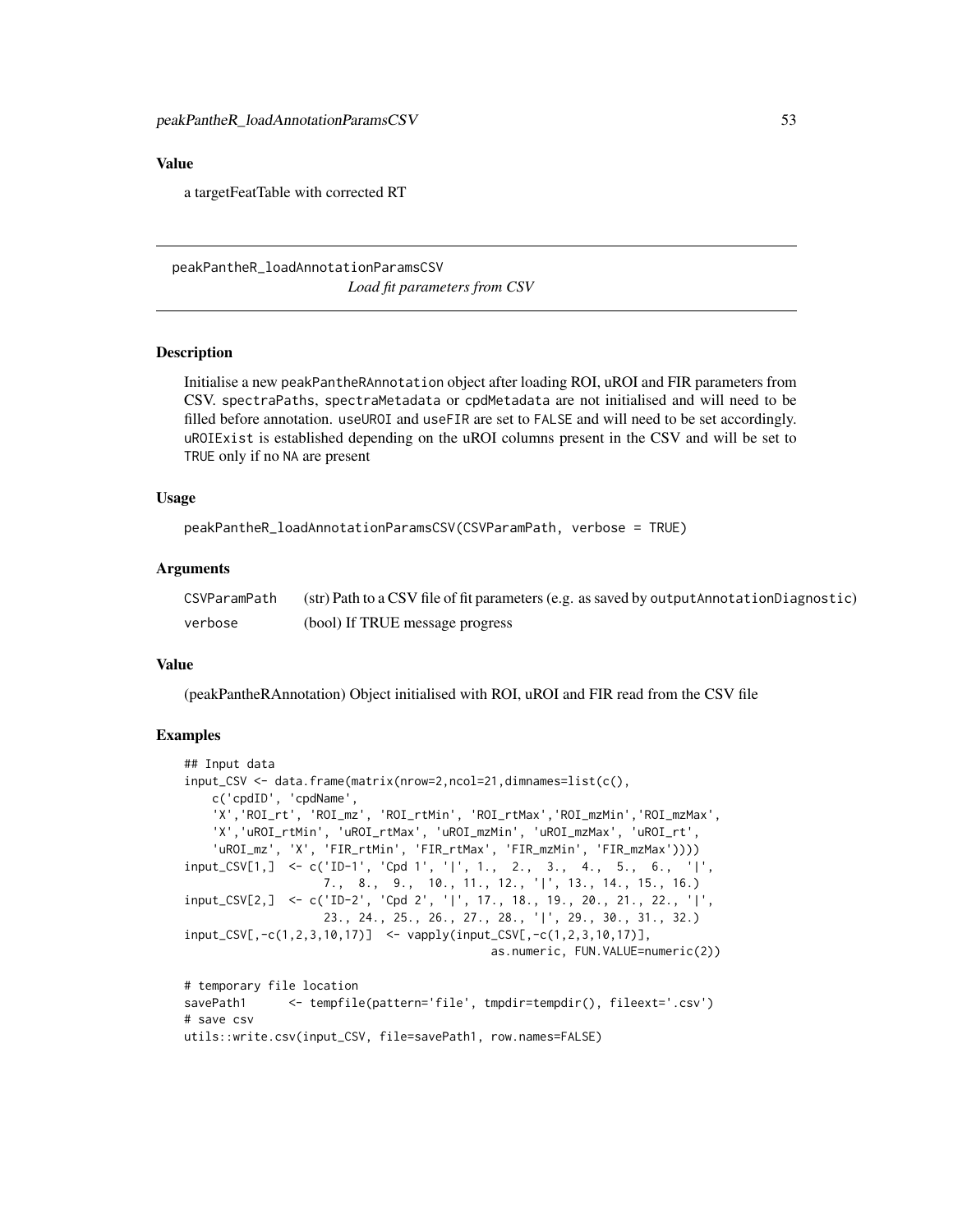```
# Load parameters from CSV
loadedAnnotation <- peakPantheR_loadAnnotationParamsCSV(savePath1,
                                                       verbose=TRUE)
# uROIExist set to TRUE
# New peakPantheRAnnotation object initialised for 2 compounds
# An object of class peakPantheRAnnotation
# 2 compounds in 0 samples.
# updated ROI exist (uROI)
# does not use updated ROI (uROI)
# does not use fallback integration regions (FIR)
# is not annotated
```
<span id="page-53-0"></span>peakPantheR\_parallelAnnotation

*Search, integrate and report targeted features in a multiple spectra*

## Description

Integrate all target features in all files defined in the initialised input object and store results. The use of updated ROI and the integration of FIR are controled by the input object slots useUROI and useFIR. Files are processed in parallel using [peakPantheR\\_singleFileSearch;](#page-61-0) ncores controls the number of cores used for parallelisation, with ncores=0 corresponding to serial processing. If the processing of a file fails (file does not exist or error during execution) the sample is removed from the outputed object.

#### Usage

```
peakPantheR_parallelAnnotation(
    object,
    ncores = 0,
    getAcquTime = TRUE,
    resetWorkers = 1,
    centroided = TRUE,
    curveModel = "skewedGaussian",
    verbose = TRUE,
    ...
)
```
## Arguments

| object      | (peakPantheRAnnotation) Initialised peakPantheRAnnotation object defining the<br>samples to process and compounds to target. The slots use UROI and use FIR<br>controls if uROI must be used and FIR integrated if a feature is not found |
|-------------|-------------------------------------------------------------------------------------------------------------------------------------------------------------------------------------------------------------------------------------------|
| ncores      | (int) Number of cores to use for parallelisation. Default 0 for no parallelisation.                                                                                                                                                       |
| getAcquTime | (bool) If TRUE will extract sample acquisition date-time from the mzML meta-<br>data (the additional file access will impact run time)                                                                                                    |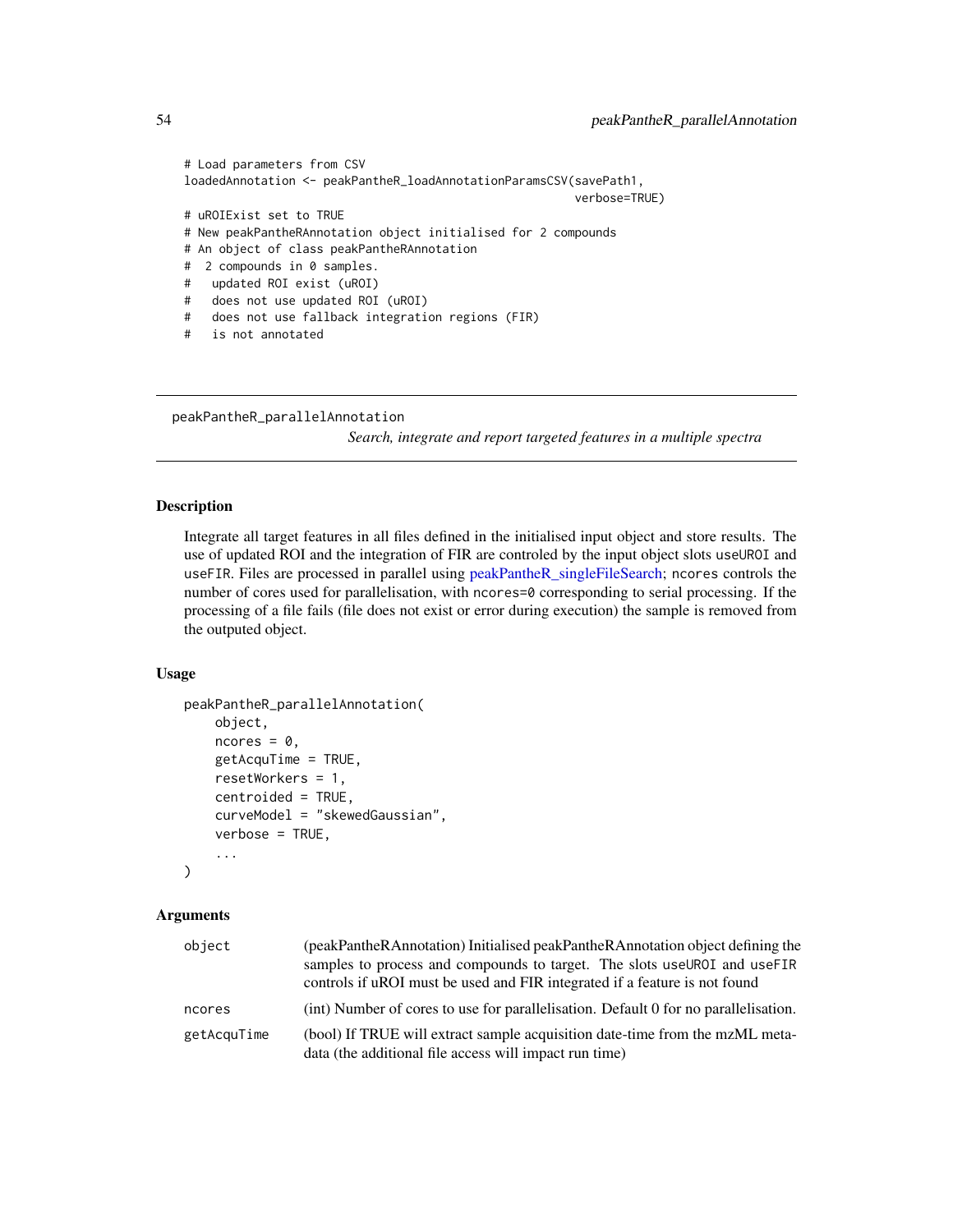| resetWorkers | (int) If 0, the parallel cluster is only initiated once. If $>0$ the cluster will be reset<br>(and the memory of each worker freed) once ncores * resetWorkers files have<br>been processed. Default value is 1, the cluster is reset once ncores files have<br>been processed. While potentially impacting performance (need to wait until<br>all ncores * resetWorkers files are processed before restarting the cluster),<br>shutting down the workers processes regularly will ensure the OS can reallocate<br>memory more efficiently. For values $>1$ , ensure sufficient system memory is<br>available |
|--------------|---------------------------------------------------------------------------------------------------------------------------------------------------------------------------------------------------------------------------------------------------------------------------------------------------------------------------------------------------------------------------------------------------------------------------------------------------------------------------------------------------------------------------------------------------------------------------------------------------------------|
| centroided   | (bool) use TRUE if the data is centroided, used by readMSData when reading<br>the raw data files                                                                                                                                                                                                                                                                                                                                                                                                                                                                                                              |
| curveModel   | (str) specify the peak-shape model to fit, by default skewed Gaussian. Accepted<br>values are skewedGaussian and emgGaussian                                                                                                                                                                                                                                                                                                                                                                                                                                                                                  |
| verbose      | (bool) If TRUE message calculation progress, time taken, number of features<br>found (total and matched to targets) and failures                                                                                                                                                                                                                                                                                                                                                                                                                                                                              |
|              | Passes arguments to findTargetFeatures to alter peak-picking parameters                                                                                                                                                                                                                                                                                                                                                                                                                                                                                                                                       |

#### Value

a list: list()\$result *(peakPantheRAnnotation)* fully annotated object, list()\$failures *(list)* list of failed samples and error message

## See Also

Other peakPantheR: [peakPantheRAnnotation](#page-46-0), [peakPantheR\\_singleFileSearch\(](#page-61-0)) Other parallelAnnotation: [peakPantheRAnnotation](#page-46-0), [peakPantheR\\_singleFileSearch\(](#page-61-0))

```
if(requireNamespace('faahKO')){
## Load data
library(faahKO)
# 3 files
input_spectraPaths <- c(system.file('cdf/KO/ko15.CDF', package = 'faahKO'),
                        system.file('cdf/KO/ko16.CDF', package = 'faahKO'),
                        system.file('cdf/KO/ko18.CDF', package = 'faahKO'))
# 4 features
input_ROI <- data.frame(matrix(vector(), 4, 8,
                    dimnames=list(c(), c('cpdID', 'cpdName', 'rtMin', 'rt',
                                        'rtMax', 'mzMin', 'mz', 'mzMax'))),
                    stringsAsFactors=FALSE)
input_ROI[1,] <- c('ID-1', 'Cpd 1', 3310., 3344.888, 3390., 522.194778,
                    522.2, 522.205222)
input_ROI[2,] <- c('ID-2', 'Cpd 2', 3280., 3385.577, 3440., 496.195038,
                    496.2, 496.204962)
input_ROI[3,] <- c('ID-3', 'Cpd 3', 3420., 3454.435, 3495., 464.195358,
                    464.2, 464.204642)
input_ROI[4,] <- c('ID-4', 'Cpd 4', 3670., 3701.697, 3745., 536.194638,
```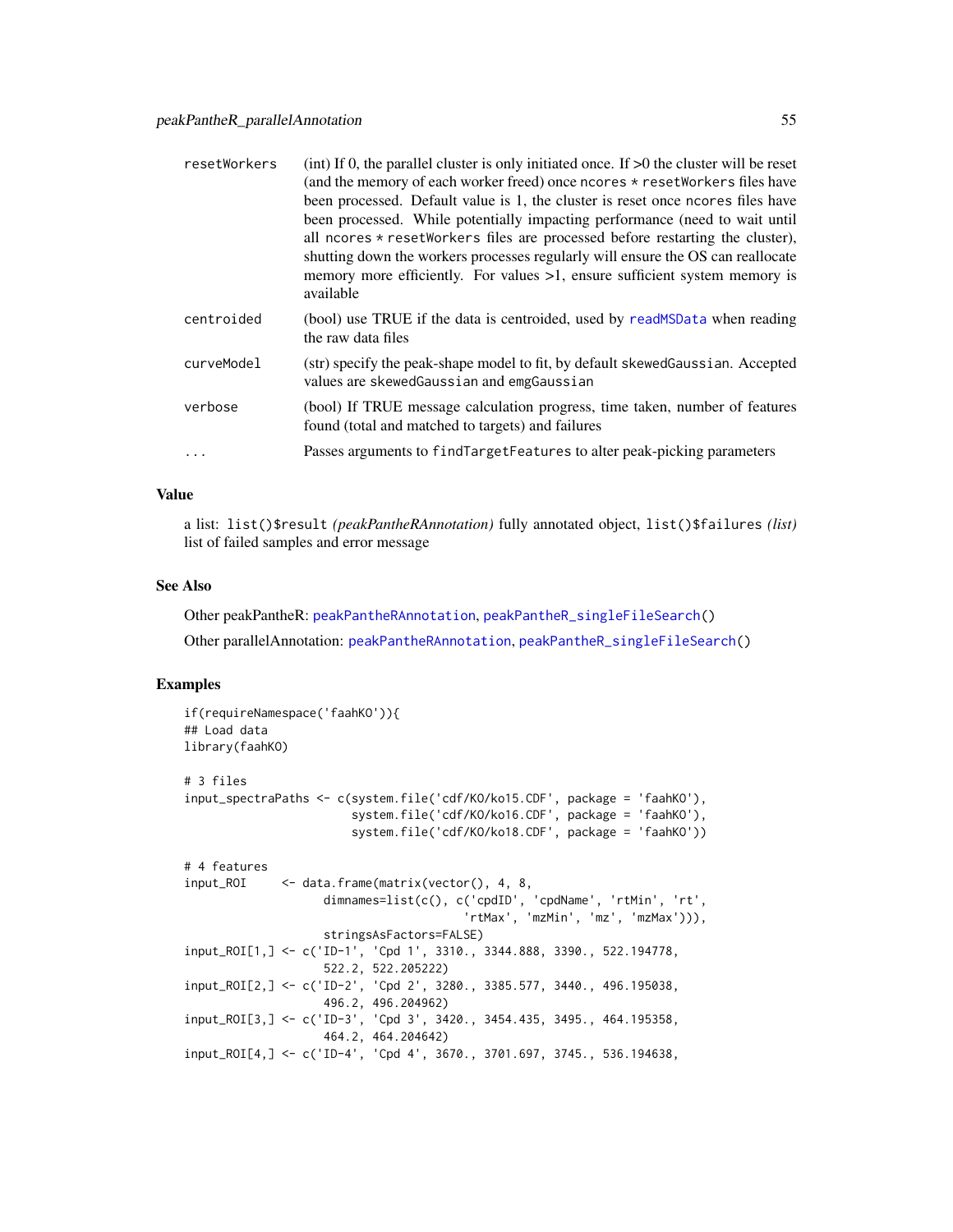536.2, 536.205362) input\_ROI[,c(3:8)] <- vapply(input\_ROI[,c(3:8)], as.numeric, FUN.VALUE=numeric(4)) # Initialise object initAnnotation <- peakPantheRAnnotation(spectraPaths=input\_spectraPaths, targetFeatTable=input\_ROI) # to use updated ROI: # uROIExist=TRUE, useUROI=TRUE, uROI=input\_uROI # to use FallBack Integration Regions: # useFIR=TRUE, FIR=input\_FIR # Run serially result\_parallelAnnotation <- peakPantheR\_parallelAnnotation(initAnnotation, ncores=0, getAcquTime=FALSE, verbose=TRUE) # Processing 4 compounds in 3 samples: # uROI:\tFALSE # FIR:\tFALSE # ----- ko15 ----- # Polarity can not be extracted from netCDF files, please set manually the # polarity with the 'polarity' method. # Reading data from 4 windows # Data read in: 0.24 secs # Warning: rtMin/rtMax outside of ROI; datapoints cannot be used for # mzMin/mzMax calculation, approximate mz and returning ROI\$mzMin and # ROI\$mzMax for ROI #1 # Warning: rtMin/rtMax outside of ROI; datapoints cannot be used for # mzMin/mzMax calculation, approximate mz and returning ROI\$mzMin and # ROI\$mzMax for ROI #3 # Found 4/4 features in 0.06 secs # Peak statistics done in: 0.02 secs # Feature search done in: 0.76 secs # ----- ko16 ----- # Polarity can not be extracted from netCDF files, please set manually the # polarity with the 'polarity' method. # Reading data from 4 windows # Data read in: 0.24 secs # Warning: rtMin/rtMax outside of ROI; datapoints cannot be used for # mzMin/mzMax calculation, approximate mz and returning ROI\$mzMin and # ROI\$mzMax for ROI #1 # Warning: rtMin/rtMax outside of ROI; datapoints cannot be used for # mzMin/mzMax calculation, approximate mz and returning ROI\$mzMin and # ROI\$mzMax for ROI #2 # Warning: rtMin/rtMax outside of ROI; datapoints cannot be used for # mzMin/mzMax calculation, approximate mz and returning ROI\$mzMin and # ROI\$mzMax for ROI #3 # Warning: rtMin/rtMax outside of ROI; datapoints cannot be used for # mzMin/mzMax calculation, approximate mz and returning ROI\$mzMin and # ROI\$mzMax for ROI #4 # Found 4/4 features in 0.08 secs # Peak statistics done in: 0 secs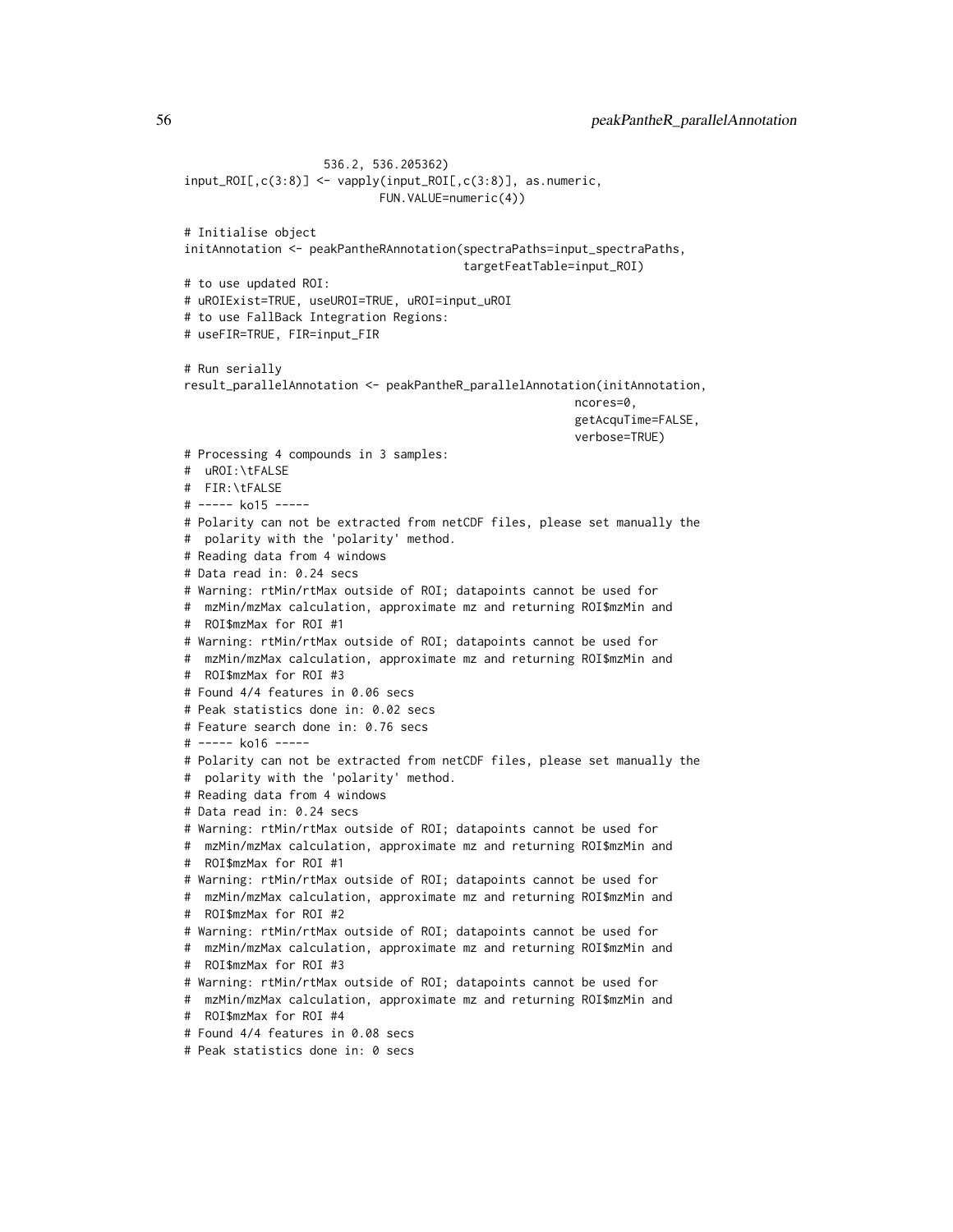```
# Feature search done in: 0.71 secs
# ----- ko18 -----
# Polarity can not be extracted from netCDF files, please set manually the
# polarity with the 'polarity' method.
# Reading data from 4 windows
# Data read in: 0.25 secs
# Warning: rtMin/rtMax outside of ROI; datapoints cannot be used for
# mzMin/mzMax calculation, approximate mz and returning ROI$mzMin and
# ROI$mzMax for ROI #1
# Warning: rtMin/rtMax outside of ROI; datapoints cannot be used for
# mzMin/mzMax calculation, approximate mz and returning ROI$mzMin and
# ROI$mzMax for ROI #2
# Warning: rtMin/rtMax outside of ROI; datapoints cannot be used for
# mzMin/mzMax calculation, approximate mz and returning ROI$mzMin and
# ROI$mzMax for ROI #4
# Found 4/4 features in 0.06 secs
# Peak statistics done in: 0 secs
# Feature search done in: 0.71 secs
# ----------------
# Parallel annotation done in: 2.18 secs
# No failures
result_parallelAnnotation$failures
result_parallelAnnotation$annotation
# An object of class peakPantheRAnnotation
# 4 compounds in 3 samples.
# updated ROI do not exist (uROI)
# does not use updated ROI (uROI)
# does not use fallback integration regions (FIR)
# is annotated
}
```
peakPantheR\_plotEICFit

*Plot samples raw data and detected feature for a single ROI*

## Description

plot a ROI across multiple samples (x axis is RT, y axis is intensity). If curveFit is provided, the fitted curve for each sample is added.

## Usage

```
peakPantheR_plotEICFit(
    ROIDataPointSampleList,
    curveFitSampleList = NULL,
    rtMin = NULL,
    rtMax = NULL,
```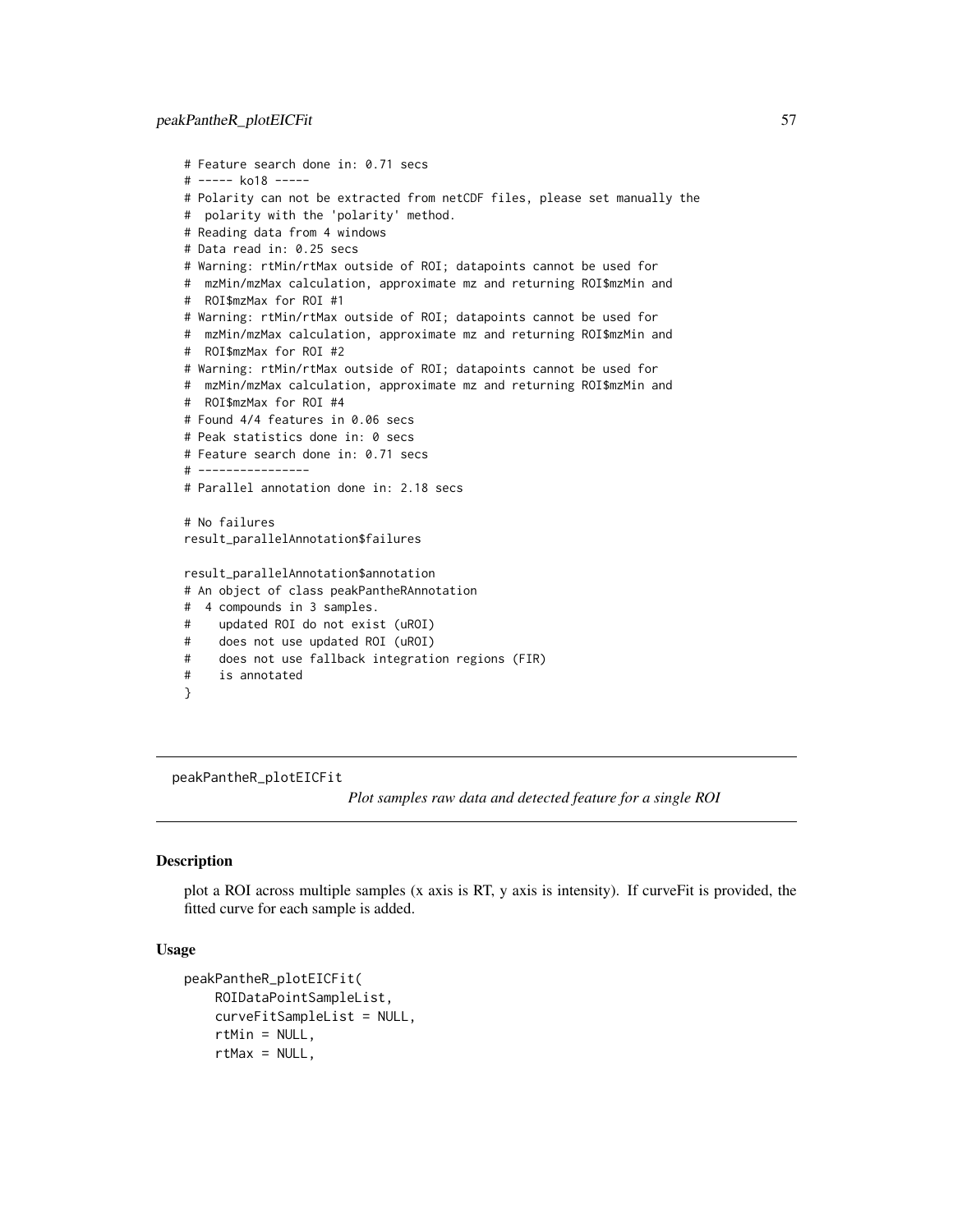```
sampling = 250,
    sampleColour = NULL,
    verbose = TRUE
\lambda
```
## Arguments

```
ROIDataPointSampleList
```

|                    | (list) list of data. frame of raw data points for each sample (retention time 'rt',                  |
|--------------------|------------------------------------------------------------------------------------------------------|
|                    | mass 'mz' and intensity 'int' (as column) of each raw data points (as row)).                         |
| curveFitSampleList |                                                                                                      |
|                    | (list) NULL or a list of peakPantheR_curveFit (or NA) for each sample                                |
| rtMin              | (float) NULL or vector of detected peak minimum retention time (in sec)                              |
| rtMax              | (float) NULL or vector of detected peak maximum retention time (in sec)                              |
| sampling           | (int) Number of points to employ when plotting fitted Curve                                          |
| sampleColour       | (str) NULL or vector colour for each sample (same length as ROIDataPointSampleList,<br>rtMin, rtMax) |
| verbose            | (bool) if TRUE message when NA scans are removed                                                     |

## Value

Grob (ggplot object)

```
## Input data
# fake sample 1
# ROI data points
rt1 <- seq(990, 1010, by=20/250)
mz1 <- rep(522., length(rt1))
int1 <- (dnorm(rt1, mean=1000, sd=1.5) * 100) + 1
tmp_DataPoints1 <- data.frame(rt=rt1, mz=mz1, int=int1)
# fittedCurve
fit1 <- list(amplitude=37.068916502809756, center=999.3734222573454,
                  sigma=0.58493182568124724, gamma=0.090582029276037035,
                  fitStatus=2, curveModel='skewedGaussian')
class(fit1) <- 'peakPantheR_curveFit'
# fake sample 2
# ROI data points
rt2 <- seq(990, 1010, by=20/250)
mz2 <- rep(522., length(rt2))
int2 <- (dnorm(rt2, mean=1002, sd=1.5) * 100) + 1
tmp_DataPoints2 <- data.frame(rt=rt2, mz=mz2, int=int2)
# fittedCurve
fit2 <- list(amplitude=37.073067416755556, center=1001.3736564832565,
                  sigma=0.58496485738212201, gamma=0.090553713725151905,
                  fitStatus=2, curveModel='skewedGaussian')
class(fit2) <- 'peakPantheR_curveFit'
```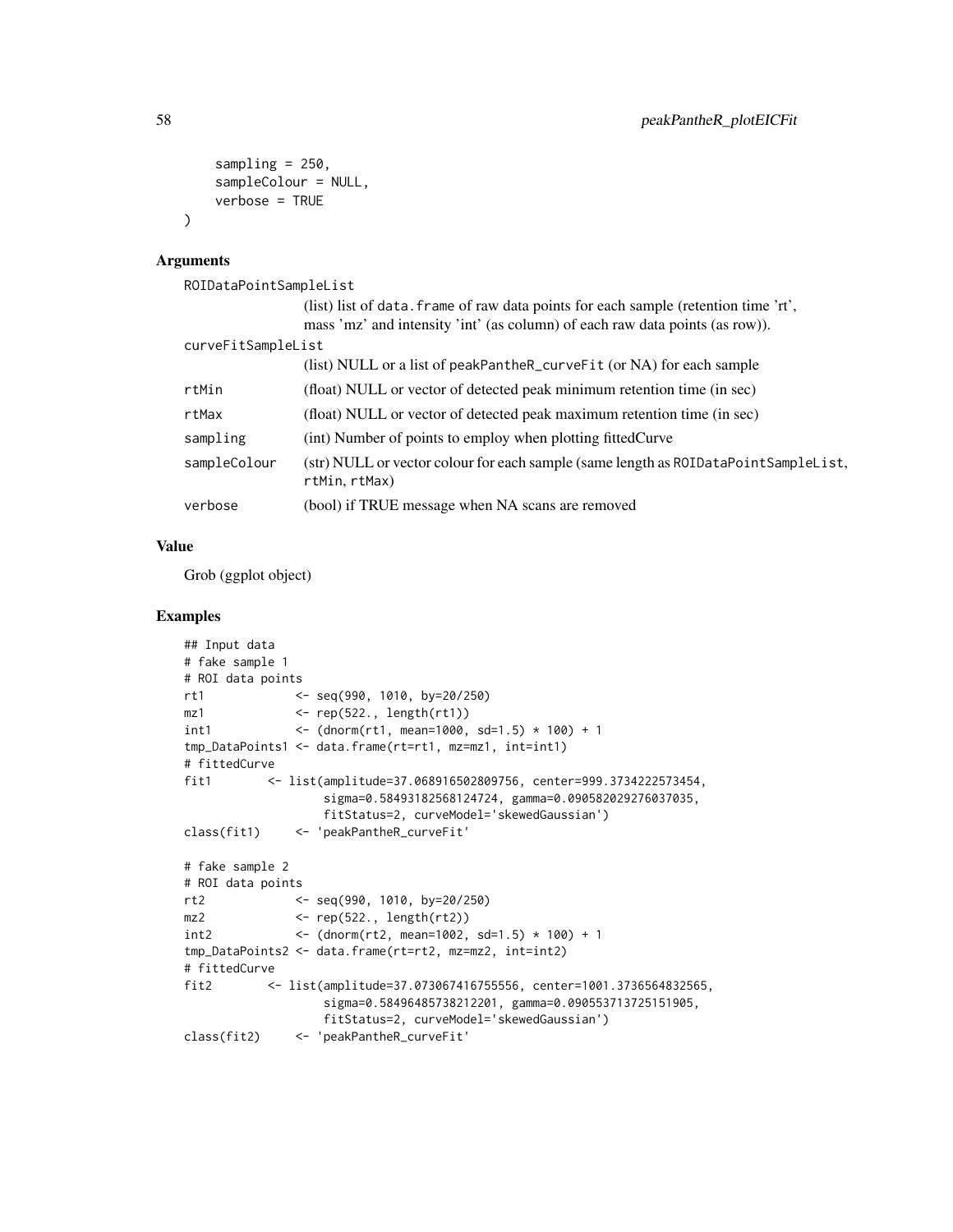```
## Plot features in 1 sample without colours
peakPantheR_plotEICFit(ROIDataPointSampleList=list(tmp_DataPoints1),
                        curveFitSampleList=list(fit1),
                        rtMin=995., rtMax=1005.,
                        sampling=250, sampleColour=NULL, verbose=FALSE)
## Plot features in 2 samples with colours
peakPantheR_plotEICFit(
                ROIDataPointSampleList=list(tmp_DataPoints1,tmp_DataPoints2),
                curveFitSampleList=list(fit1, fit2),
                rtMin=c(995., 997.), rtMax=c(1005.,1007.),
                sampling=250, sampleColour=c('blue', 'red'), verbose=FALSE)
```
peakPantheR\_plotPeakwidth

*Plot peak value and peakwidth by acquisition time or in input order*

#### Description

For a single ROI, plot the peak value and peakwidth (RT, m/z, ...) of detected peaks across multiple samples, by acquisition time or in input order. If rotateAxis=FALSE x is run order / plot order, y is the apexValue / widthMin / widthMax, if rotateAxis=TRUE x is the measurement values and y the run order.

## Usage

```
peakPantheR_plotPeakwidth(
    apexValue,
    widthMin = NULL,
    widthMax = NULL,acquTime = NULL,
    varName = "variable",
    sampleColour = NULL,
    rotateAxis = FALSE,
    verbose = TRUE
)
```
## Arguments

| apexValue | (float) vector of apex value                                                                                                                                            |
|-----------|-------------------------------------------------------------------------------------------------------------------------------------------------------------------------|
| widthMin  | (float) vector of detected peak minimum peakwidth value or NULL (if NULL<br>no peakwidth)                                                                               |
| widthMax  | (float) vector of detected peak maximum peakwidth value or NULL (uf NULL)<br>no peakwidth)                                                                              |
| acquTime  | (POSIXct) vector of sample acquisition time as POSIXct or NULL (if NULL<br>points are plotted in the order values are passed as input with the first on top or<br>left) |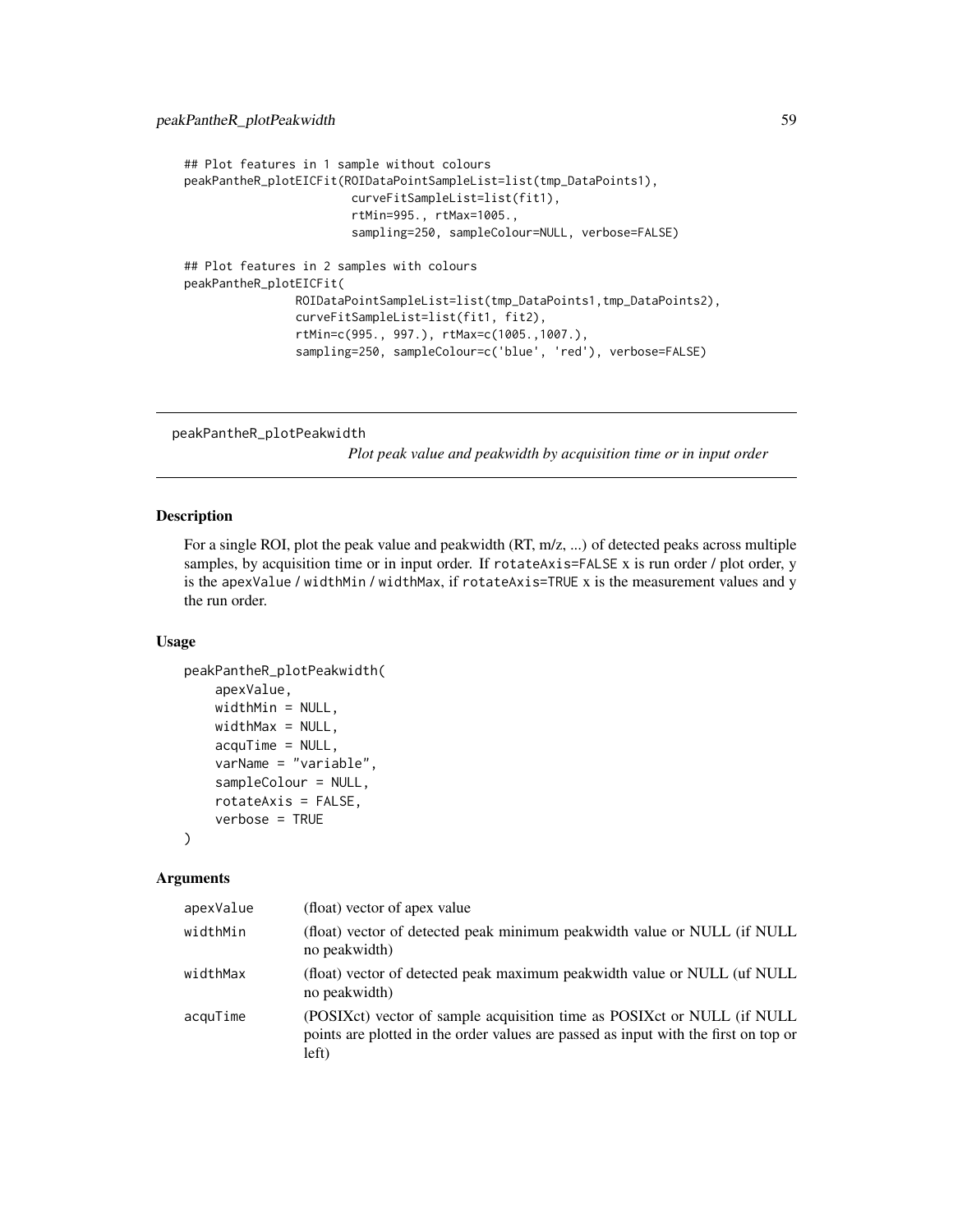| varName      | (str) Name of the variable to plot                                                                        |
|--------------|-----------------------------------------------------------------------------------------------------------|
| sampleColour | (str) NULL or vector colour for each sample (same length as apex Value, width Min,<br>widthMax, acquTime) |
| rotateAxis   | (bool) if TRUE x and y axis are reversed                                                                  |
| verbose      | (bool) if TRUE message when NA scans are removed                                                          |

## Value

Grob (ggplot object)

#### Examples

```
## Input data
apexVal \leftarrow c(1, 2, 3, 4)minVal < -c(0, 0, 2, 2)maxVal < c(2, 4, 4, 5)acqTime <- as.POSIXct(c('2017-07-13 21:06:14', '2017-07-14 21:06:14',
                        '2017-07-15 21:06:14', '2017-07-16 21:06:14'))
## Plot 4 sampels with colour
peakPantheR_plotPeakwidth(apexValue=apexVal, widthMin=minVal,widthMax=maxVal,
                        acquTime=NULL, varName='Test variable 1',
                        sampleColour=c('blue','red','green','orange'),
                        rotateAxis=FALSE, verbose=FALSE)
## Plot 4 samples with colour by acquisition time
peakPantheR_plotPeakwidth(apexValue=apexVal, widthMin=minVal,widthMax=maxVal,
                        acquTime=acqTime, varName='Test variable 2',
                        sampleColour=c('blue','red','green','orange'),
                        rotateAxis=FALSE, verbose=FALSE)
## Plot 4 samples with colour, rotate axis
peakPantheR_plotPeakwidth(apexValue=apexVal, widthMin=minVal,widthMax=maxVal,
                        acquTime=NULL, varName='Test variable 3',
                        sampleColour=c('blue','red','green','orange'),
                        rotateAxis=TRUE, verbose=FALSE)
## Plot 4 samples with colour by acquisition time, rotate axis
peakPantheR_plotPeakwidth(apexValue=apexVal, widthMin=minVal,widthMax=maxVal,
                        acquTime=acqTime, varName='Test variable 4',
                        sampleColour=c('blue','red','green','orange'),
                        rotateAxis=FALSE, verbose=FALSE)
```
peakPantheR\_ROIStatistics

*Save to disk each ROI EIC and mean IS RT*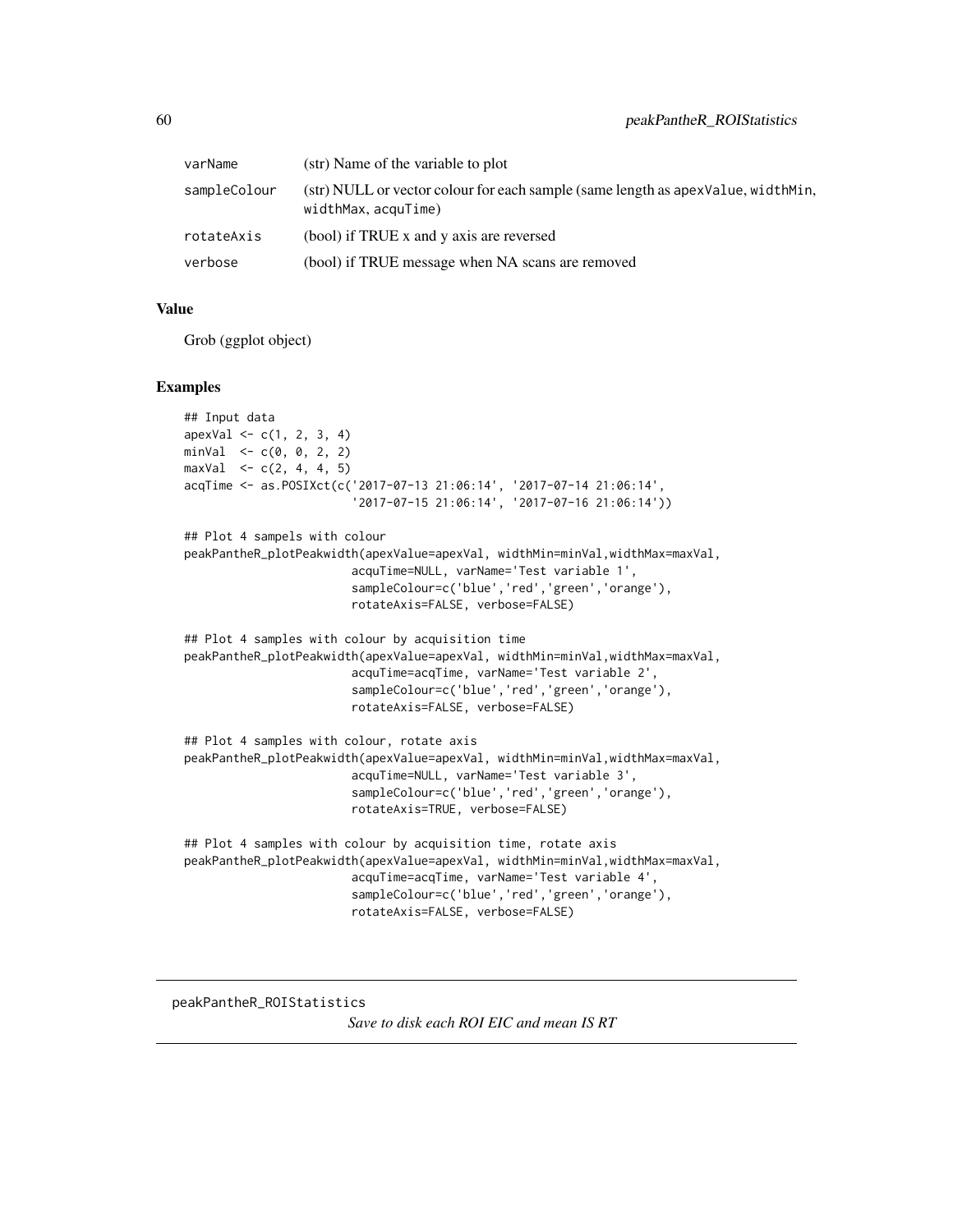## Description

Using reference samples (referenceSpectraFiles), save (to saveFolder) each ROI EIC (ROI) and reports the mean apex RT for all IS (IS\_ROI) across samples

## Usage

```
peakPantheR_ROIStatistics(
    referenceSpectraFiles,
    saveFolder,
   ROI = NULL,IS_ROI = NULL,sampleColour = NULL,
    ncores = 0,
    saveISPlots = TRUE,
    verbose = TRUE
\mathcal{L}
```
## Arguments

referenceSpectraFiles

|              | (str) A character vector of paths to the reference spectra files                                                                                                                                                                                                                                       |
|--------------|--------------------------------------------------------------------------------------------------------------------------------------------------------------------------------------------------------------------------------------------------------------------------------------------------------|
| saveFolder   | (str) Path to the folder where EICs and IS mean RT (IS_mean_RT.csv) will be<br>saved                                                                                                                                                                                                                   |
| ROI          | (data.frame) NULL or a data.frame of Regions Of Interest (ROI) with com-<br>pounds as row and ROI parameters as columns: rtMin (float in seconds), rt<br>(float in seconds, or NA), rtMax (float in seconds), mzMin (float), mz (float or<br>NA), mzMax (float) (if NULL, ROI EICs are not saved)      |
| IS_ROI       | (data.frame) NULL or a data.frame of IS ROI with IS as row and ROI parameters<br>as columns: rtMin (float in seconds), rt (float in seconds, or NA), rtMax (float<br>in seconds), mzMin (float), mz (float or NA), mzMax (float) (if NULL IS mean RT<br>is not calculated and saved in IS_mean_RT.csv) |
| sampleColour | (str) NULL or vector colour for each sample                                                                                                                                                                                                                                                            |
| ncores       | (int) Number of cores to use to integrate IS in parallel                                                                                                                                                                                                                                               |
| saveISPlots  | (bool) If TRUE save a diagnostic plot for each IS to saveFolder/IS_search<br>compound                                                                                                                                                                                                                  |
| verbose      | (bool) If TRUE message progress                                                                                                                                                                                                                                                                        |

# Value

None

```
if(requireNamespace('faahKO')){
## Initialise a peakPantheRAnnotation object with 2 samples and 1 targeted
```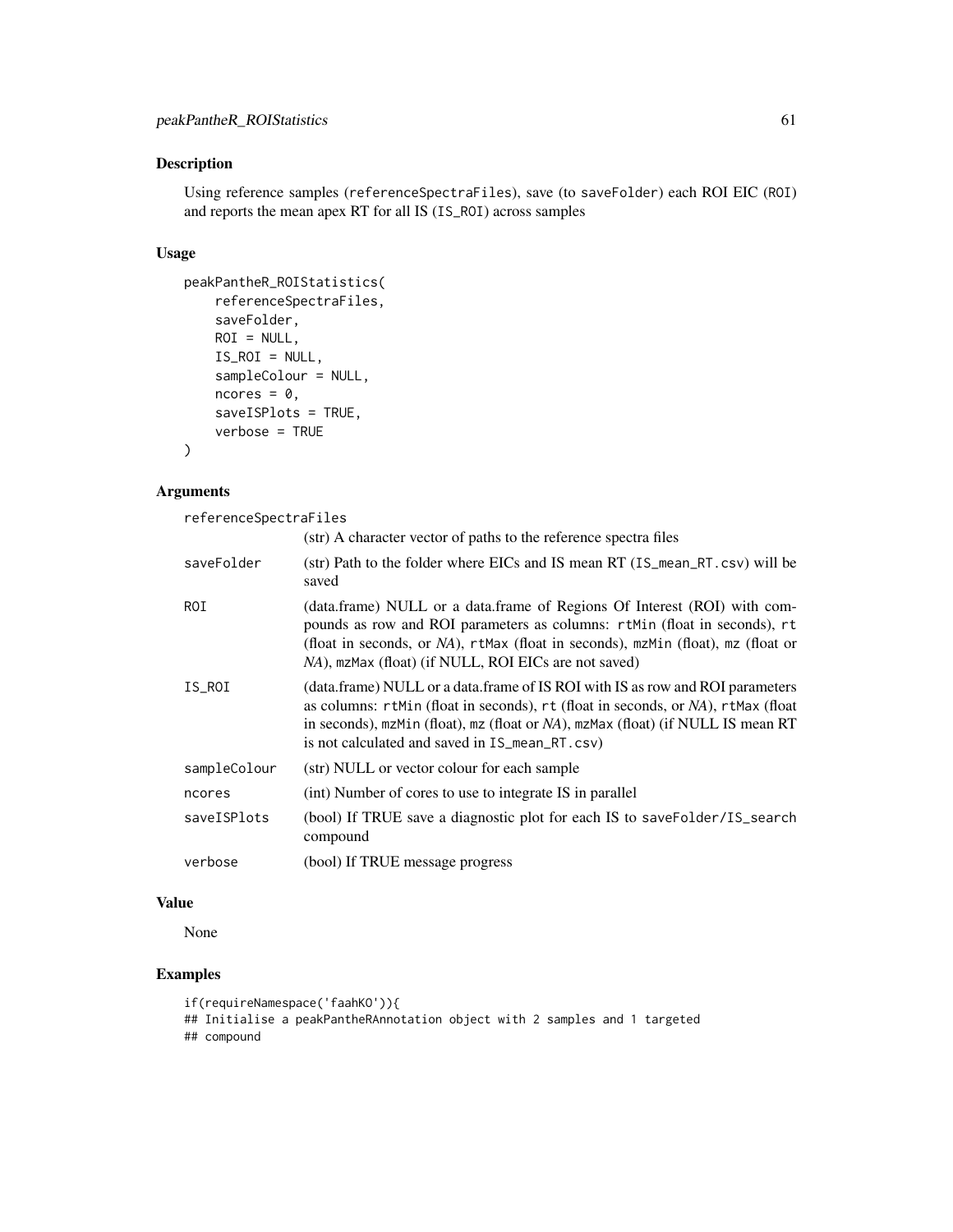```
# Paths to spectra files
library(faahKO)
spectraPaths <- c(system.file('cdf/KO/ko15.CDF', package = 'faahKO'),
                    system.file('cdf/KO/ko16.CDF', package = 'faahKO'))
# targetFeatTable
targetFeatTable <- data.frame(matrix(vector(), 1, 8, dimnames=list(c(),
                    c('cpdID','cpdName','rtMin','rt','rtMax','mzMin','mz',
                    'mzMax'))), stringsAsFactors=FALSE)
targetFeatTable[1,] <- c('ID-1', 'Cpd 1', 3310., 3344.888, 3390., 522.194778,
                        522.2, 522.205222)
targetFeatTable[,c(3:8)] <- vapply(targetFeatTable[,c(3:8)], as.numeric,
                                    FUN.VALUE=numeric(1))
# input
refSpecFiles <- spectraPaths
input_ROI <- targetFeatTable
input_IS_ROI <- targetFeatTable
sampleColour <- c('blue', 'red')
# temporary saveFolder
saveFolder1 <- tempdir()
# Calculate ROI statiscs
peakPantheR_ROIStatistics(refSpecFiles, saveFolder1, ROI=input_ROI,
                            IS_ROI=input_IS_ROI, sampleColour=sampleColour,
                            ncores=0, saveISPlots=TRUE, verbose=TRUE)
}
```
#### <span id="page-61-0"></span>peakPantheR\_singleFileSearch

*Search, integrate and report targeted features in a raw spectra*

## Description

Report for a raw spectra the TIC, acquisition time, integrated targeted features, fitted curves and datapoints for each region of interest. Optimised to reduce the number of file access. Features not detected can be integrated using fallback integration regions (FIR).

## Usage

```
peakPantheR_singleFileSearch(
    singleSpectraDataPath,
    targetFeatTable,
   peakStatistic = FALSE,
   plotEICsPath = NA,
   getAcquTime = FALSE,
   FIR = NULL,centroided = TRUE,
```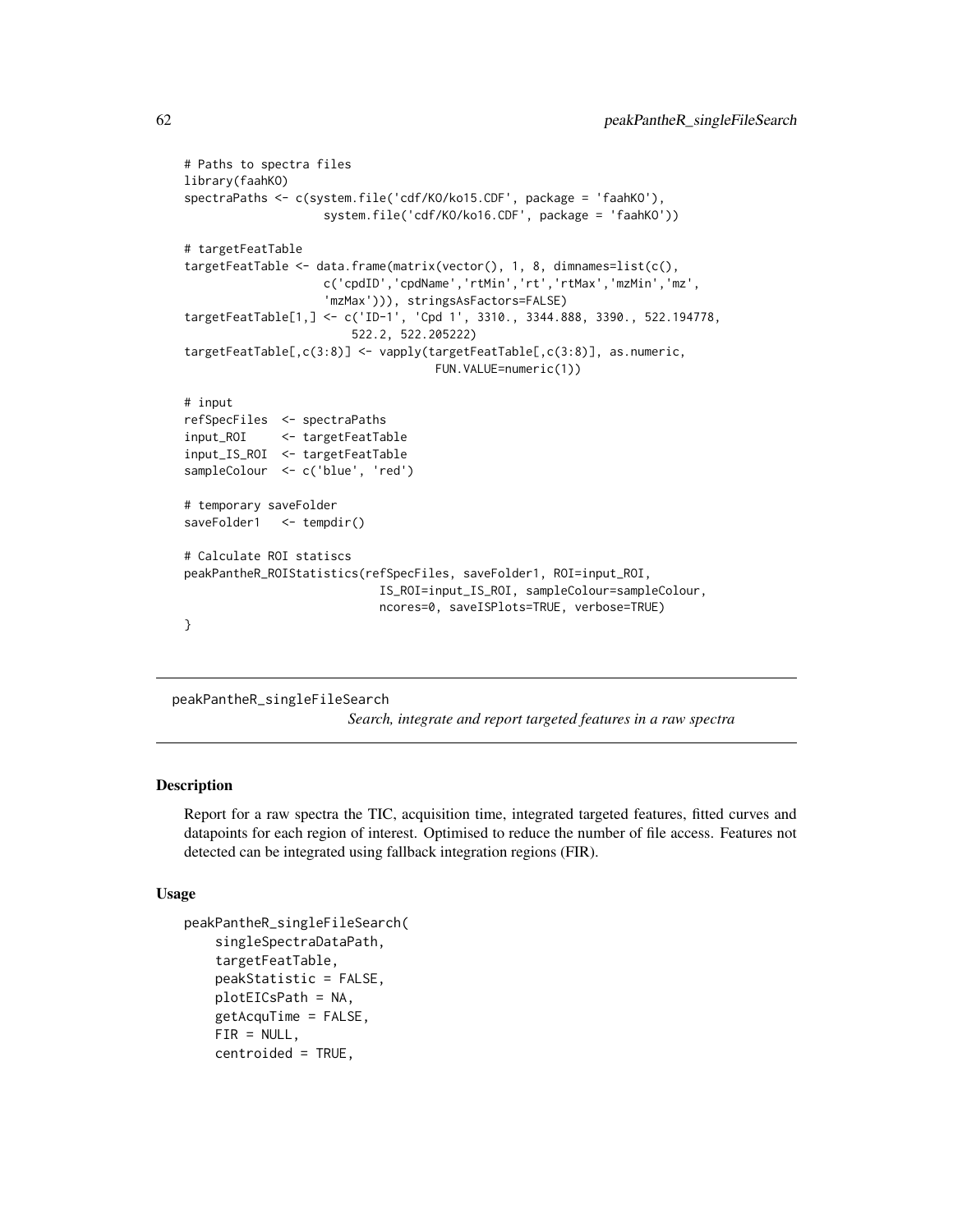```
curveModel = "skewedGaussian",
verbose = TRUE,
...
```
# Arguments

)

singleSpectraDataPath

| (str) path to netCDF or mzML raw data file (centroided, only with the channel |  |  |  |
|-------------------------------------------------------------------------------|--|--|--|
| of interest).                                                                 |  |  |  |

| targetFeatTable |                                                                                                                                                                                                                                                                       |  |  |
|-----------------|-----------------------------------------------------------------------------------------------------------------------------------------------------------------------------------------------------------------------------------------------------------------------|--|--|
|                 | a data. frame of compounds to target as rows. Columns: cpdID (str), cpdName<br>(str), rtMin (float in seconds), rt (float in seconds, or NA), rtMax (float in sec-<br>onds), mzMin (float), mz (float or NA), mzMax (float).                                          |  |  |
| peakStatistic   | (bool) If TRUE calculates additional peak statistics: 'ppm_error', 'rt_dev_sec',<br>'tailing factor' and 'asymmetry factor'                                                                                                                                           |  |  |
| plotEICsPath    | (str or NA) If not NA, will save a .png of all ROI EICs at the path provided<br>('filepath/filename.png' expected). If NA no plot saved                                                                                                                               |  |  |
| getAcquTime     | (bool) If TRUE will extract sample acquisition date-time from the mzML meta-<br>data (the additional file access will impact run time)                                                                                                                                |  |  |
| FIR             | (data.frame or NULL) If not NULL, integrate Fallback Integration Regions (FIR)<br>when a feature is not found. Compounds as row are identical to targetFeatTable,<br>columns are rtMin (float in seconds), rtMax (float in seconds), mzMin (float),<br>mzMax (float). |  |  |
| centroided      | (bool) use TRUE if the data is centroided, used by readMSData when reading<br>the raw data file                                                                                                                                                                       |  |  |
| curveModel      | (str) specify the peak-shape model to fit, by default skewed Gaussian. Accepted<br>values are skewedGaussian and emgGaussian                                                                                                                                          |  |  |
| verbose         | (bool) If TRUE message calculation progress, time taken and number of features<br>found                                                                                                                                                                               |  |  |
| .               | Passes arguments to findTargetFeatures to alter peak-picking parameters (e.g.<br>curveModel, sampling, params as a list of parameters for each ROI or 'guess',)                                                                                                       |  |  |

# Value

a list: list()\$TIC *(int)* TIC value, list()\$peakTable *(data.frame)* targeted features results (see Details), list()\$curveFit *(list)* list of peakPantheR\_curveFit or NA for each ROI, list()\$acquTime *(POSIXct or NA)* date-time of sample acquisition from mzML metadata, list()\$ROIsDataPoint *(list)* a list of data.frame of raw data points for each ROI (retention time 'rt', mass 'mz' and intensity 'int' (as column) of each raw data points (as row)).

Details:: The returned *peakTable* data.frame is structured as follow:

| cpdID   | database compound ID              |
|---------|-----------------------------------|
| cpdName | compound name                     |
| found   | was the peak found                |
| rt      | retention time of peak apex (sec) |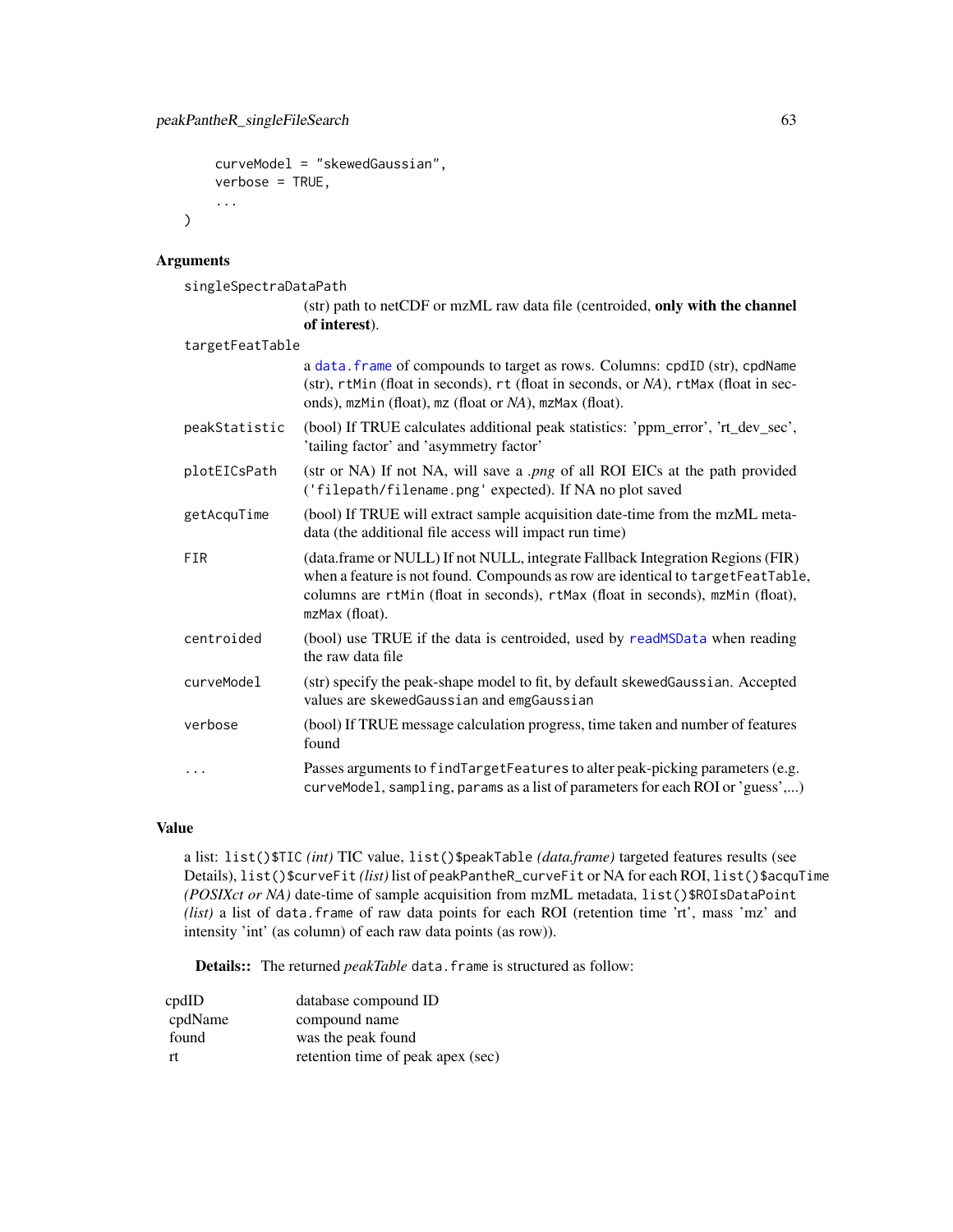| rtMin         | leading edge of peak retention time (sec) determined at $0.5\%$ of apex intensity                                              |
|---------------|--------------------------------------------------------------------------------------------------------------------------------|
| rtMax         | trailing edge of peak retention time (sec) determined at $0.5\%$ of apex intensity                                             |
| mz            | weighted (by intensity) mean of peak m/z across scans                                                                          |
| mzMin         | m/z peak minimum (between rtMin, rtMax)                                                                                        |
| mzMax         | m/z peak maximum (between rtMin, rtMax)                                                                                        |
| peakArea      | integrated peak area                                                                                                           |
| peakAreaRaw   | integrated peak area from raw data points                                                                                      |
|               | maxIntMeasured maximum peak intensity in raw data                                                                              |
|               | maxIntPredicted maximum peak intensity based on curve fit                                                                      |
| is_filled     | Logical indicate if the feature was integrated using FIR (Fallback Integration Region)                                         |
| ppm_error     | difference in ppm between the expected and measured m/z                                                                        |
| rt_dev_sec    | difference in seconds between the expected and measured rt                                                                     |
| tailingFactor | the tailing factor is a measure of peak tailing. It is defined as the distance from the front slope of the peak t              |
|               | asymmetryFactor the asymmetry factor is a measure of peak tailing. It is defined as the distance from the center line of the p |

## See Also

Other peakPantheR: [peakPantheRAnnotation](#page-46-0), [peakPantheR\\_parallelAnnotation\(](#page-53-0)) Other parallelAnnotation: [peakPantheRAnnotation](#page-46-0), [peakPantheR\\_parallelAnnotation\(](#page-53-0))

```
if(requireNamespace('faahKO')){
## Load data
library(faahKO)
netcdfFilePath <- system.file('cdf/KO/ko15.CDF', package = 'faahKO')
## targetFeatTable
targetFeatTable <- data.frame(matrix(vector(), 2, 8, dimnames=list(c(),
                    c('cpdID','cpdName','rtMin','rt','rtMax','mzMin','mz',
                    'mzMax'))), stringsAsFactors=FALSE)
targetFeatTable[1,] <- c('ID-1', 'Cpd 1', 3310., 3344.888, 3390., 522.194778,
                        522.2, 522.205222)
targetFeatTable[2,] <- c('ID-2', 'Cpd 2', 3280., 3385.577, 3440., 496.195038,
                        496.2, 496.204962)
targetFeatTable[,c(3:8)] <- vapply(targetFeatTable[,c(3:8)], as.numeric,
                                   FUN.VALUE=numeric(2))
res <- peakPantheR_singleFileSearch(netcdfFilePath,targetFeatTable,
                                   peakStatistic=TRUE)
# Polarity can not be extracted from netCDF files, please set manually the
# polarity with the 'polarity' method.
# Reading data from 2 windows
# Data read in: 0.16 secs
# Warning: rtMin/rtMax outside of ROI; datapoints cannot be used for
# mzMin/mzMax calculation, approximate mz and returning ROI$mzMin and
# ROI$mzMax for ROI #1
# Found 2/2 features in 0.05 secs
# Peak statistics done in: 0 secs
# Feature search done in: 0.75 secs
```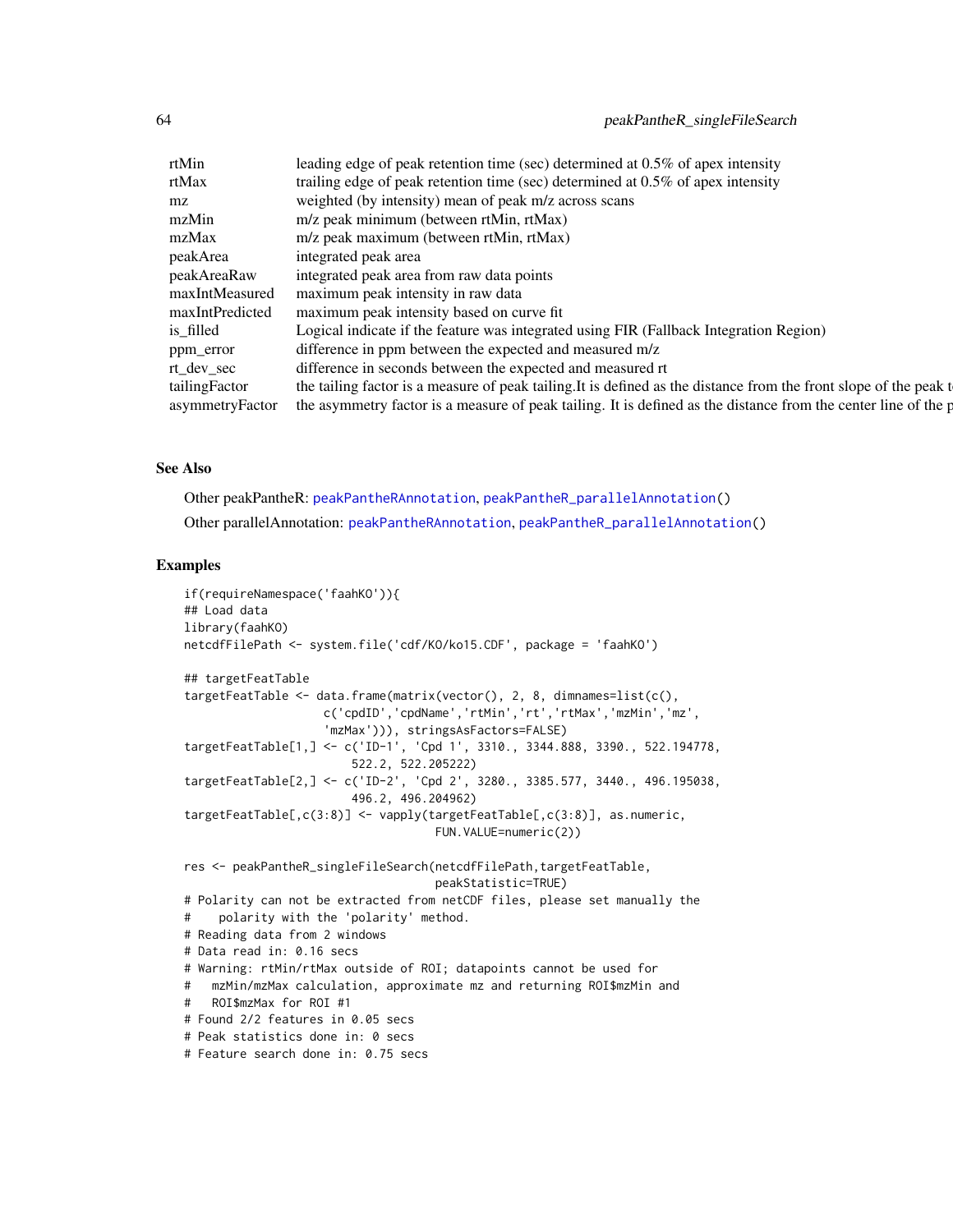```
res
# $TIC
# [1] 2410533091
#
# $peakTable
# found rtMin rt rtMax mzMin mz mzMax peakArea
# 1 TRUE 3309.759 3346.828 3385.410 522.1948 522.2 522.2052 26133727
# 2 TRUE 3345.377 3386.529 3428.279 496.2000 496.2 496.2000 35472141
# peakAreaRaw maxIntMeasured maxIntPredicted cpdID cpdName is_filled
# 1 26071378 889280 901015.8 ID-1 Cpd 1 FALSE
# 2 36498367 1128960 1113576.7 ID-2 Cpd 2 FALSE
# ppm_error rt_dev_sec tailingFactor asymmetryFactor
# 1 0.02337616 1.9397590 1.015357 1.026824
# 2 0.02460103 0.9518072 1.005378 1.009318
#
# $acquTime
# [1] NA
#
#
# $curveFit
# $curveFit[[1]]
# $amplitude
# [1] 162404.8
#
# $center
# [1] 3341.888
#
# $sigma
# [1] 0.07878613
#
# $gamma
# [1] 0.00183361
#
# $fitStatus
# [1] 2
#
# $curveModel
# [1] 'skewedGaussian'
#
# attr(,'class')
# [1] 'peakPantheR_curveFit'
#
# $curveFit[[2]]
# $amplitude
# [1] 199249.1
#
# $center
# [1] 3382.577
#
# $sigma
# [1] 0.07490442
#
```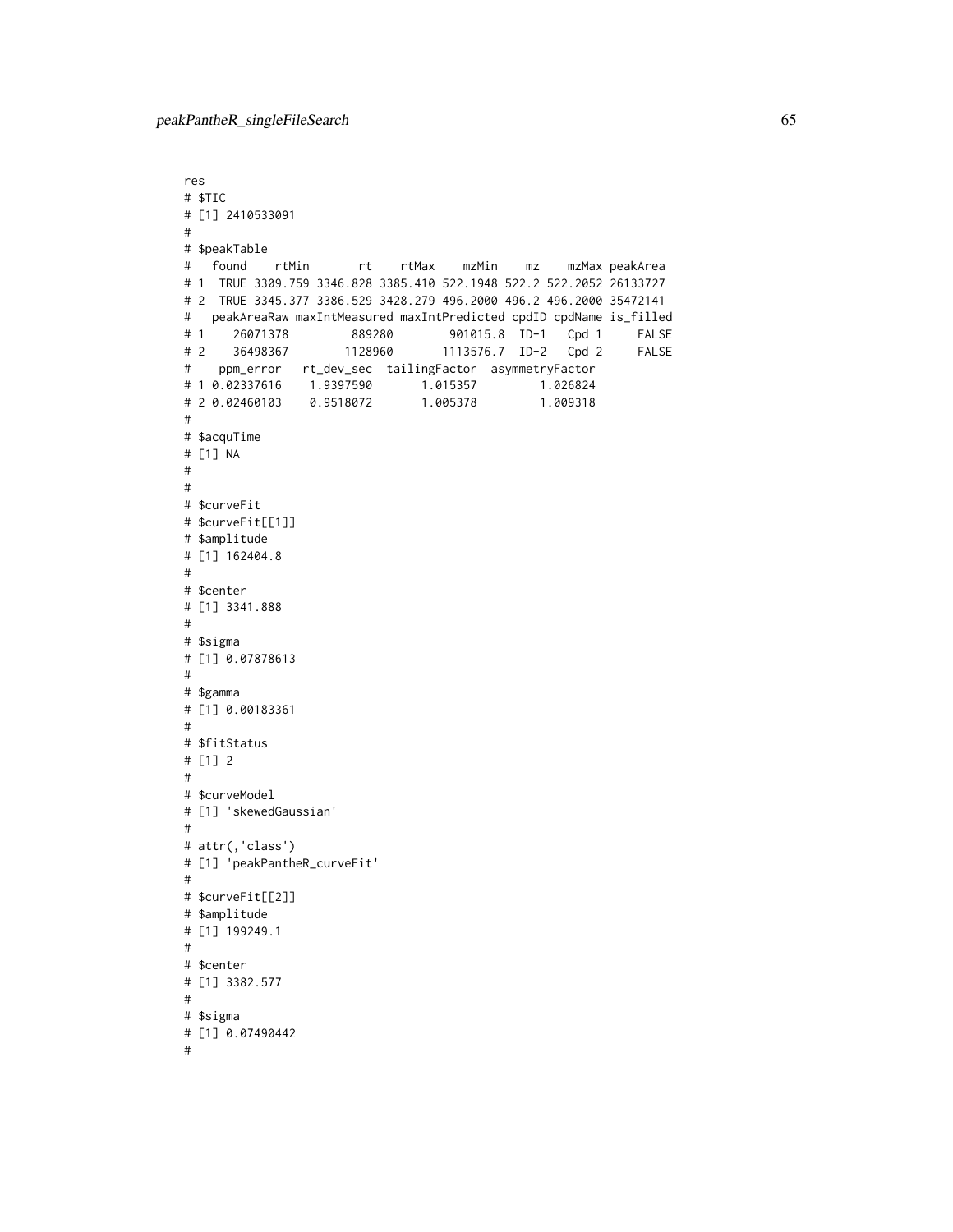```
# $gamma
# [1] 0.00114719
#
# $fitStatus
# [1] 2
#
# $curveModel
# [1] 'skewedGaussian'
#
# attr(,'class')
# [1] 'peakPantheR_curveFit'
#
#
# $ROIsDataPoint
# $ROIsDataPoint[[1]]
# rt mz int
# 1 3315.154 522.2 2187
# 2 3316.719 522.2 3534
# 3 3318.284 522.2 6338
# 4 3319.849 522.2 11718
# 5 3321.414 522.2 21744
# 6 3322.979 522.2 37872
# 7 3324.544 522.2 62424
# 8 3326.109 522.2 98408
# 9 3327.673 522.2 152896
# 10 3329.238 522.2 225984
# ...
#
# $ROIsDataPoint[[2]]
# rt mz int
# 1 3280.725 496.2 1349
# 2 3290.115 496.2 2069
# 3 3291.680 496.2 3103
# 4 3293.245 496.2 5570
# 5 3294.809 496.2 10730
# 6 3296.374 496.2 20904
# 7 3297.939 496.2 38712
# 8 3299.504 496.2 64368
# 9 3301.069 496.2 97096
# 10 3302.634 496.2 136320
# \dots}
```
peakPantheR\_start\_GUI *peakPantheR Graphical User Interface*

## Description

peakPantheR Graphical User Interface (GUI) implements all the functions for the parallel detection, integration and reporting of pre-defined features in multiple mass spectrometry data files. To exit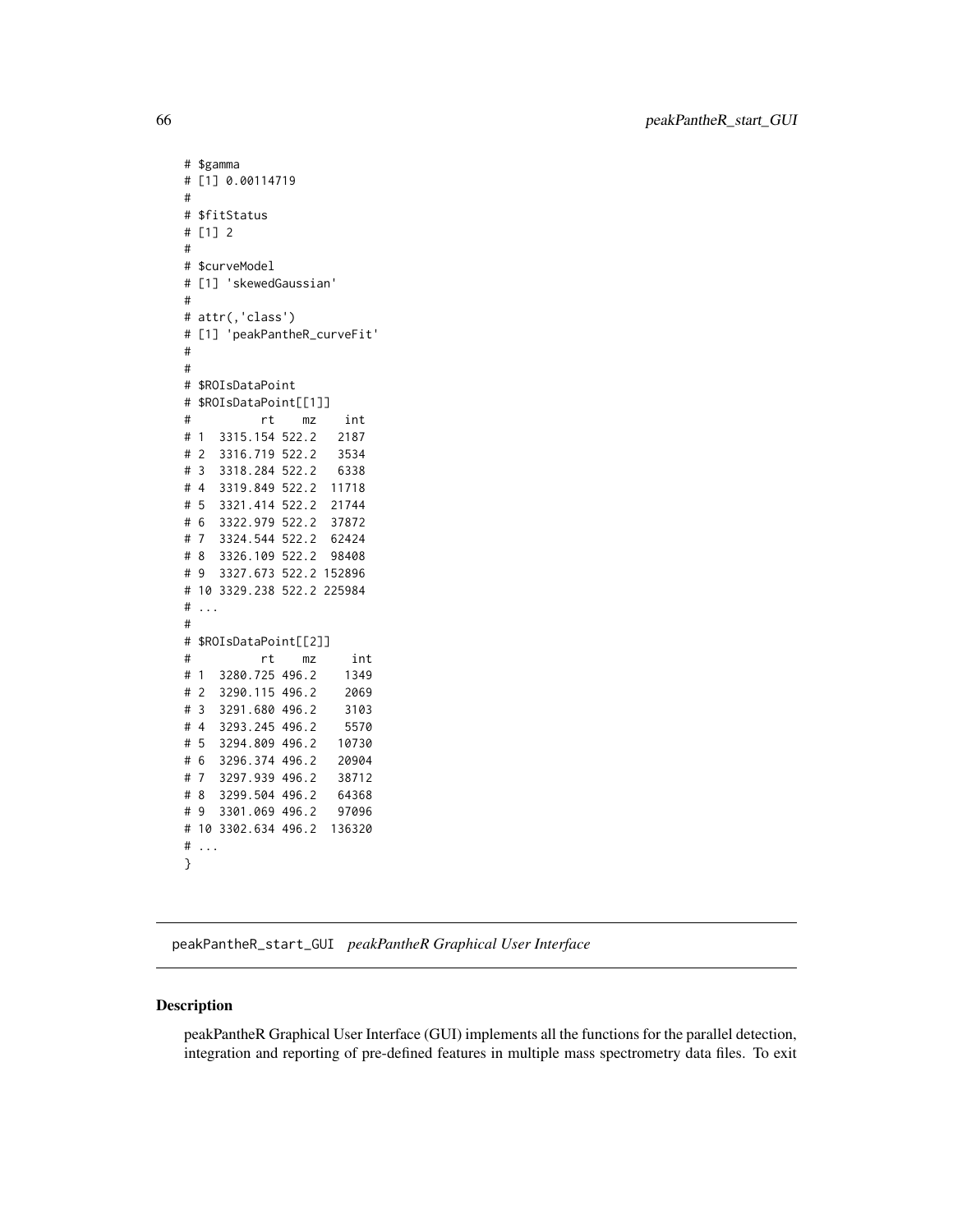press ESC in the command line.

#### Usage

```
peakPantheR_start_GUI(browser = TRUE)
```
#### **Arguments**

browser If TRUE open the graphical user interface in a web browser instead of a R window. Default is TRUE

#### Value

None, start GUI. To exit press ESC in the command line.

## Examples

```
print("Start graphical interface, press 'ESC' in the command line to stop")
# peakPantheR_start_GUI()
```
peakTables,peakPantheRAnnotation-method *peakTables accessor with cpdID and cpdName added back*

## Description

peakTables accessor with cpdID and cpdName added back

## Usage

```
## S4 method for signature 'peakPantheRAnnotation'
peakTables(object)
```
#### Arguments

object peakPantheRAnnotation

## Value

(data.frame) A list of peakTable data.frame, of length number of spectra files. Each peakTable data.frame has compounds as rows and peak annotation results as columns, with added compound ID and name.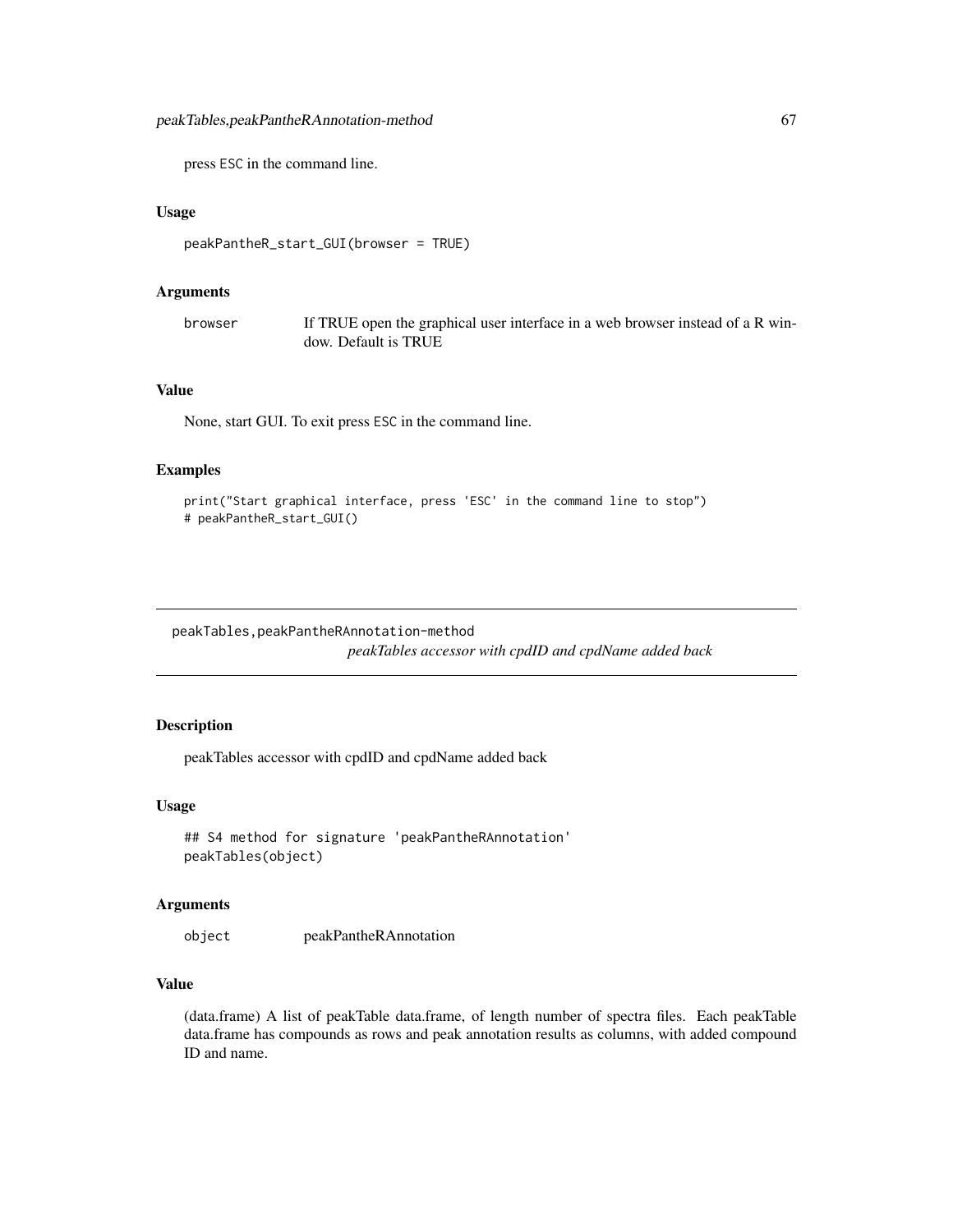## Examples

```
if(requireNamespace('faahKO')){
## Initialise a peakPantheRAnnotation object with 3 samples and 2 targeted
## compounds
# Paths to spectra files
library(faahKO)
spectraPaths <- c(system.file('cdf/KO/ko15.CDF', package = 'faahKO'),
                    system.file('cdf/KO/ko16.CDF', package = 'faahKO'),
                    system.file('cdf/KO/ko18.CDF', package = 'faahKO'))
# targetFeatTable
targetFeatTable <- data.frame(matrix(vector(), 2, 8, dimnames=list(c(),
                    c('cpdID','cpdName','rtMin','rt','rtMax','mzMin','mz',
                    'mzMax'))), stringsAsFactors=FALSE)
targetFeatTable[1,] <- c('ID-1', 'Cpd 1', 3310., 3344.888, 3390., 522.194778,
                        522.2, 522.205222)
targetFeatTable[2,] <- c('ID-2', 'Cpd 2', 3280., 3385.577, 3440., 496.195038,
                        496.2, 496.204962)
targetFeatTable[,c(3:8)] <- vapply(targetFeatTable[,c(3:8)], as.numeric,
                                    FUN.VALUE=numeric(2))
annotation <- peakPantheRAnnotation(spectraPaths=spectraPaths,
                                    targetFeatTable=targetFeatTable)
## default values without annotation
peakTables(annotation)
# [[1]]
# NULL
# [[2]]
# NULL
# [[3]]
# NULL
}
```
plotEICDetectedPeakwidth

*Plot samples raw data and detected feature for a single ROI*

## Description

Plot a ROI across multiple samples (x axis is RT, y axis is intensity) with the matching detected peak rt and peakwidth under it. If curveFit is provided, the fitted curve for each compound is added. RT and peakwidth are plotted in the order spectra are passed, with the first spectra on top.

#### Usage

```
plotEICDetectedPeakwidth(
   ROIDataPointSampleList,
```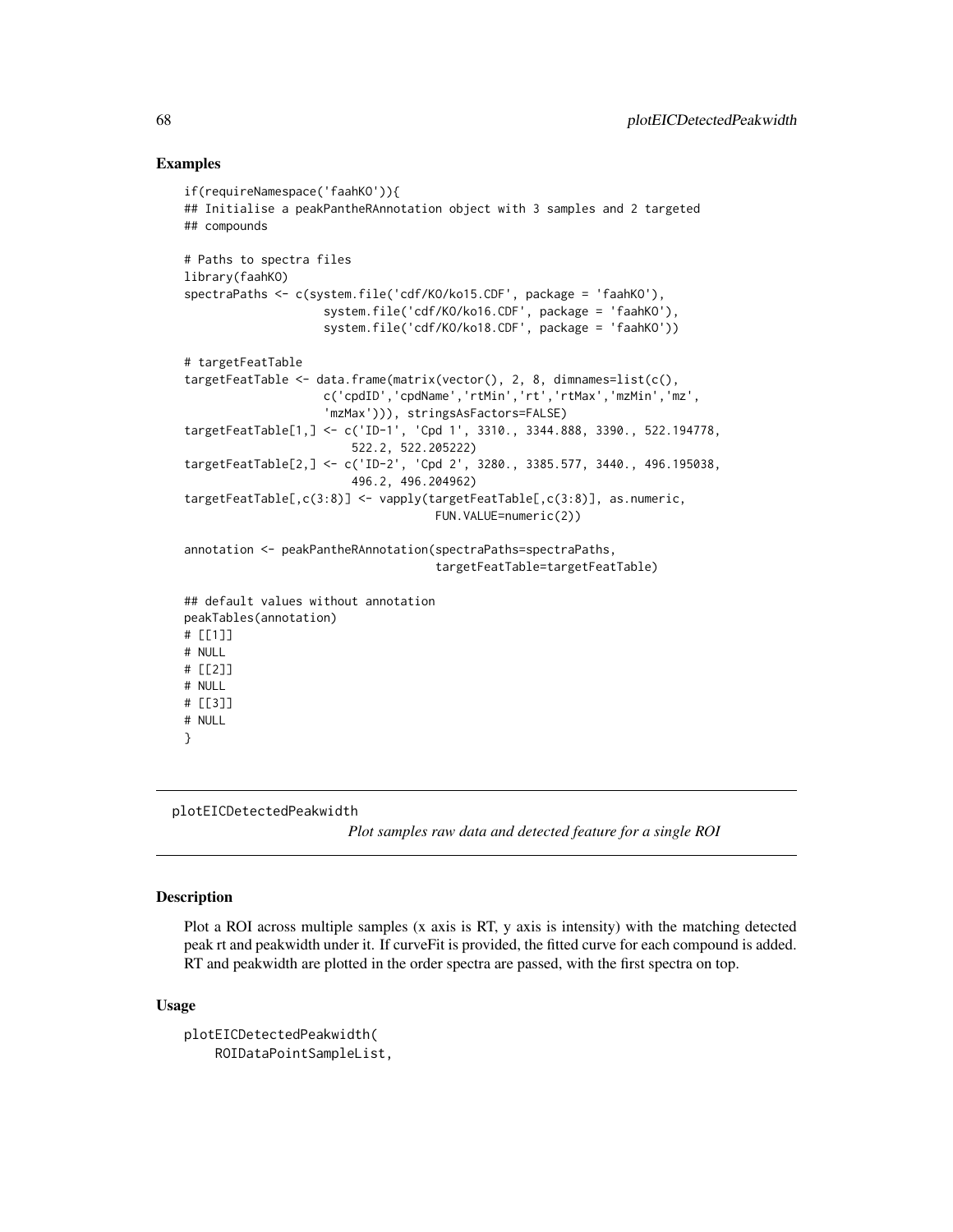```
cpdID,
cpdName,
rt,
rtMin,
rtMax,
mzMin,
mzMax,
ratio = 0.85,
sampling = 250,
curveFitSampleList = NULL,
sampleColour = NULL,
verbose = TRUE
```
# Arguments

 $\mathcal{L}$ 

| ROIDataPointSampleList |                                                                                                                                                                     |  |
|------------------------|---------------------------------------------------------------------------------------------------------------------------------------------------------------------|--|
|                        | (list) list of data. frame of raw data points for each sample (retention time 'rt',<br>mass 'mz' and intensity 'int' (as column) of each raw data points (as row)). |  |
| cpdID                  | (str) Compound ID                                                                                                                                                   |  |
| cpdName                | (str) Compound Name                                                                                                                                                 |  |
| rt                     | (float) vector of detected peak apex retention time (in sec)                                                                                                        |  |
| rtMin                  | (float) vector of detected peak minimum retention time (in sec)                                                                                                     |  |
| rtMax                  | (float) vector of detected peak maximum retention time (in sec)                                                                                                     |  |
| mzMin                  | (float) ROI minimum m/z (matching EIC)                                                                                                                              |  |
| $mz$ Max               | (float) ROI maximum m/z (matching EIC)                                                                                                                              |  |
| ratio                  | (float) value between 0 and 1 defining the vertical percentage taken by the EICs<br>subplot                                                                         |  |
| sampling               | (int) Number of points to employ when plotting fittedCurve                                                                                                          |  |
| curveFitSampleList     |                                                                                                                                                                     |  |
|                        | (list) NULL or a list of peakPantheR_curveFit (or NA) for each sample                                                                                               |  |
| sampleColour           | (str) NULL or vector colour for each sample (same length as EICs, rt, rtMin,<br>rtMax)                                                                              |  |
| verbose                | (bool) if TRUE message when NA scans are removed                                                                                                                    |  |

# Value

Grob (ggplot object)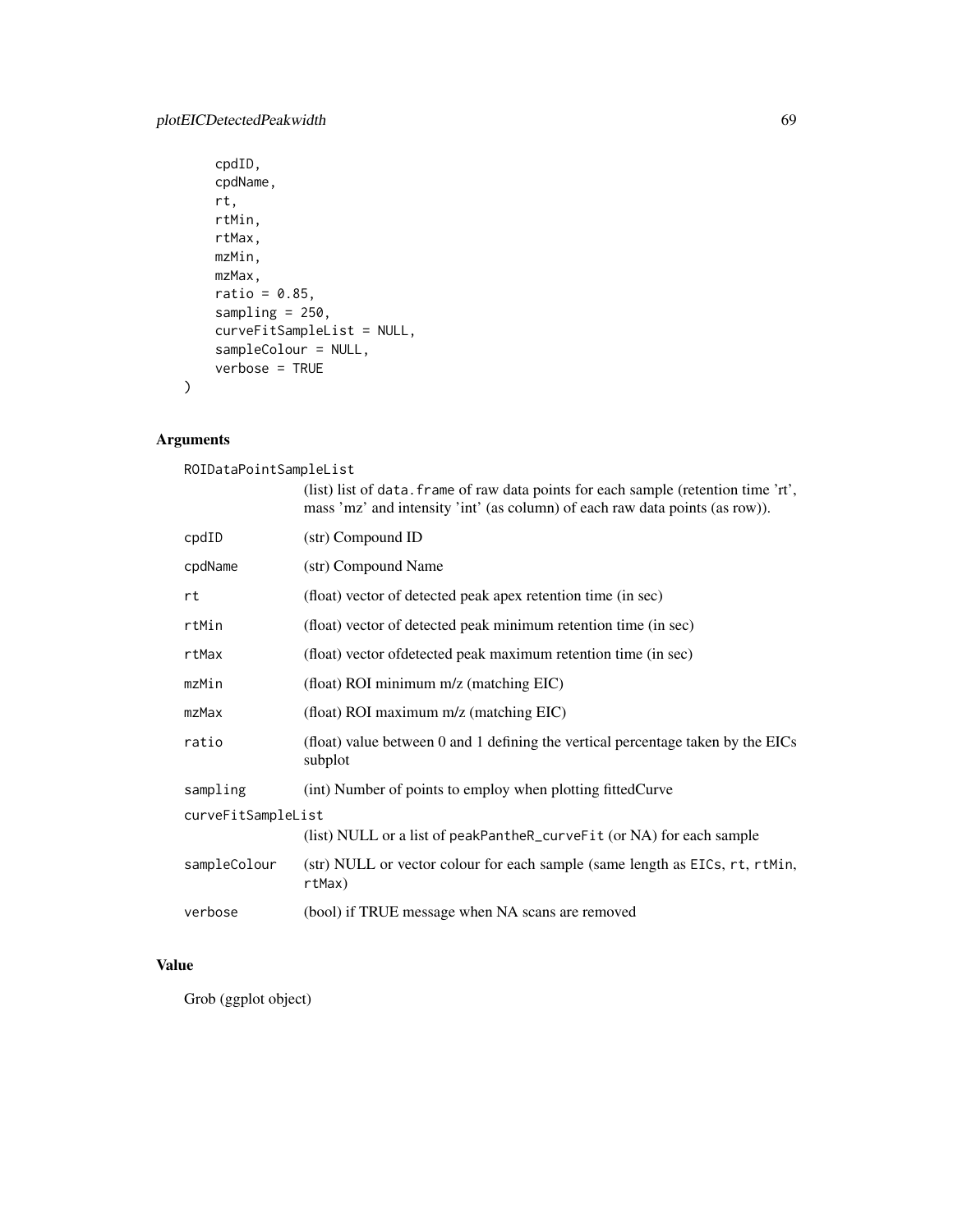# Description

Plot the histogram and density of the variable

## Usage

```
plotHistogram(var, varName = "Variable", density = TRUE, ...)
```
# Arguments

| var      | (float) vector of values to plot                                      |
|----------|-----------------------------------------------------------------------|
| varName  | (str) Name of the variable to plot                                    |
| density  | (bool) If TRUE plot overlay the density on the variable               |
| $\cdots$ | Passes arguments to ggplot2::geom_histogram, e.g. bins=20, binwidth=1 |

# Value

Grob (ggplot object)

predictCurve *Predict curve values*

# Description

Evaluate fitted curve values at x data points

# Usage

predictCurve(fittedCurve, x)

# Arguments

| fittedCurve | (peakPantheR_curveFit) A 'peakPantheR_curveFit': a list of curve fitting pa- |
|-------------|------------------------------------------------------------------------------|
|             | rameters, curve shape model curve Model and nls. Im fit status fit Status.   |
|             | (numeric) values at which to evaluate the fitted curve                       |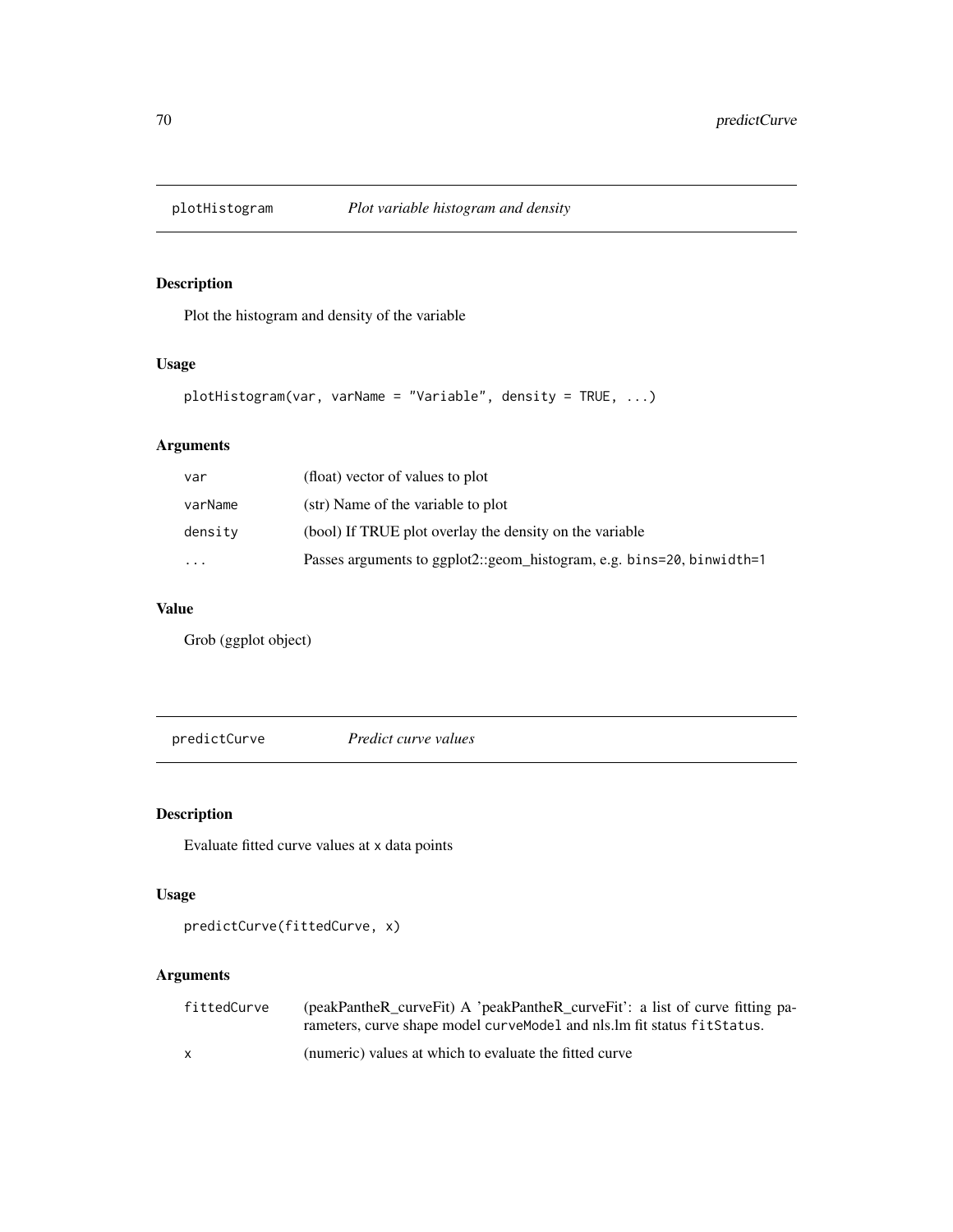## Details

## Examples cannot be computed as the function is not exported: ## Input a fitted curve fittedCurve <- list(amplitude=275371.1, center=3382.577, sigma=0.07904697, gamma=0.001147647, fitStatus=2, curveModel='skewedGaussian') class(fittedCurve) <- 'peakPantheR\_curveFit' input\_x < c(3290, 3300, 3310, 3320, 3330, 3340, 3350, 3360, 3370, 3380, 3390, 3400, 3410)

## Predict y at each input\_x pred\_y <- predictCurve(fittedCurve, input\_x) pred\_y # [1] 2.347729e-08 1.282668e-05 3.475590e-03 4.676579e-01 3.129420e+01 # [6] 1.043341e+03 1.736915e+04 1.447754e+05 6.061808e+05 1.280037e+06 # [11] 1.369651e+06 7.467333e+05 2.087477e+05

#### Value

fitted curve values at x

prepare\_advanced\_target\_parameters *Process target region parameters (with uROI, FIR) for object initialisation*

## Description

Process target region parameters with uROI and FIR (cpdID, cpdName, ROI\_rt, ROI\_mz, ROI\_rtMin, ROI\_rtMax, ROI\_mzMin, ROI\_mzMax, uROI\_rtMin,uROI\_rtMax, uROI\_mzMin, uROI\_mzMax, uROI\_rt, uROI\_mz, FIR\_rtMin, FIR\_rtMax,FIR\_mzMin, FIR\_mzMax) and return input variables for peakPantheRAnnotation()

# Usage

prepare\_advanced\_target\_parameters(paramTable, verbose)

#### Arguments

| paramTable | (data.frame) Target region parameters |
|------------|---------------------------------------|
| verbose    | (bool) If TRUE message progress       |

## Value

(list) List of targetFeatTable, uROI, FIR, uROIExist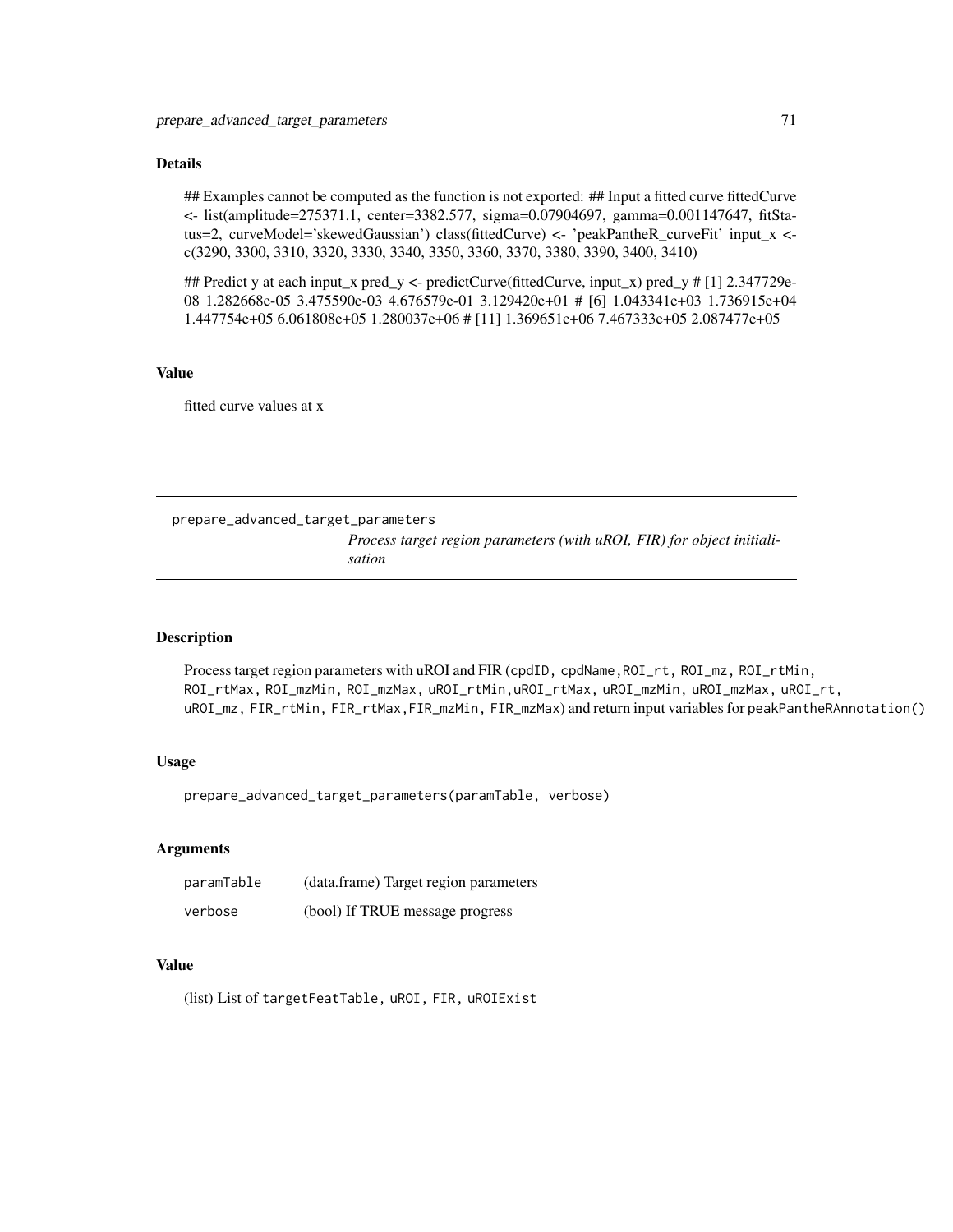```
prepare_basic_target_parameters
```
*Process target region parameters (simple format) for object initialisation*

#### Description

Process the simple target region parameters (cpdID, cpdName, mzMin,mzMax, mz, rtMin, rtMax, rt) and return input variables for peakPantheRAnnotation()

#### Usage

prepare\_basic\_target\_parameters(paramTable)

#### Arguments

paramTable (data.frame) Target region parameters

#### Value

(list) List of targetFeatTable, uROI, FIR, uROIExist

resetAnnotation,peakPantheRAnnotation-method *Reset a peakPantheRAnnotation and alter samples and compounds information*

## Description

Reset a peakPantheRAnnotation (remove results and set isAnnotated=FALSE). If a different number of samples ( spectraPaths) or compounds (targetFeatTable) are passed, the object will be initialised to the new size. For input values left as NULL, the slots (filepath (from spectraPaths), ROI, cpdID, cpdName (from targetFeatTable), uROI, FIR, cpdMetadata, spectraMetadata, uROIExist, useUROI and useFIR) will be filled with values from previousAnnotation.

## Usage

```
## S4 method for signature 'peakPantheRAnnotation'
resetAnnotation(
    previousAnnotation,
    spectraPaths = NULL,
    targetFeatTable = NULL,
    uROI = NULL,
    FIR = NULL,cpdMetadata = NULL,
    spectraMetadata = NULL,
```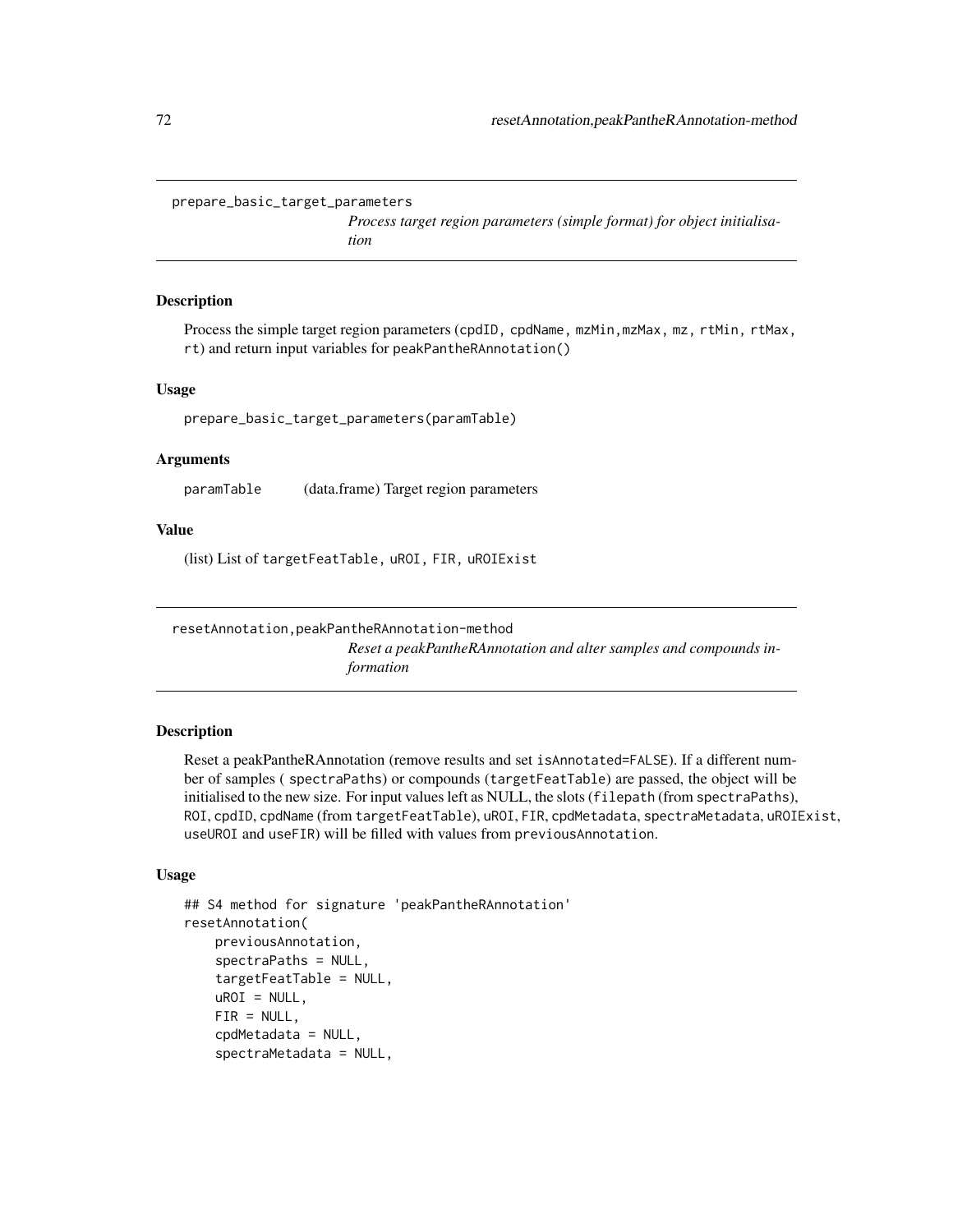```
uROIExist = NULL,
useUROI = NULL,
useFIR = NULL,
verbose = TRUE,
...
```
)

previousAnnotation

(peakPantheRAnnotation) object to reset

| spectraPaths    | NULL or a character vector of spectra file paths, to set samples to process                                                                                                                                                                                                       |
|-----------------|-----------------------------------------------------------------------------------------------------------------------------------------------------------------------------------------------------------------------------------------------------------------------------------|
| targetFeatTable |                                                                                                                                                                                                                                                                                   |
|                 | NULL or a data. frame of compounds to target as rows and parameters as<br>columns: cpdID (str), cpdName (str), rtMin (float in seconds), rt (float in sec-<br>onds, or NA), rtMax (float in seconds), mzMin (float), mz (float or NA), mzMax<br>(float). Set compounds to target. |
| uROI            | NULL or a data.frame of updated Regions Of Interest (uROI) with compounds<br>as row and uROI parameters as columns: rtMin (float in seconds), rt (float in<br>seconds, or NA), rtMax (float in seconds), mzMin (float), mz (float or NA), mzMax<br>(float).                       |
| <b>FIR</b>      | NULL or a data.frame of Fallback Integration Regions (FIR) with compounds<br>as row and FIR parameters as columns: rtMin (float in seconds), rtMax (float<br>in seconds), mzMin (float), mzMax (float).                                                                           |
| cpdMetadata     | NULL or a data.frame of compound metadata, with compounds as row and<br>metadata as columns                                                                                                                                                                                       |
| spectraMetadata |                                                                                                                                                                                                                                                                                   |
|                 | NULL or a data.frame of sample metadata, with samples as row and metadata<br>as columns                                                                                                                                                                                           |
| uROIExist       | NULL or a logical stating if uROI have been set                                                                                                                                                                                                                                   |
| useUROI         | NULL or a logical stating if uROI are to be used                                                                                                                                                                                                                                  |
| useFIR          | NULL or a logical stating if FIR are to be used                                                                                                                                                                                                                                   |
| verbose         | (bool) If TRUE message progress                                                                                                                                                                                                                                                   |
| $\cdots$        | Additional slots and values to set when resetting the object (cpdID, cpdName,<br>ROI, filepath, TIC, acquisitionTime, peakTables, dataPoints, peakFit)                                                                                                                            |

## Value

(peakPantheRAnnotation) object reset with previous results removed and slots updated

# Examples

```
if(requireNamespace('faahKO')){
## Initialise a peakPantheRAnnotation object with 3 samples and 2 targeted
## compounds
```
# Paths to spectra files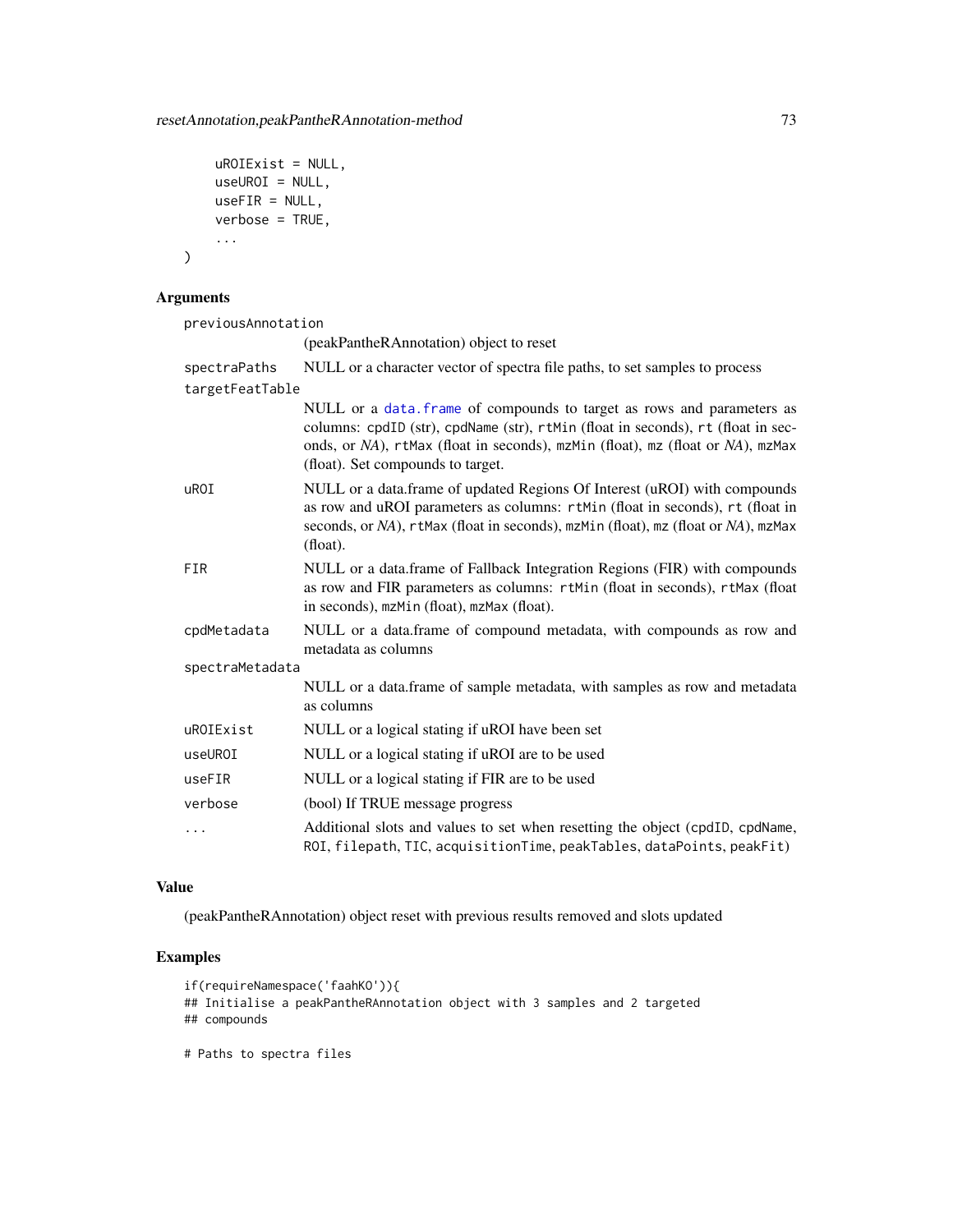```
library(faahKO)
spectraPaths <- c(system.file('cdf/KO/ko15.CDF', package = 'faahKO'),
                    system.file('cdf/KO/ko16.CDF', package = 'faahKO'))
# targetFeatTable
targetFeatTable <- data.frame(matrix(vector(), 2, 8, dimnames=list(c(),
                    c('cpdID','cpdName','rtMin','rt','rtMax','mzMin','mz',
                    'mzMax'))), stringsAsFactors=FALSE)
targetFeatTable[1,] <- c('ID-1', 'Cpd 1', 3310., 3344.888, 3390., 522.194778,
                        522.2, 522.205222)
targetFeatTable[2,] <- c('ID-2', 'Cpd 2', 3280., 3385.577, 3440., 496.195038,
                        496.2, 496.204962)
targetFeatTable[,c(3:8)] <- vapply(targetFeatTable[,c(3:8)], as.numeric,
                                    FUN.VALUE=numeric(2))
smallAnnotation <- peakPantheRAnnotation(spectraPaths=spectraPaths,
                                        targetFeatTable=targetFeatTable)
smallAnnotation
# An object of class peakPantheRAnnotation
# 2 compounds in 2 samples.
# updated ROI do not exist (uROI)
# does not use updated ROI (uROI)
# does not use fallback integration regions (FIR)
# is not annotated
# Reset and change number of spectra
newSpectraPaths <- c(system.file('cdf/KO/ko15.CDF', package = 'faahKO'),
                    system.file('cdf/KO/ko16.CDF', package = 'faahKO'),
                    system.file('cdf/KO/ko18.CDF', package = 'faahKO'))
largerAnnotation <- resetAnnotation(smallAnnotation,
                                    spectraPaths=newSpectraPaths,
                                    verbose=TRUE)
largerAnnotation
# An object of class peakPantheRAnnotation
# 2 compounds in 3 samples.
# updated ROI do not exist (uROI)
# does not use updated ROI (uROI)
# does not use fallback integration regions (FIR)
# is not annotated
}
```
resetFIR,peakPantheRAnnotation-method *Reset FIR windows to uROI or ROI values Reset FIR windows to uROI (or ROI if* uROIExist=FALSE*)*

#### **Description**

Reset FIR windows to uROI or ROI values Reset FIR windows to uROI (or ROI if uROIExist=FALSE)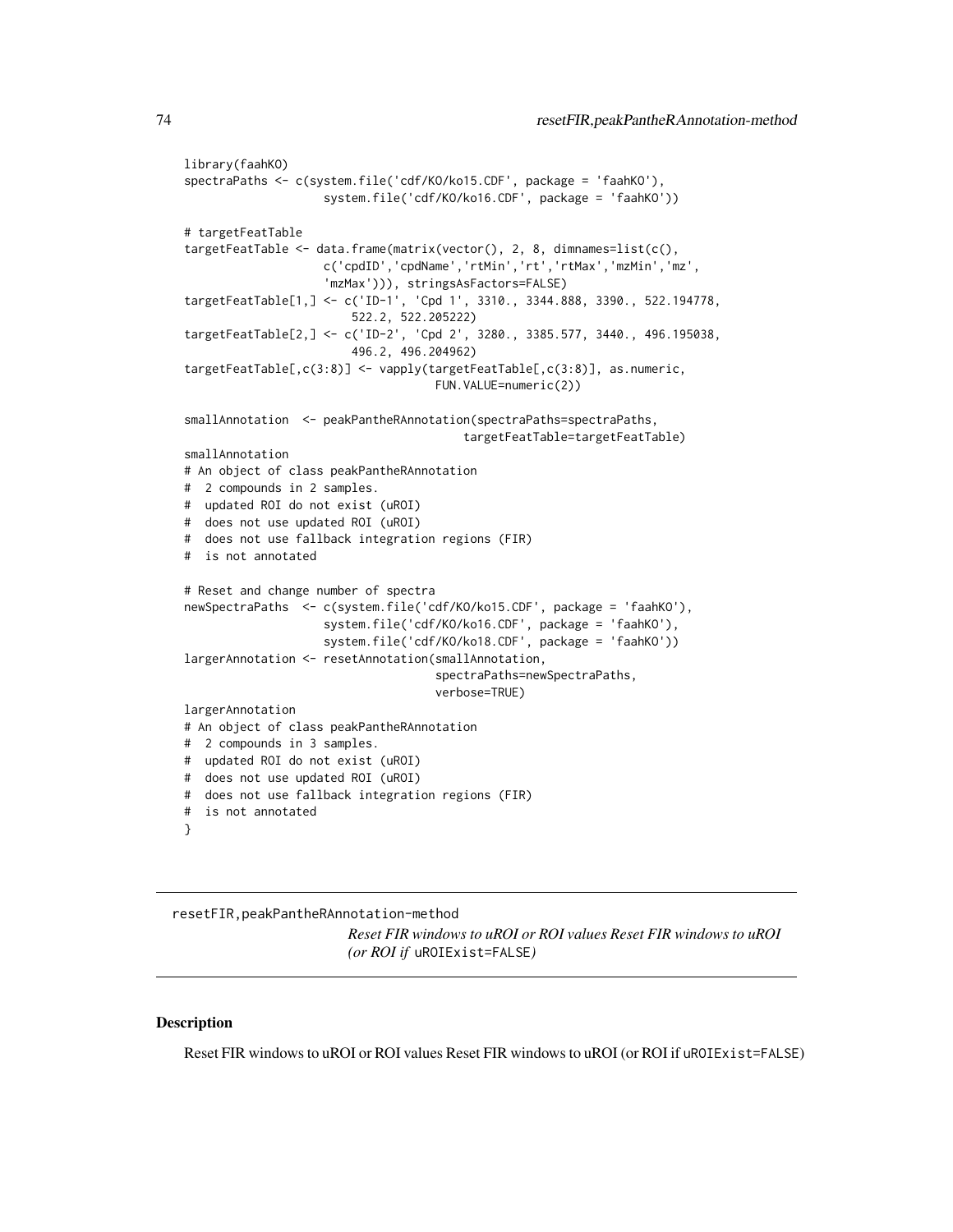#### <span id="page-74-0"></span>Usage

```
## S4 method for signature 'peakPantheRAnnotation'
resetFIR(object, verbose)
```
# Arguments

| object  | (peakPantheRAnnotation) object for which FIR are to be reset |
|---------|--------------------------------------------------------------|
| verbose | (bool) If TRUE message progress                              |

#### Value

(peakPantheRAnnotation) object with FIR values reset

#### Examples

## Initialise a peakPantheRAnnotation object with 2 targeted compounds

```
## targetFeatTable
input_targetFeatTable <- data.frame(matrix(vector(), 2, 8,
                           dimnames=list(c(), c('cpdID', 'cpdName', 'rtMin',
                           'rt', 'rtMax', 'mzMin', 'mz', 'mzMax'))stringsAsFactors=FALSE)
input_targetFeatTable[1,] <- c('ID-1', 'Cpd 1', 3., 1., 4., 5., 2., 6.)
input_targetFeatTable[2,] <- c('ID-2', 'Cpd 2', 19., 17., 20., 21., 18., 22.)
input_targetFeatTable[,c(3:8)] <- sapply(input_targetFeatTable[,c(3:8)],
                                       as.numeric)
## FIR
input_FIR <- data.frame(matrix(vector(), 2, 4, dimnames=list(c(),
                               c('rtMin', 'rtMax', 'mzMin', 'mzMax'))),
                               stringsAsFactors=FALSE)
input_FIR[1,] <- c(13., 14., 15., 16.)
input_FIR[2,] <- c(29., 30., 31., 32.)
annotation <- peakPantheRAnnotation(targetFeatTable = input_targetFeatTable,
                                   FIR = input_FIR, uROIExist = FALSE)
## Reset FIR with ROI values as uROI are not set
updatedAnnotation <- resetFIR(annotation, verbose=TRUE)
# FIR will be reset with ROI values as uROI values are not set
```
#### retentionTimeCorrection,peakPantheRAnnotation-method

*Apply retention time correction methods to adjust the retention time information in the uROI of peakPantheRAnnotation object*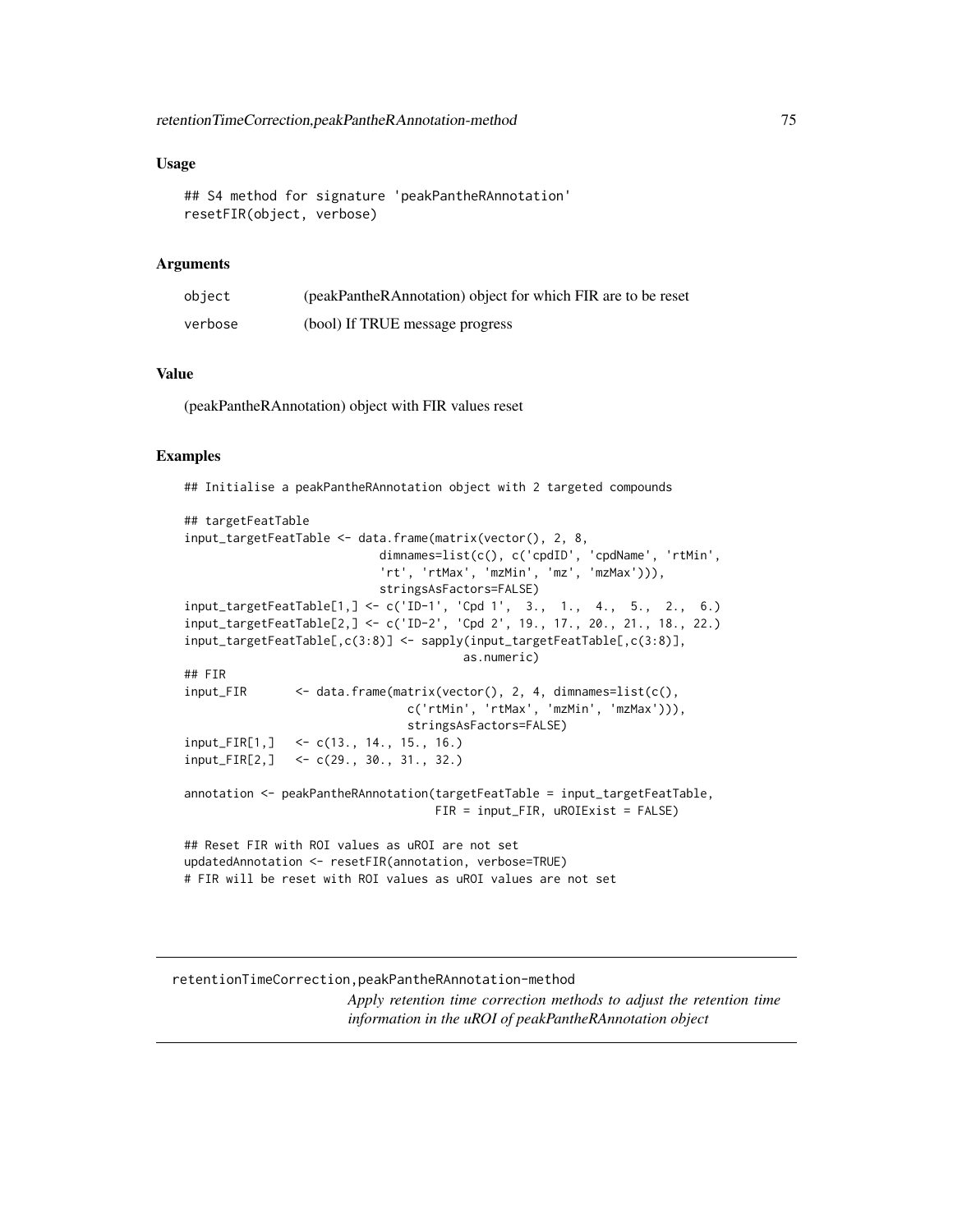### Description

Performs retention time correction to re-adjust the expected retention time position of compounds. Requires an annotated peakPantheRAnnotation object (isAnnotated=TRUE). The original rt value is used as expected and the observed deviation measured in the rt\_dev\_sec field is taken as the deviation to be corrected.

#### Usage

```
## S4 method for signature 'peakPantheRAnnotation'
retentionTimeCorrection(
    annotationObject,
    rtCorrectionReferences = NULL,
   method = "polynomial",
    params = list(polynomialOrder = 2),
    robust = FALSE,rtWindowWidth = 15,
   diagnostic = TRUE
\mathcal{L}
```
#### Arguments

| annotationObject       |                                                                                                                                                                                      |
|------------------------|--------------------------------------------------------------------------------------------------------------------------------------------------------------------------------------|
|                        | (peakPantheRAnnotation) object with previous fit results to adjust retention time<br>values in uROI and FIR annotationObject, rtCorrectionReferences=NULL,                           |
| rtCorrectionReferences |                                                                                                                                                                                      |
|                        | (list) of compounds IDs (cpdID) to be used as retention time references. All<br>cpdID entries must be present in the object and previously annotated. If NULL,<br>use all compounds. |
| method                 | (str) name of RT correction method to use (currently polynomial or constant                                                                                                          |
| params                 | (list) list of parameters to pass to each correction method. Currently allowed<br>inputs are polynomial Order for method='polynomial'                                                |
| robust                 | (bool) whether to use the RANSAC algorithm to flag and ignore outliers during<br>retention time correction                                                                           |
| rtWindowWidth          | (numeric) full width in seconds of the retention time window defined around the<br>corrected retention time value for each compound                                                  |
| diagnostic             | (bool) If TRUE returns diagnostic plots (specific to each correction method)                                                                                                         |

# Value

(list) containing entries 'annotation', with the new and retention time corrected peakPantheRAnnotation, and 'plot' (if diagnostic=TRUE).

# Examples

if(requireNamespace('faahKO')){ ## Initialise a peakPantheRAnnotation object with 3 samples and 2 targeted ## compounds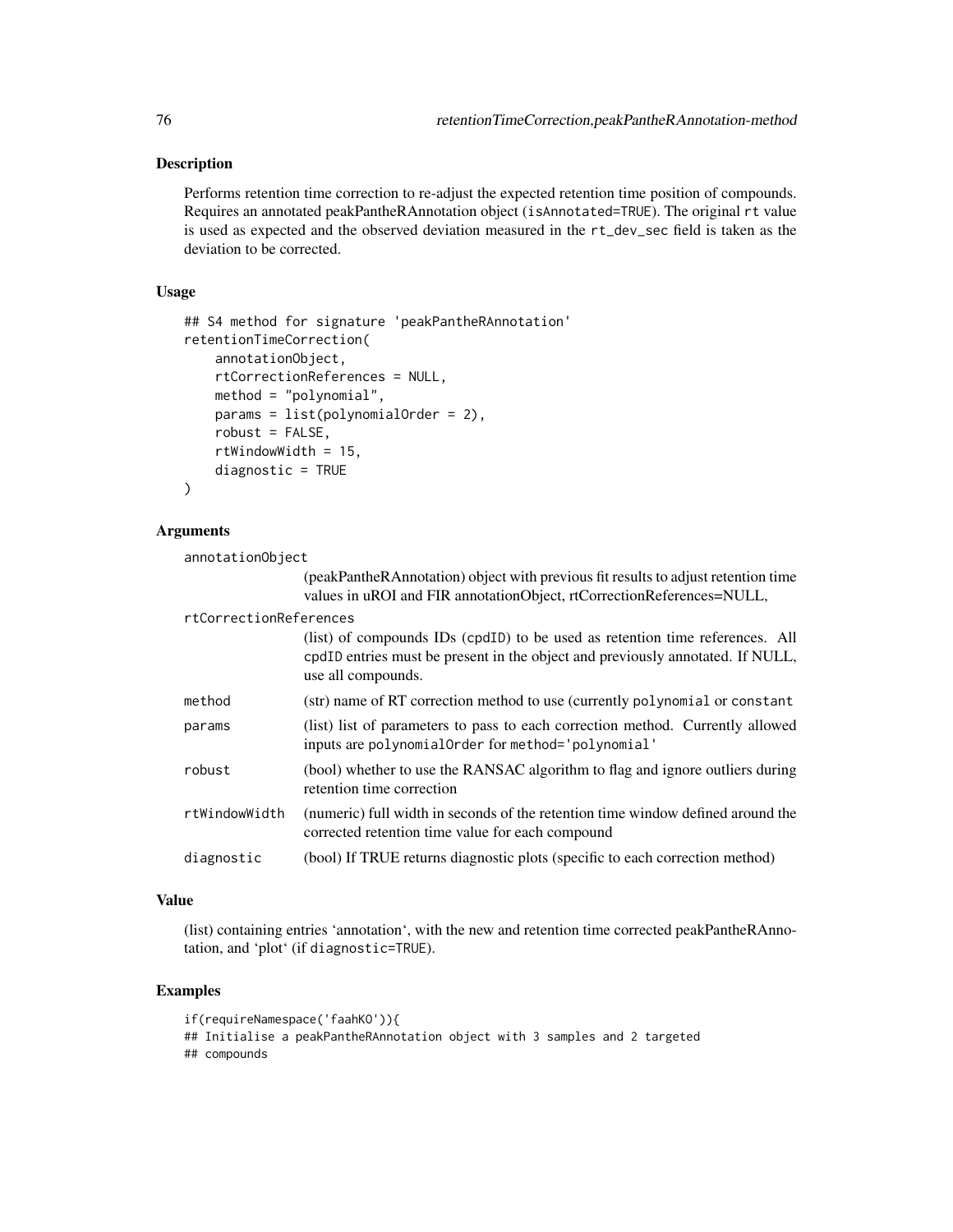```
# Paths to spectra files
library(faahKO)
spectraPaths <- c(system.file('cdf/KO/ko15.CDF', package = 'faahKO'),
                    system.file('cdf/KO/ko16.CDF', package = 'faahKO'))
# targetFeatTable
targetFeatTable <- data.frame(matrix(vector(), 2, 8, dimnames=list(c(),
                    c('cpdID','cpdName','rtMin','rt','rtMax','mzMin','mz',
                    'mzMax'))), stringsAsFactors=FALSE)
targetFeatTable[1,] <- c('ID-1', 'Cpd 1', 3310., 3344.888, 3390., 522.194778,
                        522.2, 522.205222)
targetFeatTable[2,] <- c('ID-2', 'Cpd 2', 3280., 3385.577, 3440., 496.195038,
                        496.2, 496.204962)
targetFeatTable[,c(3:8)] <- vapply(targetFeatTable[,c(3:8)], as.numeric,
                                    FUN.VALUE=numeric(2))
smallAnnotation <- peakPantheRAnnotation(spectraPaths=spectraPaths,
                                        targetFeatTable=targetFeatTable)
# annotate files serially
annotation_result <- peakPantheR_parallelAnnotation(smallAnnotation,
                                            ncores=0, verbose=TRUE)
data_annotation <- annotation_result$annotation
# Example with constant correction
rtCorrectionOutput <- retentionTimeCorrection(
                        annotationObject = data_annotation,
                        rtCorrectionReferences=c('ID-1'),
                        method='constant', params=list(),
                        robust=FALSE,
                        rtWindowWidth=15,
                        diagnostic=TRUE)
rtCorrectedAnnotation <- rtCorrectionOutput$annotation
# rtCorrectedAnnotation
# An object of class peakPantheRAnnotation
# 2 compounds in 2 samples.
# updated ROI exists, with a modified rt (uROI)
# uses updated ROI (uROI)
# uses fallback integration regions (FIR)
# is annotated
rtCorrectionPlot <- rtCorrectionOutput$plot
# rtCorrectedPlot
# A ggplot2 object
# Scatterplot where x=`r` in the and y=`rt_dev_sec` from data_annotation
# Points colored depending on whether the reference was used to fit
# the correction model
\lambda
```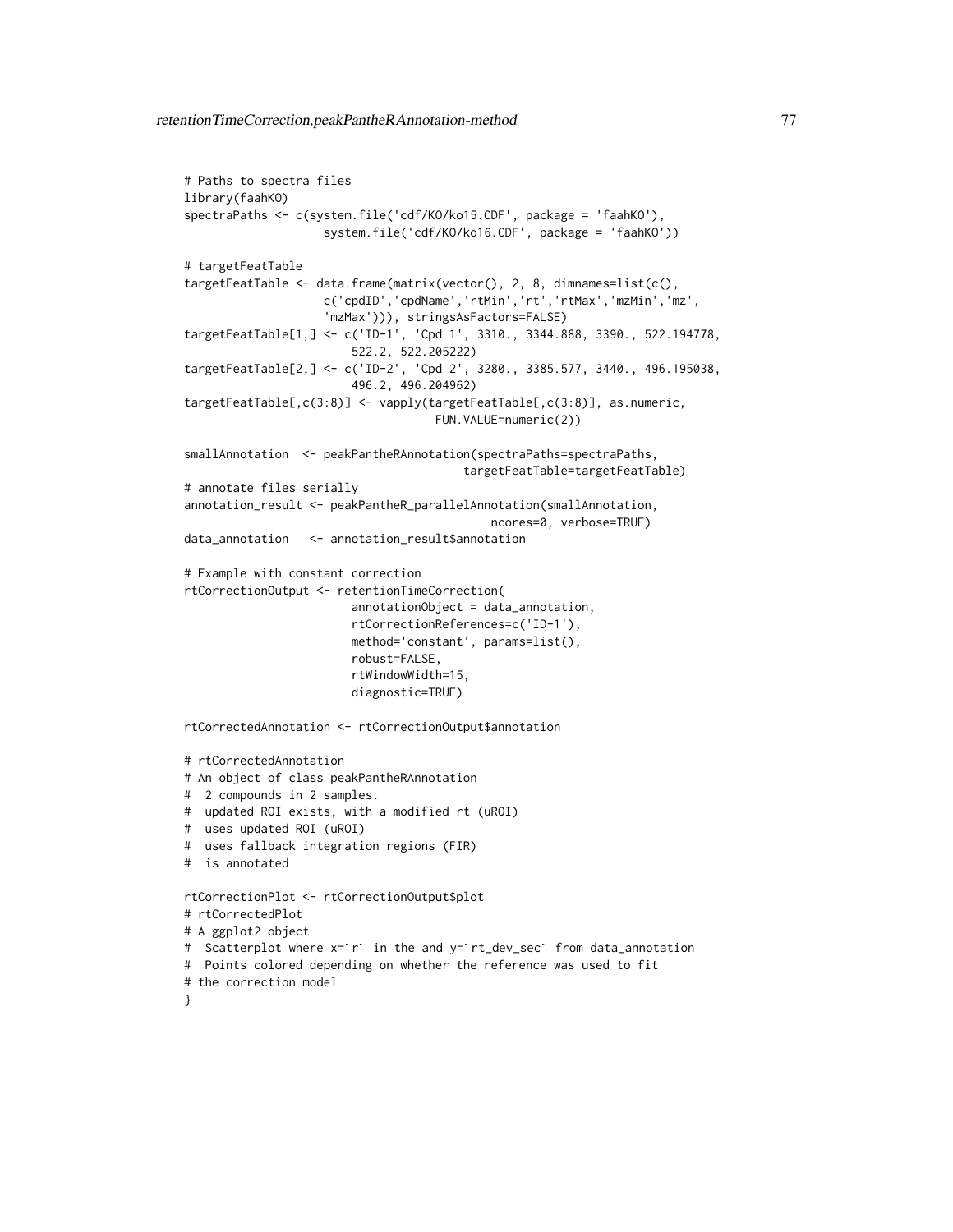```
ROI,peakPantheRAnnotation-method
```
*ROI accessor returns targetFeatTable with cpdID, cpdName added*

#### Description

ROI accessor returns targetFeatTable with cpdID, cpdName added

#### Usage

```
## S4 method for signature 'peakPantheRAnnotation'
ROI(object)
```
#### Arguments

object peakPantheRAnnotation

#### Value

(data.frame) target feature table with compounds as row and ROI parameters as columns

#### Examples

```
if(requireNamespace('faahKO')){
## Initialise a peakPantheRAnnotation object with 3 samples and 2 targeted
## compounds
# Paths to spectra files
library(faahKO)
spectraPaths <- c(system.file('cdf/KO/ko15.CDF', package = 'faahKO'),
                   system.file('cdf/KO/ko16.CDF', package = 'faahKO'),
                   system.file('cdf/KO/ko18.CDF', package = 'faahKO'))
# targetFeatTable
targetFeatTable <- data.frame(matrix(vector(), 2, 8, dimnames=list(c(),
               c('cpdID', 'cpdName', 'rtMin', 'rt', 'rtMax', 'mzMin', 'mz',
               'mzMax'))), stringsAsFactors=FALSE)
targetFeatTable[1,] <- c('ID-1', 'Cpd 1', 3310., 3344.888, 3390., 522.194778,
                       522.2, 522.205222)
targetFeatTable[2,] <- c('ID-2', 'Cpd 2', 3280., 3385.577, 3440., 496.195038,
                       496.2, 496.204962)
targetFeatTable[,c(3:8)] <- vapply(targetFeatTable[,c(3:8)], as.numeric,
                                   FUN.VALUE=numeric(2))
annotation <- peakPantheRAnnotation(spectraPaths=spectraPaths,
                                   targetFeatTable=targetFeatTable)
ROI(annotation)
# rtMin rt rtMax mzMin mz mzMax cpdID cpdName
# 1 3310 3344.888 3390 522.1948 522.2 522.2052 ID-1 Cpd 1
```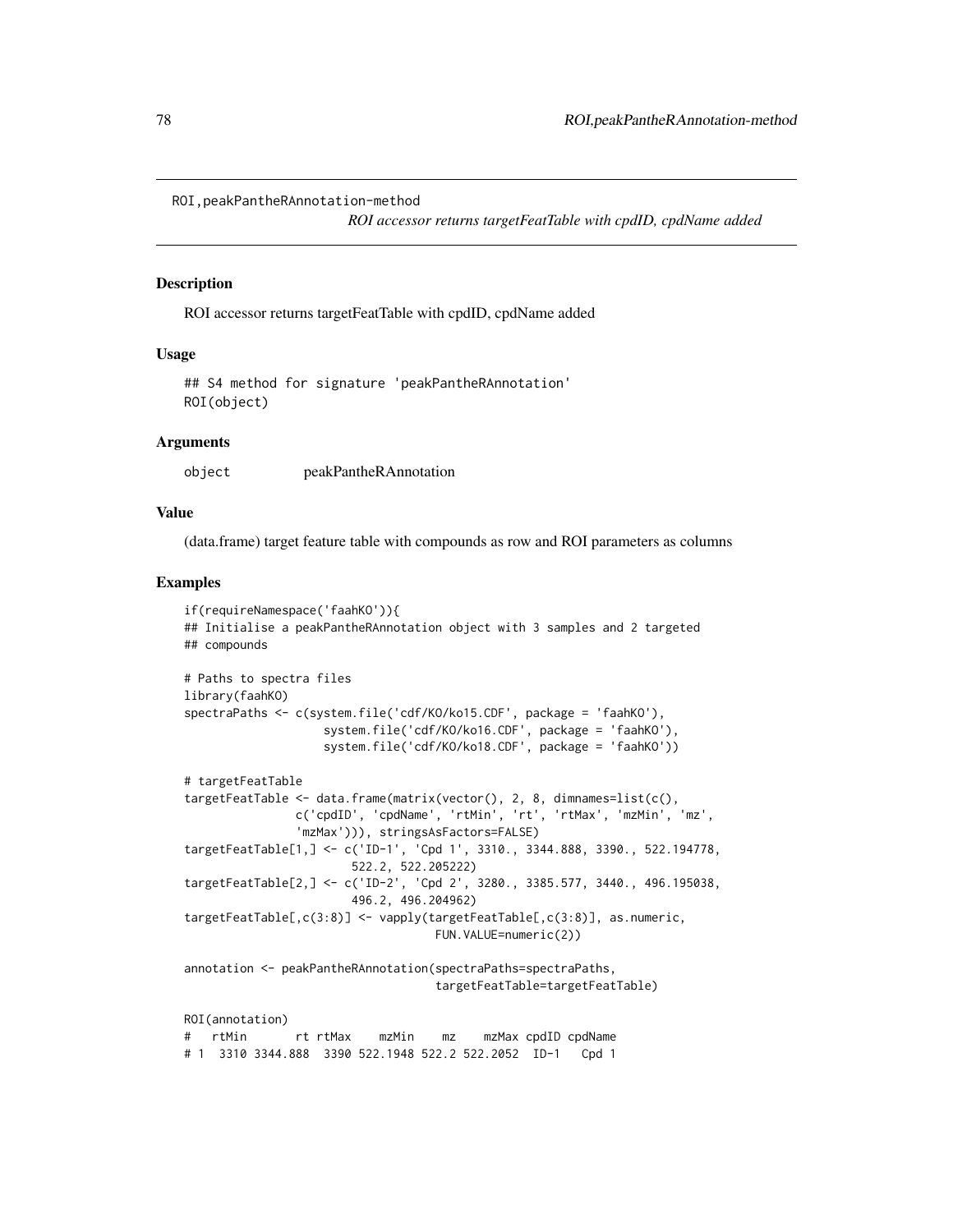```
# 2 3280 3385.577 3440 496.1950 496.2 496.2050 ID-2 Cpd 2
}
```
saveSingleFileMultiEIC

*Save to disk a plot of all ROI EIC and detected feature range*

# Description

Plot and save a .png of all ROI (x is RT, y is intensity), with the matching detected peak rt and peakwidth under it.

# Usage

```
saveSingleFileMultiEIC(
   ROIsDataPoint,
   curveFit,
    foundPeakTable,
   savePath,
   width = 15,
   height = 15,
   verbose = TRUE
)
```
# Arguments

| ROIsDataPoint  | (list) a list of data. frame of raw data points for each ROI (retention time 'rt',<br>mass 'mz' and intensity 'int' (as column) of each raw data points (as row)).                                           |
|----------------|--------------------------------------------------------------------------------------------------------------------------------------------------------------------------------------------------------------|
| curveFit       | (list) a list of peakPantheR_curveFit or NA for each ROI                                                                                                                                                     |
| foundPeakTable | (data.frame) data.frame as generated by findTargetFeatures, with features as<br>rows and peak properties as columns. The following columns are mandatory:<br>cpdID, cpdName, rt, rtmin, rtmax, mzmin, mzmax. |
| savePath       | (str) Full path to save a.png of all ROI EICs, expect 'filepath/filename.png'.                                                                                                                               |
| width          | (float) Width in cm for a single ROI plot (if more than one plot in total, 2<br>columns will be used). dpi set to a 100.                                                                                     |
| height         | (float) height in a cm for a single ROI plot. dpi set to 100                                                                                                                                                 |
| verbose        | (bool) if TRUE message progress                                                                                                                                                                              |

# Value

None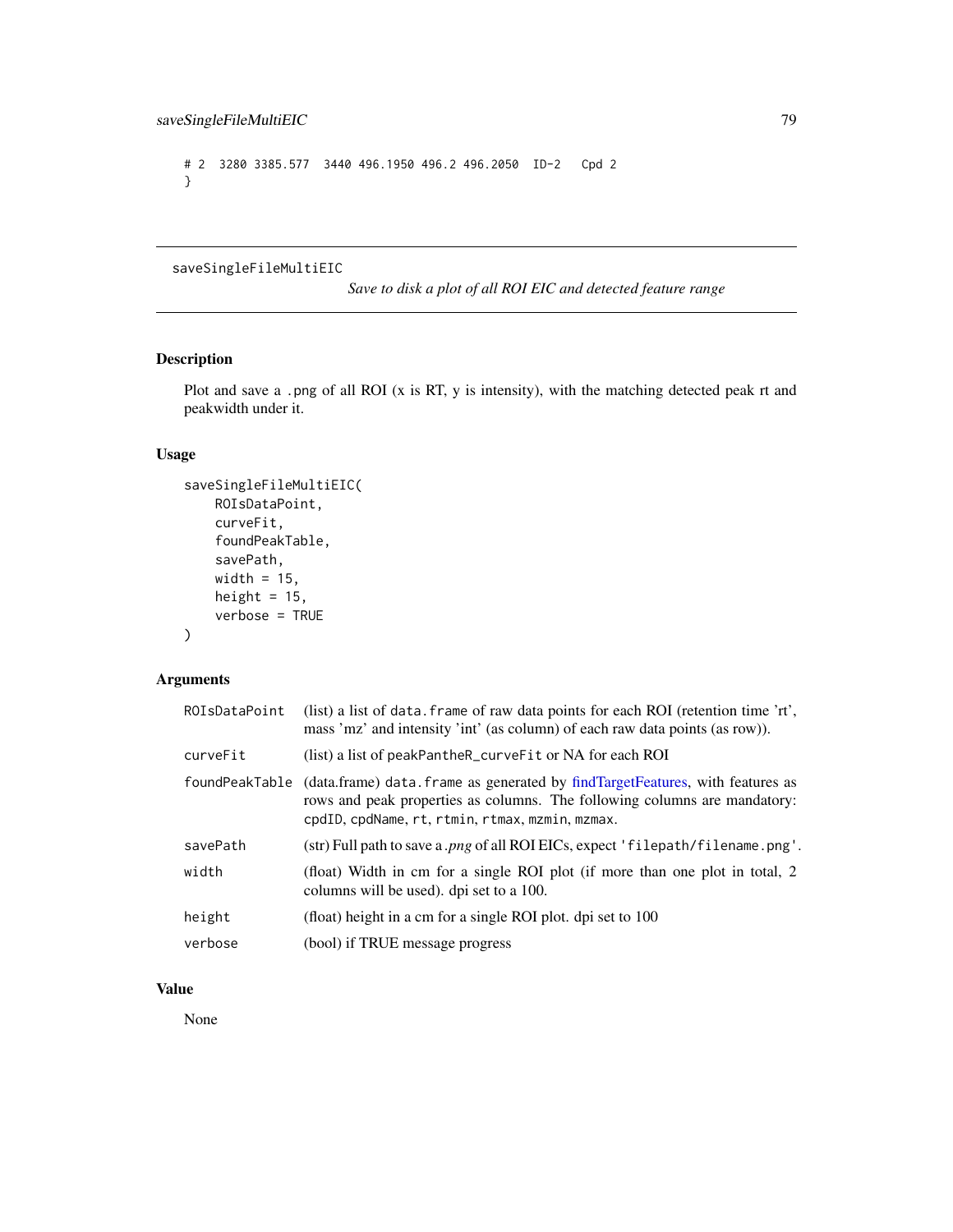<span id="page-79-0"></span>skewedGaussian\_guess *Guess function for initial skewed gaussian parameters and bounds*

#### Description

Guess function for initial skewed gaussian parameters and bounds, at the moment only checks the x position

#### Usage

```
skewedGaussian_guess(x, y)
```
# Arguments

| X | (numeric) x values (e.g. retention time)             |
|---|------------------------------------------------------|
|   | (numeric) y observed values (e.g. spectra intensity) |

# Value

A list of guessed starting parameters list()\$init\_params, lower list()\$lower\_bounds and upper bounds list()\$upper\_bounds (\$gamma, \$center, \$sigma, \$amplitude)

```
skewedGaussian_minpack.lm
```
*Implementation of the Skewed Gaussian peak shape for use with minpack.lm*

# Description

Implementation of the Skewed Gaussian peak shape for use with minpack.lm

#### Usage

```
skewedGaussian_minpack.lm(params, xx)
```
#### Arguments

| params | (list) skewed gaussian parameters (params\$gamma, params\$center, params\$sigma,<br>params\$amplitude) |
|--------|--------------------------------------------------------------------------------------------------------|
|        |                                                                                                        |
| XX     | (numeric) values at which to evalute the skewed gaussian                                               |

#### Value

value of the skewed gaussian evaluated at xx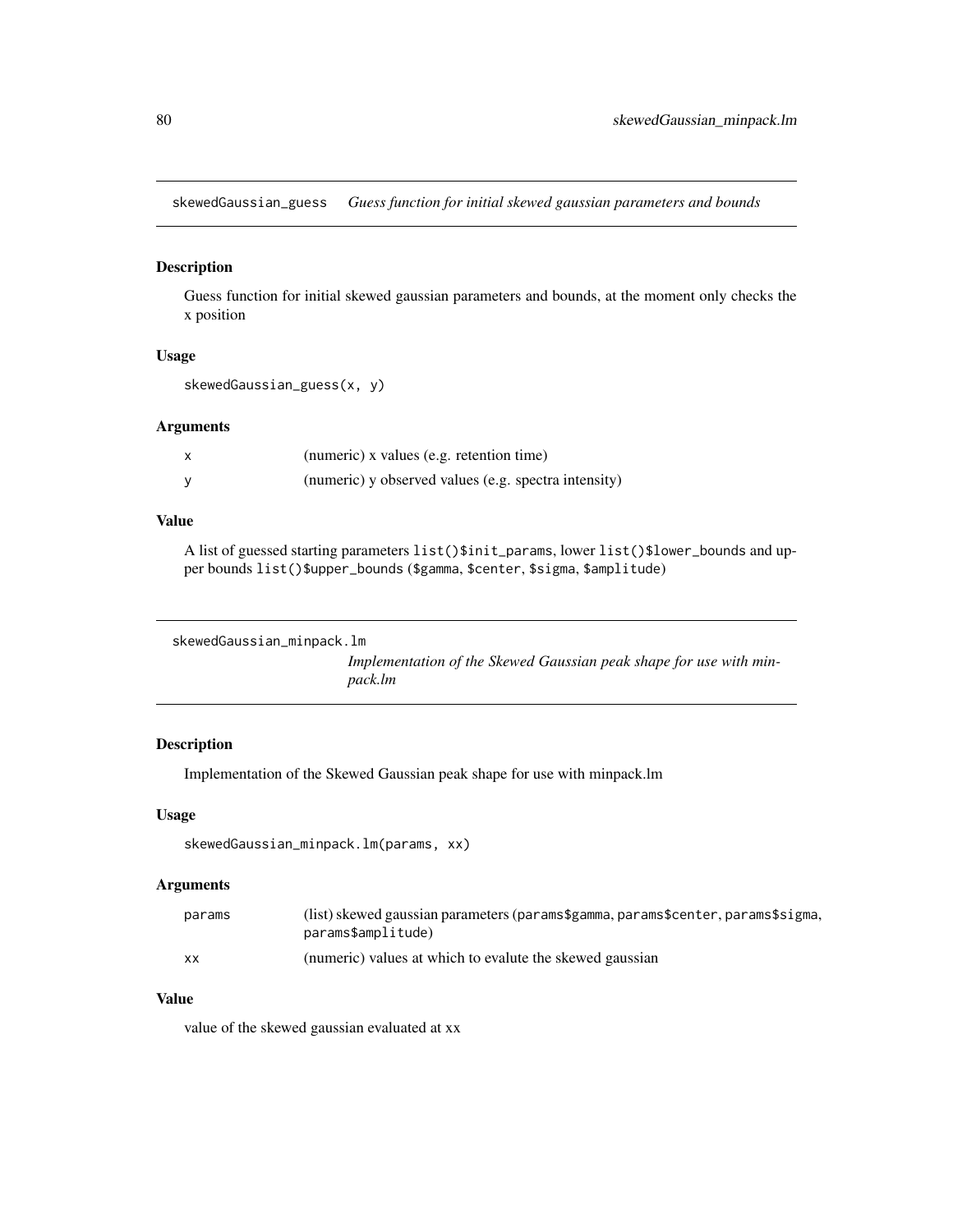<span id="page-80-0"></span>skewedGaussian\_minpack.lm\_objectiveFun *Skewed Gaussian minpack.lm objective function*

# Description

Skewed Gaussian minpack.lm objective function, calculates residuals using the skewed gaussian Peak Shape

#### Usage

```
skewedGaussian_minpack.lm_objectiveFun(params, observed, xx)
```
# Arguments

| params    | (list) skewed gaussian parameters (params\$gamma, params\$center, params\$sigma,<br>params\$amplitude) |
|-----------|--------------------------------------------------------------------------------------------------------|
| observed  | (numeric) observed y value at xx                                                                       |
| <b>XX</b> | (numeric) value at which to evalute the skewed gaussian                                                |

#### Value

difference between observed and expected skewed gaussian value evaluated at xx

spectraMetadata,peakPantheRAnnotation-method *spectraMetadata accessor*

# Description

spectraMetadata accessor

#### Usage

```
## S4 method for signature 'peakPantheRAnnotation'
spectraMetadata(object)
```
# Arguments

object peakPantheRAnnotation

# Value

(data.frame) A data.frame of sample metadata, with samples as row and metadata as columns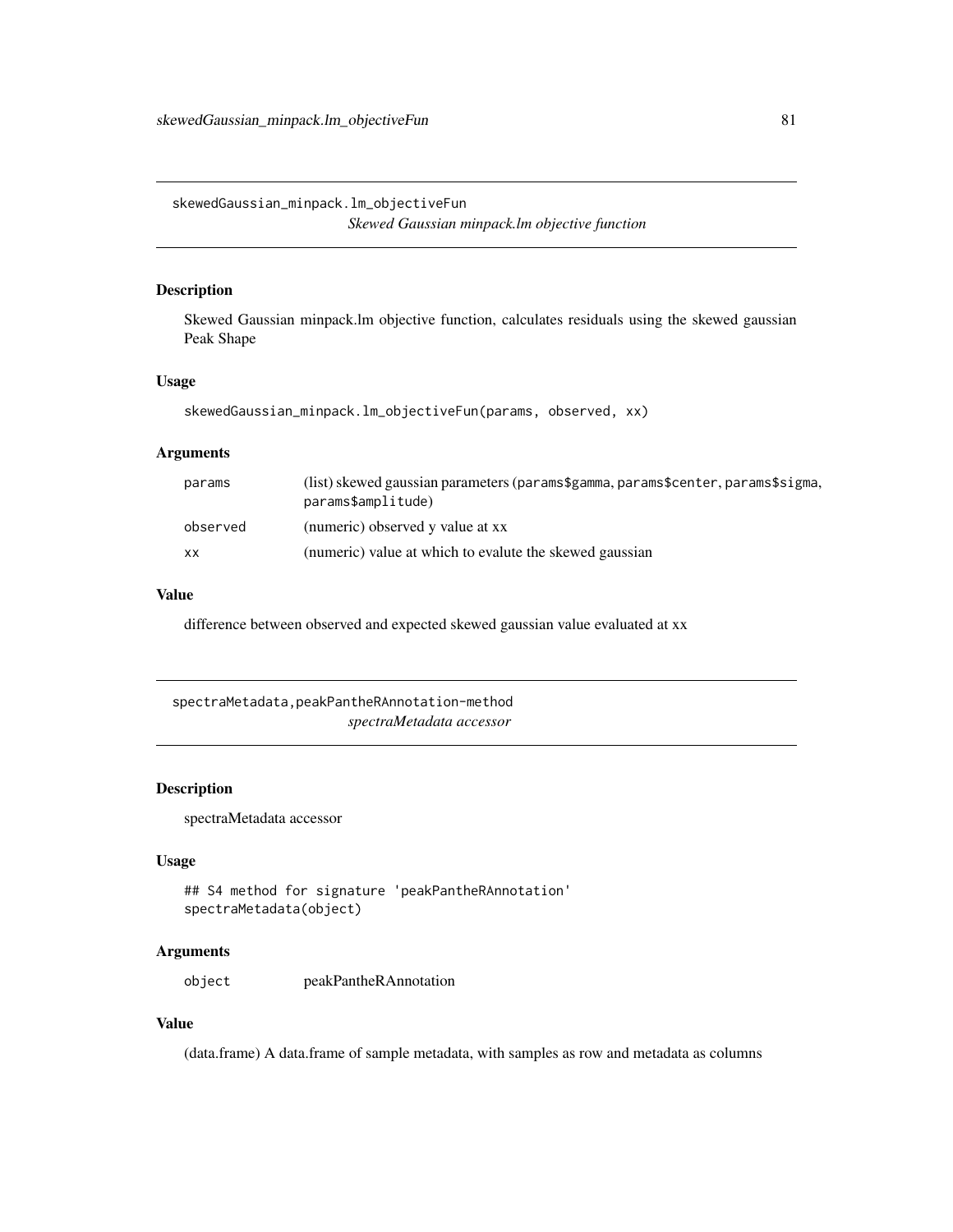### Examples

```
if(requireNamespace('faahKO')){
## Initialise a peakPantheRAnnotation object with 3 samples and 2 targeted
## compounds
# Paths to spectra files
library(faahKO)
spectraPaths <- c(system.file('cdf/KO/ko15.CDF', package = 'faahKO'),
                    system.file('cdf/KO/ko16.CDF', package = 'faahKO'),
                    system.file('cdf/KO/ko18.CDF', package = 'faahKO'))
# targetFeatTable
targetFeatTable <- data.frame(matrix(vector(), 2, 8, dimnames=list(c(),
                    c('cpdID','cpdName','rtMin','rt','rtMax','mzMin','mz',
                    'mzMax'))), stringsAsFactors=FALSE)
targetFeatTable[1,] <- c('ID-1', 'Cpd 1', 3310., 3344.888, 3390., 522.194778,
                        522.2, 522.205222)
targetFeatTable[2,] <- c('ID-2', 'Cpd 2', 3280., 3385.577, 3440., 496.195038,
                        496.2, 496.204962)
targetFeatTable[,c(3:8)] <- vapply(targetFeatTable[,c(3:8)], as.numeric,
                                    FUN.VALUE=numeric(2))
annotation <- peakPantheRAnnotation(spectraPaths=spectraPaths,
                                    targetFeatTable=targetFeatTable)
## default values not initialised
spectraMetadata(annotation)
# data frame with 0 columns and 3 rows
}
```
spectraPaths\_and\_metadata\_UI\_helper *UI data import helper - prepare file paths and metadata*

#### Description

Return spectraPaths and spectraMetadata from a .csv file (if available). If reading from the spectraMetadata file, the spectraPaths are taken from the 'filepath' column

```
spectraPaths_and_metadata_UI_helper(
    spectraPaths = NULL,
    spectraMetadataPath = NULL
)
```
<span id="page-81-0"></span>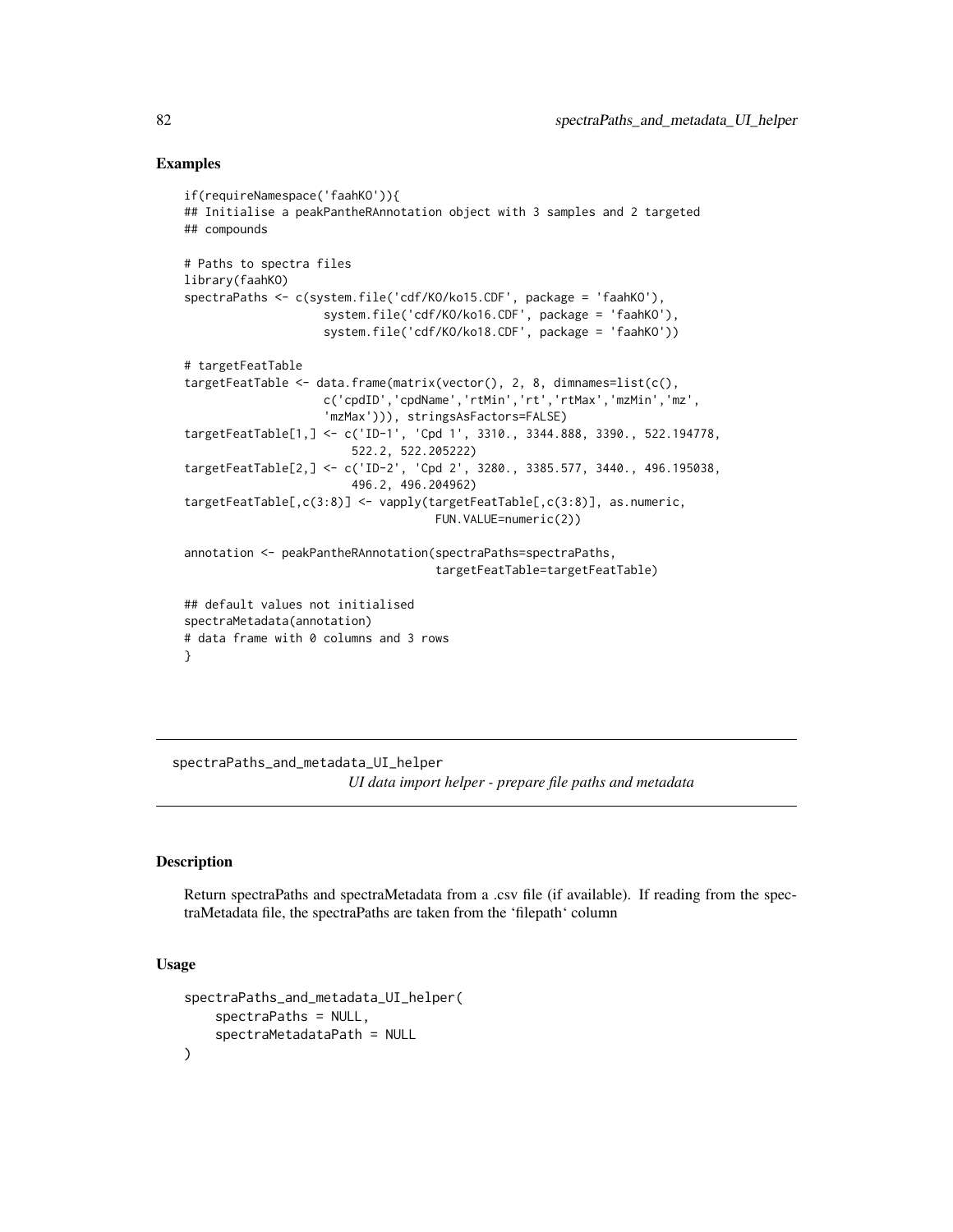<span id="page-82-0"></span>spectraPaths NULL or character vector of spectra file paths, to set samples to process spectraMetadataPath

> NULL or path to a csv of spectra metadata, with spectra as row and metadata as columns. (spectraPaths in column 'filepath')

# Value

spectraPaths (str) and spectraMetadata (DataFrame or NULL) read from the CSV file

#### Examples

```
## Input data
# spectraPath
input_spectraPaths <- c('./path/file1', './path/file2', './path/file3')
# spectraMetadata
input_spectraMetadata <- data.frame(matrix(data=c(input_spectraPaths,
                            c('a','b','c')), nrow=3, ncol=2,
                            dimnames=list(c(),c('filepath', 'testcol')),
                            byrow=FALSE), stringsAsFactors=FALSE)
# temporary file location
spectraMetaPath <- tempfile(pattern="file", tmpdir=tempdir(), fileext='.csv')
# save csv
utils::write.csv(input_spectraMetadata,
                    file=spectraMetaPath,
                    row.names=FALSE)
# load data from CSV
spectraPaths_and_metadata_UI_helper(spectraPaths = NULL,
                                    spectraMetadataPath = spectraMetaPath)
```
spectra\_metadata\_colourScheme\_UI\_helper *UI export plot helper - sample colour*

# Description

Return a vector of spectra colours based on a metadata column

```
spectra_metadata_colourScheme_UI_helper(
    annot,
    splColrColumn = NULL
)
```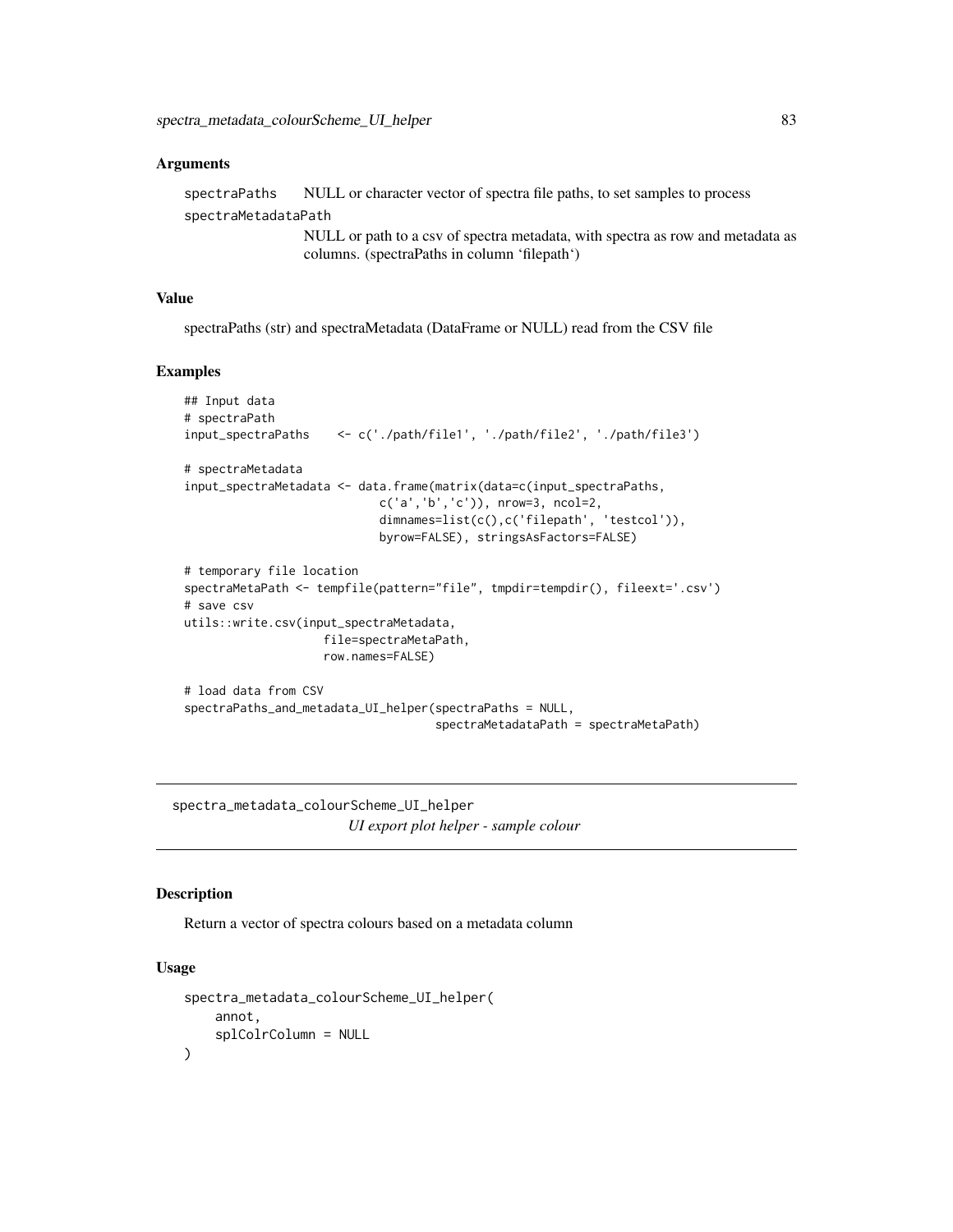<span id="page-83-0"></span>

| annot | (peakPantheRAnnotation) Annotation object                                            |
|-------|--------------------------------------------------------------------------------------|
|       | splColrColumn (str) NULL, None or a spectraMetadata column for colouring each sample |

# Value

(character) Vector of colours

#### Examples

```
## compounds
# Paths to spectra files
spectraPaths <- c('./path/file1', './path/file2', './path/file3')
# targetFeatTable
targetFeatTable <- data.frame(matrix(vector(), 2, 8, dimnames=list(c(),
                    c('cpdID','cpdName','rtMin','rt','rtMax','mzMin','mz',
                    'mzMax'))), stringsAsFactors=FALSE)
targetFeatTable[1,] <- c('ID-1', 'Cpd 1', 3310., 3344.888, 3390., 522.194778,
                        522.2, 522.205222)
targetFeatTable[2,] <- c('ID-2', 'Cpd 2', 3280., 3385.577, 3440., 496.195038,
                        496.2, 496.204962)
targetFeatTable[,c(3:8)] <- vapply(targetFeatTable[,c(3:8)], as.numeric,
                                    FUN.VALUE=numeric(2))
emptyAnnotation <- peakPantheRAnnotation(spectraPaths=spectraPaths,
                                        targetFeatTable=targetFeatTable)
# colour scheme with no spectraMetadata
outputAnnotationFeatureMetadata_UI_helper(emptyAnnotation)
```
## Initialise a peakPantheRAnnotation object with 3 samples and 2 targeted

# NULL

TIC,peakPantheRAnnotation-method *TIC accessor*

#### Description

TIC accessor

#### Usage

```
## S4 method for signature 'peakPantheRAnnotation'
TIC(object)
```
#### Arguments

object peakPantheRAnnotation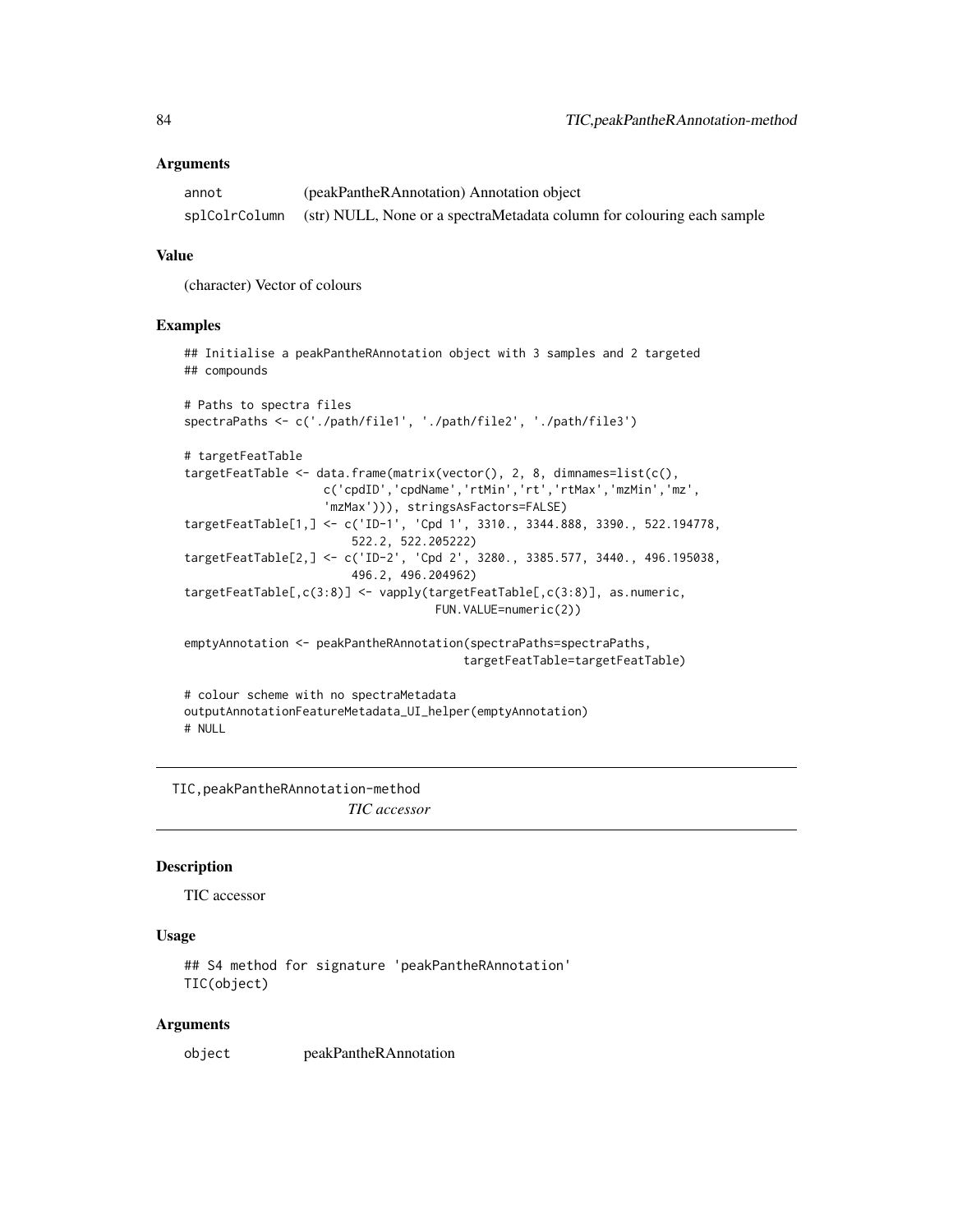# <span id="page-84-0"></span>Value

(float) A numeric vector of Total Ion Chromatogram or NA, of length number of spectra files

#### Examples

```
if(requireNamespace('faahKO')){
## Initialise a peakPantheRAnnotation object with 3 samples and 2 targeted
## compounds
# Paths to spectra files
library(faahKO)
spectraPaths <- c(system.file('cdf/KO/ko15.CDF', package = 'faahKO'),
                    system.file('cdf/KO/ko16.CDF', package = 'faahKO'),
                    system.file('cdf/KO/ko18.CDF', package = 'faahKO'))
# targetFeatTable
targetFeatTable <- data.frame(matrix(vector(), 2, 8, dimnames=list(c(),
                    c('cpdID','cpdName','rtMin','rt','rtMax','mzMin','mz',
                    'mzMax'))), stringsAsFactors=FALSE)
targetFeatTable[1,] <- c('ID-1', 'Cpd 1', 3310., 3344.888, 3390., 522.194778,
                        522.2, 522.205222)
targetFeatTable[2,] <- c('ID-2', 'Cpd 2', 3280., 3385.577, 3440., 496.195038,
                        496.2, 496.204962)
targetFeatTable[,c(3:8)] <- vapply(targetFeatTable[,c(3:8)], as.numeric,
                                    FUN.VALUE=numeric(2))
annotation <- peakPantheRAnnotation(spectraPaths=spectraPaths,
                                    targetFeatTable=targetFeatTable)
## default values without annotation
TIC(annotation)
# [1] NA NA NA
}
```
uROI,peakPantheRAnnotation-method

*uROI accessor returns targetFeatTable with cpdID, cpdName added*

#### **Description**

uROI accessor returns targetFeatTable with cpdID, cpdName added

#### Usage

```
## S4 method for signature 'peakPantheRAnnotation'
uROI(object)
```
#### Arguments

object peakPantheRAnnotation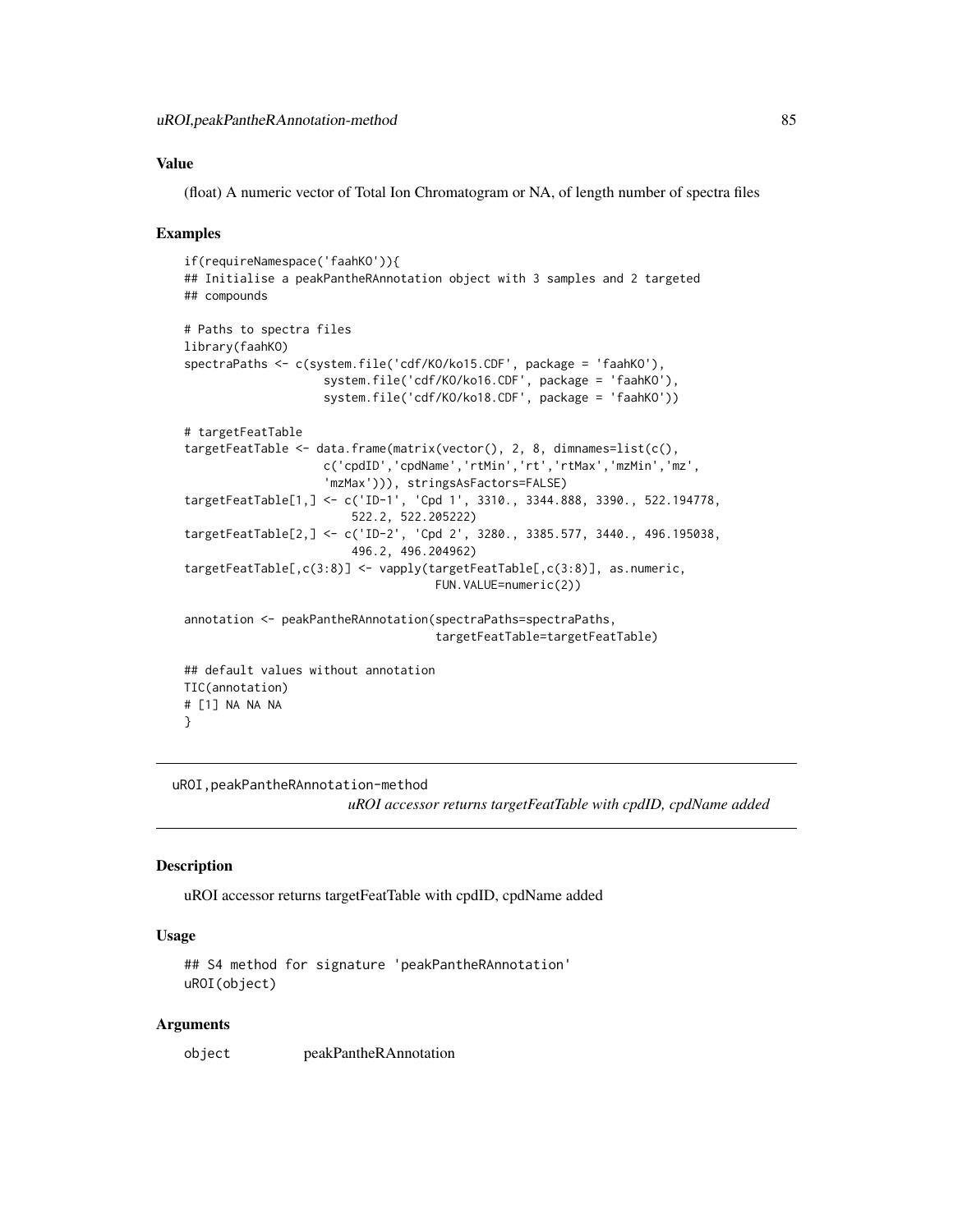#### <span id="page-85-0"></span>Value

(data.frame) target feature table with compounds as row and uROI parameters as columns

#### Examples

```
if(requireNamespace('faahKO')){
## Initialise a peakPantheRAnnotation object with 3 samples and 2 targeted
## compounds
# Paths to spectra files
library(faahKO)
spectraPaths <- c(system.file('cdf/KO/ko15.CDF', package = 'faahKO'),
                   system.file('cdf/KO/ko16.CDF', package = 'faahKO'),
                   system.file('cdf/KO/ko18.CDF', package = 'faahKO'))
# targetFeatTable
targetFeatTable <- data.frame(matrix(vector(), 2, 8, dimnames=list(c(),
               c('cpdID', 'cpdName', 'rtMin', 'rt', 'rtMax', 'mzMin', 'mz',
               'mzMax'))), stringsAsFactors=FALSE)
targetFeatTable[1,] <- c('ID-1', 'Cpd 1', 3310., 3344.888, 3390., 522.194778,
                       522.2, 522.205222)
targetFeatTable[2,] <- c('ID-2', 'Cpd 2', 3280., 3385.577, 3440., 496.195038,
                       496.2, 496.204962)
targetFeatTable[,c(3:8)] <- vapply(targetFeatTable[,c(3:8)], as.numeric,
                                   FUN.VALUE=numeric(2))
annotation <- peakPantheRAnnotation(spectraPaths=spectraPaths,
                                   targetFeatTable=targetFeatTable)
## default values without annotation
uROI(annotation)
# rtMin rt rtMax mzMin mz mzMax cpdID cpdName
# 1 NA NA NA NA NA NA ID-1 Cpd 1
# 2 NA NA NA NA NA NA ID-2 Cpd 2
}
```
uROIExist,peakPantheRAnnotation-method *uROIExist accessor*

#### Description

uROIExist accessor

```
## S4 method for signature 'peakPantheRAnnotation'
uROIExist(object)
```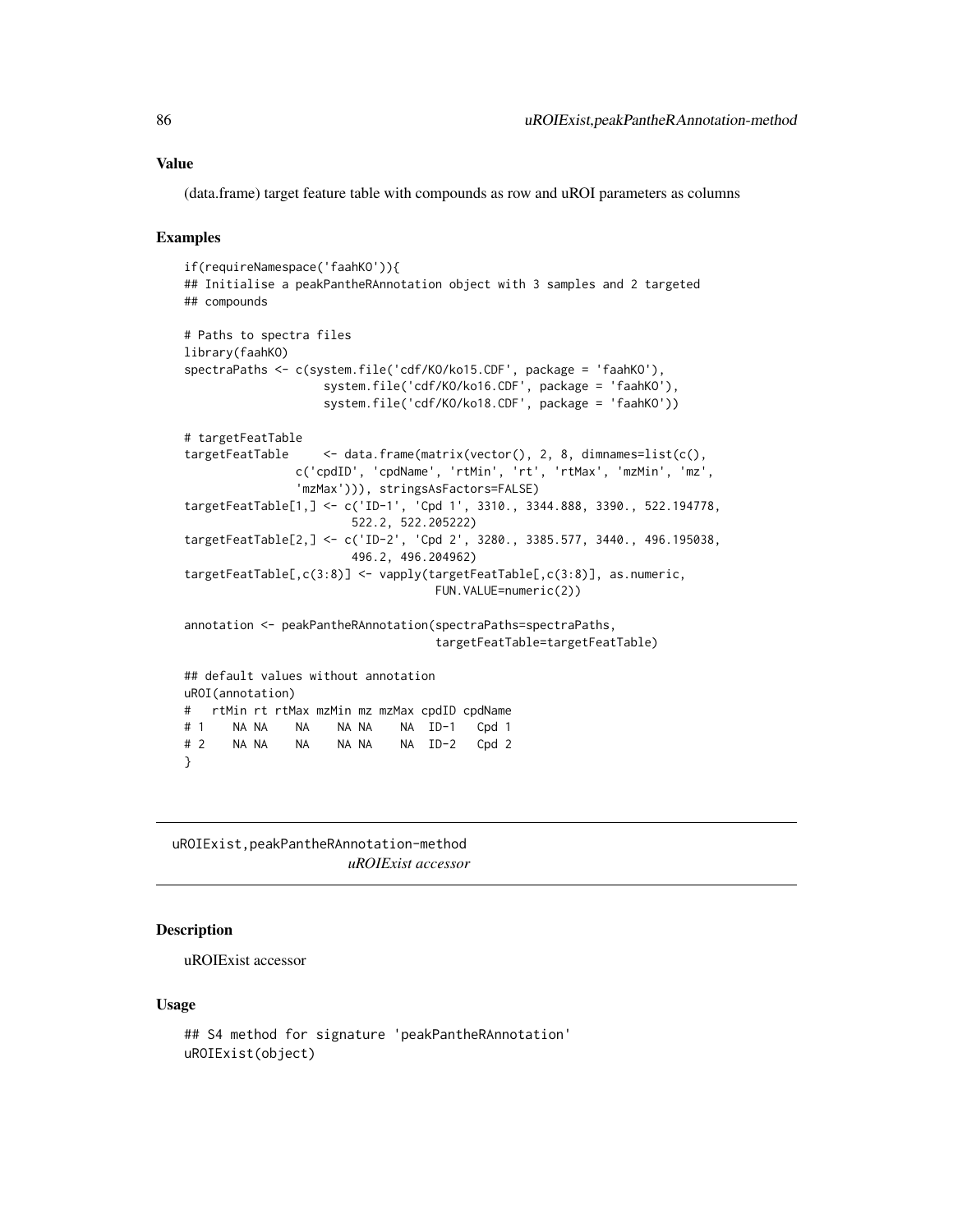<span id="page-86-0"></span>object peakPantheRAnnotation

#### Value

(bool) flag if uROI have been set

#### Examples

```
if(requireNamespace('faahKO')){
## Initialise a peakPantheRAnnotation object with 3 samples and 2 targeted
## compounds
# Paths to spectra files
library(faahKO)
spectraPaths <- c(system.file('cdf/KO/ko15.CDF', package = 'faahKO'),
                    system.file('cdf/KO/ko16.CDF', package = 'faahKO'),
                    system.file('cdf/KO/ko18.CDF', package = 'faahKO'))
# targetFeatTable
targetFeatTable <- data.frame(matrix(vector(), 2, 8, dimnames=list(c(),
                    c('cpdID','cpdName','rtMin','rt','rtMax','mzMin','mz',
                    'mzMax'))), stringsAsFactors=FALSE)
targetFeatTable[1,] <- c('ID-1', 'Cpd 1', 3310., 3344.888, 3390., 522.194778,
                        522.2, 522.205222)
targetFeatTable[2,] <- c('ID-2', 'Cpd 2', 3280., 3385.577, 3440., 496.195038,
                        496.2, 496.204962)
targetFeatTable[,c(3:8)] <- vapply(targetFeatTable[,c(3:8)], as.numeric,
                                    FUN.VALUE=numeric(2))
annotation <- peakPantheRAnnotation(spectraPaths=spectraPaths,
                                    targetFeatTable=targetFeatTable)
uROIExist(annotation)
# [1] FALSE
}
```
useFIR,peakPantheRAnnotation-method *useFIR accessor*

# **Description**

useFIR accessor

```
## S4 method for signature 'peakPantheRAnnotation'
useFIR(object)
```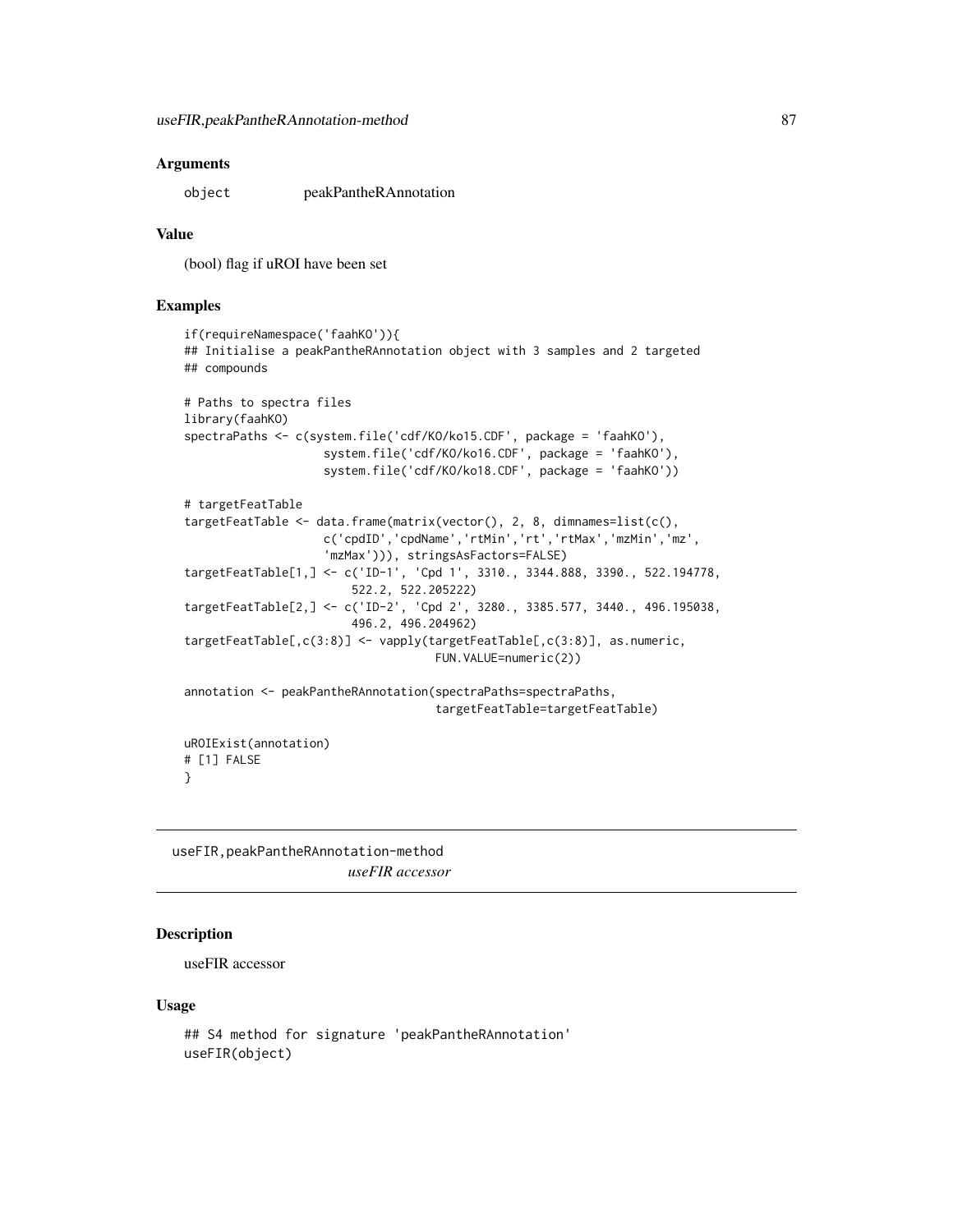<span id="page-87-0"></span>object peakPantheRAnnotation

#### Value

(bool) flag if FIR are to be used

#### Examples

```
if(requireNamespace('faahKO')){
## Initialise a peakPantheRAnnotation object with 3 samples and 2 targeted
## compounds
# Paths to spectra files
library(faahKO)
spectraPaths <- c(system.file('cdf/KO/ko15.CDF', package = 'faahKO'),
                    system.file('cdf/KO/ko16.CDF', package = 'faahKO'),
                    system.file('cdf/KO/ko18.CDF', package = 'faahKO'))
# targetFeatTable
targetFeatTable <- data.frame(matrix(vector(), 2, 8, dimnames=list(c(),
                    c('cpdID','cpdName','rtMin','rt','rtMax','mzMin','mz',
                    'mzMax'))), stringsAsFactors=FALSE)
targetFeatTable[1,] <- c('ID-1', 'Cpd 1', 3310., 3344.888, 3390., 522.194778,
                        522.2, 522.205222)
targetFeatTable[2,] <- c('ID-2', 'Cpd 2', 3280., 3385.577, 3440., 496.195038,
                        496.2, 496.204962)
targetFeatTable[,c(3:8)] <- vapply(targetFeatTable[,c(3:8)], as.numeric,
                                    FUN.VALUE=numeric(2))
annotation <- peakPantheRAnnotation(spectraPaths=spectraPaths,
                                    targetFeatTable=targetFeatTable)
useFIR(annotation)
# [1] FALSE
}
```
useUROI,peakPantheRAnnotation-method *useUROI accessor*

# **Description**

useUROI accessor

```
## S4 method for signature 'peakPantheRAnnotation'
useUROI(object)
```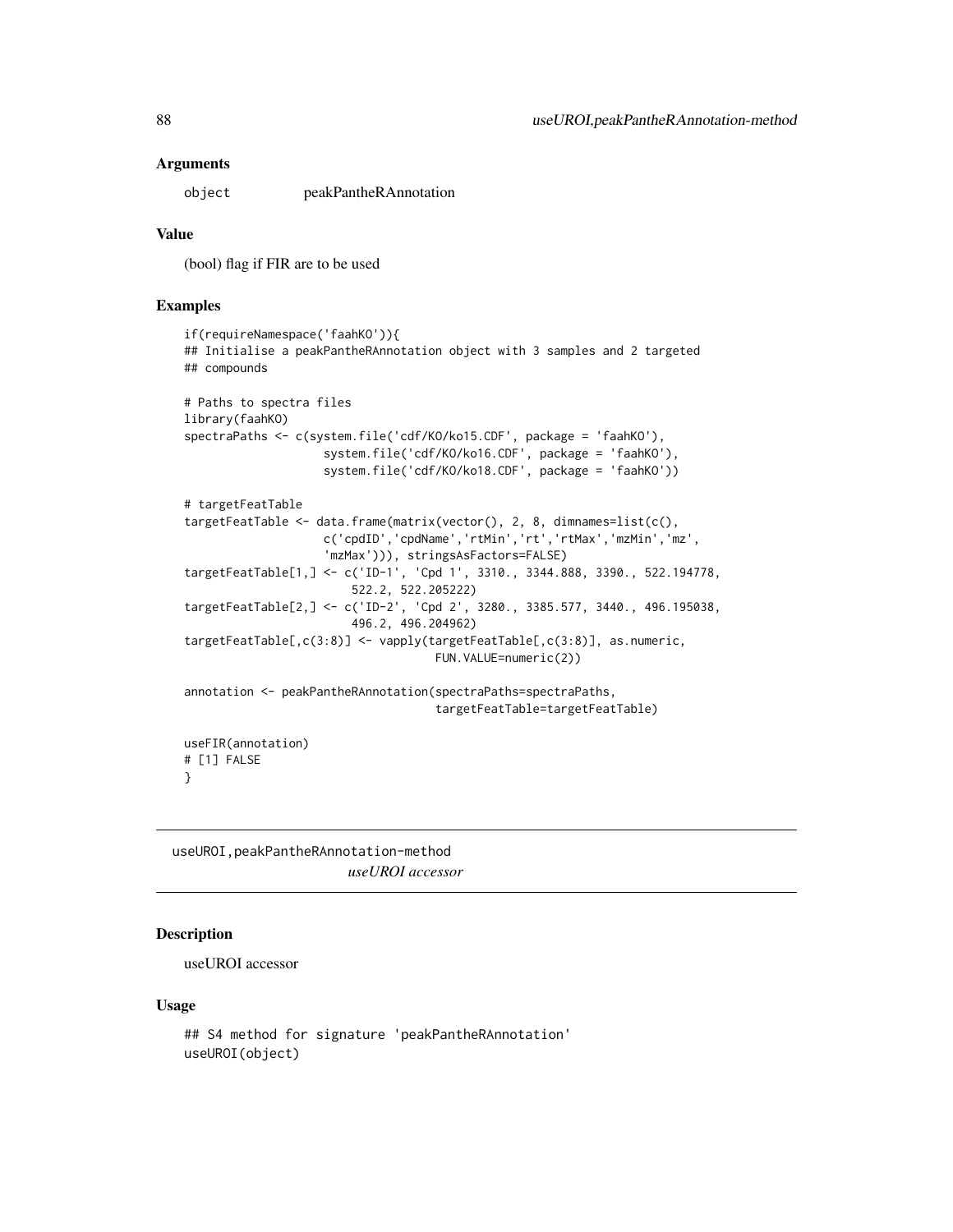<span id="page-88-0"></span>object peakPantheRAnnotation

#### Value

(bool) flag if uROI are to be used

#### Examples

```
if(requireNamespace('faahKO')){
## Initialise a peakPantheRAnnotation object with 3 samples and 2 targeted
## compounds
# Paths to spectra files
library(faahKO)
spectraPaths <- c(system.file('cdf/KO/ko15.CDF', package = 'faahKO'),
                    system.file('cdf/KO/ko16.CDF', package = 'faahKO'),
                    system.file('cdf/KO/ko18.CDF', package = 'faahKO'))
# targetFeatTable
targetFeatTable <- data.frame(matrix(vector(), 2, 8, dimnames=list(c(),
                    c('cpdID','cpdName','rtMin','rt','rtMax','mzMin','mz',
                    'mzMax'))), stringsAsFactors=FALSE)
targetFeatTable[1,] <- c('ID-1', 'Cpd 1', 3310., 3344.888, 3390., 522.194778,
                        522.2, 522.205222)
targetFeatTable[2,] <- c('ID-2', 'Cpd 2', 3280., 3385.577, 3440., 496.195038,
                        496.2, 496.204962)
targetFeatTable[,c(3:8)] <- vapply(targetFeatTable[,c(3:8)], as.numeric,
                                    FUN.VALUE=numeric(2))
annotation <- peakPantheRAnnotation(spectraPaths=spectraPaths,
                                    targetFeatTable=targetFeatTable)
useUROI(annotation)
# [1] FALSE
}
```
[,peakPantheRAnnotation,ANY,ANY,ANY-method *extract parts of peakPantheRAnnotation class*

#### Description

extract parts of peakPantheRAnnotation class

```
## S4 method for signature 'peakPantheRAnnotation, ANY, ANY, ANY'
x[i, j, drop = "missing"]
```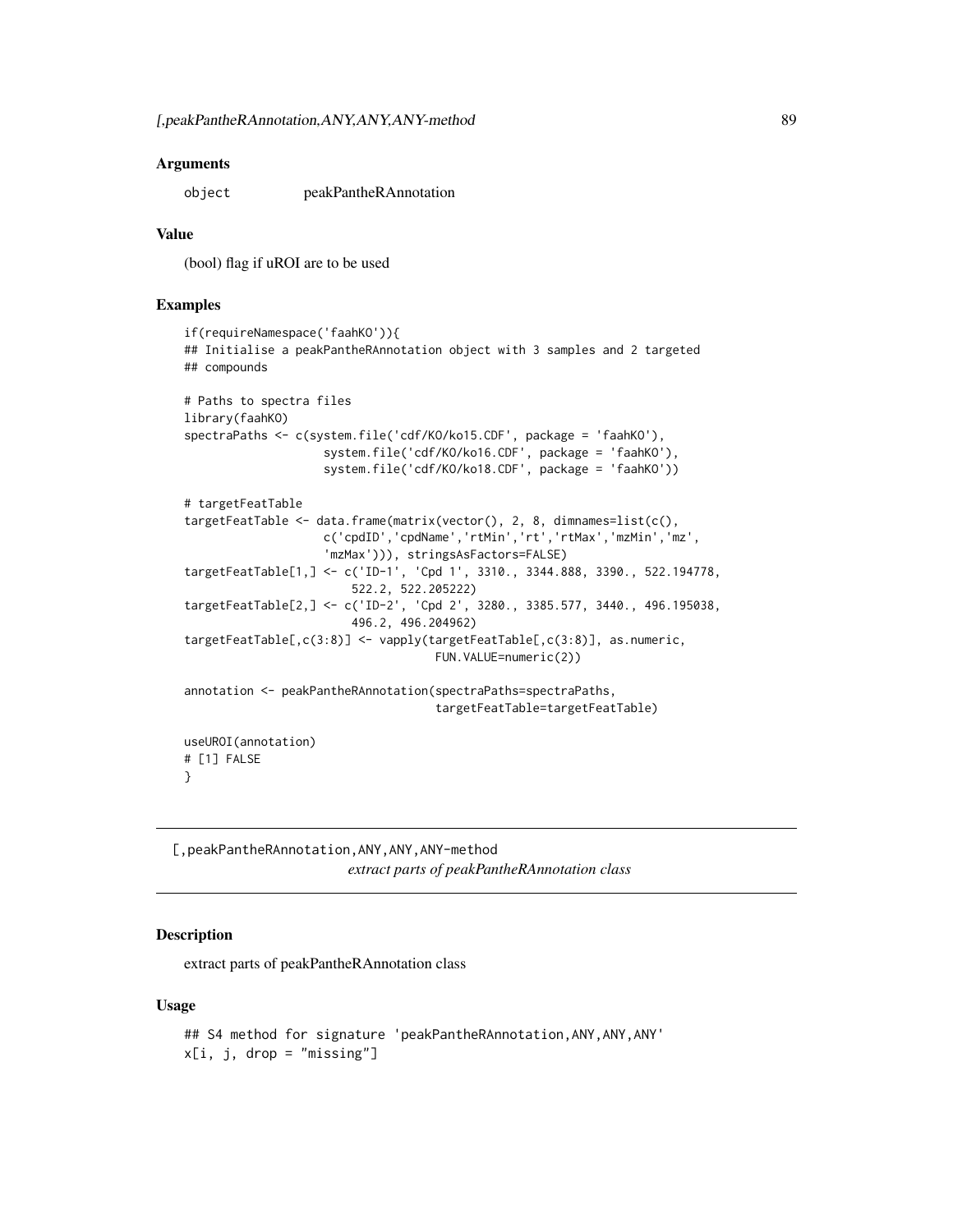|      | object from which to extract element(s) or in which to replace element(s). |
|------|----------------------------------------------------------------------------|
|      | (sample) indices specifying elements to extract or replace                 |
|      | (compound) indices specifying elements to extract or replace               |
| drop | not applicable                                                             |

# Value

(peakPantheRAnnotation) object subset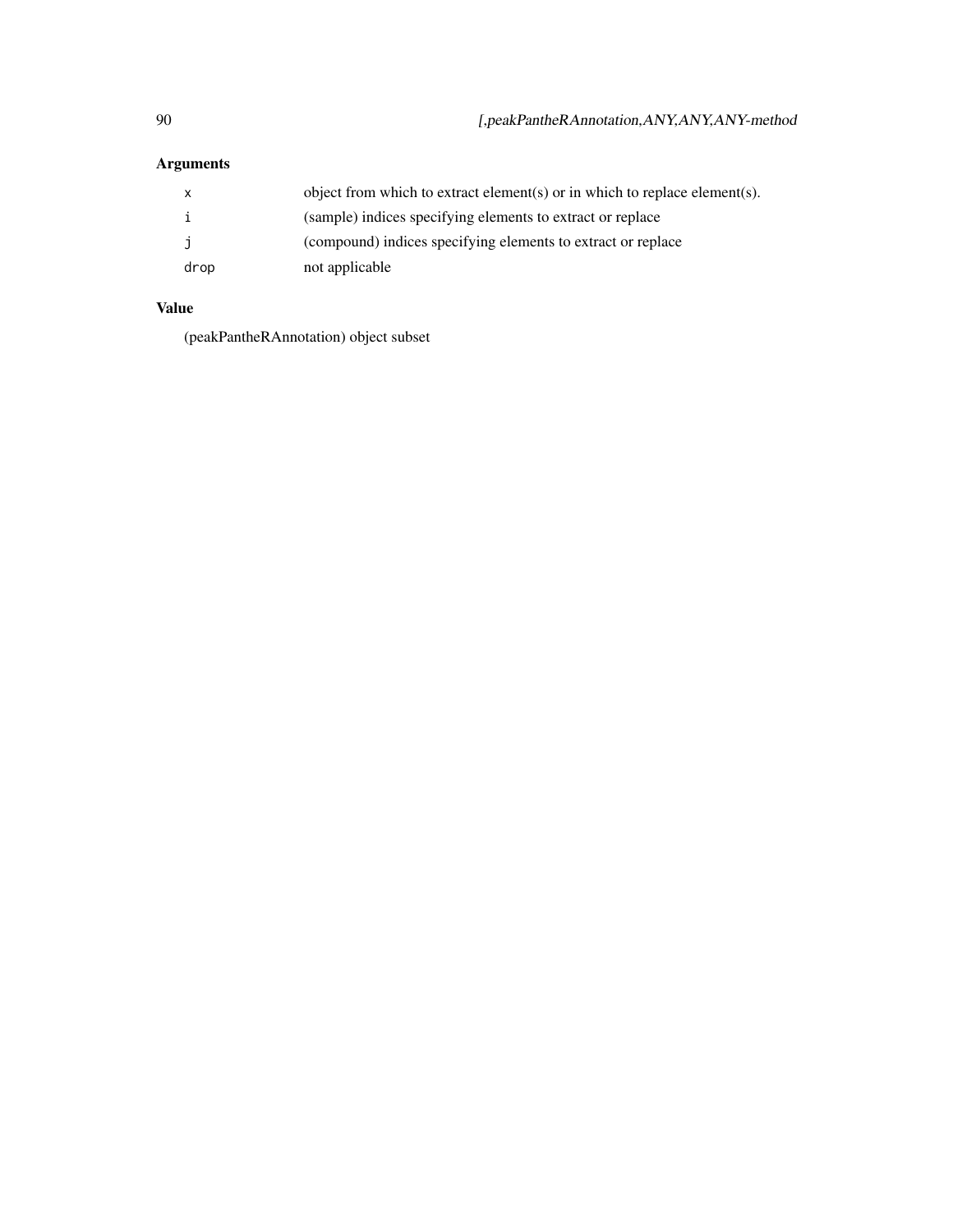# Index

∗ parallelAnnotation peakPantheR\_parallelAnnotation, [54](#page-53-0) peakPantheR\_singleFileSearch, [62](#page-61-0) peakPantheRAnnotation, [47](#page-46-0) ∗ peakPantheR peakPantheR\_parallelAnnotation, [54](#page-53-0) peakPantheR\_singleFileSearch, [62](#page-61-0) peakPantheRAnnotation, [47](#page-46-0) ∗ realTimeAnnotation peakPantheR\_singleFileSearch, [62](#page-61-0) [,peakPantheRAnnotation,ANY,ANY,ANY-method, [89](#page-88-0) [,peakPantheRAnnotation-method *(*[,peakPantheRAnnotation,ANY,ANY,ANY-method*)*, cpdName [89](#page-88-0) \_PACKAGE *(*peakPantheR*)*, [46](#page-45-0) acquisitionTime *(*acquisitionTime,peakPantheRAnnotation-method*)*, data.frame, *[31](#page-30-0)*, *[47,](#page-46-0) [48](#page-47-0)*, *[52](#page-51-0)*, *[63](#page-62-0)*, *[73](#page-72-0)* [3](#page-2-0) acquisitionTime,peakPantheRAnnotation-method, [3](#page-2-0) annotation\_diagnostic\_multiplot\_UI\_helper,  $\Omega$ annotation\_fit\_summary\_UI\_helper, [10](#page-9-0) annotation\_showMethod\_UI\_helper, [11](#page-10-0) annotation\_showText\_UI\_helper, [12](#page-11-0) annotationDiagnosticMultiplot, [4](#page-3-0) annotationDiagnosticPlots /annotationDiagnosticPlots,peakPanthe<u>RAnggitation-method</u>),<br>\_ [5](#page-4-0) annotationDiagnosticPlots,peakPantheRAnnotation=mathod.n\_minpack.lm\_objectiveFun, [5](#page-4-0) annotationParamsDiagnostic *(*annotationParamsDiagnostic,peakPantheRAnnotation-method*)*, [6](#page-5-0) annotationParamsDiagnostic,peakPantheRAnnotation-method, *(*filename,peakPantheRAnnotation-method*)*, [6](#page-5-0) annotationTable *(*annotationTable,peakPantheRAnnotation-method*)*, [21](#page-20-0) [8](#page-7-0) annotationTable,peakPantheRAnnotation-method, [8](#page-7-0) cpdID *(*cpdID,peakPantheRAnnotation-method*)*, [13](#page-12-0) cpdID, peakPantheRAnnotation-method, [13](#page-12-0) cpdMetadata *(*cpdMetadata,peakPantheRAnnotation-method*)*, [14](#page-13-0) cpdMetadata,peakPantheRAnnotation-method, [14](#page-13-0) *(*cpdName,peakPantheRAnnotation-method*)*, [15](#page-14-0) cpdName, peakPantheRAnnotation-method, [15](#page-14-0) dataPoints *(*dataPoints,peakPantheRAnnotation-method*)*, [16](#page-15-0) dataPoints,peakPantheRAnnotation-method, [16](#page-15-0) EICs *(*EICs,peakPantheRAnnotation-method*)*, [17](#page-16-0) EICs,peakPantheRAnnotation-method, [17](#page-16-0) emgGaussian\_minpack.lm, [19](#page-18-0) [20](#page-19-0) extractSignalRawData, [20](#page-19-0) filename  $21$ filename,peakPantheRAnnotation-method,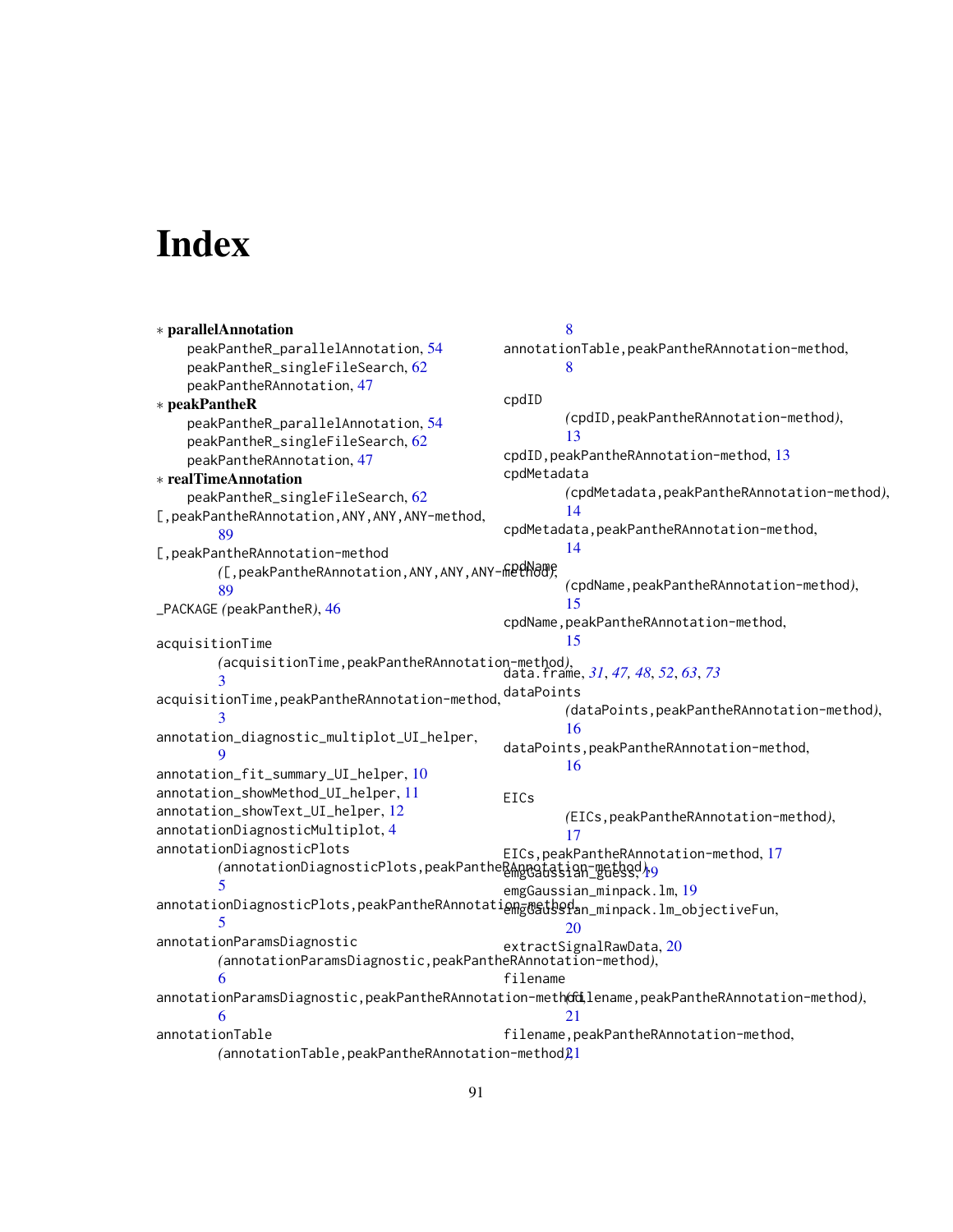#### 92 **INDEX**

filepath *(*filepath,peakPantheRAnnotation-method*)*, [22](#page-21-0) filepath,peakPantheRAnnotation-method,  $22$ findTargetFeatures, [23,](#page-22-1) *[31](#page-30-0)*, *[34](#page-33-0)*, *[79](#page-78-0)* FIR *(*FIR,peakPantheRAnnotation-method*)*, [26](#page-25-0) FIR,peakPantheRAnnotation-method, [26](#page-25-0) fitCurve, [27](#page-26-0) gaussian\_cerf, [28](#page-27-0) gaussian\_erf, [28](#page-27-0) generateIonChromatogram, [29](#page-28-0) getAcquisitionDatemzML, [30](#page-29-0) getTargetFeatureStatistic, [30](#page-29-0) initialise\_annotation\_from\_files\_UI\_helper, [32](#page-31-0) integrateFIR, [33](#page-32-0) is.peakPantheR\_curveFit, [34](#page-33-0) isAnnotated *(*isAnnotated,peakPantheRAnnotation-method*)*, [53](#page-52-0) [35](#page-34-0) isAnnotated,peakPantheRAnnotation-method, [35](#page-34-0) load\_annotation\_from\_file\_UI\_helper, [36](#page-35-0) nbCompounds *(*nbCompounds,peakPantheRAnnotation-method*)*, peakPantheRAnnotation-class [37](#page-36-0) nbCompounds,peakPantheRAnnotation-method, [37](#page-36-0) nbSamples *(*nbSamples,peakPantheRAnnotation-method*)*, peakTables,peakPantheRAnnotation-method, [38](#page-37-0) nbSamples,peakPantheRAnnotation-method, [38](#page-37-0) outputAnnotationDiagnostic /outputAnnotationDiagnostic,peakPanth**eRepaのta\_bashcmethogel,\_**parameters,[72](#page-71-0) [39](#page-38-0) outputAnnotationDiagnostic,peakPantheRAnnotat**ieadMSData,** [55](#page-54-0), [63](#page-62-0) [39](#page-38-0) outputAnnotationFeatureMetadata\_UI\_helper, [40](#page-39-0) outputAnnotationParamsCSV *(*outputAnnotationParamsCSV,peakPantheRAnnotation-method*)*, [41](#page-40-0) outputAnnotationParamsCSV,peakPantheRAnnotation-method, [41](#page-40-0) outputAnnotationResult *(*outputAnnotationResult,peakPantheRAnnotation-method*)*, [42](#page-41-0) outputAnnotationResult,peakPantheRAnnotation-method, [42](#page-41-0) outputAnnotationSpectraMetadata\_UI\_helper, [44](#page-43-0) peakFit *(*peakFit,peakPantheRAnnotation-method*)*, [45](#page-44-0) peakFit,peakPantheRAnnotation-method, [45](#page-44-0) peakPantheR, [46](#page-45-0) peakPantheR-package *(*peakPantheR*)*, [46](#page-45-0) peakPantheR\_applyRTCorrection, [52](#page-51-0) peakPantheR\_loadAnnotationParamsCSV, peakPantheR\_parallelAnnotation, *[46](#page-45-0)*, *[50](#page-49-0)*, [54,](#page-53-0) *[64](#page-63-0)* peakPantheR\_plotEICFit, [57](#page-56-0) peakPantheR\_plotPeakwidth, [59](#page-58-0) peakPantheR\_ROIStatistics, [60](#page-59-0) peakPantheR\_singleFileSearch, *[46](#page-45-0)*, *[50](#page-49-0)*, *[54,](#page-53-0) [55](#page-54-0)*, [62](#page-61-0) peakPantheR\_start\_GUI, [66](#page-65-0) peakPantheRAnnotation, [47,](#page-46-0) *[55](#page-54-0)*, *[64](#page-63-0) (*peakPantheRAnnotation*)*, [47](#page-46-0) peakTables *(*peakTables,peakPantheRAnnotation-method*)*, [67](#page-66-0) [67](#page-66-0) plotEICDetectedPeakwidth, [68](#page-67-0) plotHistogram, [70](#page-69-0) predictCurve, [70](#page-69-0) prepare\_advanced\_target\_parameters, [71](#page-70-0) resetAnnotation *(*resetAnnotation,peakPantheRAnnotation-method*)*, [72](#page-71-0)